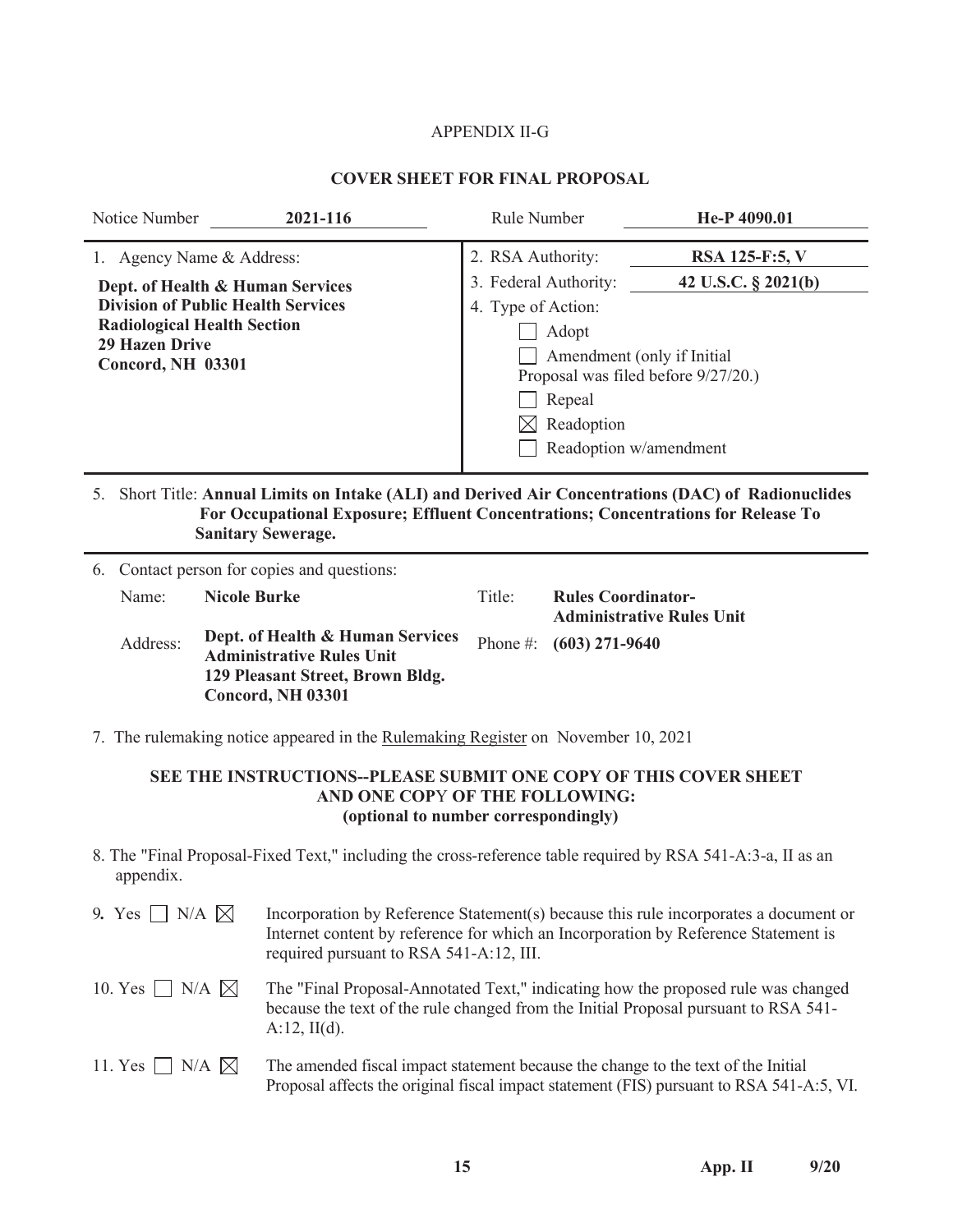| Notice Number<br>2021-116                                                                                                                                                                          | Rule Number                                                                                                                    | He-P 4090.01                          |
|----------------------------------------------------------------------------------------------------------------------------------------------------------------------------------------------------|--------------------------------------------------------------------------------------------------------------------------------|---------------------------------------|
| Agency Name & Address:<br>Dept. of Health & Human Services<br><b>Division of Public Health Services</b><br><b>Radiological Health Section</b><br><b>29 Hazen Drive</b><br><b>Concord, NH 03301</b> | 2. RSA Authority:<br>3. Federal Authority:<br>4. Type of Action:<br>Adoption<br>Repeal<br>Readoption<br>Readoption w/amendment | RSA 125-F:5, V<br>42 U.S.C. § 2021(b) |

# 5. Short Title: **Annual Limits on Intake (ALI) and Derived Air Concentrations (DAC) of Radionuclides For Occupational Exposure; Effluent Concentrations; Concentrations for Release To Sanitary Sewerage.**

6. (a) Summary of what the rule says and of any proposed amendments:

**He-P 4090.01 specifies the annual limits on intake (ALI) and derived air concentrations (DAC) of radionuclides for occupational workers so that they are not exceeded, and the effluent concentrations for release into the environment are below the set limits to ensure the protection of the environment. He-P 4090.01 contains Table 4090.1 which lists the calculations of limits on intake of radionuclides for occupational exposures.** 

 **The Department of Health and Human Services proposes to readopt He-P 4090.01 implemented by the Department's Radiological Health Section (DHHS/RHS). He-P 4090.01 is currently an interim rule and scheduled to expire on March 16, 2022. He-P 4090.01 needs to be readopted to keep the rule from expiring and thereby have DHHS/RHS remain compatible with the US Nuclear Regulatory Commissioner (NRC) regulations in Title 10** 

**CFR Part 20 Appendix B Table.** 

6. (b) Brief description of the groups affected:

**The radioactive materials licensees are affected and include hospitals, healthcare professionals, businesses, and research institutions.** 

6. (c) Specific section or sections of state statute or federal statute or regulation which the rule is intended to implement:

| Rule         | Specific State or Federal Statute or Regulation the Rule Implements |
|--------------|---------------------------------------------------------------------|
| He-P 4090.01 | RSA 125-F:5, V; Appendix B to 10 CFR 20                             |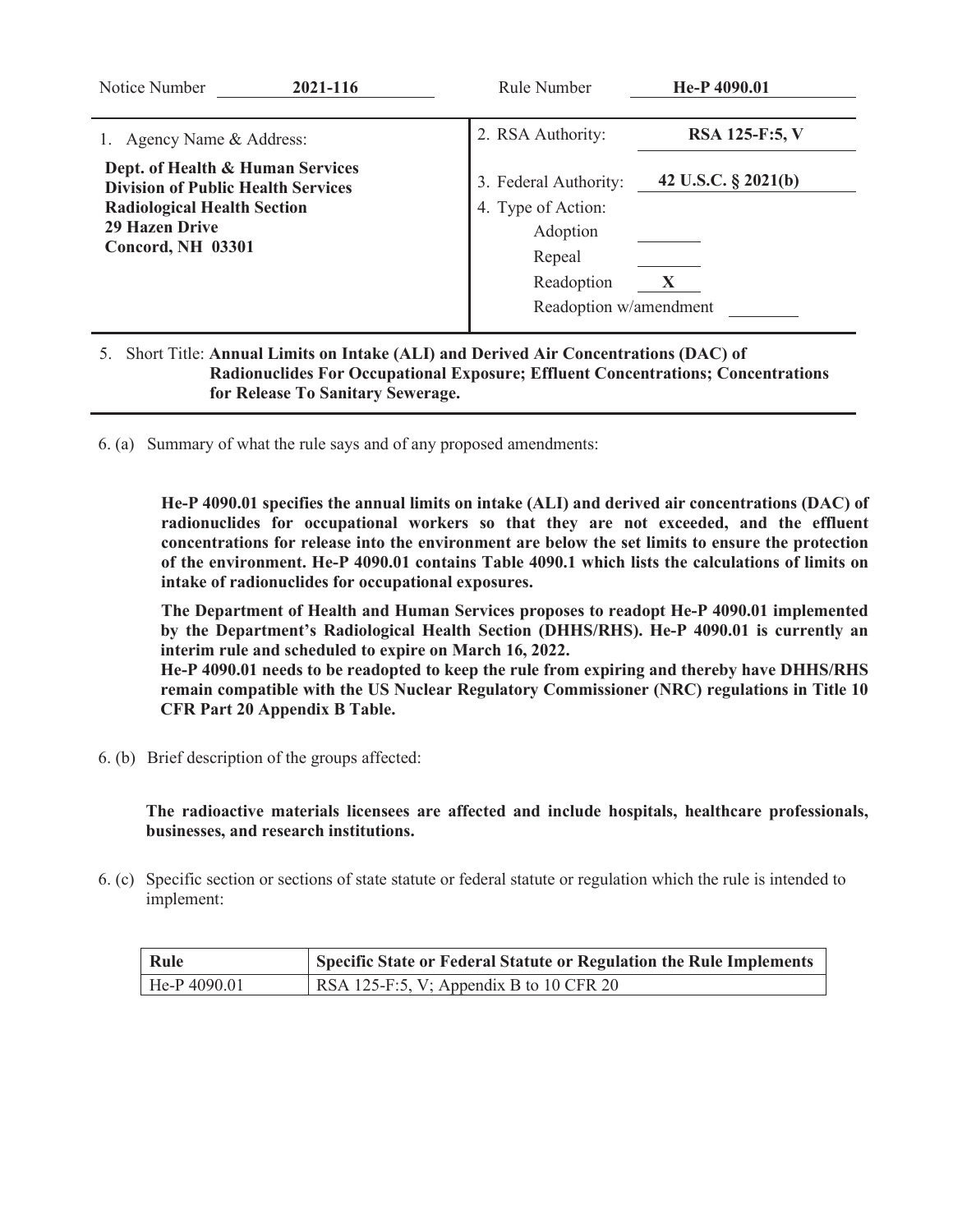7. Contact person for copies and questions including requests to accommodate persons with disabilities:

| Name:             | <b>Nicole Burke</b>                                                                                                                    | Title:                                                         | <b>Rules Coordinator -</b><br><b>Administrative Rules Unit</b>                                                                                                                                                                                                                                                                                                                                                                                                                     |  |  |  |  |
|-------------------|----------------------------------------------------------------------------------------------------------------------------------------|----------------------------------------------------------------|------------------------------------------------------------------------------------------------------------------------------------------------------------------------------------------------------------------------------------------------------------------------------------------------------------------------------------------------------------------------------------------------------------------------------------------------------------------------------------|--|--|--|--|
|                   | Address: Dept. of Health and Human Services                                                                                            | Phone #:                                                       | $(603)$ 271-9640                                                                                                                                                                                                                                                                                                                                                                                                                                                                   |  |  |  |  |
|                   | <b>Administrative Rules Unit</b>                                                                                                       | Fax#:                                                          | $(603)$ 271-5590                                                                                                                                                                                                                                                                                                                                                                                                                                                                   |  |  |  |  |
|                   | 129 Pleasant Street, 2 <sup>nd</sup> Floor<br><b>Concord, NH 03301</b>                                                                 | E-mail:                                                        | Nicole.V.Burke@dhhs.nh.gov                                                                                                                                                                                                                                                                                                                                                                                                                                                         |  |  |  |  |
|                   |                                                                                                                                        | TTY/TDD Access: Relay NH 1-800-735-2964<br>or dial 711 (in NH) |                                                                                                                                                                                                                                                                                                                                                                                                                                                                                    |  |  |  |  |
|                   | The proposed rules may be viewed and downloaded at:<br>http://www.dhhs.nh.gov/oos/aru/comment.htm                                      |                                                                |                                                                                                                                                                                                                                                                                                                                                                                                                                                                                    |  |  |  |  |
| format specified: | 8. Deadline for submission of materials in writing or, if practicable for the agency, in the electronic<br>Thursday, December 16, 2021 |                                                                |                                                                                                                                                                                                                                                                                                                                                                                                                                                                                    |  |  |  |  |
| $\boxtimes$ Fax   | $\boxtimes$ E-mail                                                                                                                     |                                                                | Other format (specify):                                                                                                                                                                                                                                                                                                                                                                                                                                                            |  |  |  |  |
|                   | 9. Public hearing scheduled for:                                                                                                       |                                                                |                                                                                                                                                                                                                                                                                                                                                                                                                                                                                    |  |  |  |  |
|                   | Date and Time:<br>Thursday, December 9, 2021 at 1:00 pm                                                                                |                                                                |                                                                                                                                                                                                                                                                                                                                                                                                                                                                                    |  |  |  |  |
|                   | Place:                                                                                                                                 |                                                                | <b>DHHS Brown Bldg., Auditorium, 129 Pleasant St., Concord, NH</b>                                                                                                                                                                                                                                                                                                                                                                                                                 |  |  |  |  |
|                   | 10. Fiscal Impact Statement (Prepared by Legislative Budget Assistant)                                                                 |                                                                |                                                                                                                                                                                                                                                                                                                                                                                                                                                                                    |  |  |  |  |
|                   | FIS # 21:119 , dated 10/28/2021                                                                                                        |                                                                |                                                                                                                                                                                                                                                                                                                                                                                                                                                                                    |  |  |  |  |
|                   | 1. Comparison of the costs of the proposed rule(s) to the existing rule(s):                                                            |                                                                | There is no difference in cost when comparing the proposed rule to the existing interim rule.                                                                                                                                                                                                                                                                                                                                                                                      |  |  |  |  |
|                   | 2. Cite the Federal mandate. Identify the impact on state funds:                                                                       |                                                                | The Department of Health and Human Services notes that pursuant to Section 274b of the<br>Atomic Energy Act of 1954 (as amended), the state of New Hampshire is in an agreement with<br>the U.S. Nuclear Regulatory Commission (NRC). Accordingly, the state is required to have a<br>program in place that is adequate and compatible with federal regulations. The Department<br>states that the proposed rule needs to be readopted to maintain compliance and consistency with |  |  |  |  |

### **3. Cost and benefits of the proposed rule(s):**

- **A. To State general or State special funds:**  None.
- **B. To State citizens and political subdivisions:**  None.

NRC regulations 10 CFR Part 20. There is no impact on state funds.

- **C. To independently owned businesses:**  None.
- 11. Statement Relative to Part I, Article 28-a of the N.H. Constitution:

**The proposed rule He-P 4090.01 modifies an existing program or responsibility, but does not mandate any fees, duties, or expenditures on the political subdivisions of the state, and therefore does not violate Part I, Article 28-a of the N.H. Constitution.**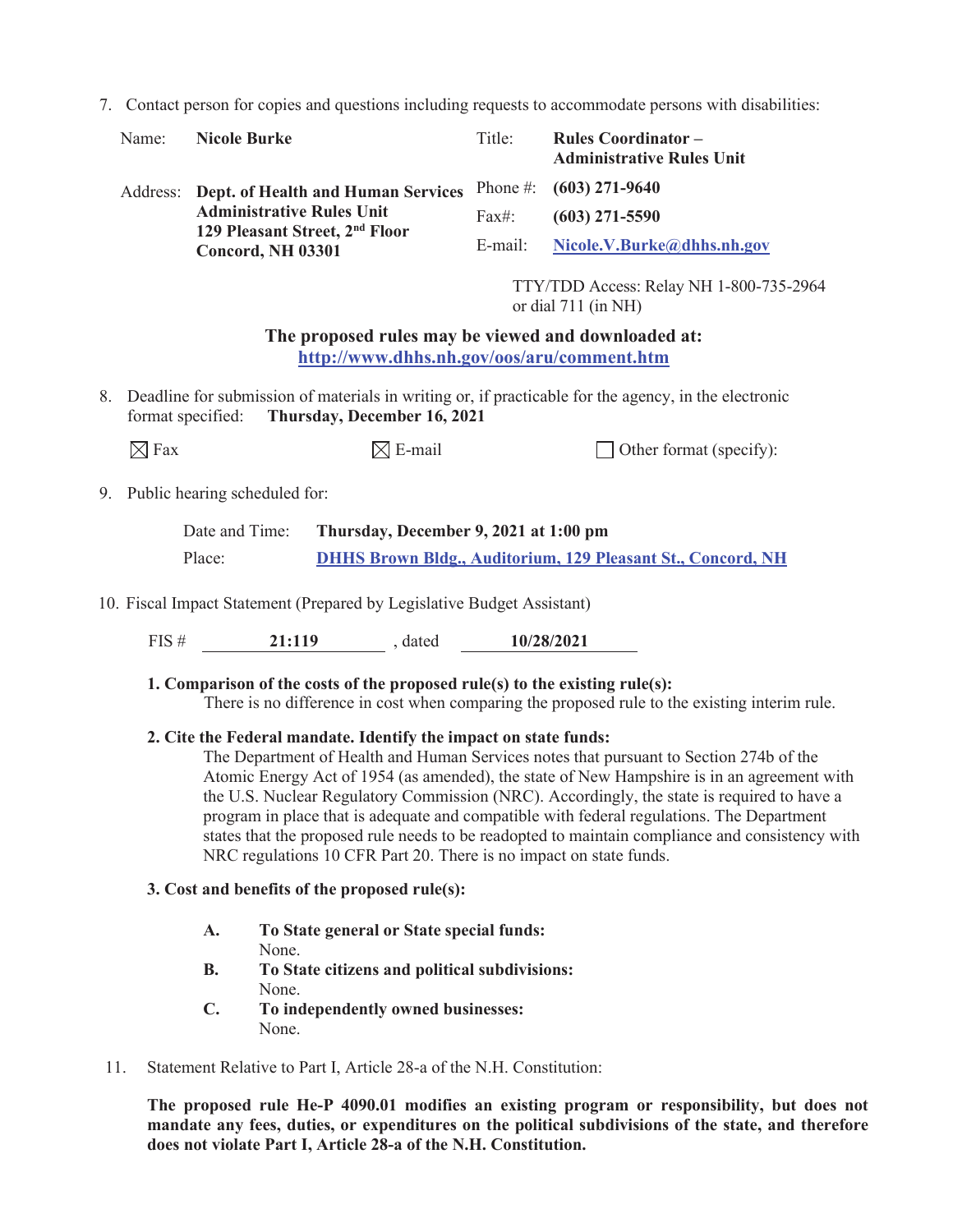#### **Readopt He-P 4090.01, effective 9-17-21 (Document #13261), cited and to read as follows:**

# PART He-P 4090 ANNUAL LIMITS ON INTAKE (ALI) AND DERIVED AIR CONCENTRATIONS (DAC) OF RADIONUCLIDES FOR OCCUPATIONAL EXPOSURE; EFFLUENT CONCENTRATIONS; CONCENTRATIONS FOR RELEASE TO SANITARY SEWERAGE

 He-P 4090.01 Annual Limits on Intake (ALI) and Derived Air Concentrations (DAC) of Radionuclides For Occupational Exposure; Effluent Concentrations; Concentrations for Release To Sanitary Sewerage. The annual limits on intake (ALI) and the derived air concentrations (DAC) of radionuclides for occupational exposure, effluent concentration, and concentrations for release to sanitary sewerage shall be in compliance with Table 4090.1 below:

|                |                 |                                                                                                                                                                                                             |                                                        | Table I                    |                             | Table II                             |                                    | Table III                          |
|----------------|-----------------|-------------------------------------------------------------------------------------------------------------------------------------------------------------------------------------------------------------|--------------------------------------------------------|----------------------------|-----------------------------|--------------------------------------|------------------------------------|------------------------------------|
|                |                 |                                                                                                                                                                                                             | Occupational Values                                    |                            |                             | Effluent<br>Concentrations<br>Col. 2 |                                    | Releases to<br>Sewers              |
|                |                 | Class                                                                                                                                                                                                       | Col.1<br>Oral<br>Ingestion                             | Col. 2                     | Col. 3<br>Inhalation        | Col. 1                               |                                    | Monthly<br>Average                 |
| Atomic<br>No.  | Radionuclide    |                                                                                                                                                                                                             | ALI<br>$(\mu Ci)$                                      | ALI<br>$(\mu Ci)$          | <b>DAC</b><br>$(\mu$ Ci/ml) | Air<br>$(\mu$ Ci/ml)                 | Water<br>$(\mu$ Ci/ml)             | Concentration<br>$(\mu$ Ci/ml)     |
| 1              | Hydrogen-3      | Water, DAC includes skin<br>absorption                                                                                                                                                                      | $8E+4$                                                 | $8E+4$                     | $2E-5$                      | $1E-7$                               | $1E-3$                             | $1E-2$                             |
|                |                 | Gas (HT or T <sub>2</sub> ) Submersion <sup>1</sup> : Use above values as HT and T <sub>2</sub> oxidize in air and in the body to HTO.                                                                      |                                                        |                            |                             |                                      |                                    |                                    |
| $\overline{4}$ | Beryllium-7     | W, all compounds except 4E+4<br>those given for Y<br>Y, oxides, halides, and                                                                                                                                |                                                        | $2E+4$                     | 9E-6                        | $3E-8$                               | 6E-4                               | $6E-3$                             |
|                |                 | nitrates                                                                                                                                                                                                    |                                                        | $2E+4$                     | 8E-6                        | $3E-8$                               |                                    |                                    |
| 4              | Beryllium-10    | W, see <sup>7</sup> Be                                                                                                                                                                                      | $1E+3$<br>LLI wall                                     | $2E+2$                     | 6E-8                        | $2E-10$                              |                                    | $\overline{\phantom{a}}$           |
|                |                 | Y, see <sup>7</sup> Be                                                                                                                                                                                      | $(1E+3)$<br>$\overline{\phantom{a}}$                   | $1E+1$                     | 6E-9                        | $2E-11$                              | $2E-5$<br>ä,                       | $2E-4$<br>L.                       |
| 6              | Carbon- $112$   | Monoxide<br>Dioxide<br>Compounds                                                                                                                                                                            | $\frac{1}{2}$<br>$4E+5$                                | $1E+6$<br>$6E+5$<br>$4E+5$ | 5E-4<br>$3E-4$<br>$2E-4$    | $2E-6$<br>9E-7<br>6E-7               | $\overline{\phantom{a}}$<br>$6E-3$ | $\overline{\phantom{a}}$<br>$6E-2$ |
| 6              | Carbon-14       | Monoxide<br>Dioxide<br>Compounds                                                                                                                                                                            | $\frac{1}{2}$<br>$2E+3$                                | $2E+6$<br>$2E+5$<br>$2E+3$ | $7E-4$<br>9E-5<br>$1E-6$    | $2E-6$<br>$3E-7$<br>3E-9             | $\overline{\phantom{a}}$<br>$3E-5$ | $\overline{\phantom{a}}$<br>$3E-4$ |
| 9              | Fluorine- $182$ | D, fluorides of H, Li,<br>Na, K, Rb, Cs, and Fr                                                                                                                                                             | $5E+4$<br>St wall                                      | $7E+4$                     | $3E-5$                      | $1E-7$                               |                                    |                                    |
|                |                 | W, fluorides of Be, Mg,<br>Ca, Sr, Ba, Ra, Al, Ga,<br>In, Tl, As, Sb, Bi, Fe,<br>Ru, Os, Co, Ni, Pd, Pt,<br>Cu, Ag, Au, Zn, Cd, Hg,<br>Sc, Y, Ti, Zr, V, Nb,<br>Ta, Mn, Tc, and Re<br>Y, lanthanum fluoride | $(5E+4)$<br>$\blacksquare$<br>$\overline{\phantom{a}}$ | $9E+4$<br>$8E+4$           | $4E-5$<br>$3E-5$            | $1E-7$<br>$1E-7$                     | $7E-4$                             | $7E-3$<br>$\overline{\phantom{a}}$ |
| 11             | Sodium-22       | D, all compounds                                                                                                                                                                                            | $4E+2$                                                 | $6E+2$                     | $3E-7$                      | 9E-10                                | 6E-6                               | $6E-5$                             |
| 11             | Sodium-24       | D, all compounds                                                                                                                                                                                            | $4E+3$                                                 | $5E+3$                     | $2E-6$                      | 7E-9                                 | $5E-5$                             | $5E-4$                             |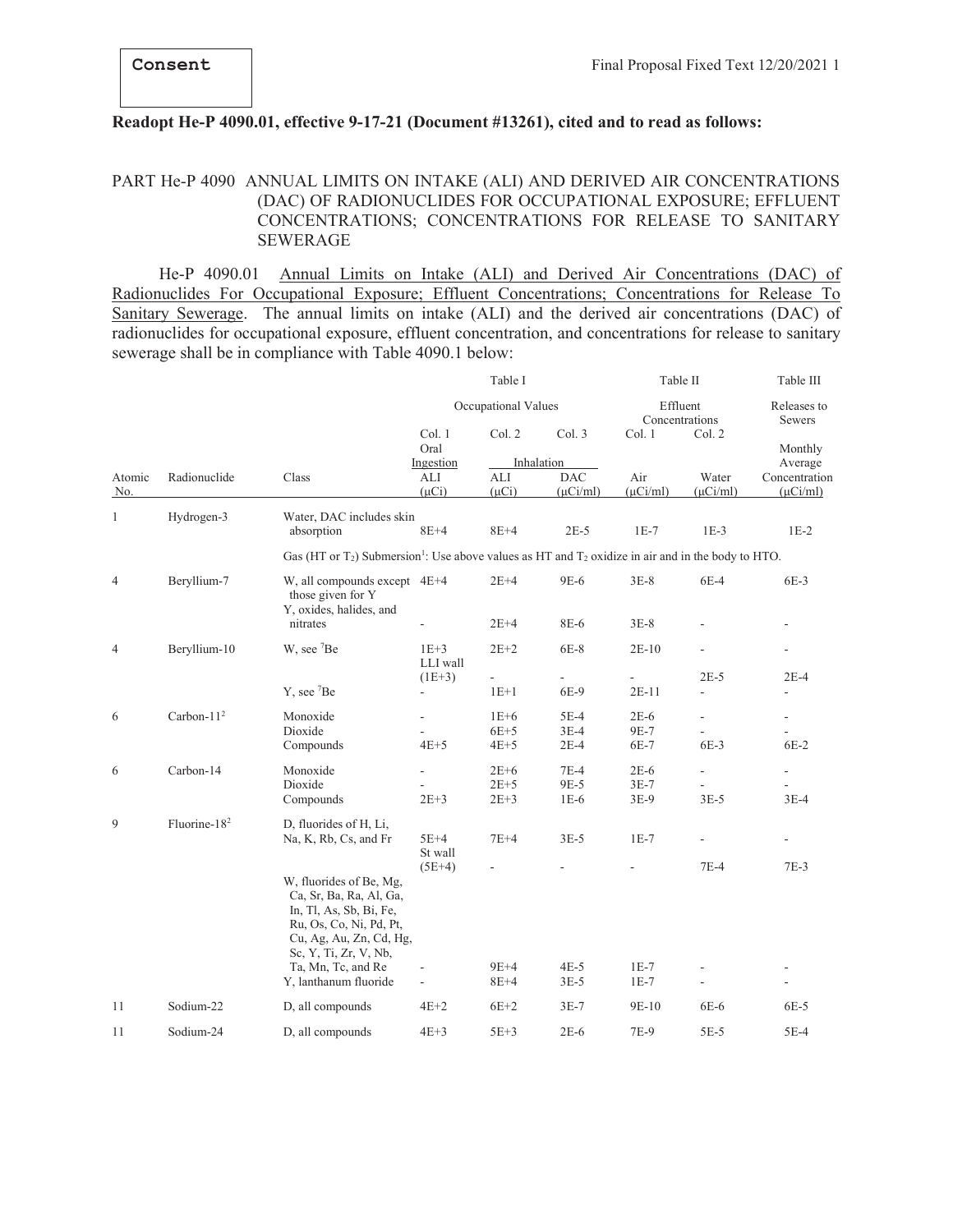|               |               |                                                                                                                                                                                                                                            |                                                       | Table I              |                             | Table II             |                        | Table III                      |
|---------------|---------------|--------------------------------------------------------------------------------------------------------------------------------------------------------------------------------------------------------------------------------------------|-------------------------------------------------------|----------------------|-----------------------------|----------------------|------------------------|--------------------------------|
|               |               |                                                                                                                                                                                                                                            | Occupational Values                                   |                      | Effluent<br>Concentrations  |                      | Releases to<br>Sewers  |                                |
|               |               |                                                                                                                                                                                                                                            | Col. 1<br>Oral<br>Ingestion                           | Col. 2               | Col. 3<br>Inhalation        | Col. 1<br>Col. 2     |                        | Monthly<br>Average             |
| Atomic<br>No. | Radionuclide  | Class                                                                                                                                                                                                                                      | ALI<br>$(\mu Ci)$                                     | ALI<br>$(\mu Ci)$    | <b>DAC</b><br>$(\mu$ Ci/ml) | Air<br>$(\mu$ Ci/ml) | Water<br>$(\mu$ Ci/ml) | Concentration<br>$(\mu$ Ci/ml) |
| 12            | Magnesium-28  | D, all compounds except<br>those given for W<br>W, oxides, hydroxides,<br>carbides, halides, and                                                                                                                                           | $7E+2$                                                | $2E + 3$             | 7E-7                        | 2E-9                 | 9E-6                   | 9E-5                           |
|               |               | nitrates                                                                                                                                                                                                                                   |                                                       | $1E+3$               | 5E-7                        | $2E-9$               |                        | $\overline{a}$                 |
| 13            | Aluminum-26   | D, all compounds except<br>those given for W                                                                                                                                                                                               | $4E+2$                                                | $6E+1$               | $3E-8$                      | 9E-11                | 6E-6                   | 6E-5                           |
|               |               | W, oxides, hydroxides,<br>carbides, halides, and<br>nitrates                                                                                                                                                                               |                                                       | $9E+1$               | $4E-8$                      | $1E-10$              |                        | $\qquad \qquad \blacksquare$   |
| 14            | Silicon-31    | D, all compounds except<br>those given for W and Y $9E+3$<br>W, oxides, hydroxides,                                                                                                                                                        |                                                       | $3E + 4$             | $1E-5$                      | 4E-8                 | $1E-4$                 | $1E-3$                         |
|               |               | carbides, and nitrates<br>Y, aluminosilicate glass                                                                                                                                                                                         | $\Box$<br>$\Box$                                      | $3E+4$<br>$3E+4$     | $1E-5$<br>$1E-5$            | $5E-8$<br>4E-8       | $\overline{a}$         | ä,<br>$\overline{\phantom{a}}$ |
| 14            | Silicon-32    | D, see ${}^{31}\text{Si}$                                                                                                                                                                                                                  | $2E+3$<br>LLI wall                                    | $2E+2$               | $1E-7$                      | $3E-10$              |                        | $\overline{a}$                 |
|               |               | W, see ${}^{31}Si$<br>$Y$ , see ${}^{31}Si$                                                                                                                                                                                                | $(3E+3)$<br>$\overline{\phantom{a}}$<br>$\frac{1}{2}$ | $1E+2$<br>$5E+0$     | $5E-8$<br>$2E-9$            | $2E-10$<br>7E-12     | 4E-5                   | 4E-4<br>$\overline{a}$         |
| 15            | Phosphorus-32 | D, all compounds except<br>phosphates given for W<br>W, phosphates of $Zn^{2+}$ ,<br>$S^{3+}$ , Mg <sup>2+</sup> , Fe <sup>3+,</sup> Bi <sup>3+</sup> ,                                                                                    | $6E+2$                                                | $9E+2$               | $4E-7$                      | $1E-9$               | 9E-6                   | 9E-5                           |
|               |               | and lanthanides                                                                                                                                                                                                                            |                                                       | $4E+2$               | $2E-7$                      | 5E-10                |                        |                                |
| 15            | Phosphorus-33 | D, see $^{32}P$<br>W, see $^{32}P$                                                                                                                                                                                                         | $6E+3$<br>÷,                                          | $8E + 3$<br>$3E + 3$ | $4E-6$<br>$1E-6$            | $1E-8$<br>4E-9       | 8E-5                   | 8E-4                           |
| 16            | Sulfur-35     | Vapor<br>D, sulfides and sulfates                                                                                                                                                                                                          | L,                                                    | $1E+4$               | 6E-6                        | $2E-8$               |                        | $\overline{\phantom{a}}$       |
|               |               | except those given for W 1E+4                                                                                                                                                                                                              | LLI wall                                              | $2E+4$               | 7E-6                        | $2E-8$               |                        |                                |
|               |               | W, elemental sulfur,<br>sulfides of Sr, Ba, Ge,<br>Sn, Pb, As, Sb, Bi, Cu,<br>Ag, Au, Zn, Cd, Hg, W, and                                                                                                                                   | $(8E+3)$<br>$6E+3$                                    |                      |                             |                      | $1E-4$                 | $1E-3$                         |
|               |               | Mo. Sulfates of Ca, Sr,<br>Ba, Ra, As, Sb, and Bi                                                                                                                                                                                          | $\overline{\phantom{a}}$                              | $2E + 3$             | 9E-7                        | 3E-9                 |                        |                                |
| 17            | Chlorine-36   | D, chlorides of H, Li,<br>Na, K, Rb, Cs, and Fr<br>W, chlorides of lantha-<br>nides, Be, Mg, Ca, Sr,<br>Ba, Ra, Al, Ga, In, Tl,<br>Ge, Sn, Pb, As, Sb, Bi,<br>Fe, Ru, Os, Co, Rh, Ir,<br>Ni, Pd, Pt, Cu, Ag, Au,<br>Zn, Cd, Hg, Sc, Y, Ti, | $2E + 3$                                              | $2E + 3$             | $1E-6$                      | 3E-9                 | $2E-5$                 | $2E-4$                         |
|               |               | Zr, Hf, V, Nb, Ta, Cr,<br>Mo, W, Mn, Tc, and Re -                                                                                                                                                                                          |                                                       | $2E + 2$<br>Table I  | $1E-7$                      | $3E-10$<br>Table II  |                        | Table III                      |
|               |               |                                                                                                                                                                                                                                            |                                                       | Occupational Values  |                             | Effluent             | Concentrations         | Releases to<br>Sewers          |
|               |               |                                                                                                                                                                                                                                            | Col. 1<br>Oral                                        | Col. 2               | Col. 3                      | Col. 1               | Col. 2                 | Monthly                        |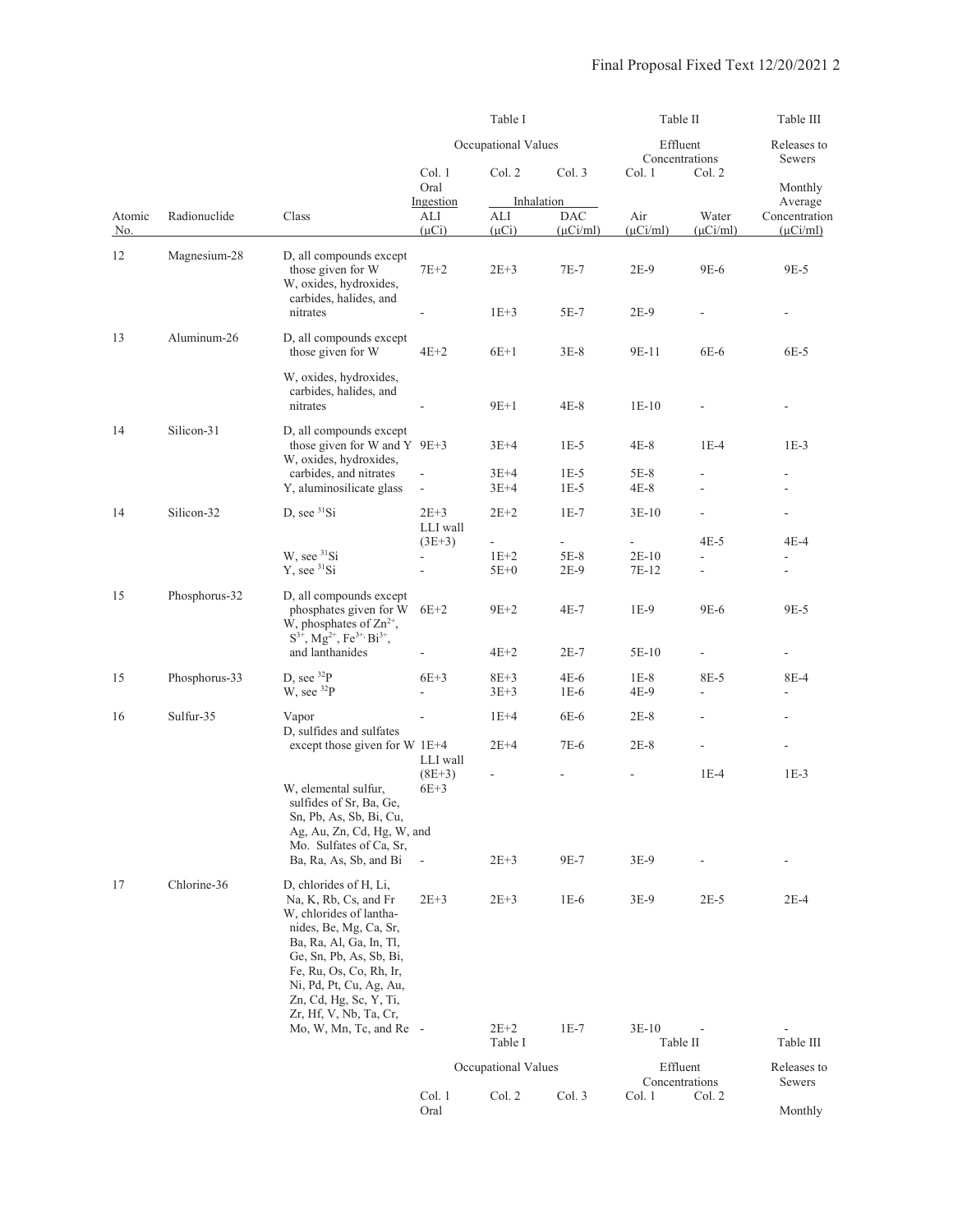|                      |                           |                                                                                                               | Ingestion                | Inhalation                         |                          |                      |                          | Average                        |
|----------------------|---------------------------|---------------------------------------------------------------------------------------------------------------|--------------------------|------------------------------------|--------------------------|----------------------|--------------------------|--------------------------------|
| Atomic<br><u>No.</u> | Radionuclide              | Class                                                                                                         | ALI<br>$(\mu Ci)$        | ALI<br>$(\mu Ci)$                  | DAC<br>$(\mu$ Ci/ml)     | Air<br>$(\mu$ Ci/ml) | Water<br>$(\mu$ Ci/ml)   | Concentration<br>$(\mu$ Ci/ml) |
| 17                   | Chlorine-38 <sup>2</sup>  | D, see <sup>36</sup> Cl                                                                                       | $2E+4$<br>St wall        | $4E+4$                             | $2E-5$                   | $6E-8$               |                          | $\frac{1}{2}$                  |
|                      |                           | W, see <sup>36</sup> Cl                                                                                       | $(3E+4)$                 |                                    | $2E-5$                   |                      | $3E-4$                   | $3E-3$                         |
|                      |                           |                                                                                                               | $\frac{1}{2}$            | 5E+4                               |                          | 6E-8                 |                          |                                |
| 17                   | Chlorine-39 <sup>2</sup>  | D, see ${}^{36}Cl$                                                                                            | 2E+4<br>St wall          | 5E+4                               | $2E-5$                   | $7E-8$               |                          | $\qquad \qquad \blacksquare$   |
|                      |                           | W, see ${}^{36}Cl$                                                                                            | $(4E+4)$<br>۰            | $\overline{\phantom{0}}$<br>$6E+4$ | $2E-5$                   | 8E-8                 | 5E-4<br>÷,               | $5E-3$                         |
| 18                   | Argon-37                  | Submersion <sup>1</sup>                                                                                       | $\overline{a}$           |                                    | $1E+0$                   | $6E-3$               |                          |                                |
| 18                   | Argon-39                  | Submersion <sup>1</sup>                                                                                       | L,                       |                                    | $2E-4$                   | 8E-7                 |                          | $\overline{\phantom{a}}$       |
| 18                   | Argon-41                  | Submersion <sup>1</sup>                                                                                       | ÷,                       | ÷,                                 | $3E-6$                   | $1E-8$               |                          | $\overline{\phantom{a}}$       |
| 19                   | Potassium-40              | D, all compounds                                                                                              | $3E+2$                   | $4E+2$                             | $2E-7$                   | 6E-10                | $4E-6$                   | $4E-5$                         |
| 19                   | Potassium-42              | D, all compounds                                                                                              | $5E+3$                   | $5E+3$                             | $2E-6$                   | 7E-9                 | 6E-5                     | $6E-4$                         |
| 19                   | Potassium-43              | D, all compounds                                                                                              | $6E+3$                   | $9E+3$                             | $4E-6$                   | $1E-8$               | 9E-5                     | 9E-4                           |
| 19                   | Potassium-44 <sup>2</sup> | D, all compounds                                                                                              | $2E+4$                   | $7E+4$                             | $3E-5$                   | 9E-8                 | ÷.                       | $\blacksquare$                 |
|                      |                           |                                                                                                               | St wall<br>$(4E+4)$      | $\frac{1}{2}$                      | $\blacksquare$           |                      | 5E-4                     | $5E-3$                         |
| 19                   | Potassium- $45^2$         | D, all compounds                                                                                              | $3E+4$                   | $1E+5$                             | $5E-5$                   | $2E-7$               | $\overline{\phantom{a}}$ | $\overline{\phantom{a}}$       |
|                      |                           |                                                                                                               | St wall<br>$(5E+4)$      | ÷,                                 |                          |                      | $7E-4$                   | $7E-3$                         |
| 20                   | Calcium-41                | W, all compounds                                                                                              | $3E+3$<br>Bone surf      | $4E+3$<br>Bone surf                | $2E-6$                   |                      |                          | $\overline{a}$                 |
|                      |                           |                                                                                                               | $(4E+3)$                 | $(4E+3)$                           | $\overline{\phantom{a}}$ | 5E-9                 | $6E-5$                   | $6E-4$                         |
| 20                   | Calcium-45                | W, all compounds                                                                                              | $2E + 3$                 | $8E+2$                             | $4E-7$                   | $1E-9$               | $2E-5$                   | $2E-4$                         |
| 20                   | Calcium-47                | W, all compounds                                                                                              | $8E+2$                   | $9E+2$                             | $4E-7$                   | $1E-9$               | $1E-5$                   | $1E-4$                         |
| 21                   | Scandium-43               | Y, all compounds                                                                                              | $7E+3$                   | $2E+4$                             | 9E-6                     | $3E-8$               | $1E-4$                   | $1E-3$                         |
| 21                   | Scandium-44m              | Y, all compounds                                                                                              | $5E+2$                   | $7E+2$                             | 3E-7                     | $1E-9$               | 7E-6                     | $7E-5$                         |
| 21                   | Scandium-44               | Y, all compounds                                                                                              | $4E+3$                   | $1E+4$                             | 5E-6                     | $2E-8$               | $5E-5$                   | 5E-4                           |
| 21                   | Scandium-46               | Y, all compounds                                                                                              | $9E+2$                   | $2E + 2$                           | $1E-7$                   | $3E-10$              | $1E-5$                   | $1E-4$                         |
| 21                   | Scandium-47               | Y, all compounds                                                                                              | $2E+3$                   | $3E+3$                             | $1E-6$                   | 4E-9                 | $\blacksquare$           |                                |
|                      |                           |                                                                                                               | LLI wall<br>$(3E+3)$     | $\frac{1}{2}$                      | ÷,                       |                      | 4E-5                     | $4E-4$                         |
| 21                   | Scandium-48               | Y, all compounds                                                                                              | $8E + 2$                 | $1E+3$                             | 6E-7                     | $2E-9$               | $1E-5$                   | $1E-4$                         |
| 21                   | Scandium-49 <sup>2</sup>  | Y, all compounds                                                                                              | $2E+4$                   | $5E+4$                             | $2E-5$                   | 8E-8                 | $3E-4$                   | $3E-3$                         |
| 22                   | Titanium-44               | D, all compounds except<br>those given for W and Y $3E+2$<br>W, oxides, hydroxides,<br>carbides, halides, and |                          | $1E+1$                             | 5E-9                     | $2E-11$              | $4E-6$                   | $4E-5$                         |
|                      |                           | nitrates<br>Y, SrTiO <sub>3</sub>                                                                             | $\overline{\phantom{a}}$ | $3E+1$<br>$6E+0$                   | $1E-8$<br>$2E-9$         | $4E-11$<br>8E-12     | ÷,                       | $\overline{\phantom{a}}$       |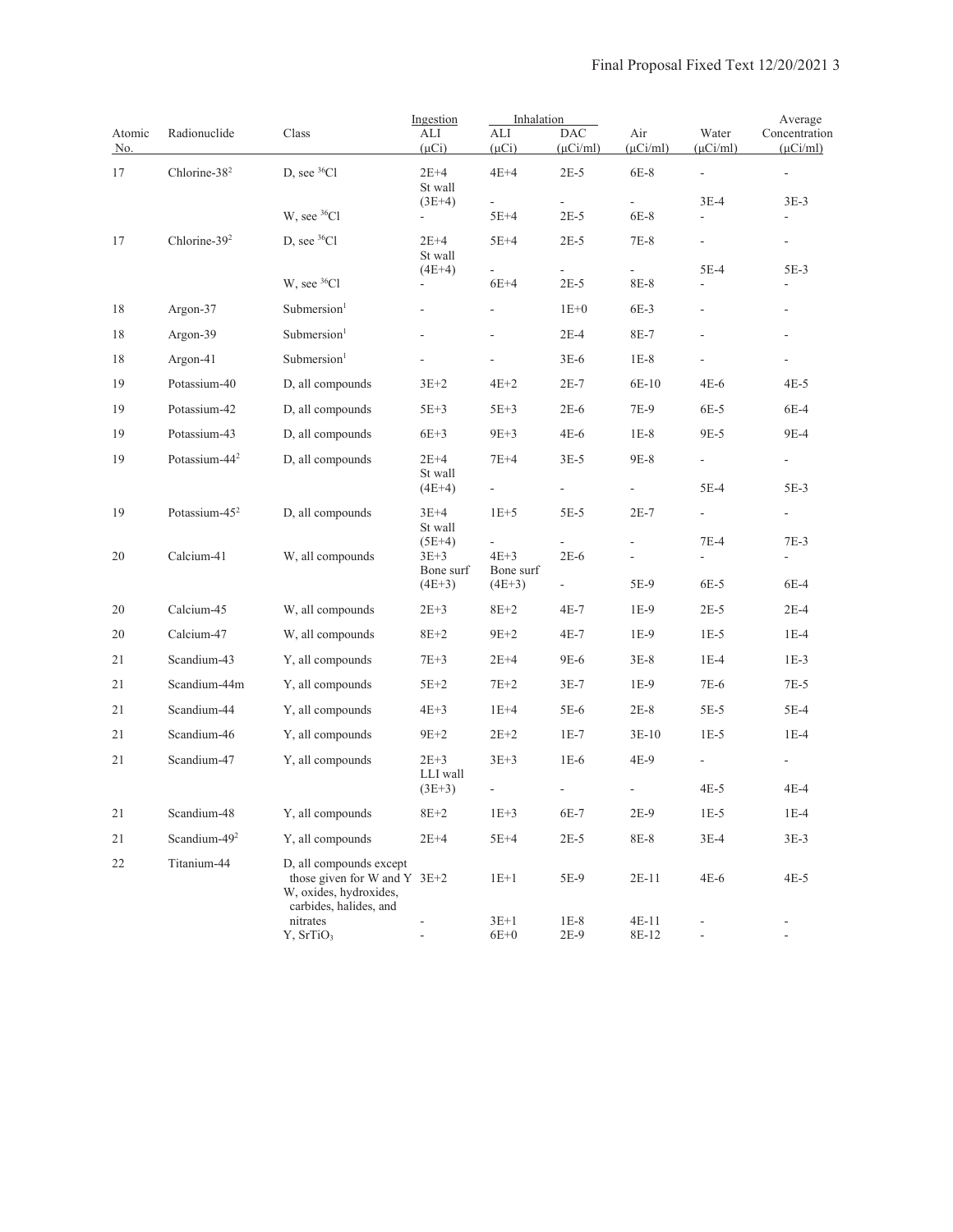|               |                          |                                                                                                                    | Table I                              |                                    |                                     | Table II                           |                                         | Table III                                    |
|---------------|--------------------------|--------------------------------------------------------------------------------------------------------------------|--------------------------------------|------------------------------------|-------------------------------------|------------------------------------|-----------------------------------------|----------------------------------------------|
|               |                          |                                                                                                                    |                                      | Occupational Values                |                                     | Effluent<br>Concentrations         |                                         | Releases to<br>Sewers                        |
|               |                          |                                                                                                                    | Col. 1<br>Oral                       | Col. 2                             | Col. 3                              | Col. 1                             | Col. 2                                  | Monthly                                      |
| Atomic<br>No. | Radionuclide             | Class                                                                                                              | Ingestion<br>ALI<br>$(\mu Ci)$       | Inhalation<br>ALI<br>$(\mu Ci)$    | <b>DAC</b><br>$(\mu$ Ci/ml)         | Air<br>$(\mu$ Ci/ml)               | Water<br>$(\mu$ Ci/ml)                  | Average<br>Concentration<br>$(\mu$ Ci/ml $)$ |
| 22            | Titanium-45              | D, see <sup>44</sup> Ti<br>W, see <sup>44</sup> Ti<br>Y, see <sup>44</sup> Ti                                      | $9E+3$<br>$\overline{a}$<br>L,       | $3E+4$<br>$4E+4$<br>$3E+4$         | $1E-5$<br>$1E-5$<br>$1E-5$          | $3E-8$<br>5E-8<br>$4E-8$           | $1E-4$                                  | $1E-3$<br>ä,                                 |
| 23            | Vanadium-47 $2$          | D, all compounds except<br>those given for W                                                                       | $3E+4$<br>St wall<br>$(3E+4)$        | $8E+4$<br>$\overline{\phantom{a}}$ | $3E-5$<br>$\overline{\phantom{a}}$  | $1E-7$<br>$\overline{\phantom{a}}$ | 4E-4                                    | 4E-3                                         |
|               |                          | W, oxides, hydroxides,<br>carbides, and halides                                                                    | $\overline{\phantom{a}}$             | $1E+5$                             | $4E-5$                              | $1E-7$                             | $\blacksquare$                          |                                              |
| 23            | Vanadium-48              | D, see $47V$<br>W, see $47V$                                                                                       | $6E+2$<br>÷,                         | $1E+3$<br>$6E+2$                   | $5E-7$<br>$3E-7$                    | $2E-9$<br>9E-10                    | 9E-6<br>$\frac{1}{2}$                   | 9E-5<br>$\frac{1}{2}$                        |
| 23            | Vanadium-49              | D, see $47V$                                                                                                       | $7E+4$<br>LLI wall<br>$(9E+4)$       | $3E+4$<br>Bone surf<br>$(3E+4)$    | $1E-5$<br>$\overline{\phantom{a}}$  | $\overline{\phantom{a}}$<br>$5E-8$ | $\overline{\phantom{a}}$<br>$1E-3$      | $\overline{\phantom{m}}$<br>$1E-2$           |
|               |                          | W, see <sup>47</sup> V                                                                                             |                                      | $2E + 4$                           | 8E-6                                | $2E-8$                             | $\overline{\phantom{a}}$                | $\overline{a}$                               |
| 24            | Chromium-48              | D, all compounds except<br>those given for W and Y $6E+3$<br>W, halides and nitrates<br>Y, oxides and hydroxides - | $\overline{\phantom{a}}$             | $1E+4$<br>$7E+3$<br>7E+3           | 5E-6<br>$3E-6$<br>$3E-6$            | $2E-8$<br>$1E-8$<br>$1E-8$         | 8E-5                                    | 8E-4                                         |
| 24            | Chromium-49 <sup>2</sup> | D, see ${}^{48}Cr$<br>W, see <sup>48</sup> Cr<br>Y, see <sup>48</sup> Cr                                           | $3E+4$<br>ä,                         | $8E+4$<br>$1E+5$<br>$9E+4$         | $4E-5$<br>$4E-5$<br>$4E-5$          | $1E-7$<br>$1E-7$<br>$1E-7$         | 4E-4<br>$\frac{1}{2}$<br>$\blacksquare$ | $4E-3$                                       |
| 24            | Chromium-51              | D, see <sup>48</sup> Cr<br>W, see <sup>48</sup> Cr<br>$Y$ , see ${}^{48}Cr$                                        | $4E+4$<br>÷,<br>$\overline{a}$       | 5E+4<br>$2E+4$<br>$2E+4$           | $2E-5$<br>$1E-5$<br>8E-6            | $6E-8$<br>$3E-8$<br>$3E-8$         | $5E-4$<br>L.                            | $5E-3$                                       |
| 25            | Manganese- $512$         | D, all compounds except<br>those given for W<br>W, oxides, hydroxides,                                             | $2E+4$                               | $5E+4$                             | $2E-5$                              | 7E-8                               | $3E-4$                                  | $3E-3$                                       |
|               |                          | halides, and nitrates                                                                                              | -                                    | $6E+4$                             | $3E-5$                              | 8E-8                               |                                         |                                              |
| 25            | Manganese- $52m^2$       | D, see $51$ Mn                                                                                                     | $3E+4$<br>St wall<br>$(4E+4)$        | $9E+4$<br>÷,                       | $4E-5$                              | $1E-7$<br>$\overline{\phantom{a}}$ | $\overline{\phantom{a}}$<br>$5E-4$      | $\overline{\phantom{a}}$<br>5E-3             |
|               |                          | W, see <sup>51</sup> Mn                                                                                            |                                      | $1E+5$                             | $4E-5$                              | $1E-7$                             | $\overline{\phantom{a}}$                |                                              |
| 25            | Manganese-52             | D, see <sup>51</sup> Mn<br>W, see <sup>51</sup> Mn                                                                 | $7E+2$                               | $1E+3$<br>9E+2                     | 5E-7<br>4E-7                        | $2E-9$<br>1E-9                     | $1E-5$                                  | $1E-4$<br>$\overline{\phantom{a}}$           |
| 25            | Manganese-53             | D, see <sup>51</sup> Mn                                                                                            | $5E+4$                               | $1E+4$<br>Bone surf                | 5E-6                                |                                    | $7E-4$                                  | $7E-3$                                       |
|               |                          | W, see <sup>51</sup> Mn                                                                                            |                                      | $(2E+4)$<br>$1E+4$                 | $\mathbb{R}^{\mathbb{Z}}$<br>$5E-6$ | $3E-8$<br>$2E-8$                   |                                         | $\overline{\phantom{a}}$<br>$\overline{a}$   |
| 25            | Manganese-54             | D, see <sup>51</sup> Mn<br>W, see <sup>51</sup> Mn                                                                 | $2E + 3$<br>$\overline{\phantom{0}}$ | $9E+2$<br>$8E+2$                   | $4E-7$<br>3E-7                      | 1E-9<br>$1E-9$                     | $3E-5$<br>$\overline{\phantom{a}}$      | 3E-4<br>$\overline{\phantom{a}}$             |
| 25            | Manganese-56             | D, see $51$ Mn<br>W, see $51$ Mn                                                                                   | $5E+3$<br>$\overline{\phantom{a}}$   | $2E+4$<br>$2E+4$                   | 6E-6<br>9E-6                        | $2E-8$<br>$3E-8$                   | 7E-5<br>$\overline{\phantom{a}}$        | 7E-4<br>$\overline{\phantom{a}}$             |
| 26            | Iron-52                  | D, all compounds except<br>those given for W<br>W, oxides, hydroxides,                                             | $9E+2$                               | $3E + 3$                           | $1E-6$                              | 4E-9                               | $1E-5$                                  | $1E-4$                                       |
|               |                          | and halides                                                                                                        | $\overline{\phantom{a}}$             | $2E + 3$                           | $1E-6$                              | 3E-9                               |                                         | -                                            |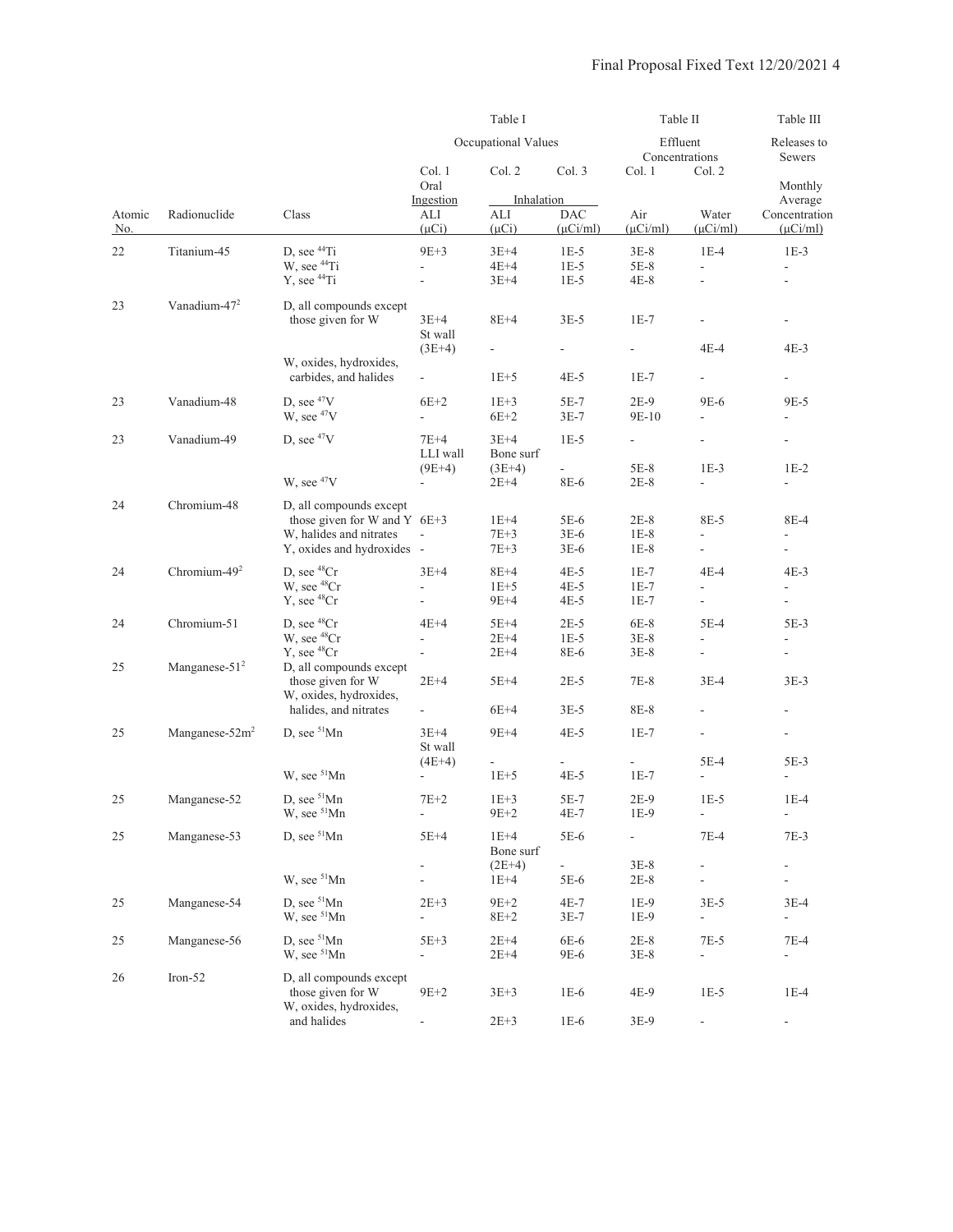|               |                 |                                                                                                 |                                                     | Table I                        |                                           | Table II<br>Effluent<br>Concentrations |                                                     | Table III<br>Releases to<br>Sewers                   |
|---------------|-----------------|-------------------------------------------------------------------------------------------------|-----------------------------------------------------|--------------------------------|-------------------------------------------|----------------------------------------|-----------------------------------------------------|------------------------------------------------------|
|               |                 |                                                                                                 |                                                     | Occupational Values            |                                           |                                        |                                                     |                                                      |
| Atomic<br>No. |                 |                                                                                                 | Col. 1<br>Oral                                      | Col. 2                         | Col. 3                                    | Col. 1                                 | Col. 2                                              | Monthly                                              |
|               | Radionuclide    | Class                                                                                           | Ingestion<br>ALI<br>$(\mu Ci)$                      | ALI<br>$(\mu Ci)$              | Inhalation<br><b>DAC</b><br>$(\mu$ Ci/ml) | Air<br>$(\mu$ Ci/ml)                   | Water<br>$(\mu$ Ci/ml $)$                           | Average<br>Concentration<br>$(\mu$ Ci/ml)            |
| 26            | Iron- $55$      | D, see ${}^{52}Fe$<br>W, see ${}^{52}Fe$                                                        | $9E+3$<br>÷,                                        | $2E+3$<br>$4E+3$               | 8E-7<br>$2E-6$                            | $3E-9$<br>6E-9                         | $1E-4$<br>$\frac{1}{2}$                             | $1E-3$<br>$\blacksquare$                             |
| 26            | Iron-59         | D, see ${}^{52}Fe$<br>W, see ${}^{52}Fe$                                                        | $8E+2$<br>÷,                                        | $3E+2$<br>$5E+2$               | $1E-7$<br>$2E-7$                          | $5E-10$<br>7E-10                       | $1E-5$<br>$\overline{\phantom{a}}$                  | $1E-4$<br>$\overline{\phantom{a}}$                   |
| 26            | $Iron-60$       | D, see <sup>52</sup> Fe<br>W, see <sup>52</sup> Fe                                              | $3E+1$<br>$\overline{\phantom{a}}$                  | $6E+0$<br>$2E+1$               | $3E-9$<br>8E-9                            | 9E-12<br>$3E-11$                       | $4E-7$<br>$\overline{\phantom{a}}$                  | $4E-6$<br>$\overline{\phantom{a}}$                   |
| 27            | Cobalt-55       | W, all compounds except<br>those given for Y<br>Y, oxides, hydroxides,<br>halides, and nitrates | $1E+3$<br>$\overline{\phantom{a}}$                  | $3E+3$<br>$3E + 3$             | $1E-6$<br>$1E-6$                          | $4E-9$<br>4E-9                         | $2E-5$<br>$\overline{\phantom{a}}$                  | $2E-4$<br>$\overline{\phantom{0}}$                   |
| 27            | Cobalt-56       | W, see ${}^{55}Co$<br>Y, see <sup>55</sup> Co                                                   | $5E+2$<br>$4E+2$                                    | $3E+2$<br>$2E+2$               | $1E-7$<br>8E-8                            | $4E-10$<br>$3E-10$                     | $6E-6$<br>÷,                                        | 6E-5<br>÷                                            |
| 27            | Cobalt-57       | W, see <sup>55</sup> Co<br>$Y$ , see ${}^{55}Co$                                                | $8E+3$<br>$4E+3$                                    | $3E + 3$<br>$7E+2$             | $1E-6$<br>$3E-7$                          | 4E-9<br>9E-10                          | $6E-5$<br>ä,                                        | 6E-4<br>$\bar{a}$                                    |
| 27            | Cobalt-58m      | W, see <sup>55</sup> Co<br>$Y$ , see ${}^{55}Co$                                                | $6E+4$<br>÷.                                        | $9E+4$<br>$6E+4$               | $4E-5$<br>$3E-5$                          | $1E-7$<br>9E-8                         | 8E-4<br>$\overline{\phantom{a}}$                    | 8E-3<br>$\mathbf{r}$                                 |
| 27            | Cobalt-58       | W, see <sup>55</sup> Co<br>$Y$ , see ${}^{55}Co$                                                | $2E+3$<br>$1E+3$                                    | $1E+3$<br>$7E+2$               | $5E-7$<br>$3E-7$                          | $2E-9$<br>$1E-9$                       | $2E-5$<br>$\overline{\phantom{a}}$                  | $2E-4$<br>$\overline{\phantom{a}}$                   |
| 27            | Cobalt- $60m^2$ | W, see ${}^{55}Co$                                                                              | $1E+6$<br>St wall<br>$(1E+6)$                       | $4E+6$                         | $2E-3$                                    | 6E-6                                   | $\blacksquare$<br>$2E-2$                            | $\overline{\phantom{0}}$<br>$2E-1$                   |
|               |                 | $Y$ , see ${}^{55}Co$                                                                           | $\frac{1}{2}$                                       | $3E+6$                         | $1E-3$                                    | $4E-6$                                 | $\frac{1}{2}$                                       | $\frac{1}{2}$                                        |
| 27            | Cobalt-60       | W, see <sup>55</sup> Co<br>$Y$ , see ${}^{55}Co$                                                | $5E+2$<br>$2E+2$                                    | $2E+2$<br>$3E+1$               | $7E-8$<br>$1E-8$                          | $2E-10$<br>5E-11                       | $3E-6$<br>L.                                        | $3E-5$                                               |
| 27            | Cobalt- $612$   | W, see ${}^{55}Co$<br>$Y$ , see ${}^{55}Co$                                                     | $2E+4$<br>$2E+4$                                    | $6E+4$<br>$6E+4$               | $3E-5$<br>$2E-5$                          | 9E-8<br>8E-8                           | $3E-4$<br>$\frac{1}{2}$                             | $3E-3$<br>$\overline{\phantom{a}}$                   |
| 27            | Cobalt- $62m^2$ | W, see ${}^{55}Co$                                                                              | $4E+4$<br>St wall                                   | $2E+5$                         | $7E-5$                                    | $2E-7$                                 | $\overline{\phantom{a}}$                            | $\overline{\phantom{a}}$                             |
|               |                 | $Y$ , see ${}^{55}Co$                                                                           | $(5E+4)$                                            | $2E + 5$                       | 6E-5                                      | $2E-7$                                 | $7E-4$<br>L.                                        | $7E-3$<br>$\overline{a}$                             |
| 28            | Nickel-56       | D, all compounds except<br>those given for W<br>W, oxides, hydroxides,                          | $1E+3$                                              | $2E+3$                         | $8E-7$                                    | $3E-9$                                 | $2E-5$                                              | $2E-4$                                               |
|               |                 | and carbides<br>Vapor                                                                           |                                                     | $1E+3$<br>$1E+3$               | 5E-7<br>$5E-7$                            | $2E-9$<br>$2E-9$                       |                                                     |                                                      |
| $28\,$        | Nickel-57       | D, see <sup>56</sup> Ni<br>W, see <sup>56</sup> Ni<br>Vapor                                     | $2E+3$<br>$\overline{\phantom{0}}$<br>$\frac{1}{2}$ | $5E+3$<br>$3E + 3$<br>$6E+3$   | $2E-6$<br>$1E-6$<br>$3E-6$                | 7E-9<br>4E-9<br>9E-9                   | $2E-5$<br>$\frac{1}{2}$<br>L,                       | $2E-4$<br>$\frac{1}{2}$                              |
| 28            | Nickel-59       | D, see $56$ Ni<br>W, see <sup>56</sup> Ni<br>Vapor                                              | $2E+4$<br>ä,<br>$\overline{\phantom{a}}$            | $4E+3$<br>$7E + 3$<br>$2E + 3$ | $2E-6$<br>$3E-6$<br>8E-7                  | 5E-9<br>$1E-8$<br>3E-9                 | $3E-4$<br>$\overline{\phantom{a}}$<br>$\frac{1}{2}$ | $3E-3$<br>$\frac{1}{2}$                              |
| 28            | Nickel-63       | D, see $56$ Ni<br>W, see <sup>56</sup> Ni<br>Vapor                                              | $9E+3$<br>$\Box$<br>$\blacksquare$                  | $2E + 3$<br>$3E+3$<br>$8E+2$   | $7E-7$<br>$1E-6$<br>$3E-7$                | $2E-9$<br>4E-9<br>$1E-9$               | $1E-4$<br>$\frac{1}{2}$<br>$\overline{a}$           | $1E-3$<br>$\overline{\phantom{a}}$<br>$\blacksquare$ |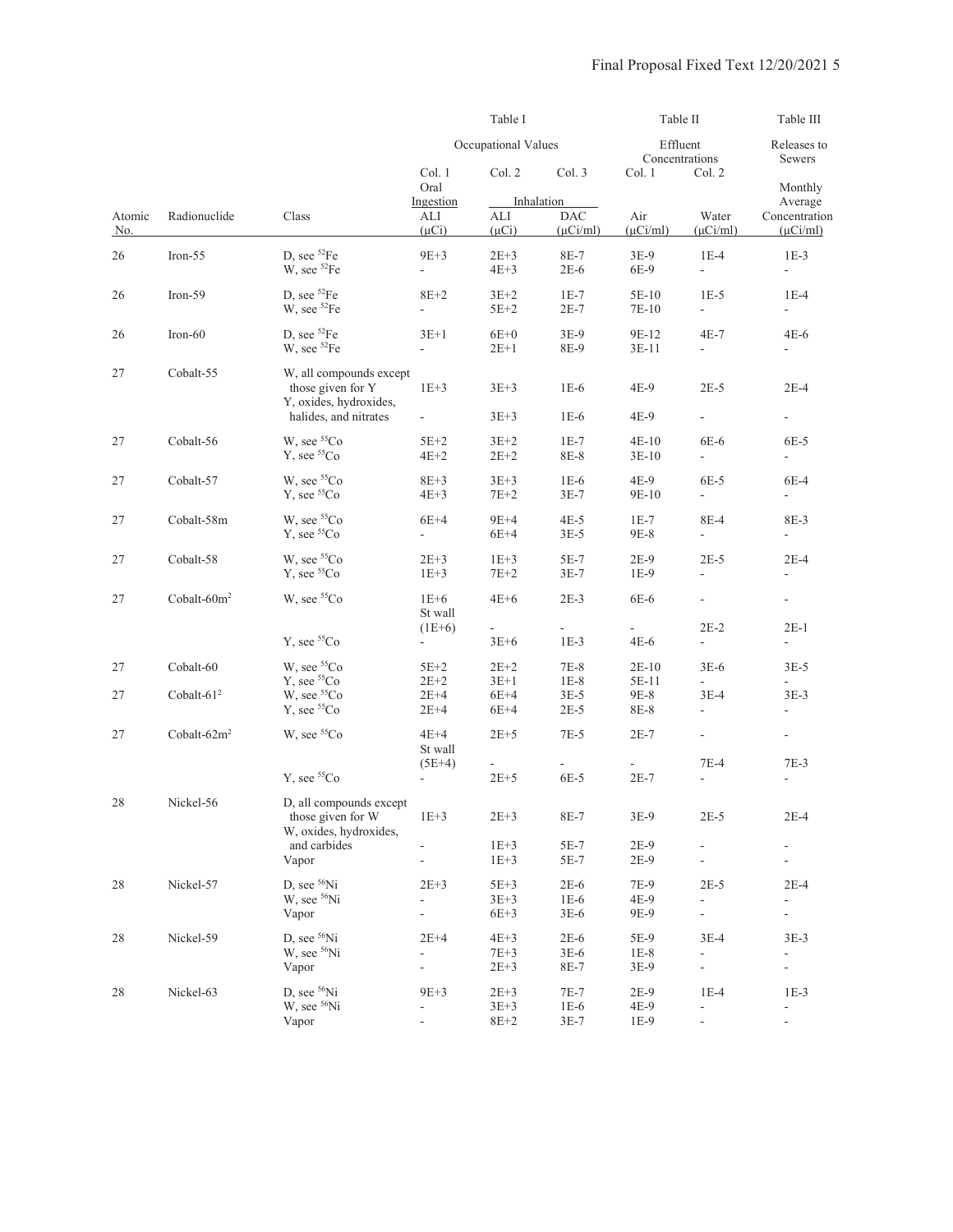|               |                         |                                                                             |                                    | Table I                    |                                           | Table II                   |                                    | Table III                                 |
|---------------|-------------------------|-----------------------------------------------------------------------------|------------------------------------|----------------------------|-------------------------------------------|----------------------------|------------------------------------|-------------------------------------------|
|               |                         |                                                                             |                                    | Occupational Values        |                                           | Effluent<br>Concentrations |                                    | Releases to<br><b>Sewers</b>              |
|               |                         |                                                                             | Col. 1<br>Oral                     | Col. 2                     | Col. 3                                    | Col. 1                     | Col. 2                             | Monthly                                   |
| Atomic<br>No. | Radionuclide            | Class                                                                       | Ingestion<br>ALI<br>$(\mu Ci)$     | ALI<br>$(\mu Ci)$          | Inhalation<br><b>DAC</b><br>$(\mu$ Ci/ml) | Air<br>$(\mu$ Ci/ml)       | Water<br>$(\mu$ Ci/ml)             | Average<br>Concentration<br>$(\mu$ Ci/ml) |
| 28            | Nickel-65               | D, see <sup>56</sup> Ni<br>W, see <sup>56</sup> Ni                          | $8E+3$                             | $2E+4$<br>$3E+4$           | $1E-5$<br>$1E-5$                          | $3E-8$<br>$4E-8$           | $1E-4$                             | $1E-3$                                    |
|               |                         | Vapor                                                                       |                                    | $2E+4$                     | 7E-6                                      | $2E-8$                     |                                    |                                           |
| 28            | Nickel-66               | D, see <sup>56</sup> Ni                                                     | $4E+2$<br>LLI wall<br>$(5E+2)$     | $2E+3$<br>÷,               | $7E-7$<br>$\mathcal{L}_{\mathcal{A}}$     | $2E-9$                     | 6E-6                               | $\overline{\phantom{a}}$<br>6E-5          |
|               |                         | W, see <sup>56</sup> Ni<br>Vapor                                            | ÷,                                 | $6E+2$<br>$3E+3$           | $3E-7$<br>$1E-6$                          | 9E-10<br>4E-9              | $\overline{\phantom{a}}$           | $\overline{\phantom{a}}$                  |
| 29            | Copper- $602$           | D, all compounds except<br>those given for W and Y $3E+4$                   | St wall                            | 9E+4                       | $4E-5$                                    | $1E-7$                     |                                    | $\blacksquare$                            |
|               |                         | W, sulfides, halides,                                                       | $(3E+4)$                           |                            | $\overline{\phantom{a}}$                  | $\overline{\phantom{a}}$   | 4E-4                               | $4E-3$                                    |
|               |                         | and nitrates<br>Y, oxides and hydroxides -                                  |                                    | $1E+5$<br>$1E+5$           | 5E-5<br>$4E-5$                            | $2E-7$<br>$1E-7$           |                                    | ÷,                                        |
| 29            | Copper-61               | D, see ${}^{60}Cu$<br>W, see <sup>60</sup> Cu<br>Y, see <sup>60</sup> Cu    | $1E+4$                             | $3E+4$<br>$4E+4$<br>$4E+4$ | $1E-5$<br>$2E-5$<br>$1E-5$                | $4E-8$<br>6E-8<br>5E-8     | $2E-4$<br>$\overline{\phantom{a}}$ | $2E-3$<br>$\overline{\phantom{a}}$        |
| 29            | Copper-64               | D, see ${}^{60}Cu$<br>W, see <sup>60</sup> Cu<br>Y, see <sup>60</sup> Cu    | $1E+4$                             | $3E+4$<br>$2E+4$<br>$2E+4$ | $1E-5$<br>$1E-5$<br>9E-6                  | $4E-8$<br>$3E-8$<br>3E-8   | $2E-4$                             | $2E-3$<br>$\overline{a}$                  |
| 29            | Copper-67               | D, see <sup>60</sup> Cu<br>W, see <sup>60</sup> Cu<br>$Y$ , see ${}^{60}Cu$ | $5E+3$                             | $8E+3$<br>$5E+3$<br>$5E+3$ | $3E-6$<br>$2E-6$<br>$2E-6$                | $1E-8$<br>7E-9<br>6E-9     | 6E-5<br>$\overline{\phantom{a}}$   | 6E-4<br>$\overline{\phantom{a}}$          |
| 30            | Zinc-62                 | Y, all compounds                                                            | $1E+3$                             | $3E + 3$                   | $1E-6$                                    | 4E-9                       | $2E-5$                             | $2E-4$                                    |
| 30            | Zinc- $632$             | Y, all compounds                                                            | $2E+4$<br>St wall                  | 7E+4                       | $3E-5$                                    | 9E-8                       | $\overline{\phantom{a}}$           | $\overline{a}$                            |
| 30            | $Zinc-65$               | Y, all compounds                                                            | $(3E+4)$<br>$4E+2$                 | $3E+2$                     | $1E-7$                                    | $4E-10$                    | $3E-4$<br>5E-6                     | $3E-3$<br>5E-5                            |
| 30            | Zinc-69m                | Y, all compounds                                                            | $4E+3$                             | $7E+3$                     | $3E-6$                                    | $1E-8$                     | 6E-5                               | 6E-4                                      |
| 30            | Zinc- $69^2$            | Y, all compounds                                                            | $6E+4$                             | $1E+5$                     | 6E-5                                      | $2E-7$                     | 8E-4                               | 8E-3                                      |
| 30            | $Zinc-71m$              | Y, all compounds                                                            | $6E+3$                             | $2E+4$                     | 7E-6                                      | $2E-8$                     | 8E-5                               | 8E-4                                      |
| 30            | Zinc-72                 | Y, all compounds                                                            | $1E+3$                             | $1E+3$                     | 5E-7                                      | $2E-9$                     | $1E-5$                             | $1E-4$                                    |
| 31            | Gallium-65 <sup>2</sup> | D, all compounds except<br>those given for W                                | $5E+4$<br>St wall                  | $2E+5$                     | $7E-5$                                    | $2E-7$                     | $\blacksquare$                     | $\qquad \qquad \blacksquare$              |
|               |                         | W, oxides, hydroxides,<br>carbides, halides, and                            | $(6E+4)$                           |                            | $\blacksquare$                            | $\overline{\phantom{a}}$   | 9E-4                               | 9E-3                                      |
| 31            | Gallium-66              | nitrates<br>D, see <sup>65</sup> Ga                                         | $\overline{\phantom{0}}$<br>$1E+3$ | $2E+5$<br>$4E+3$           | 8E-5<br>$1E-6$                            | $3E-7$<br>5E-9             | $\overline{\phantom{a}}$<br>$1E-5$ | $\overline{\phantom{a}}$<br>$1E-4$        |
|               |                         | W, see 65Ga                                                                 | ÷,                                 | $3E + 3$                   | $1E-6$                                    | 4E-9                       | ÷,                                 | $\blacksquare$                            |
| 31            | Gallium-67              | D, see <sup>65</sup> Ga<br>W, see 65Ga                                      | $7E+3$<br>$\overline{\phantom{a}}$ | $1E+4$<br>$1E+4$           | 6E-6<br>$4E-6$                            | $2E-8$<br>$1E-8$           | $1E-4$<br>$\overline{\phantom{a}}$ | $1E-3$<br>$\overline{\phantom{a}}$        |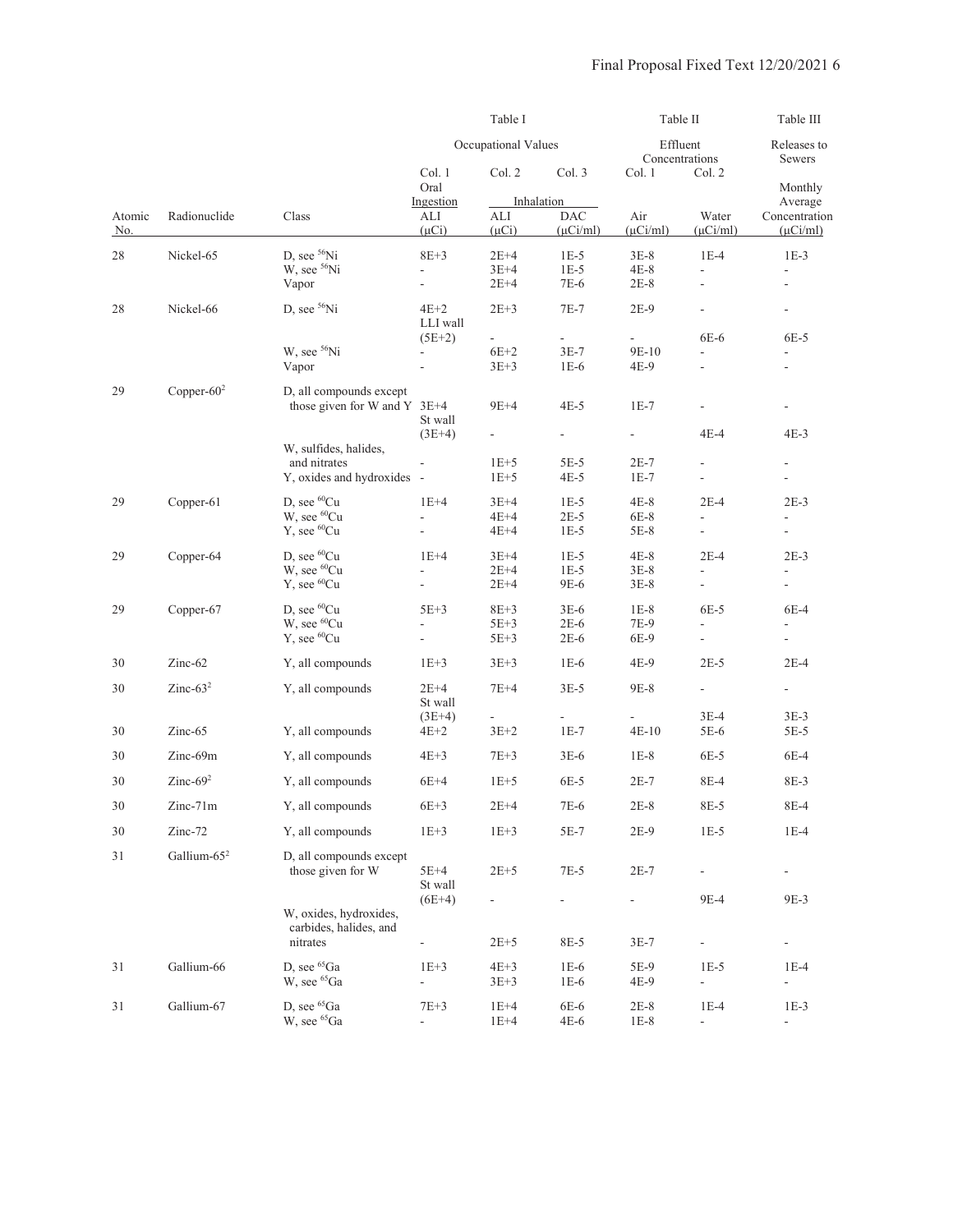|               |                           |                                                                      |                                    | Table I                 |                                           | Table II                            |                                    | Table III                                 |
|---------------|---------------------------|----------------------------------------------------------------------|------------------------------------|-------------------------|-------------------------------------------|-------------------------------------|------------------------------------|-------------------------------------------|
|               |                           |                                                                      |                                    | Occupational Values     |                                           | Effluent                            | Concentrations                     | Releases to<br>Sewers                     |
|               |                           |                                                                      | Col. 1<br>Oral                     | Col. 2                  | Col. 3                                    | Col. 1                              | Col. 2                             | Monthly                                   |
| Atomic<br>No. | Radionuclide              | Class                                                                | Ingestion<br>ALI<br>$(\mu Ci)$     | ALI<br>$(\mu Ci)$       | Inhalation<br><b>DAC</b><br>$(\mu$ Ci/ml) | Air<br>$(\mu$ Ci/ml)                | Water<br>$(\mu$ Ci/ml)             | Average<br>Concentration<br>$(\mu$ Ci/ml) |
| 31            | Gallium-68 <sup>2</sup>   | D. see <sup>65</sup> Ga<br>W, see <sup>65</sup> Ga                   | $2E+4$<br>$\omega$                 | $4E+4$<br>$5E+4$        | $2E-5$<br>$2E-5$                          | $6E-8$<br>$7E-8$                    | $2E-4$<br>$\frac{1}{2}$            | $2E-3$                                    |
| 31            | Gallium- $702$            | D, see <sup>65</sup> Ga                                              | $5E+4$<br>St wall<br>$(7E+4)$      | $2E+5$<br>÷,            | $7E-5$<br>$\sim$                          | $2E-7$<br>$\mathbb{R}^{\mathbb{Z}}$ | $\overline{\phantom{a}}$<br>$1E-3$ | $\overline{\phantom{a}}$<br>$1E-2$        |
|               |                           | W, see <sup>65</sup> Ga                                              | ÷.                                 | $2E + 5$                | 8E-5                                      | $3E-7$                              | $\overline{a}$                     | $\overline{\phantom{0}}$                  |
| 31            | Gallium-72                | D. see <sup>65</sup> Ga<br>W, see <sup>65</sup> Ga                   | $1E+3$<br>÷.                       | $4E+3$<br>$3E + 3$      | $1E-6$<br>$1E-6$                          | 5E-9<br>4E-9                        | $2E-5$<br>$\overline{\phantom{0}}$ | $2E-4$<br>$\blacksquare$                  |
| 31            | Gallium-73                | D. see <sup>65</sup> Ga<br>W, see 65Ga                               | $5E+3$<br>$\sim$                   | $2E+4$<br>$2E+4$        | 6E-6<br>6E-6                              | $2E-8$<br>$2E-8$                    | $7E-5$<br>$\overline{\phantom{a}}$ | $7E-4$<br>$\overline{\phantom{a}}$        |
| 32            | Germanium-66              | D, all compounds except<br>those given for W<br>W, oxides, sulfides, | $2E+4$                             | $3E+4$                  | $1E-5$                                    | $4E-8$                              | $3E-4$                             | $3E-3$                                    |
|               |                           | and halides                                                          |                                    | $2E+4$                  | 8E-6                                      | $3E-8$                              |                                    |                                           |
| 32            | Germanium-67 <sup>2</sup> | D. see <sup>66</sup> Ge                                              | $3E+4$<br>St wall                  | $9E+4$<br>$\mathcal{L}$ | $4E-5$                                    | $1E-7$<br>÷.                        | $\overline{\phantom{a}}$<br>6E-4   | $\overline{\phantom{a}}$<br>$6E-3$        |
|               |                           | W, see <sup>66</sup> Ge                                              | $(4E+4)$<br>÷.                     | $1E+5$                  | $4E-5$                                    | $1E-7$                              | $\overline{\phantom{0}}$           | $\sim$                                    |
| 32            | Germanium-68              | D. see <sup>66</sup> Ge<br>W, see <sup>66</sup> Ge                   | $5E+3$<br>$\overline{\phantom{a}}$ | $4E+3$<br>$1E+2$        | $2E-6$<br>$4E-8$                          | 5E-9<br>$1E-10$                     | $6E-5$<br>$\overline{\phantom{a}}$ | $6E-4$<br>$\overline{\phantom{a}}$        |
| 32            | Germanium-69              | D. see <sup>66</sup> Ge<br>W, see <sup>66</sup> Ge                   | $1E+4$<br>$\overline{\phantom{a}}$ | $2E+4$<br>$8E + 3$      | 6E-6<br>$3E-6$                            | $2E-8$<br>$1E-8$                    | $2E-4$<br>$\overline{\phantom{a}}$ | $2E-3$<br>$\overline{\phantom{a}}$        |
| 32            | Germanium-71              | D, see <sup>66</sup> Ge                                              | $5E+5$                             | $4E+5$                  | $2E-4$                                    | $6E-7$                              | $7E-3$                             | $7E-2$                                    |
|               |                           | W, see <sup>66</sup> Ge                                              | ÷.                                 | $4E+4$                  | $2E-5$                                    | $6E-8$                              |                                    | $\overline{\phantom{a}}$                  |
| 32            | Germanium-75 <sup>2</sup> | D, see ${}^{66}$ Ge                                                  | 4E+4<br>St wall                    | $8E+4$                  | $3E-5$                                    | $1E-7$                              | $\overline{\phantom{a}}$           | $\overline{\phantom{a}}$                  |
|               |                           | W, see <sup>66</sup> Ge                                              | $(7E+4)$<br>÷.                     | ÷.<br>$8E + 4$          | ÷.<br>$4E-5$                              | ÷.<br>$1E-7$                        | 9E-4<br>$\overline{\phantom{a}}$   | 9E-3<br>$\overline{\phantom{a}}$          |
| 32            | Germanium-77              | D, see <sup>66</sup> Ge<br>W, see <sup>66</sup> Ge                   | $9E+3$<br>÷,                       | $1E+4$<br>$6E+3$        | $4E-6$<br>$2E-6$                          | $1E-8$<br>8E-9                      | $1E-4$<br>$\frac{1}{2}$            | $1E-3$<br>$\overline{\phantom{a}}$        |
| 32            | Germanium-78 <sup>2</sup> | D, see <sup>66</sup> Ge                                              | $2E+4$<br>St wall                  | $2E + 4$                | $9E-6$                                    | $3E-8$                              | $\overline{\phantom{m}}$           | $\sim$                                    |
|               |                           | W, see <sup>66</sup> Ge                                              | $(2E+4)$                           | $2E+4$                  | 9E-6                                      | $3E-8$                              | $3E-4$                             | $3E-3$                                    |
| 33            | Arsenic-69 <sup>2</sup>   | W, all compounds                                                     | $3E+4$<br>St wall                  | $1E+5$                  | $5E-5$                                    | $2E-7$                              | $\blacksquare$                     | $\overline{\phantom{0}}$                  |
|               |                           |                                                                      | $(4E+4)$                           | $\frac{1}{2}$           | $\sim$                                    | ÷.                                  | 6E-4                               | 6E-3                                      |
| 33            | Arsenic-70 <sup>2</sup>   | W, all compounds                                                     | $1E+4$                             | $5E+4$                  | $2E-5$                                    | $7E-8$                              | $2E-4$                             | $2E-3$                                    |
| 33            | Arsenic-71                | W, all compounds                                                     | $4E+3$                             | $5E+3$                  | $2E-6$                                    | 6E-9                                | $5E-5$                             | 5E-4                                      |
| 33            | Arsenic-72                | W, all compounds                                                     | $9E+2$                             | $1E+3$                  | 6E-7                                      | $2E-9$                              | $1E-5$                             | $1E-4$                                    |
| 33            | Arsenic-73                | W, all compounds                                                     | $8E + 3$                           | $2E + 3$                | $7E-7$                                    | $2E-9$                              | $1E-4$                             | $1E-3$                                    |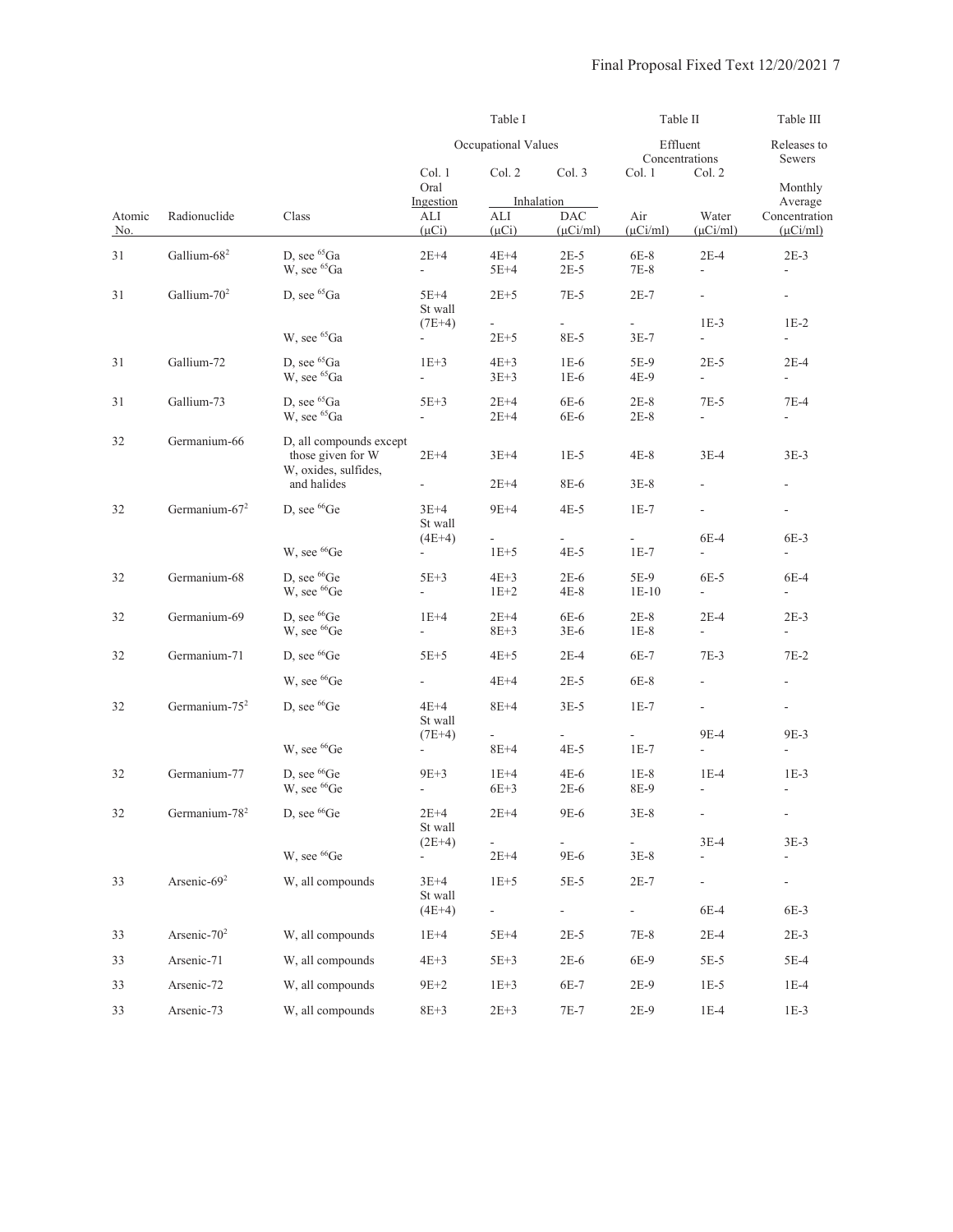|               |                          |                                                                                                                                                                                                                                |                                      | Table I                              |                                           | Table II<br>Table III               |                                                                                                                                                                                                                                                                                                                                                                                                     |                          |  |
|---------------|--------------------------|--------------------------------------------------------------------------------------------------------------------------------------------------------------------------------------------------------------------------------|--------------------------------------|--------------------------------------|-------------------------------------------|-------------------------------------|-----------------------------------------------------------------------------------------------------------------------------------------------------------------------------------------------------------------------------------------------------------------------------------------------------------------------------------------------------------------------------------------------------|--------------------------|--|
|               |                          |                                                                                                                                                                                                                                |                                      | Occupational Values                  |                                           | Effluent<br>Concentrations          | Releases to<br>Sewers<br>Monthly<br>Average<br>Concentration<br>$(\mu$ Ci/ml)<br>$2E-4$<br>$1E-4$<br>$\overline{\phantom{a}}$<br>6E-4<br>$1E-3$<br>$1E-3$<br>$4E-3$<br>$\overline{\phantom{a}}$<br>$4E-4$<br>$\overline{\phantom{a}}$<br>$7E-5$<br>8E-5<br>$\overline{a}$<br>$3E-3$<br>$\overline{\phantom{a}}$<br>$\overline{\phantom{a}}$<br>$1E-2$<br>$\overline{a}$<br>$4E-3$<br>$3E-3$<br>5E-3 |                          |  |
|               |                          |                                                                                                                                                                                                                                | Col. 1<br>Oral                       | Col. 2                               | Col.3                                     | Col. 1                              | Col. 2                                                                                                                                                                                                                                                                                                                                                                                              |                          |  |
| Atomic<br>No. | Radionuclide             | Class                                                                                                                                                                                                                          | Ingestion<br>ALI<br>$(\mu Ci)$       | ALI<br>$(\mu Ci)$                    | Inhalation<br><b>DAC</b><br>$(\mu Ci/ml)$ | Air<br>$(\mu$ Ci/ml)                | Water<br>$(\mu$ Ci/ml)                                                                                                                                                                                                                                                                                                                                                                              |                          |  |
| 33            | Arsenic-74               | W, all compounds                                                                                                                                                                                                               | $1E+3$                               | $8E+2$                               | $3E-7$                                    | $1E-9$                              | $2E-5$                                                                                                                                                                                                                                                                                                                                                                                              |                          |  |
| 33            | Arsenic-76               | W, all compounds                                                                                                                                                                                                               | $1E+3$                               | $1E+3$                               | $6E-7$                                    | 2E-9                                | $1E-5$                                                                                                                                                                                                                                                                                                                                                                                              |                          |  |
| 33            | Arsenic-77               | W, all compounds                                                                                                                                                                                                               | $4E+3$<br>LLI wall<br>$(5E+3)$       | $5E+3$<br>$\overline{\phantom{a}}$   | $2E-6$<br>÷,                              | 7E-9<br>$\mathcal{L}_{\mathcal{A}}$ | $\overline{\phantom{a}}$<br>6E-5                                                                                                                                                                                                                                                                                                                                                                    |                          |  |
| 33            | Arsenic-78 <sup>2</sup>  | W, all compounds                                                                                                                                                                                                               | $8E + 3$                             | $2E+4$                               | $9E-6$                                    | $3E-8$                              | $1E-4$                                                                                                                                                                                                                                                                                                                                                                                              |                          |  |
| 34            | Selenium- $702$          | D, all compounds except<br>those given for W<br>W, oxides, hydroxides,<br>carbides, and<br>elemental Se                                                                                                                        | $2E+4$<br>$1E+4$                     | $4E+4$<br>$4E+4$                     | $2E-5$<br>$2E-5$                          | $5E-8$<br>$6E-8$                    | $1E-4$                                                                                                                                                                                                                                                                                                                                                                                              |                          |  |
| 34            | Selenium- $73m^2$        | D. see ${}^{70}$ Se<br>W, see <sup>70</sup> Se                                                                                                                                                                                 | $6E+4$<br>$3E+4$                     | $2E+5$<br>$1E+5$                     | $6E-5$<br>6E-5                            | $2E-7$<br>$2E-7$                    | 4E-4<br>$\overline{\phantom{a}}$                                                                                                                                                                                                                                                                                                                                                                    |                          |  |
| 34            | Selenium-73              | D, see 70Se<br>W, see 70Se                                                                                                                                                                                                     | $3E+3$<br>÷,                         | $1E+4$<br>$2E+4$                     | $5E-6$<br>7E-6                            | $2E-8$<br>$2E-8$                    | $4E-5$<br>$\overline{a}$                                                                                                                                                                                                                                                                                                                                                                            |                          |  |
| 34            | Selenium-75              | D, see ${}^{70}Se$<br>W, see 70Se                                                                                                                                                                                              | $5E+2$                               | $7E+2$<br>$6E+2$                     | $3E-7$<br>$3E-7$                          | $1E-9$<br>8E-10                     | 7E-6<br>$\overline{\phantom{a}}$                                                                                                                                                                                                                                                                                                                                                                    |                          |  |
| 34            | Selenium-79              | D, see <sup>70</sup> Se<br>W, see 70Se                                                                                                                                                                                         | $6E+2$<br>÷,                         | $8E + 2$<br>$6E+2$                   | $3E-7$<br>$2E-7$                          | $1E-9$<br>8E-10                     | 8E-6<br>$\overline{\phantom{a}}$                                                                                                                                                                                                                                                                                                                                                                    |                          |  |
| 34            | Selenium- $81m2$         | D, see <sup>70</sup> Se<br>W, see <sup>70</sup> Se                                                                                                                                                                             | $4E+4$<br>$2E+4$                     | $7E+4$<br>$7E+4$                     | $3E-5$<br>$3E-5$                          | 9E-8<br>$1E-7$                      | $3E-4$<br>ä,                                                                                                                                                                                                                                                                                                                                                                                        |                          |  |
| 34            | Selenium- $812$          | D, see ${}^{70}Se$                                                                                                                                                                                                             | $6E+4$<br>St wall<br>$(8E+4)$        | $2E+5$                               | 9E-5                                      | $3E-7$                              | $\frac{1}{2}$<br>$1E-3$                                                                                                                                                                                                                                                                                                                                                                             |                          |  |
|               |                          | W, see 70Se                                                                                                                                                                                                                    |                                      | $\overline{\phantom{a}}$<br>$2E + 5$ | $1E-4$                                    | $3E-7$                              | $\frac{1}{2}$                                                                                                                                                                                                                                                                                                                                                                                       |                          |  |
| 34            | Selenium-83 $2$          | D, see <sup>70</sup> Se<br>W, see 70Se                                                                                                                                                                                         | $4E+4$<br>$3E+4$                     | $1E+5$<br>$1E+5$                     | $5E-5$<br>$5E-5$                          | $2E-7$<br>$2E-7$                    | $4E-4$                                                                                                                                                                                                                                                                                                                                                                                              |                          |  |
| 35            | Bromine-74m <sup>2</sup> | D, bromides of H, Li,<br>Na, K, Rb, Cs, and Fr                                                                                                                                                                                 | $1E+4$<br>St wall                    | $4E+4$                               | $2E-5$                                    | $5E-8$                              |                                                                                                                                                                                                                                                                                                                                                                                                     |                          |  |
|               |                          | W, bromides of lantha-<br>nides, Be, Mg, Ca, Sr,<br>Ba, Ra, Al, Ga, In, Tl,<br>Ge, Sn, Pb, As, Sb, Bi,<br>Fe, Ru, Os, Co, Rh, Ir,<br>Ni, Pd, Pt, Cu, Ag, Au,<br>Zn, Cd, Hg, Sc, Y, Ti,<br>Zr, Hf, V, Nb, Ta, Mn,<br>Tc, and Re | $(2E+4)$                             | $4E+4$                               | $2E-5$                                    | $6E-8$                              | $3E-4$                                                                                                                                                                                                                                                                                                                                                                                              |                          |  |
| 35            | Bromine-74 <sup>2</sup>  | D. see $74mBr$                                                                                                                                                                                                                 | $2E+4$<br>St wall                    | $7E+4$                               | $3E-5$                                    | $1E-7$                              |                                                                                                                                                                                                                                                                                                                                                                                                     |                          |  |
|               |                          | W, see 74mBr                                                                                                                                                                                                                   | $(4E+4)$<br>$\overline{\phantom{a}}$ | $8E+4$                               | 4E-5                                      | $1E-7$                              | $5E-4$<br>$\overline{\phantom{a}}$                                                                                                                                                                                                                                                                                                                                                                  | $\overline{\phantom{0}}$ |  |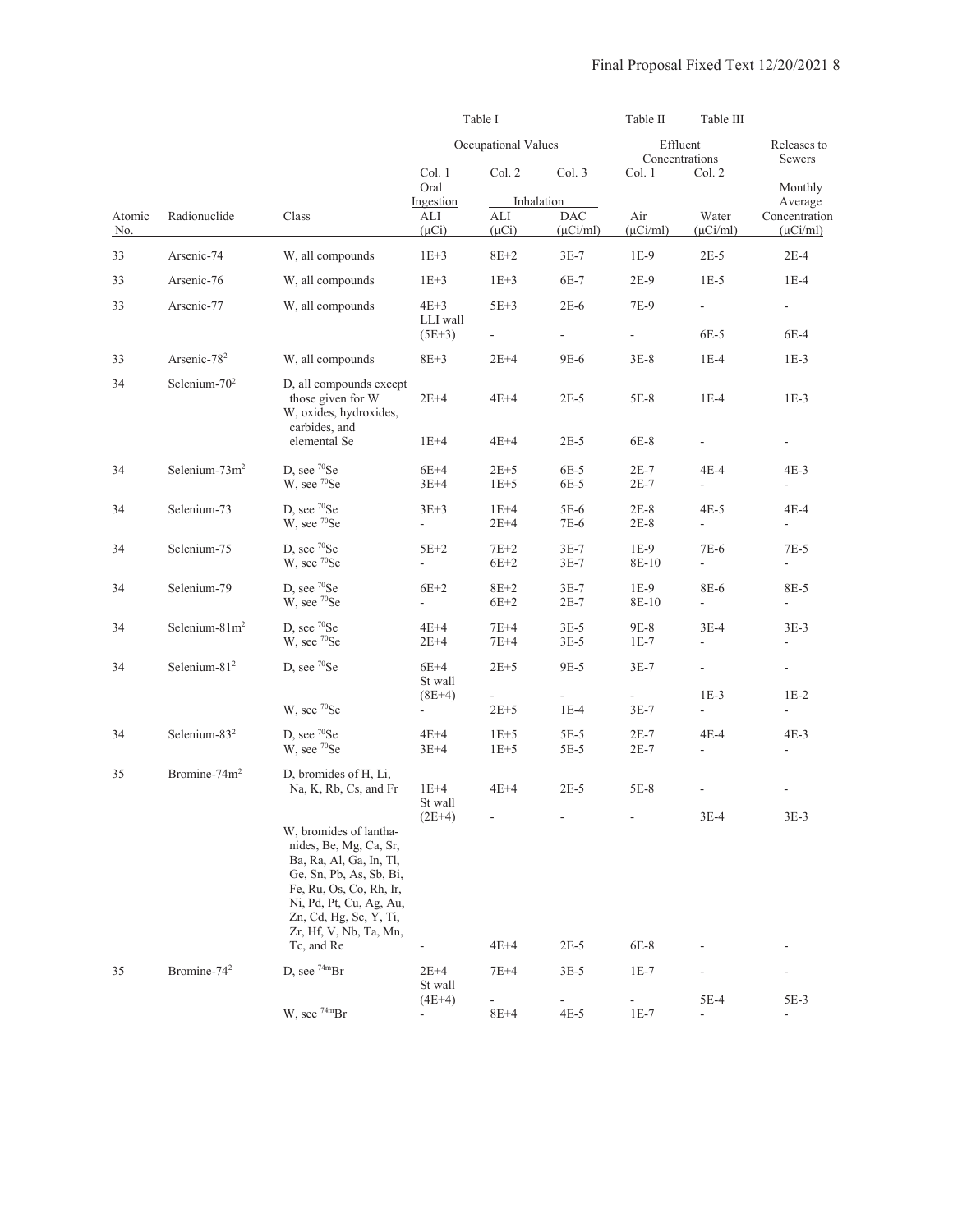|               |                           |                                            | Table I                            |                            |                                           | Table II<br>Table III      |                                    |                                           |
|---------------|---------------------------|--------------------------------------------|------------------------------------|----------------------------|-------------------------------------------|----------------------------|------------------------------------|-------------------------------------------|
|               |                           |                                            |                                    | Occupational Values        |                                           | Effluent<br>Concentrations |                                    | Releases to<br>Sewers                     |
|               |                           |                                            | Col. 1<br>Oral                     | Col. 2                     | Col. 3                                    | Col. 1                     | Col. 2                             | Monthly                                   |
| Atomic<br>No. | Radionuclide              | Class                                      | Ingestion<br>ALI<br>$(\mu Ci)$     | $\mbox{ALI}$<br>$(\mu Ci)$ | Inhalation<br><b>DAC</b><br>$(\mu$ Ci/ml) | Air<br>$(\mu$ Ci/ml)       | Water<br>$(\mu$ Ci/ml $)$          | Average<br>Concentration<br>$(\mu$ Ci/ml) |
| 35            | Bromine-75 <sup>2</sup>   | D, see 74mBr                               | $3E+4$<br>St wall<br>$(4E+4)$      | $5E+4$<br>$\frac{1}{2}$    | $2E-5$                                    | 7E-8                       | $\overline{\phantom{a}}$<br>$5E-4$ | $\blacksquare$<br>$5E-3$                  |
|               |                           | W, see 74mBr                               |                                    | $5E+4$                     | $2E-5$                                    | $7E-8$                     | $\overline{a}$                     | $\overline{\phantom{a}}$                  |
| 35            | Bromine-76                | D, see 74mBr<br>W, see 74mBr               | $4E+3$<br>$\overline{a}$           | $5E+3$<br>$4E+3$           | $2E-6$<br>$2E-6$                          | 7E-9<br>6E-9               | $5E-5$<br>$\overline{a}$           | $5E-4$<br>$\overline{\phantom{a}}$        |
| 35            | Bromine-77                | D, see $74mBr$<br>W, see 74mBr             | $2E+4$<br>$\overline{\phantom{a}}$ | $2E+4$<br>$2E+4$           | $1E-5$<br>8E-6                            | $3E-8$<br>$3E-8$           | $2E-4$<br>$\frac{1}{2}$            | $2E-3$<br>$\overline{a}$                  |
| 35            | Bromine-80m               | D, see $74mBr$<br>W, see 74mBr             | $2E+4$<br>$\overline{\phantom{a}}$ | $2E+4$<br>$1E+4$           | 7E-6<br>6E-6                              | $2E-8$<br>$2E-8$           | $3E-4$<br>L,                       | $3E-3$<br>$\overline{\phantom{0}}$        |
| 35            | Bromine-80 <sup>2</sup>   | D, see $74mBr$                             | $5E+4$<br>St wall                  | $2E+5$                     | 8E-5                                      | $3E-7$                     | $\overline{\phantom{a}}$           | $\blacksquare$                            |
|               |                           | W, see $74mBr$                             | $(9E+4)$                           | $2E + 5$                   | 9E-5                                      | $3E-7$                     | $1E-3$<br>$\overline{\phantom{a}}$ | $1E-2$<br>$\blacksquare$                  |
| 35            | Bromine-82                | D, see $74mBr$<br>W, see <sup>74m</sup> Br | $3E+3$<br>$\overline{a}$           | $4E+3$<br>$4E+3$           | $2E-6$<br>$2E-6$                          | 6E-9<br>5E-9               | $4E-5$<br>$\frac{1}{2}$            | 4E-4<br>$\overline{\phantom{a}}$          |
| 35            | Bromine-83                | D, see $74mBr$                             | $5E+4$<br>St wall                  | $6E+4$                     | $3E-5$                                    | 9E-8                       | $\overline{\phantom{a}}$           | $\blacksquare$                            |
| 35            | Bromine-84 <sup>2</sup>   | W, see $74mBr$<br>D, see $74mBr$           | $(7E+4)$<br>$2E+4$<br>St wall      | ÷,<br>$6E+4$<br>$6E+4$     | $3E-5$<br>$2E-5$                          | 9E-8<br>8E-8               | 9E-4<br>$\frac{1}{2}$              | 9E-3<br>÷,                                |
|               |                           | W, see $74mBr$                             | $(3E+4)$                           | $6E+4$                     | $3E-5$                                    | $9E-8$                     | 4E-4                               | $4E-3$                                    |
| 36            | Krypton-74 <sup>2</sup>   | Submersion <sup>1</sup>                    |                                    |                            | $3E-6$                                    | $1E-8$                     |                                    | $\overline{\phantom{a}}$                  |
| 36            | Krypton-76                | Submersion <sup>1</sup>                    |                                    | $\overline{\phantom{a}}$   | 9E-6                                      | $4E-8$                     |                                    | $\overline{\phantom{a}}$                  |
| 36            | Krypton-77 <sup>2</sup>   | Submersion <sup>1</sup>                    |                                    |                            | $4E-6$                                    | $2E-8$                     |                                    |                                           |
| 36            | Krypton-79                | Submersion <sup>1</sup>                    |                                    | $\overline{a}$             | $2E-5$                                    | $7E-8$                     |                                    |                                           |
| 36            | Krypton-81                | Submersion <sup>1</sup>                    |                                    | ä,                         | $7E-4$                                    | $3E-6$                     |                                    | $\overline{\phantom{a}}$                  |
| 36            | Krypton-83m <sup>2</sup>  | Submersion <sup>1</sup>                    |                                    |                            | $1E-2$                                    | $5E-5$                     |                                    |                                           |
| 36            | Krypton-85m               | Submersion <sup>1</sup>                    |                                    |                            | $2E-5$                                    | $1E-7$                     |                                    | ٠                                         |
| 36            | Krypton-85                | Submersion <sup>1</sup>                    |                                    |                            | $1E-4$                                    | $7E-7$                     |                                    |                                           |
| 36            | Krypton-87 <sup>2</sup>   | Submersion <sup>1</sup>                    |                                    |                            | 5E-6                                      | $2E-8$                     |                                    |                                           |
| 36            | Krypton-88                | Submersion <sup>1</sup>                    |                                    |                            | $2E-6$                                    | 9E-9                       |                                    |                                           |
| 37            | Rubidium-79 <sup>2</sup>  | D, all compounds                           | $4E+4$<br>St wall<br>$(6E+4)$      | $1E+5$                     | $5E-5$<br>$\overline{\phantom{a}}$        | $2E-7$                     | 8E-4                               | 8E-3                                      |
| 37            | Rubidium-81m <sup>2</sup> | D, all compounds                           | $2E+5$<br>St wall                  | $3E+5$                     | $1E-4$                                    | 5E-7                       | $\overline{\phantom{a}}$           | $\overline{\phantom{0}}$                  |
|               |                           |                                            | $(3E+5)$                           |                            |                                           |                            | $4E-3$                             | $4E-2$                                    |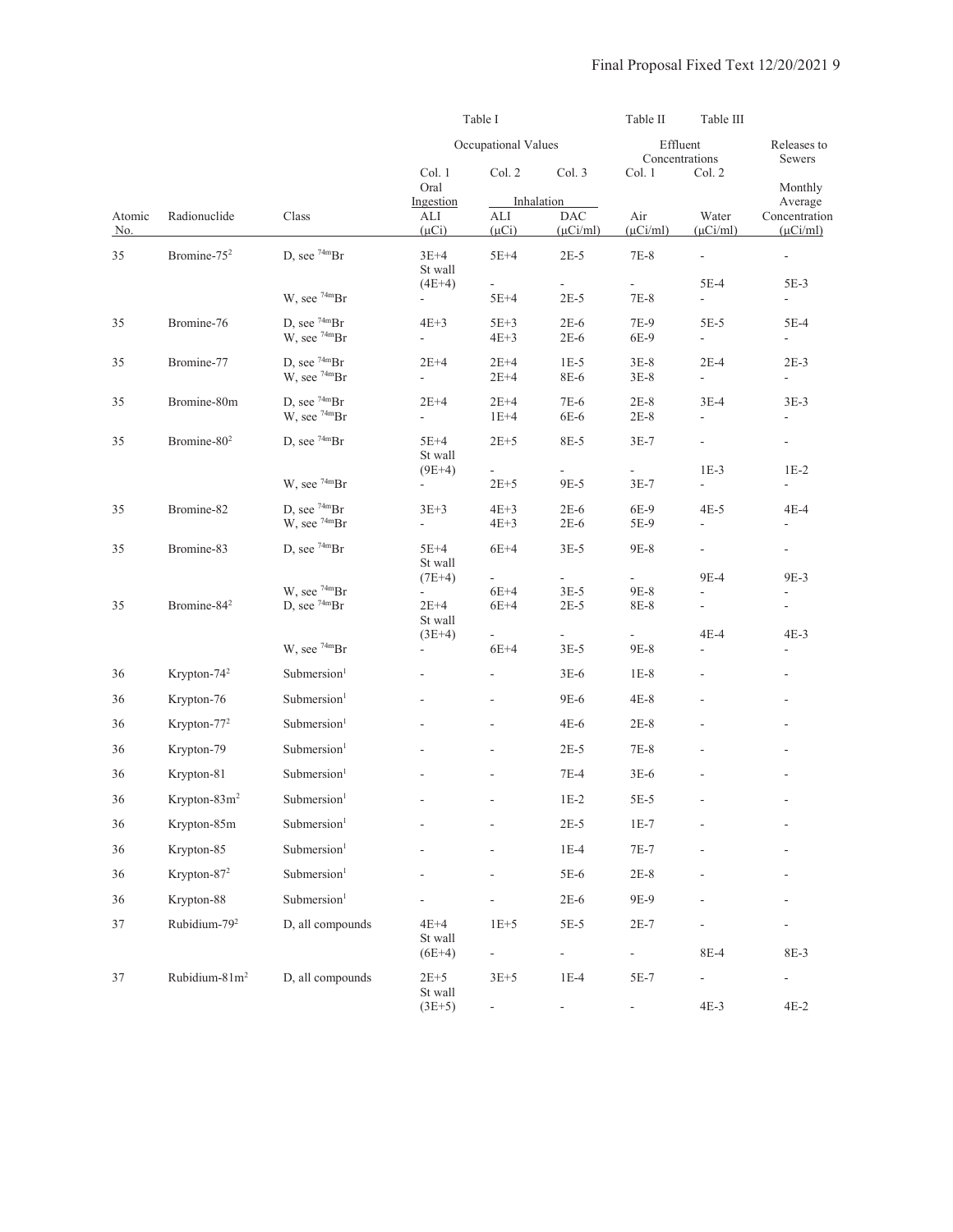|               |                            |                                                                                                                                                                                                                                                                                                                                                                                                                                                                                                                                                                                                                                                                                                                                                                                                                                                                                                                                                                                                                                                                                                                                                                                                                                                                                                                                                                                                                                                                                                                                                            |                |                  |                                   | Table II                                                                                                                                                                                                                                                                                                                                                                                                                                                                                                                                                                                                                                                                                                                                                                                                                                                                                                                                                                                                                                                                                                                                                                                                                                                                                                                              |             | Table III     |
|---------------|----------------------------|------------------------------------------------------------------------------------------------------------------------------------------------------------------------------------------------------------------------------------------------------------------------------------------------------------------------------------------------------------------------------------------------------------------------------------------------------------------------------------------------------------------------------------------------------------------------------------------------------------------------------------------------------------------------------------------------------------------------------------------------------------------------------------------------------------------------------------------------------------------------------------------------------------------------------------------------------------------------------------------------------------------------------------------------------------------------------------------------------------------------------------------------------------------------------------------------------------------------------------------------------------------------------------------------------------------------------------------------------------------------------------------------------------------------------------------------------------------------------------------------------------------------------------------------------------|----------------|------------------|-----------------------------------|---------------------------------------------------------------------------------------------------------------------------------------------------------------------------------------------------------------------------------------------------------------------------------------------------------------------------------------------------------------------------------------------------------------------------------------------------------------------------------------------------------------------------------------------------------------------------------------------------------------------------------------------------------------------------------------------------------------------------------------------------------------------------------------------------------------------------------------------------------------------------------------------------------------------------------------------------------------------------------------------------------------------------------------------------------------------------------------------------------------------------------------------------------------------------------------------------------------------------------------------------------------------------------------------------------------------------------------|-------------|---------------|
|               |                            |                                                                                                                                                                                                                                                                                                                                                                                                                                                                                                                                                                                                                                                                                                                                                                                                                                                                                                                                                                                                                                                                                                                                                                                                                                                                                                                                                                                                                                                                                                                                                            |                |                  |                                   | Effluent<br>Concentrations<br>Sewers<br>Col. 2<br>Col. 1<br>Air<br>Water<br>Concentration<br>$(\mu$ Ci/ml)<br>$(\mu$ Ci/ml)<br>$7E-8$<br>$5E-4$<br>$5E-3$<br>$2E-8$<br>$2E-4$<br>$2E-3$<br>9E-6<br>9E-5<br>$1E-9$<br>7E-6<br>$7E-5$<br>1E-9<br>$1E-9$<br>7E-6<br>$7E-5$<br>$1E-5$<br>2E-9<br>$1E-4$<br>9E-8<br>$\overline{\phantom{a}}$<br>$\overline{\phantom{a}}$<br>$4E-4$<br>$4E-3$<br>$\frac{1}{2}$<br>$2E-7$<br>$\blacksquare$<br>$\overline{\phantom{a}}$<br>9E-3<br>9E-4<br>6E-5<br>$2E-8$<br>6E-4<br>$2E-8$<br>$\overline{\phantom{a}}$<br>$\overline{\phantom{a}}$<br>$3E-4$<br>$3E-3$<br>$1E-7$<br>$1E-7$<br>L,<br>$\overline{\phantom{a}}$<br>6E-10<br>$\frac{1}{2}$<br>$\overline{\phantom{a}}$<br>$3E-6$<br>$3E-5$<br>$1E-10$<br>۰<br>$1E-8$<br>$3E-5$<br>3E-4<br>5E-9<br>÷,<br>$\overline{\phantom{a}}$<br>9E-7<br>$3E-3$<br>$3E-2$<br>$1E-6$<br>$\overline{\phantom{a}}$<br>$\overline{\phantom{a}}$<br>4E-9<br>$4E-5$<br>$4E-4$<br>$2E-9$<br>$\frac{1}{2}$<br>$\frac{1}{2}$<br>$2E-7$<br>6E-4<br>6E-3<br>$2E-7$<br>$\overline{\phantom{a}}$<br>$1E-9$<br>8E-6<br>8E-5<br>$\mathcal{L}_{\mathcal{A}}$<br>$2E-10$<br>÷,<br>÷,<br>÷,<br>$\overline{\phantom{a}}$<br>-<br>5E-7<br>3E-11<br>5E-6<br>6E-12<br>$\Box$<br>$\overline{\phantom{a}}$<br>8E-9<br>$2E-5$<br>$2E-4$<br>5E-9<br>$\Box$<br>$\overline{\phantom{a}}$ | Releases to |               |
|               |                            | Table I<br>Occupational Values<br>Col. 2<br>Col. 1<br>Oral<br>Ingestion<br>Radionuclide<br>Class<br>ALI<br>ALI<br>$(\mu Ci)$<br>$(\mu Ci)$<br>D, all compounds<br>$4E+4$<br>$5E+4$<br>D, all compounds<br>$1E+4$<br>$2E+4$<br>$6E+2$<br>D, all compounds<br>$1E+3$<br>$5E+2$<br>$8E+2$<br>D, all compounds<br>$5E+2$<br>$8E+2$<br>D, all compounds<br>$2E + 3$<br>D, all compounds<br>$1E+3$<br>$2E+4$<br>$6E+4$<br>D, all compounds<br>St wall<br>$(3E+4)$<br>$4E+4$<br>$1E+5$<br>D, all compounds<br>St wall<br>$(6E+4)$<br>D, all soluble compounds<br>$4E+3$<br>except $SrTiO3$<br>$1E+4$<br>Y, all insoluble com-<br>pounds and SrTiO <sub>3</sub><br>$1E+4$<br>$\Box$<br>D, see ${}^{80}\mathrm{Sr}$<br>$3E+4$<br>$8E+4$<br>Y, see 80Sr<br>$2E + 4$<br>$8E+4$<br>D, see ${}^{80}\mathrm{Sr}$<br>$3E+2$<br>$4E+2$<br>LLI wall<br>$(2E+2)$<br>$\overline{\phantom{a}}$<br>Y, see 80Sr<br>$9E+1$<br>$2E+2$<br>D, see ${}^{80}\mathrm{Sr}$<br>$3E+3$<br>$7E+3$<br>Y, see 80Sr<br>$2E + 3$<br>$4E+3$<br>D, see <sup>80</sup> Sr<br>$2E+5$<br>$6E+5$<br>$Y$ , see ${}^{80}Sr$<br>$8E + 5$<br>$\blacksquare$<br>D, see ${}^{80}\mathrm{Sr}$<br>$3E + 3$<br>$3E+3$<br>$Y$ , see ${}^{80}Sr$<br>$2E + 3$<br>÷,<br>D, see 80Sr<br>$5E+4$<br>$1E+5$<br>Y, see 80Sr<br>$4E+4$<br>$2E + 5$<br>D, see ${}^{80}\text{Sr}$<br>$6E+2$<br>$8E+2$<br>LLI wall<br>$(6E+2)$<br>$\overline{\phantom{a}}$<br>Y, see 80Sr<br>$5E+2$<br>$1E+2$<br>D, see <sup>80</sup> Sr<br>$3E+1$<br>$2E+1$<br>Bone surf<br>$(4E+1)$<br>$(2E+1)$<br>Y, see 80Sr<br>$4E+0$<br>$\blacksquare$ |                | Col. 3           |                                   |                                                                                                                                                                                                                                                                                                                                                                                                                                                                                                                                                                                                                                                                                                                                                                                                                                                                                                                                                                                                                                                                                                                                                                                                                                                                                                                                       | Monthly     |               |
|               |                            |                                                                                                                                                                                                                                                                                                                                                                                                                                                                                                                                                                                                                                                                                                                                                                                                                                                                                                                                                                                                                                                                                                                                                                                                                                                                                                                                                                                                                                                                                                                                                            |                | Inhalation       |                                   |                                                                                                                                                                                                                                                                                                                                                                                                                                                                                                                                                                                                                                                                                                                                                                                                                                                                                                                                                                                                                                                                                                                                                                                                                                                                                                                                       |             | Average       |
| Atomic<br>No. |                            |                                                                                                                                                                                                                                                                                                                                                                                                                                                                                                                                                                                                                                                                                                                                                                                                                                                                                                                                                                                                                                                                                                                                                                                                                                                                                                                                                                                                                                                                                                                                                            |                |                  | $\rm DAC$<br>$(\mu$ Ci/ml)        |                                                                                                                                                                                                                                                                                                                                                                                                                                                                                                                                                                                                                                                                                                                                                                                                                                                                                                                                                                                                                                                                                                                                                                                                                                                                                                                                       |             | $(\mu$ Ci/ml) |
| 37            | Rubidium-81                |                                                                                                                                                                                                                                                                                                                                                                                                                                                                                                                                                                                                                                                                                                                                                                                                                                                                                                                                                                                                                                                                                                                                                                                                                                                                                                                                                                                                                                                                                                                                                            |                |                  | $2E-5$                            |                                                                                                                                                                                                                                                                                                                                                                                                                                                                                                                                                                                                                                                                                                                                                                                                                                                                                                                                                                                                                                                                                                                                                                                                                                                                                                                                       |             |               |
| 37            | Rubidium-82m               |                                                                                                                                                                                                                                                                                                                                                                                                                                                                                                                                                                                                                                                                                                                                                                                                                                                                                                                                                                                                                                                                                                                                                                                                                                                                                                                                                                                                                                                                                                                                                            |                |                  | 7E-6                              |                                                                                                                                                                                                                                                                                                                                                                                                                                                                                                                                                                                                                                                                                                                                                                                                                                                                                                                                                                                                                                                                                                                                                                                                                                                                                                                                       |             |               |
| 37            | Rubidium-83                |                                                                                                                                                                                                                                                                                                                                                                                                                                                                                                                                                                                                                                                                                                                                                                                                                                                                                                                                                                                                                                                                                                                                                                                                                                                                                                                                                                                                                                                                                                                                                            |                |                  | 4E-7                              |                                                                                                                                                                                                                                                                                                                                                                                                                                                                                                                                                                                                                                                                                                                                                                                                                                                                                                                                                                                                                                                                                                                                                                                                                                                                                                                                       |             |               |
| 37            | Rubidium-84                |                                                                                                                                                                                                                                                                                                                                                                                                                                                                                                                                                                                                                                                                                                                                                                                                                                                                                                                                                                                                                                                                                                                                                                                                                                                                                                                                                                                                                                                                                                                                                            |                |                  | $3E-7$                            |                                                                                                                                                                                                                                                                                                                                                                                                                                                                                                                                                                                                                                                                                                                                                                                                                                                                                                                                                                                                                                                                                                                                                                                                                                                                                                                                       |             |               |
| 37            | Rubidium-86                |                                                                                                                                                                                                                                                                                                                                                                                                                                                                                                                                                                                                                                                                                                                                                                                                                                                                                                                                                                                                                                                                                                                                                                                                                                                                                                                                                                                                                                                                                                                                                            |                |                  | $3E-7$                            |                                                                                                                                                                                                                                                                                                                                                                                                                                                                                                                                                                                                                                                                                                                                                                                                                                                                                                                                                                                                                                                                                                                                                                                                                                                                                                                                       |             |               |
| 37            | Rubidium-87                |                                                                                                                                                                                                                                                                                                                                                                                                                                                                                                                                                                                                                                                                                                                                                                                                                                                                                                                                                                                                                                                                                                                                                                                                                                                                                                                                                                                                                                                                                                                                                            |                |                  | 6E-7                              |                                                                                                                                                                                                                                                                                                                                                                                                                                                                                                                                                                                                                                                                                                                                                                                                                                                                                                                                                                                                                                                                                                                                                                                                                                                                                                                                       |             |               |
| 37            | Rubidium-88 <sup>2</sup>   |                                                                                                                                                                                                                                                                                                                                                                                                                                                                                                                                                                                                                                                                                                                                                                                                                                                                                                                                                                                                                                                                                                                                                                                                                                                                                                                                                                                                                                                                                                                                                            |                |                  | $3E-5$                            |                                                                                                                                                                                                                                                                                                                                                                                                                                                                                                                                                                                                                                                                                                                                                                                                                                                                                                                                                                                                                                                                                                                                                                                                                                                                                                                                       |             |               |
|               |                            |                                                                                                                                                                                                                                                                                                                                                                                                                                                                                                                                                                                                                                                                                                                                                                                                                                                                                                                                                                                                                                                                                                                                                                                                                                                                                                                                                                                                                                                                                                                                                            |                |                  | $\blacksquare$                    |                                                                                                                                                                                                                                                                                                                                                                                                                                                                                                                                                                                                                                                                                                                                                                                                                                                                                                                                                                                                                                                                                                                                                                                                                                                                                                                                       |             |               |
| 37            | Rubidium-89 <sup>2</sup>   |                                                                                                                                                                                                                                                                                                                                                                                                                                                                                                                                                                                                                                                                                                                                                                                                                                                                                                                                                                                                                                                                                                                                                                                                                                                                                                                                                                                                                                                                                                                                                            |                |                  | 6E-5                              |                                                                                                                                                                                                                                                                                                                                                                                                                                                                                                                                                                                                                                                                                                                                                                                                                                                                                                                                                                                                                                                                                                                                                                                                                                                                                                                                       |             |               |
|               |                            |                                                                                                                                                                                                                                                                                                                                                                                                                                                                                                                                                                                                                                                                                                                                                                                                                                                                                                                                                                                                                                                                                                                                                                                                                                                                                                                                                                                                                                                                                                                                                            |                |                  |                                   |                                                                                                                                                                                                                                                                                                                                                                                                                                                                                                                                                                                                                                                                                                                                                                                                                                                                                                                                                                                                                                                                                                                                                                                                                                                                                                                                       |             |               |
| 38            | Strontium-80 <sup>2</sup>  |                                                                                                                                                                                                                                                                                                                                                                                                                                                                                                                                                                                                                                                                                                                                                                                                                                                                                                                                                                                                                                                                                                                                                                                                                                                                                                                                                                                                                                                                                                                                                            |                |                  | 5E-6                              |                                                                                                                                                                                                                                                                                                                                                                                                                                                                                                                                                                                                                                                                                                                                                                                                                                                                                                                                                                                                                                                                                                                                                                                                                                                                                                                                       |             |               |
|               |                            |                                                                                                                                                                                                                                                                                                                                                                                                                                                                                                                                                                                                                                                                                                                                                                                                                                                                                                                                                                                                                                                                                                                                                                                                                                                                                                                                                                                                                                                                                                                                                            |                |                  | 5E-6                              |                                                                                                                                                                                                                                                                                                                                                                                                                                                                                                                                                                                                                                                                                                                                                                                                                                                                                                                                                                                                                                                                                                                                                                                                                                                                                                                                       |             |               |
| 38            | Strontium-81 <sup>2</sup>  |                                                                                                                                                                                                                                                                                                                                                                                                                                                                                                                                                                                                                                                                                                                                                                                                                                                                                                                                                                                                                                                                                                                                                                                                                                                                                                                                                                                                                                                                                                                                                            |                |                  | $3E-5$<br>$3E-5$                  |                                                                                                                                                                                                                                                                                                                                                                                                                                                                                                                                                                                                                                                                                                                                                                                                                                                                                                                                                                                                                                                                                                                                                                                                                                                                                                                                       |             |               |
| 38            | Strontium-82               |                                                                                                                                                                                                                                                                                                                                                                                                                                                                                                                                                                                                                                                                                                                                                                                                                                                                                                                                                                                                                                                                                                                                                                                                                                                                                                                                                                                                                                                                                                                                                            |                |                  | $2E-7$                            |                                                                                                                                                                                                                                                                                                                                                                                                                                                                                                                                                                                                                                                                                                                                                                                                                                                                                                                                                                                                                                                                                                                                                                                                                                                                                                                                       |             |               |
|               |                            |                                                                                                                                                                                                                                                                                                                                                                                                                                                                                                                                                                                                                                                                                                                                                                                                                                                                                                                                                                                                                                                                                                                                                                                                                                                                                                                                                                                                                                                                                                                                                            |                |                  | $4E-8$                            |                                                                                                                                                                                                                                                                                                                                                                                                                                                                                                                                                                                                                                                                                                                                                                                                                                                                                                                                                                                                                                                                                                                                                                                                                                                                                                                                       |             |               |
| 38            | Strontium-83               |                                                                                                                                                                                                                                                                                                                                                                                                                                                                                                                                                                                                                                                                                                                                                                                                                                                                                                                                                                                                                                                                                                                                                                                                                                                                                                                                                                                                                                                                                                                                                            |                |                  | $3E-6$<br>$1E-6$                  |                                                                                                                                                                                                                                                                                                                                                                                                                                                                                                                                                                                                                                                                                                                                                                                                                                                                                                                                                                                                                                                                                                                                                                                                                                                                                                                                       |             |               |
| 38            | Strontium-85m <sup>2</sup> |                                                                                                                                                                                                                                                                                                                                                                                                                                                                                                                                                                                                                                                                                                                                                                                                                                                                                                                                                                                                                                                                                                                                                                                                                                                                                                                                                                                                                                                                                                                                                            |                |                  | $3E-4$<br>4E-4                    |                                                                                                                                                                                                                                                                                                                                                                                                                                                                                                                                                                                                                                                                                                                                                                                                                                                                                                                                                                                                                                                                                                                                                                                                                                                                                                                                       |             |               |
| 38            | Strontium-85               |                                                                                                                                                                                                                                                                                                                                                                                                                                                                                                                                                                                                                                                                                                                                                                                                                                                                                                                                                                                                                                                                                                                                                                                                                                                                                                                                                                                                                                                                                                                                                            |                |                  | $1E-6$<br>6E-7                    |                                                                                                                                                                                                                                                                                                                                                                                                                                                                                                                                                                                                                                                                                                                                                                                                                                                                                                                                                                                                                                                                                                                                                                                                                                                                                                                                       |             |               |
| 38            | Strontium-87m              |                                                                                                                                                                                                                                                                                                                                                                                                                                                                                                                                                                                                                                                                                                                                                                                                                                                                                                                                                                                                                                                                                                                                                                                                                                                                                                                                                                                                                                                                                                                                                            |                |                  | 5E-5<br>6E-5                      |                                                                                                                                                                                                                                                                                                                                                                                                                                                                                                                                                                                                                                                                                                                                                                                                                                                                                                                                                                                                                                                                                                                                                                                                                                                                                                                                       |             |               |
| 38            | Strontium-89               |                                                                                                                                                                                                                                                                                                                                                                                                                                                                                                                                                                                                                                                                                                                                                                                                                                                                                                                                                                                                                                                                                                                                                                                                                                                                                                                                                                                                                                                                                                                                                            |                |                  | 4E-7                              |                                                                                                                                                                                                                                                                                                                                                                                                                                                                                                                                                                                                                                                                                                                                                                                                                                                                                                                                                                                                                                                                                                                                                                                                                                                                                                                                       |             |               |
|               |                            |                                                                                                                                                                                                                                                                                                                                                                                                                                                                                                                                                                                                                                                                                                                                                                                                                                                                                                                                                                                                                                                                                                                                                                                                                                                                                                                                                                                                                                                                                                                                                            |                |                  | $\mathbb{R}^{\mathbb{Z}}$<br>6E-8 |                                                                                                                                                                                                                                                                                                                                                                                                                                                                                                                                                                                                                                                                                                                                                                                                                                                                                                                                                                                                                                                                                                                                                                                                                                                                                                                                       |             |               |
| 38            | Strontium-90               |                                                                                                                                                                                                                                                                                                                                                                                                                                                                                                                                                                                                                                                                                                                                                                                                                                                                                                                                                                                                                                                                                                                                                                                                                                                                                                                                                                                                                                                                                                                                                            |                | Bone surf        | 8E-9                              |                                                                                                                                                                                                                                                                                                                                                                                                                                                                                                                                                                                                                                                                                                                                                                                                                                                                                                                                                                                                                                                                                                                                                                                                                                                                                                                                       |             |               |
|               |                            |                                                                                                                                                                                                                                                                                                                                                                                                                                                                                                                                                                                                                                                                                                                                                                                                                                                                                                                                                                                                                                                                                                                                                                                                                                                                                                                                                                                                                                                                                                                                                            |                |                  | 2E-9                              |                                                                                                                                                                                                                                                                                                                                                                                                                                                                                                                                                                                                                                                                                                                                                                                                                                                                                                                                                                                                                                                                                                                                                                                                                                                                                                                                       |             |               |
| 38            | Strontium-91               | D, see <sup>80</sup> Sr<br>$Y$ , see ${}^{80}Sr$                                                                                                                                                                                                                                                                                                                                                                                                                                                                                                                                                                                                                                                                                                                                                                                                                                                                                                                                                                                                                                                                                                                                                                                                                                                                                                                                                                                                                                                                                                           | $2E + 3$<br>÷, | $6E+3$<br>$4E+3$ | $2E-6$<br>$1E-6$                  |                                                                                                                                                                                                                                                                                                                                                                                                                                                                                                                                                                                                                                                                                                                                                                                                                                                                                                                                                                                                                                                                                                                                                                                                                                                                                                                                       |             |               |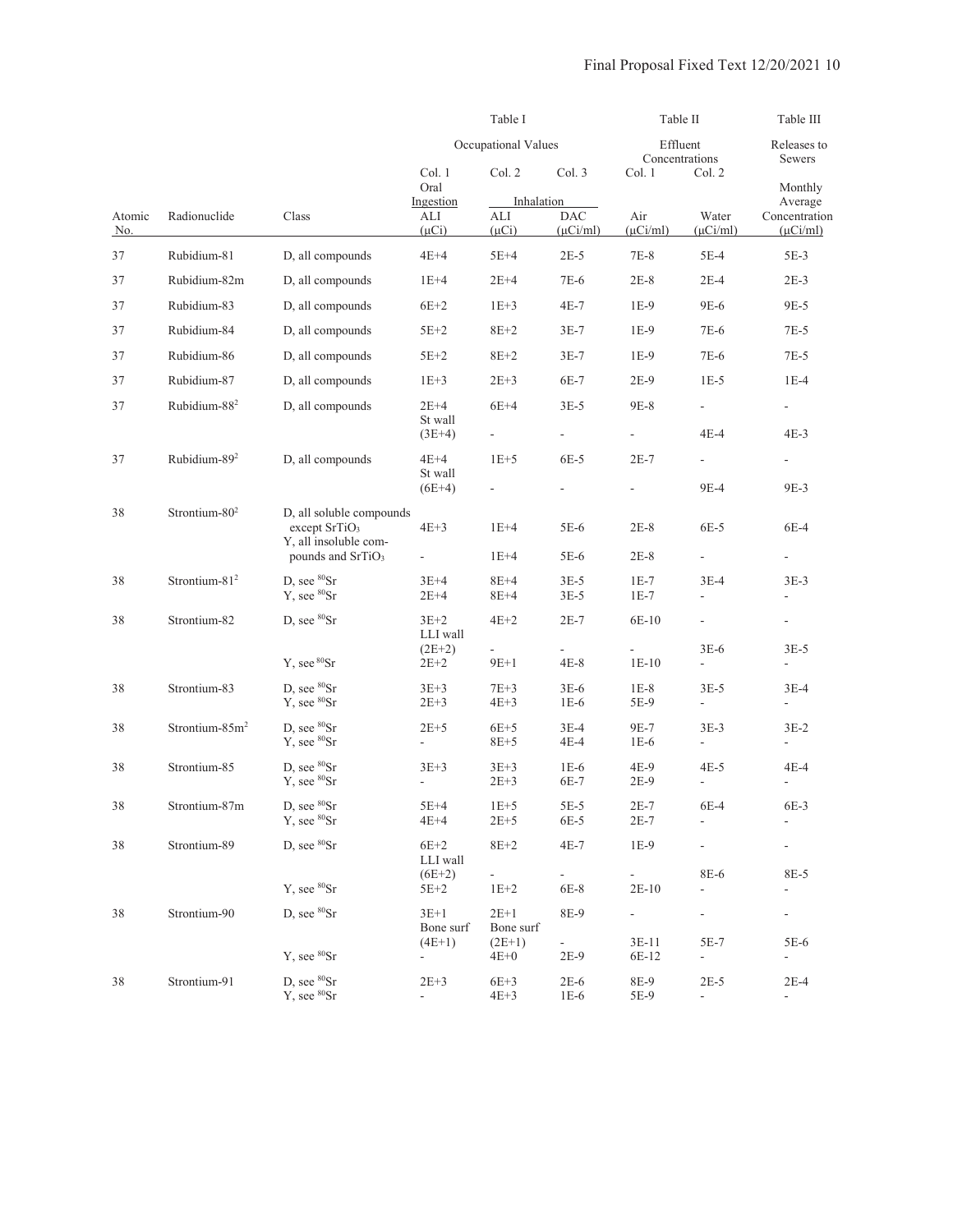|               |                          |                                                                                     |                                      | Table I                      |                                           | Table II                           |                                    | Table III                                                                                                                                                                                                                                                                                                                                                                                                                                                                                                                                                                          |
|---------------|--------------------------|-------------------------------------------------------------------------------------|--------------------------------------|------------------------------|-------------------------------------------|------------------------------------|------------------------------------|------------------------------------------------------------------------------------------------------------------------------------------------------------------------------------------------------------------------------------------------------------------------------------------------------------------------------------------------------------------------------------------------------------------------------------------------------------------------------------------------------------------------------------------------------------------------------------|
|               |                          |                                                                                     |                                      | Occupational Values          |                                           | Effluent<br>Concentrations         |                                    | Releases to<br>Sewers                                                                                                                                                                                                                                                                                                                                                                                                                                                                                                                                                              |
|               |                          |                                                                                     | Col. 1<br>Oral                       | Col. 2                       | Col. 3                                    | Col. 1                             | Col. 2                             | Monthly                                                                                                                                                                                                                                                                                                                                                                                                                                                                                                                                                                            |
| Atomic<br>No. | Radionuclide             | Class                                                                               | Ingestion<br>ALI<br>$(\mu Ci)$       | ALI<br>$(\mu Ci)$            | Inhalation<br><b>DAC</b><br>$(\mu$ Ci/ml) | Air<br>$(\mu$ Ci/ml)               | Water<br>$(\mu$ Ci/ml)             | Average<br>Concentration<br>$(\mu$ Ci/ml)<br>$4E-4$<br>$3E-3$<br>$\overline{\phantom{a}}$<br>$2E-4$<br>$\overline{\phantom{a}}$<br>$3E-4$<br>$\sim$<br>$1E-4$<br>$\overline{\phantom{a}}$<br>$1E-3$<br>$\overline{\phantom{a}}$<br>$\overline{\phantom{a}}$<br>7E-5<br>$\overline{\phantom{a}}$<br>$2E-2$<br>$\overline{\phantom{a}}$<br>$\overline{\phantom{a}}$<br>8E-5<br>$\overline{\phantom{a}}$<br>$4E-4$<br>$\overline{\phantom{a}}$<br>$2E-4$<br>$\overline{\phantom{a}}$<br>$\blacksquare$<br>$4E-3$<br>$\overline{\phantom{a}}$<br>$\frac{1}{2}$<br>7E-3<br>2E-4<br>5E-4 |
| 38            | Strontium-92             | D, see ${}^{80}\mathrm{Sr}$<br>Y, see <sup>80</sup> Sr                              | $3E + 3$<br>÷,                       | $9E+3$<br>$7E + 3$           | $4E-6$<br>$3E-6$                          | $1E-8$<br>9E-9                     | $4E-5$<br>$\overline{\phantom{a}}$ |                                                                                                                                                                                                                                                                                                                                                                                                                                                                                                                                                                                    |
| 39            | Yttrium-86m <sup>2</sup> | W, all compounds except<br>those given for Y<br>Y, oxides and hydroxides -          | $2E+4$                               | $6E+4$<br>$5E+4$             | $2E-5$<br>$2E-5$                          | 8E-8<br>8E-8                       | $3E-4$<br>ä,                       |                                                                                                                                                                                                                                                                                                                                                                                                                                                                                                                                                                                    |
| 39            | Yttrium-86               | W, see $86mY$<br>Y, see $86mY$                                                      | $1E+3$<br>$\overline{\phantom{a}}$   | $3E + 3$<br>$3E + 3$         | $1E-6$<br>$1E-6$                          | 5E-9<br>5E-9                       | $2E-5$<br>$\overline{\phantom{a}}$ |                                                                                                                                                                                                                                                                                                                                                                                                                                                                                                                                                                                    |
| 39            | Yttrium-87               | W, see $86mY$<br>Y, see $86mY$                                                      | $2E+3$<br>$\overline{\phantom{a}}$   | $3E+3$<br>$3E + 3$           | $1E-6$<br>$1E-6$                          | 5E-9<br>5E-9                       | $3E-5$<br>$\blacksquare$           |                                                                                                                                                                                                                                                                                                                                                                                                                                                                                                                                                                                    |
| 39            | Yttrium-88               | W, see $86mY$<br>Y, see 86mY                                                        | $1E+3$<br>÷,                         | $3E+2$<br>$2E+2$             | $1E-7$<br>$1E-7$                          | $3E-10$<br>$3E-10$                 | $1E-5$<br>$\overline{\phantom{a}}$ |                                                                                                                                                                                                                                                                                                                                                                                                                                                                                                                                                                                    |
| 39            | Yttrium-90m              | W, see $86mY$<br>Y, see $86mY$                                                      | $8E + 3$<br>$\blacksquare$           | $1E+4$<br>$1E+4$             | 5E-6<br>5E-6                              | $2E-8$<br>$2E-8$                   | $1E-4$<br>$\frac{1}{2}$            |                                                                                                                                                                                                                                                                                                                                                                                                                                                                                                                                                                                    |
| 39            | Yttrium-90               | W, see $86mY$                                                                       | $4E+2$<br>LLI wall                   | $7E+2$                       | $3E-7$                                    | $9E-10$                            | ÷,                                 |                                                                                                                                                                                                                                                                                                                                                                                                                                                                                                                                                                                    |
|               |                          | Y, see 86mY                                                                         | $(5E+2)$<br>$\overline{\phantom{a}}$ | $6E+2$                       | $3E-7$                                    | 9E-10                              | 7E-6<br>$\overline{\phantom{a}}$   |                                                                                                                                                                                                                                                                                                                                                                                                                                                                                                                                                                                    |
| 39            | Yttrium-91m <sup>2</sup> | W, see $86mY$<br>Y, see $86m$ Y                                                     | $1E+5$<br>$\frac{1}{2}$              | $2E+5$<br>$2E + 5$           | $1E-4$<br>$7E-5$                          | $3E-7$<br>$2E-7$                   | $2E-3$<br>$\overline{\phantom{a}}$ |                                                                                                                                                                                                                                                                                                                                                                                                                                                                                                                                                                                    |
| 39            | Yttrium-91               | W, see $86mY$                                                                       | $5E+2$<br>LLI wall                   | $2E+2$                       | $7E-8$                                    | $2E-10$                            | ÷,                                 |                                                                                                                                                                                                                                                                                                                                                                                                                                                                                                                                                                                    |
|               |                          | Y, see $86mY$                                                                       | $(6E+2)$<br>$\frac{1}{2}$            | $1E+2$                       | 5E-8                                      | $2E-10$                            | 8E-6<br>$\blacksquare$             |                                                                                                                                                                                                                                                                                                                                                                                                                                                                                                                                                                                    |
| 39            | Yttrium-92               | W, see $86mY$<br>Y, see $86mY$                                                      | $3E+3$<br>$\frac{1}{2}$              | $9E+3$<br>$8E + 3$           | $4E-6$<br>$3E-6$                          | $1E-8$<br>$1E-8$                   | $4E-5$<br>÷,                       |                                                                                                                                                                                                                                                                                                                                                                                                                                                                                                                                                                                    |
| 39            | Yttrium-93               | W, see $86mY$<br>Y, see $86m$ Y                                                     | $1E+3$<br>$\overline{\phantom{a}}$   | $3E + 3$<br>$2E + 3$         | $1E-6$<br>$1E-6$                          | 4E-9<br>3E-9                       | $2E-5$<br>$\frac{1}{2}$            |                                                                                                                                                                                                                                                                                                                                                                                                                                                                                                                                                                                    |
| 39            | Yttrium-94 <sup>2</sup>  | W, see $86mY$                                                                       | $2E+4$<br>St wall                    | $8E+4$                       | $3E-5$                                    | $1E-7$                             | $\blacksquare$                     |                                                                                                                                                                                                                                                                                                                                                                                                                                                                                                                                                                                    |
|               |                          | Y, see $86mY$                                                                       | $(3E+4)$                             | $\frac{1}{2}$<br>$8E+4$      | $\overline{\phantom{a}}$<br>$3E-5$        | $\overline{\phantom{a}}$<br>$1E-7$ | $4E-4$<br>$\overline{\phantom{m}}$ |                                                                                                                                                                                                                                                                                                                                                                                                                                                                                                                                                                                    |
| 39            | Yttrium-95 <sup>2</sup>  | W, see $86mY$                                                                       | $4E+4$<br>St wall                    | $2E+5$                       | 6E-5                                      | $2E-7$                             |                                    |                                                                                                                                                                                                                                                                                                                                                                                                                                                                                                                                                                                    |
|               |                          | Y, see $86mY$                                                                       | $(5E+4)$<br>$\overline{\phantom{a}}$ | $1E+5$                       | 6E-5                                      | $2E-7$                             | $7E-4$<br>$\overline{\phantom{a}}$ |                                                                                                                                                                                                                                                                                                                                                                                                                                                                                                                                                                                    |
| 40            | Zirconium-86             | D, all compounds except<br>those given for W and Y $1E+3$<br>W, oxides, hydroxides, |                                      | $4E+3$                       | $2E-6$                                    | 6E-9                               | $2E-5$                             |                                                                                                                                                                                                                                                                                                                                                                                                                                                                                                                                                                                    |
|               |                          | halides, and nitrates<br>Y, carbide                                                 |                                      | $3E + 3$<br>$2E + 3$         | $1E-6$<br>$1E-6$                          | 4E-9<br>$3E-9$                     | $\overline{\phantom{a}}$           |                                                                                                                                                                                                                                                                                                                                                                                                                                                                                                                                                                                    |
| 40            | Zirconium-88             | D, see ${}^{86}Zr$<br>W, see <sup>86</sup> Zr<br>Y, see <sup>86</sup> Zr            | $4E+3$<br>÷,<br>$\frac{1}{2}$        | $2E+2$<br>$5E+2$<br>$3E + 2$ | 9E-8<br>$2E-7$<br>$1E-7$                  | $3E-10$<br>7E-10<br>$4E-10$        | 5E-5                               |                                                                                                                                                                                                                                                                                                                                                                                                                                                                                                                                                                                    |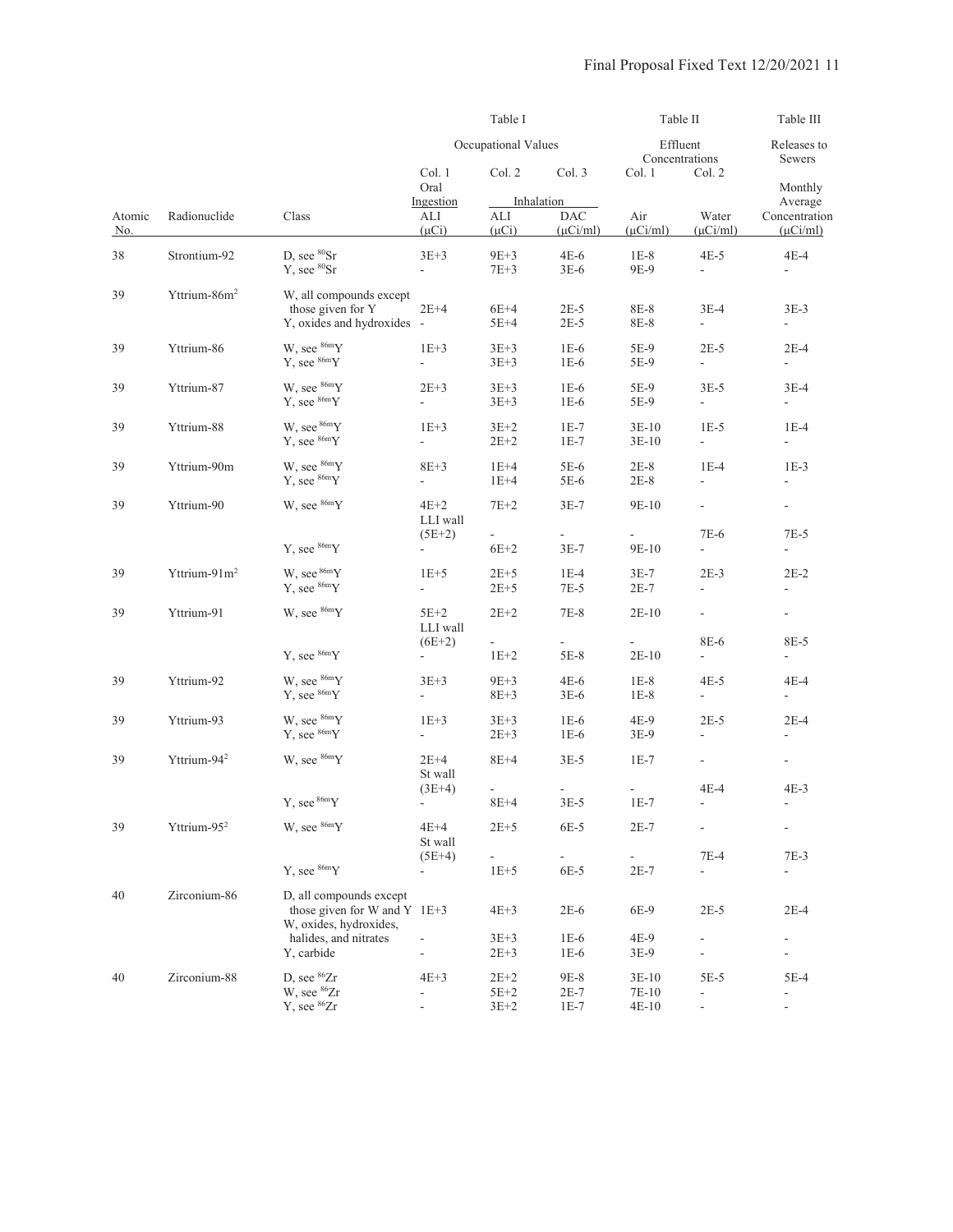|                      |                                               |                                                                               | Table I                        |                                             | Table II                           |                             | Table III                                |                                                                                                                                                                                                                                                                                                                                                                                                                                                                                                                                                                                                         |  |
|----------------------|-----------------------------------------------|-------------------------------------------------------------------------------|--------------------------------|---------------------------------------------|------------------------------------|-----------------------------|------------------------------------------|---------------------------------------------------------------------------------------------------------------------------------------------------------------------------------------------------------------------------------------------------------------------------------------------------------------------------------------------------------------------------------------------------------------------------------------------------------------------------------------------------------------------------------------------------------------------------------------------------------|--|
|                      |                                               |                                                                               |                                | Occupational Values                         |                                    | Effluent                    | Concentrations                           | Releases to<br>Sewers                                                                                                                                                                                                                                                                                                                                                                                                                                                                                                                                                                                   |  |
|                      |                                               |                                                                               | Col. 1<br>Oral                 | Col. 2                                      | Col. 3                             | Col. 1                      | Col. 2                                   | Monthly<br>Average<br>Concentration<br>$(\mu$ Ci/ml)<br>$2E-4$<br>$\frac{1}{2}$<br>$\frac{1}{2}$<br>$\overline{\phantom{a}}$<br>$4E-4$<br>$\qquad \qquad \blacksquare$<br>$\blacksquare$<br>$2E-4$<br>$\overline{\phantom{a}}$<br>$\overline{\phantom{a}}$<br>$\overline{\phantom{a}}$<br>9E-5<br>$\overline{a}$<br>$\overline{\phantom{a}}$<br>$1E-2$<br>$\overline{\phantom{a}}$<br>$1E-3$<br>$\overline{\phantom{a}}$<br>$7E-4$<br>$1E-4$<br>$\overline{\phantom{m}}$<br>$\overline{a}$<br>$2E-3$<br>$\overline{a}$<br>$1E-4$<br>$\overline{\phantom{a}}$<br>÷<br>$3E-4$<br>$\blacksquare$<br>$3E-4$ |  |
| Atomic<br><u>No.</u> | Radionuclide                                  | Class                                                                         | Ingestion<br>ALI<br>$(\mu Ci)$ | Inhalation<br>ALI<br>$(\mu Ci)$             | <b>DAC</b><br>$(\mu$ Ci/ml)        | Air<br>$(\mu$ Ci/ml)        | Water<br>$(\mu$ Ci/ml)                   |                                                                                                                                                                                                                                                                                                                                                                                                                                                                                                                                                                                                         |  |
| 40                   | Zirconium-89                                  | D, see <sup>86</sup> Zr<br>W, see <sup>86</sup> Zr<br>Y, see <sup>86</sup> Zr | $2E+3$<br>$\overline{a}$<br>L, | $4E+3$<br>$2E + 3$<br>$2E + 3$              | $1E-6$<br>$1E-6$<br>$1E-6$         | 5E-9<br>3E-9<br>$3E-9$      | $2E-5$<br>$\frac{1}{2}$<br>ä,            |                                                                                                                                                                                                                                                                                                                                                                                                                                                                                                                                                                                                         |  |
| 40                   | Zirconium-93                                  | D, see <sup>86</sup> Zr                                                       | $1E+3$<br>Bone surf            | $6E+0$<br>Bone surf                         | $3E-9$                             | $\overline{\phantom{0}}$    |                                          |                                                                                                                                                                                                                                                                                                                                                                                                                                                                                                                                                                                                         |  |
|                      |                                               | W, see <sup>86</sup> Zr                                                       | $(3E+3)$<br>÷,                 | $(2E+1)$<br>$2E+1$<br>Bone surf             | $\overline{\phantom{a}}$<br>$1E-8$ | $2E-11$                     | $4E-5$                                   |                                                                                                                                                                                                                                                                                                                                                                                                                                                                                                                                                                                                         |  |
|                      |                                               | Y, see <sup>86</sup> Zr                                                       |                                | $(6E+1)$<br>$6E+1$<br>Bone surf<br>$(7E+1)$ | $2E-8$<br>$\frac{1}{2}$            | 9E-11<br>9E-11              |                                          |                                                                                                                                                                                                                                                                                                                                                                                                                                                                                                                                                                                                         |  |
| 40                   | Zirconium-95                                  | D, see ${}^{86}Zr$                                                            | $1E+3$                         | $1E+2$<br>Bone surf                         | $5E-8$                             | $\overline{\phantom{a}}$    | $2E-5$                                   |                                                                                                                                                                                                                                                                                                                                                                                                                                                                                                                                                                                                         |  |
|                      |                                               | W, see <sup>86</sup> Zr<br>Y, see <sup>86</sup> Zr                            | ÷,<br>$\overline{a}$           | $(3E+2)$<br>$4E+2$<br>$3E+2$                | $\sim$<br>$2E-7$<br>$1E-7$         | $4E-10$<br>5E-10<br>$4E-10$ | $\overline{a}$<br>$\blacksquare$         |                                                                                                                                                                                                                                                                                                                                                                                                                                                                                                                                                                                                         |  |
| 40                   | Zirconium-97                                  | D, see <sup>86</sup> Zr<br>W, see <sup>86</sup> Zr<br>Y, see <sup>86</sup> Zr | $6E+2$                         | $2E+3$<br>$1E+3$<br>$1E+3$                  | 8E-7<br>6E-7<br>5E-7               | 3E-9<br>$2E-9$<br>$2E-9$    | 9E-6                                     |                                                                                                                                                                                                                                                                                                                                                                                                                                                                                                                                                                                                         |  |
| 41                   | Niobium-88 <sup>2</sup>                       | W, all compounds except<br>those given for Y                                  | $5E+4$<br>St wall              | $2E + 5$                                    | 9E-5                               | $3E-7$                      |                                          |                                                                                                                                                                                                                                                                                                                                                                                                                                                                                                                                                                                                         |  |
|                      |                                               | Y, oxides and hydroxides -                                                    | $(7E+4)$                       | $2E + 5$                                    | 9E-5                               | $3E-7$                      | $1E-3$<br>ä,                             |                                                                                                                                                                                                                                                                                                                                                                                                                                                                                                                                                                                                         |  |
| 41                   | Niobium-89 <sup>2</sup><br>$(66 \text{ min})$ | W, see <sup>88</sup> Nb                                                       | $1E+4$                         | $4E+4$                                      | $2E-5$                             | 6E-8                        | $1E-4$                                   |                                                                                                                                                                                                                                                                                                                                                                                                                                                                                                                                                                                                         |  |
|                      |                                               | Y, see <sup>88</sup> Nb                                                       | ÷,                             | $4E+4$                                      | $2E-5$                             | 5E-8                        | $\blacksquare$                           |                                                                                                                                                                                                                                                                                                                                                                                                                                                                                                                                                                                                         |  |
| 41                   | Niobium-89<br>$(122 \text{ min})$             | W, see <sup>88</sup> Nb                                                       | $5E+3$                         | $2E+4$                                      | 8E-6                               | $3E-8$                      | $7E-5$                                   |                                                                                                                                                                                                                                                                                                                                                                                                                                                                                                                                                                                                         |  |
| 41                   | Niobium-90                                    | Y, see <sup>88</sup> Nb<br>W, see <sup>88</sup> Nb<br>Y, see <sup>88</sup> Nb | ÷,<br>$1E+3$<br>÷,             | $2E+4$<br>$3E + 3$<br>$2E + 3$              | 6E-6<br>$1E-6$<br>$1E-6$           | $2E-8$<br>4E-9<br>3E-9      | $\overline{\phantom{a}}$<br>$1E-5$<br>L, |                                                                                                                                                                                                                                                                                                                                                                                                                                                                                                                                                                                                         |  |
| 41                   | Niobium-93m                                   | W, see 88Nb                                                                   | $9E+3$<br>LLI wall             | $2E + 3$                                    | 8E-7                               | $3E-9$                      |                                          |                                                                                                                                                                                                                                                                                                                                                                                                                                                                                                                                                                                                         |  |
|                      |                                               | Y, see <sup>88</sup> Nb                                                       | $(1E+4)$<br>÷.                 | $\sim$<br>$2E + 2$                          | $\sim$<br>$7E-8$                   | ÷.<br>$2E-10$               | $2E-4$<br>$\overline{a}$                 |                                                                                                                                                                                                                                                                                                                                                                                                                                                                                                                                                                                                         |  |
| 41                   | Niobium-94                                    | W, see <sup>88</sup> Nb<br>Y, see <sup>88</sup> Nb                            | $9E+2$<br>÷,                   | $2E + 2$<br>$2E+1$                          | $8E-8$<br>6E-9                     | $3E-10$<br>$2E-11$          | $1E-5$<br>$\frac{1}{2}$                  |                                                                                                                                                                                                                                                                                                                                                                                                                                                                                                                                                                                                         |  |
| 41                   | Niobium-95m                                   | W, see <sup>88</sup> Nb                                                       | $2E + 3$<br>LLI wall           | $3E + 3$                                    | $1E-6$                             | 4E-9                        | $\overline{\phantom{a}}$                 |                                                                                                                                                                                                                                                                                                                                                                                                                                                                                                                                                                                                         |  |
|                      |                                               | Y, see <sup>88</sup> Nb                                                       | $(2E+3)$                       | $\frac{1}{2}$<br>$2E + 3$                   | $\sim$<br>9E-7                     | $\sim$<br>$3E-9$            | $3E-5$<br>$\overline{\phantom{a}}$       |                                                                                                                                                                                                                                                                                                                                                                                                                                                                                                                                                                                                         |  |
| 41                   | Niobium-95                                    | W, see <sup>88</sup> Nb<br>Y, see <sup>88</sup> Nb                            | $2E+3$<br>÷,                   | $1E+3$<br>$1E+3$                            | 5E-7<br>5E-7                       | $2E-9$<br>$2E-9$            | $3E-5$<br>$\Box$                         | $\overline{\phantom{a}}$                                                                                                                                                                                                                                                                                                                                                                                                                                                                                                                                                                                |  |
| 41                   | Niobium-96                                    | W, see <sup>88</sup> Nb<br>Y, see <sup>88</sup> Nb                            | $1E+3$                         | $3E+3$<br>$2E + 3$                          | $1E-6$<br>$1E-6$                   | 4E-9<br>$3E-9$              | $2E-5$<br>$\overline{\phantom{a}}$       | $2E-4$<br>$\sim$                                                                                                                                                                                                                                                                                                                                                                                                                                                                                                                                                                                        |  |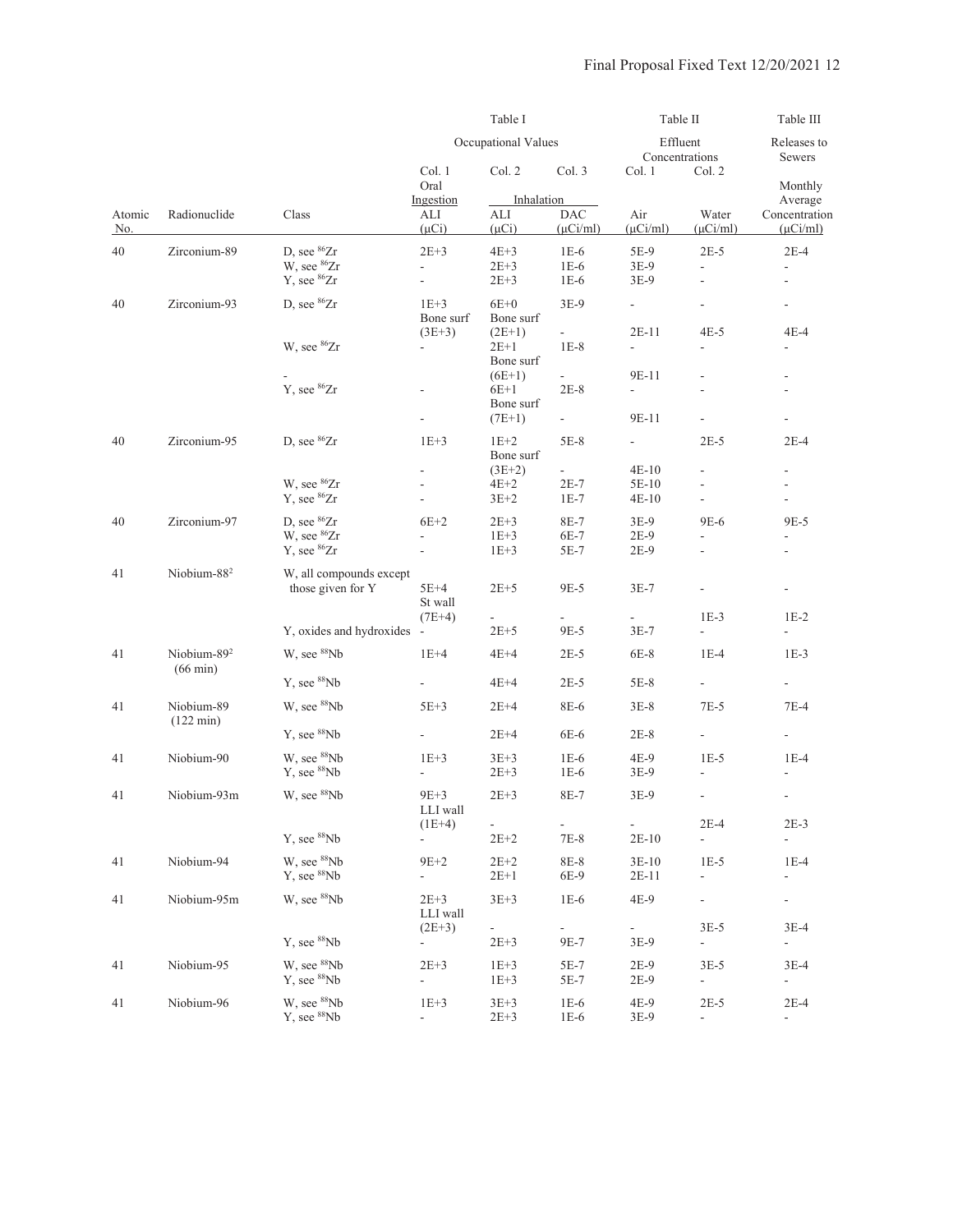|                      |                             |                                                                        | Table I<br>Occupational Values     |                                 |                             | Table II<br>Effluent<br>Concentrations |                                    | Table III<br>Releases to<br>Sewers           |
|----------------------|-----------------------------|------------------------------------------------------------------------|------------------------------------|---------------------------------|-----------------------------|----------------------------------------|------------------------------------|----------------------------------------------|
|                      |                             |                                                                        |                                    |                                 |                             |                                        |                                    |                                              |
|                      |                             |                                                                        | Col. 1<br>Oral                     | Col. 2                          | Col. 3                      | Col. 1                                 | Col. 2                             | Monthly                                      |
| Atomic<br><u>No.</u> | Radionuclide                | Class                                                                  | Ingestion<br>ALI<br>$(\mu Ci)$     | Inhalation<br>ALI<br>$(\mu Ci)$ | <b>DAC</b><br>$(\mu$ Ci/ml) | Air<br>$(\mu$ Ci/ml)                   | Water<br>$(\mu$ Ci/ml $)$          | Average<br>Concentration<br>$(\mu$ Ci/ml $)$ |
| 41                   | Niobium-97 <sup>2</sup>     | W, see <sup>88</sup> Nb<br>Y, see <sup>88</sup> Nb                     | $2E+4$<br>÷,                       | $8E+4$<br>$7E+4$                | $3E-5$<br>$3E-5$            | $1E-7$<br>$1E-7$                       | $3E-4$<br>$\blacksquare$           | $3E-3$<br>$\overline{\phantom{a}}$           |
| 41                   | Niobium-98 <sup>2</sup>     | W, see <sup>88</sup> Nb<br>Y, see <sup>88</sup> Nb                     | $1E+4$<br>÷.                       | $5E+4$<br>$5E+4$                | $2E-5$<br>$2E-5$            | 8E-8<br>7E-8                           | $2E-4$<br>$\overline{\phantom{a}}$ | $2E-3$                                       |
| 42                   | Molybdenum-90               | D, all compounds except<br>those given for Y<br>Y, oxides, hydroxides, | $4E+3$                             | $7E+3$                          | $3E-6$                      | $1E-8$                                 | $3E-5$                             | $3E-4$                                       |
|                      |                             | and MoS                                                                | $2E + 3$                           | $5E+3$                          | $2E-6$                      | 6E-9                                   | ÷                                  | $\frac{1}{2}$                                |
| 42                   | Molybdenum-93m              | D, see <sup>90</sup> Mo<br>Y, see <sup>90</sup> Mo                     | $9E+3$<br>$4E+3$                   | $2E+4$<br>$1E+4$                | 7E-6<br>6E-6                | $2E-8$<br>$2E-8$                       | $6E-5$<br>$\overline{\phantom{a}}$ | 6E-4<br>$\overline{\phantom{a}}$             |
| 42                   | Molybdenum-93               | D, see <sup>90</sup> Mo<br>Y, see <sup>90</sup> Mo                     | $4E+3$<br>$2E+4$                   | $5E+3$<br>$2E+2$                | $2E-6$<br>8E-8              | 8E-9<br>$2E-10$                        | $5E-5$<br>$\overline{a}$           | 5E-4<br>÷                                    |
| 42                   | Molybdenum-99               | D, see <sup>90</sup> Mo                                                | $2E+3$<br>LLI wall                 | $3E+3$                          | $1E-6$                      | 4E-9                                   | $\overline{\phantom{a}}$           | $\overline{\phantom{a}}$                     |
|                      |                             | Y, see <sup>90</sup> Mo                                                | $(1E+3)$<br>$1E+3$                 | ÷,<br>$1E+3$                    | $\equiv$<br>6E-7            | $\frac{1}{2}$<br>$2E-9$                | $2E-5$<br>$\overline{a}$           | $2E-4$<br>٠                                  |
| 42                   | Molybdenum- $1012$          | D, see $90$ Mo                                                         | $4E+4$<br>St wall                  | $1E+5$                          | 6E-5                        | $2E-7$                                 | $\overline{\phantom{a}}$           | $\blacksquare$                               |
|                      |                             | Y, see <sup>90</sup> Mo                                                | $(5E+4)$<br>÷,                     | $1E+5$                          | 6E-5                        | $2E-7$                                 | 7E-4<br>$\overline{a}$             | $7E-3$<br>$\frac{1}{2}$                      |
| 43                   | Technetium- $93m2$          | D, all compounds except<br>those given for W<br>W, oxides, hydroxides, | $7E+4$                             | $2E + 5$                        | 6E-5                        | $2E-7$                                 | $1E-3$                             | $1E-2$                                       |
|                      |                             | halides, and nitrates                                                  | $\blacksquare$                     | $3E + 5$                        | $1E-4$                      | 4E-7                                   | ÷                                  | $\blacksquare$                               |
| 43                   | Technetium-93               | D, see $93m$ Tc<br>W, see <sup>93m</sup> Tc                            | $3E+4$<br>$\blacksquare$           | $7E+4$<br>$1E+5$                | $3E-5$<br>$4E-5$            | $1E-7$<br>$1E-7$                       | 4E-4<br>$\blacksquare$             | $4E-3$<br>$\overline{\phantom{a}}$           |
| 43                   | Technetium-94m <sup>2</sup> | D, see $93m$ Tc<br>W, see <sup>93m</sup> Tc                            | $2E+4$<br>$\overline{a}$           | $4E+4$<br>$6E+4$                | $2E-5$<br>$2E-5$            | 6E-8<br>8E-8                           | $3E-4$<br>$\overline{\phantom{a}}$ | $3E-3$<br>$\overline{\phantom{a}}$           |
| 43                   | Technetium-94               | D, see $93m$ Tc<br>W, see <sup>93m</sup> Tc                            | $9E+3$<br>$\overline{a}$           | $2E+4$<br>$2E+4$                | 8E-6<br>$1E-5$              | $3E-8$<br>3E-8                         | $1E-4$<br>$\overline{\phantom{a}}$ | $1E-3$<br>$\overline{a}$                     |
| 43                   | Technetium-95m              | D, see $93m$ Tc<br>W, see <sup>93m</sup> Tc                            | $4E+3$<br>$\overline{\phantom{a}}$ | $5E+3$<br>$2E + 3$              | $2E-6$<br>$8E-7$            | 8E-9<br>$3E-9$                         | $5E-5$<br>÷,                       | 5E-4<br>$\overline{\phantom{a}}$             |
| 43                   | Technetium-95               | D. see $93m$ Tc<br>W, see <sup>93m</sup> Tc                            | $1E+4$<br>$\overline{\phantom{a}}$ | $2E+4$<br>$2E+4$                | 9E-6<br>8E-6                | $3E-8$<br>$3E-8$                       | $1E-4$<br>$\overline{\phantom{a}}$ | $1E-3$<br>$\overline{\phantom{a}}$           |
| 43                   | Technetium-96m <sup>2</sup> | D. see $93m$ Tc<br>W, see <sup>93m</sup> Tc                            | $2E+5$<br>$\overline{a}$           | $3E+5$<br>$2E + 5$              | $1E-4$<br>$1E-4$            | $4E-7$<br>$3E-7$                       | $2E-3$<br>$\overline{a}$           | $2E-2$<br>$\overline{\phantom{a}}$           |
| 43                   | Technetium-96               | D, see $93m$ Tc<br>W, see <sup>93m</sup> Tc                            | $2E+3$<br>$\overline{\phantom{a}}$ | $3E+3$<br>$2E + 3$              | $1E-6$<br>9E-7              | 5E-9<br>$3E-9$                         | $3E-5$<br>$\overline{\phantom{a}}$ | $3E-4$<br>$\sim$                             |
| 43                   | Technetium-97m              | D, see $93m$ Tc                                                        | $5E+3$                             | $7E+3$<br>St wall               | $3E-6$                      | $\blacksquare$                         | 6E-5                               | 6E-4                                         |
|                      |                             | W, see <sup>93m</sup> Tc                                               |                                    | $(7E+3)$<br>$1E+3$              | $\blacksquare$<br>5E-7      | $1E-8$<br>$2E-9$                       | $\overline{\phantom{a}}$           | $\overline{\phantom{a}}$                     |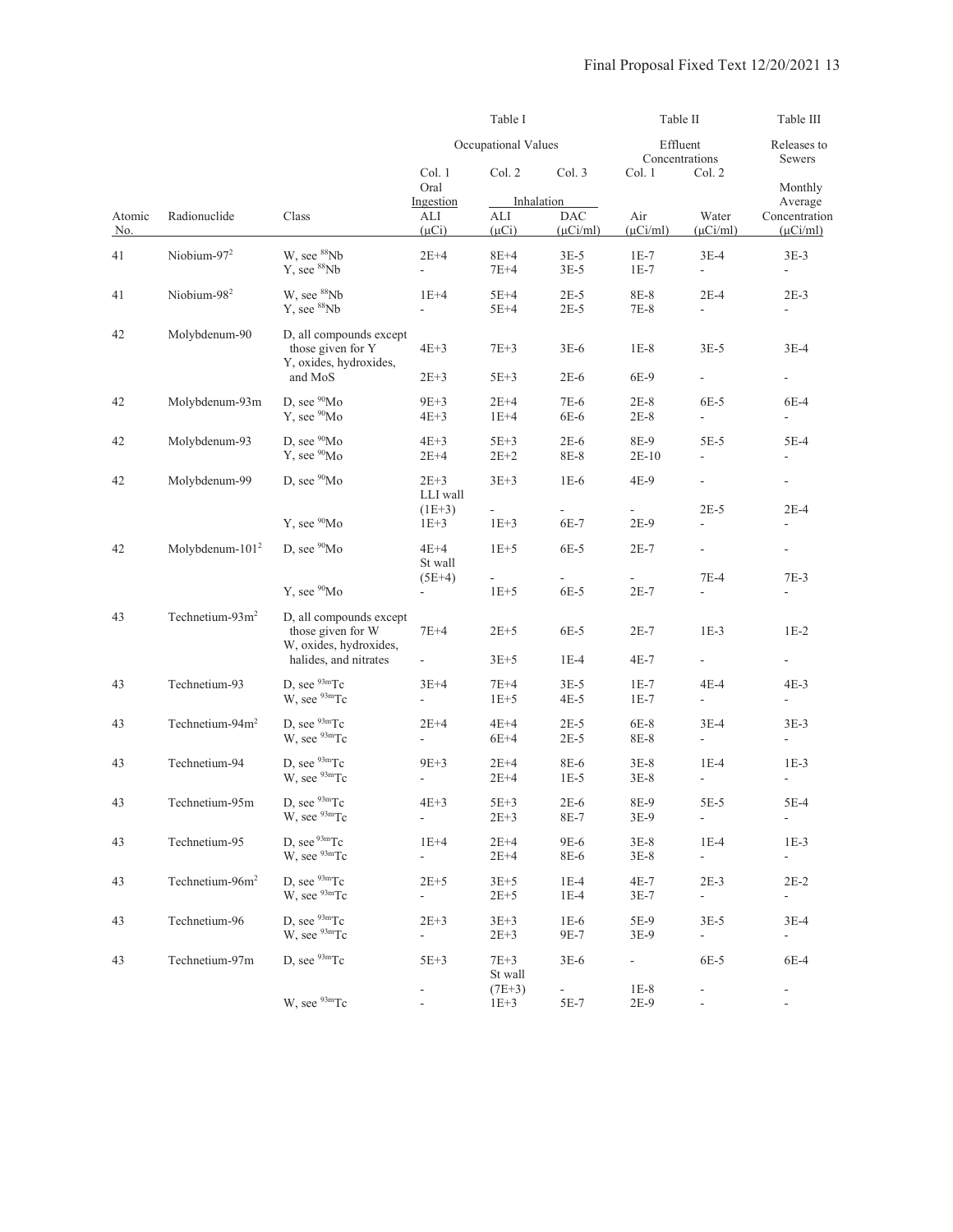|               |                             |                                                                                                       |                                          | Table I                            |                                       | Table II                         |                                                                | Table III                                                      |
|---------------|-----------------------------|-------------------------------------------------------------------------------------------------------|------------------------------------------|------------------------------------|---------------------------------------|----------------------------------|----------------------------------------------------------------|----------------------------------------------------------------|
|               |                             |                                                                                                       |                                          | Occupational Values                |                                       | Effluent<br>Concentrations       |                                                                | Releases to<br>Sewers                                          |
|               |                             |                                                                                                       | Col. 1<br>Oral                           | Col. 2                             | Col. 3                                | Col. 1                           | Col. 2                                                         | Monthly                                                        |
| Atomic<br>No. | Radionuclide                | Class                                                                                                 | Ingestion<br>ALI<br>$(\mu Ci)$           | Inhalation<br>ALI<br>$(\mu Ci)$    | <b>DAC</b><br>$(\mu$ Ci/ml)           | Air<br>$(\mu$ Ci/ml)             | Water<br>$(\mu$ Ci/ml $)$                                      | Average<br>Concentration<br>$(\mu$ Ci/ml)                      |
| 43            | Technetium-97               | D, see <sup>93m</sup> Tc<br>W, see <sup>93m</sup> Tc                                                  | $4E+4$<br>$\overline{\phantom{0}}$       | 5E+4<br>$6E+3$                     | $2E-5$<br>$2E-6$                      | $7E-8$<br>8E-9                   | $5E-4$<br>$\overline{\phantom{a}}$                             | $5E-3$<br>$\overline{\phantom{a}}$                             |
| 43            | Technetium-98               | D, see $93m$ Tc<br>W. see <sup>93m</sup> Tc                                                           | $1E+3$<br>$\overline{\phantom{0}}$       | $2E+3$<br>$3E+2$                   | $7E-7$<br>$1E-7$                      | $2E-9$<br>$4E-10$                | $1E-5$<br>$\overline{\phantom{a}}$                             | $1E-4$<br>$\overline{\phantom{a}}$                             |
| 43            | Technetium-99m              | D, see <sup>93m</sup> Tc<br>W, see <sup>93m</sup> Tc                                                  | 8E+4<br>$\overline{a}$                   | $2E+5$<br>$2E+5$                   | $6E-5$<br>$1E-4$                      | $2E-7$<br>$3E-7$                 | $1E-3$<br>$\mathbb{L}$                                         | $1E-2$<br>$\overline{\phantom{a}}$                             |
| 43            | Technetium-99               | D, see <sup>93m</sup> Tc                                                                              | $4E+3$                                   | $5E+3$<br>St wall                  | $2E-6$                                | $\overline{\phantom{a}}$         | 6E-5                                                           | 6E-4                                                           |
|               |                             | W, see $93m$ Tc                                                                                       |                                          | $(6E+3)$<br>7E+2                   | $\mathcal{L}_{\mathcal{A}}$<br>$3E-7$ | 8E-9<br>9E-10                    |                                                                | $\overline{\phantom{a}}$                                       |
| 43            | Technetium-101 <sup>2</sup> | D, see $93m$ Tc                                                                                       | 9E+4<br>St wall                          | $3E+5$                             | $1E-4$                                | $5E-7$                           | $\overline{\phantom{a}}$<br>$2E-3$                             | $\overline{\phantom{a}}$<br>$2E-2$                             |
|               |                             | W, see <sup>93m</sup> Tc                                                                              | $(1E+5)$                                 | $\overline{\phantom{0}}$<br>$4E+5$ | $\overline{\phantom{a}}$<br>$2E-4$    | $\overline{\phantom{a}}$<br>5E-7 |                                                                |                                                                |
| 43            | Technetium-104 <sup>2</sup> | D. see $93m$ Tc                                                                                       | $2E+4$<br>St wall                        | $7E+4$                             | $3E-5$                                | $1E-7$                           | $\overline{\phantom{a}}$                                       | $\overline{\phantom{a}}$                                       |
|               |                             | W, see <sup>93m</sup> Tc                                                                              | $(3E+4)$<br>$\overline{\phantom{0}}$     | $9E+4$                             | $4E-5$                                | $1E-7$                           | 4E-4<br>$\overline{a}$                                         | $4E-3$<br>÷.                                                   |
| 44            | Ruthenium-94 <sup>2</sup>   | D, all compounds except<br>those given for W and Y $2E+4$<br>W, halides<br>Y, oxides and hydroxides - |                                          | $4E+4$<br>$6E+4$<br>$6E+4$         | $2E-5$<br>$3E-5$<br>$2E-5$            | $6E-8$<br>9E-8<br>8E-8           | $2E-4$<br>$\overline{a}$<br>$\overline{\phantom{a}}$           | $2E-3$<br>$\overline{\phantom{a}}$<br>$\overline{\phantom{a}}$ |
| 44            | Ruthenium-97                | D, see <sup>94</sup> Ru<br>W, see <sup>94</sup> Ru<br>Y, see <sup>94</sup> Ru                         | $8E+3$<br>÷,                             | $2E+4$<br>$1E+4$<br>$1E+4$         | 8E-6<br>5E-6<br>5E-6                  | $3E-8$<br>$2E-8$<br>$2E-8$       | $1E-4$<br>$\overline{a}$<br>$\overline{\phantom{a}}$           | $1E-3$<br>$\overline{\phantom{a}}$                             |
| 44            | Ruthenium-103               | D, see <sup>94</sup> Ru<br>W, see <sup>94</sup> Ru<br>Y, see <sup>94</sup> Ru                         | $2E+3$<br>÷.<br>$\overline{\phantom{a}}$ | $2E+3$<br>$1E+3$<br>$6E+2$         | 7E-7<br>$4E-7$<br>$3E-7$              | $2E-9$<br>$1E-9$<br>9E-10        | $3E-5$<br>$\overline{\phantom{a}}$<br>$\overline{\phantom{a}}$ | $3E-4$<br>$\overline{\phantom{a}}$<br>$\overline{\phantom{a}}$ |
| 44            | Ruthenium-105               | D, see $94$ Ru<br>W, see <sup>94</sup> Ru<br>Y, see <sup>94</sup> Ru                                  | $5E+3$<br>$\frac{1}{2}$                  | $1E+4$<br>$1E+4$<br>$1E+4$         | 6E-6<br>$6E-6$<br>5E-6                | $2E-8$<br>$2E-8$<br>$2E-8$       | $7E-5$<br>$\frac{1}{2}$                                        | $7E-4$<br>ä,<br>$\overline{\phantom{a}}$                       |
| 44            | Ruthenium-106               | D, see <sup>94</sup> Ru                                                                               | $2E+2$<br>LLI wall                       | $9E+1$                             | $4E-8$                                | $1E-10$                          |                                                                |                                                                |
|               |                             | W, see <sup>94</sup> Ru<br>Y, see <sup>94</sup> Ru                                                    | $(2E+2)$<br>$\blacksquare$<br>L.         | $5E+1$<br>$1E+1$                   | ÷,<br>$2E-8$<br>5E-9                  | 8E-11<br>$2E-11$                 | $3E-6$<br>L.<br>$\overline{a}$                                 | $3E-5$<br>$\blacksquare$                                       |
| 45            | Rhodium-99m                 | D, all compounds except<br>those given for W and Y $2E+4$<br>W, halides<br>Y, oxides and hydroxides - |                                          | $6E+4$<br>$8E+4$<br>$7E+4$         | $2E-5$<br>$3E-5$<br>$3E-5$            | 8E-8<br>$1E-7$<br>9E-8           | $2E-4$<br>$\overline{\phantom{a}}$<br>$\frac{1}{2}$            | $2E-3$<br>$\blacksquare$                                       |
| 45            | Rhodium-99                  | D, see <sup>99m</sup> Rh<br>W, see <sup>99m</sup> Rh<br>Y, see 99mRh                                  | $2E + 3$<br>$\overline{a}$               | $3E+3$<br>$2E + 3$<br>$2E + 3$     | $1E-6$<br>9E-7<br>8E-7                | 4E-9<br>$3E-9$<br>$3E-9$         | $3E-5$                                                         | $3E-4$<br>$\overline{\phantom{0}}$<br>$\overline{\phantom{0}}$ |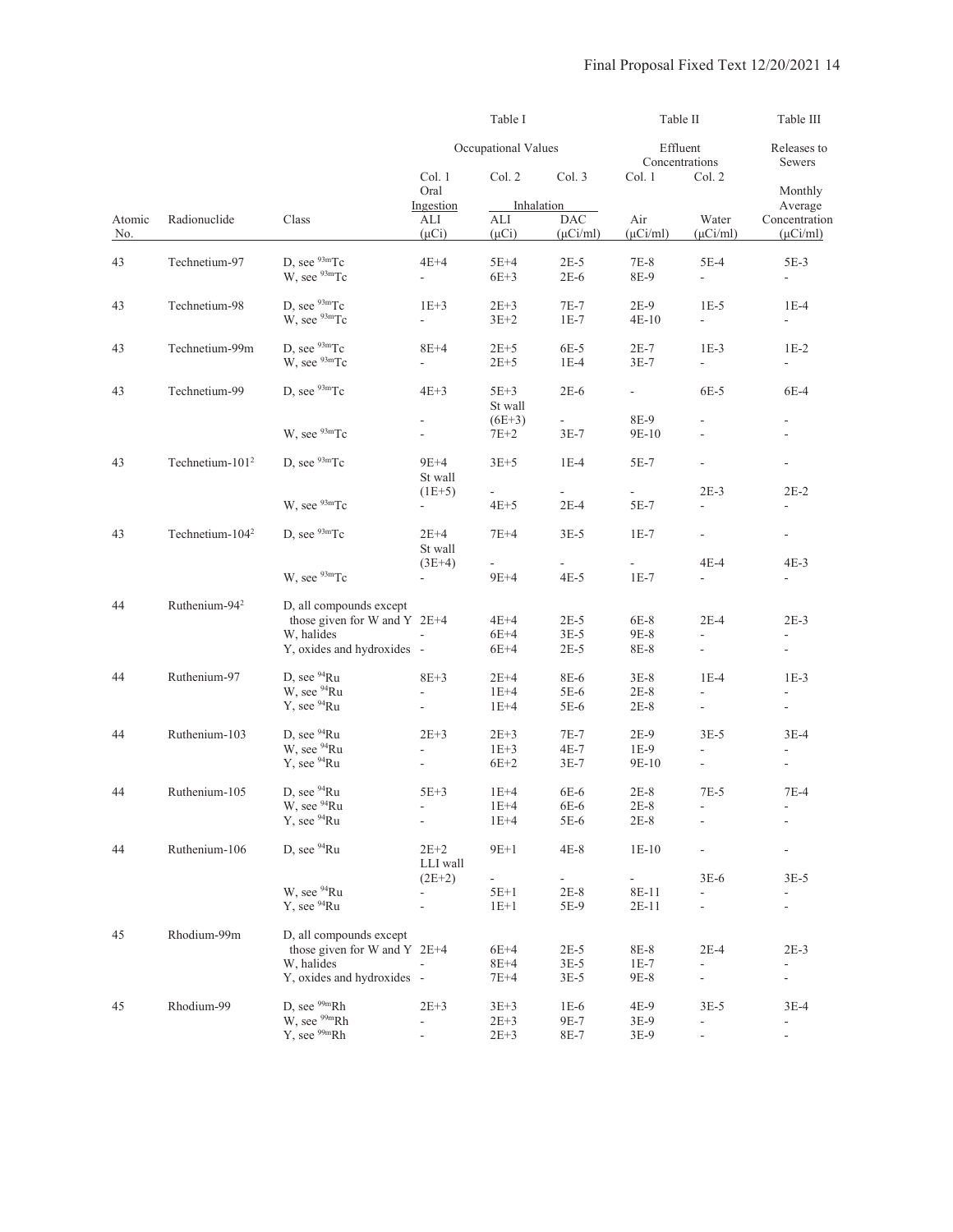|        |                           |                                | Table I                  |                          |                          | Table II      |                            | Table III                |
|--------|---------------------------|--------------------------------|--------------------------|--------------------------|--------------------------|---------------|----------------------------|--------------------------|
|        |                           |                                |                          | Occupational Values      |                          |               | Effluent<br>Concentrations | Releases to<br>Sewers    |
|        |                           |                                | Col. 1<br>Oral           | Col. 2                   | Col. 3                   | Col. 1        | Col. 2                     | Monthly                  |
|        |                           |                                | Ingestion                |                          | Inhalation               |               |                            | Average                  |
| Atomic | Radionuclide              | Class                          | ALI                      | ALI                      | <b>DAC</b>               | Air           | Water                      | Concentration            |
| No.    |                           |                                | $(\mu Ci)$               | $(\mu Ci)$               | $(\mu Ci/ml)$            | $(\mu$ Ci/ml) | $(\mu$ Ci/ml $)$           | $(\mu$ Ci/ml $)$         |
| 45     | Rhodium-100               | D, see <sup>99m</sup> Rh       | $2E+3$                   | $5E+3$                   | $2E-6$                   | 7E-9          | $2E-5$                     | $2E-4$                   |
|        |                           | W, see <sup>99m</sup> Rh       | $\mathbf{L}$             | $4E+3$                   | $2E-6$                   | 6E-9          | $\frac{1}{2}$              | $\overline{\phantom{a}}$ |
|        |                           | Y, see <sup>99m</sup> Rh       | $\mathbb{L}$             | $4E+3$                   | $2E-6$                   | 5E-9          | ÷,                         | $\bar{\phantom{a}}$      |
|        |                           |                                |                          |                          |                          |               |                            |                          |
| 45     | Rhodium-101m              | D, see <sup>99m</sup> Rh       | $6E+3$                   | $1E+4$                   | 5E-6                     | $2E-8$        | 8E-5                       | 8E-4                     |
|        |                           | W, see <sup>99m</sup> Rh       | $\frac{1}{2}$            | $8E+3$                   | $4E-6$                   | $1E-8$        | $\frac{1}{2}$              | $\overline{\phantom{a}}$ |
|        |                           | $Y$ , see $99mRh$              | $\frac{1}{2}$            | $8E+3$                   | $3E-6$                   | $1E-8$        | $\overline{\phantom{a}}$   | $\bar{\phantom{a}}$      |
|        |                           |                                |                          |                          |                          |               |                            |                          |
| 45     | Rhodium-101               | D, see <sup>99m</sup> Rh       | $2E+3$                   | $5E+2$                   | $2E-7$                   | 7E-10         | $3E-5$                     | $3E-4$                   |
|        |                           | W, see <sup>99m</sup> Rh       | $\frac{1}{2}$            | $8E+2$                   | $3E-7$                   | $1E-9$        | $\overline{a}$             |                          |
|        |                           | Y, see <sup>99m</sup> Rh       | $\overline{\phantom{a}}$ | $2E+2$                   | 6E-8                     | $2E-10$       | L.                         | $\frac{1}{2}$            |
| 45     | Rhodium-102m              | D, see <sup>99m</sup> Rh       | $1E+3$                   | $5E+2$                   | $2E-7$                   | 7E-10         | ÷.                         | $\overline{\phantom{a}}$ |
|        |                           |                                | LLI wall                 |                          |                          |               |                            |                          |
|        |                           |                                | $(1E+3)$                 | $\omega$                 | $\overline{\phantom{a}}$ | $\sim$        | $2E-5$                     | $2E-4$                   |
|        |                           | W, see <sup>99m</sup> Rh       | ÷.                       | $4E+2$                   | $2E-7$                   | 5E-10         | $\overline{a}$             | ÷.                       |
|        |                           | Y, see <sup>99m</sup> Rh       |                          | $1E+2$                   | 5E-8                     | $2E-10$       | $\overline{a}$             | $\overline{a}$           |
|        |                           |                                |                          |                          |                          |               |                            |                          |
| 45     | Rhodium-102               | D, see <sup>99m</sup> Rh       | $6E+2$                   | $9E+1$                   | $4E-8$                   | $1E-10$       | 8E-6                       | 8E-5                     |
|        |                           | W, see <sup>99m</sup> Rh       | $\overline{a}$           | $2E+2$                   | $7E-8$                   | $2E-10$       | $\overline{a}$             |                          |
|        |                           | Y, see <sup>99m</sup> Rh       | $\overline{\phantom{a}}$ | $6E+1$                   | $2E-8$                   | 8E-11         | $\overline{a}$             | L.                       |
| 45     | Rhodium-103m <sup>2</sup> | D. see $99mRh$                 | $4E+5$                   | $1E+6$                   | $5E-4$                   | $2E-6$        | $6E-3$                     | $6E-2$                   |
|        |                           | W, see <sup>99m</sup> Rh       |                          |                          |                          |               |                            |                          |
|        |                           | Y, see <sup>99m</sup> Rh       | L.                       | $1E+6$                   | $5E-4$                   | $2E-6$        | L.                         | $\overline{\phantom{a}}$ |
|        |                           |                                | $\overline{\phantom{0}}$ | $1E+6$                   | $5E-4$                   | $2E-6$        | $\overline{\phantom{a}}$   |                          |
| 45     | Rhodium-105               | D. see $99mRh$                 | $4E+3$                   | $1E+4$                   | 5E-6                     | $2E-8$        | $\overline{a}$             | $\overline{\phantom{a}}$ |
|        |                           |                                | LLI wall                 |                          |                          |               |                            |                          |
|        |                           |                                | $(4E+3)$                 |                          |                          |               | $5E-5$                     | $5E-4$                   |
|        |                           | W, see <sup>99m</sup> Rh       | $\overline{\phantom{a}}$ | $6E+3$                   | $3E-6$                   | 9E-9          | L.                         |                          |
|        |                           | Y, see <sup>99m</sup> Rh       | $\overline{\phantom{a}}$ | $6E+3$                   | $2E-6$                   | 8E-9          | $\overline{a}$             | $\overline{\phantom{a}}$ |
| 45     | Rhodium-106m              | D, see <sup>99m</sup> Rh       | $8E+3$                   | $3E+4$                   | $1E-5$                   | $4E-8$        | $1E-4$                     | $1E-3$                   |
|        |                           | W, see <sup>99m</sup> Rh       |                          |                          |                          |               |                            |                          |
|        |                           | Y, see <sup>99m</sup> Rh       | ÷.                       | $4E+4$                   | $2E-5$                   | 5E-8          |                            |                          |
|        |                           |                                |                          | $4E+4$                   | $1E-5$                   | 5E-8          |                            |                          |
| 45     | Rhodium-107 <sup>2</sup>  | D, see <sup>99m</sup> Rh       | $7E+4$                   | $2E+5$                   | $1E-4$                   | $3E-7$        | $\overline{\phantom{a}}$   | $\blacksquare$           |
|        |                           |                                | St wall                  |                          |                          |               |                            |                          |
|        |                           |                                | $(9E+4)$                 | L,                       | $\sim$                   | $\sim$        | $1E-3$                     | $1E-2$                   |
|        |                           | W, see <sup>99m</sup> Rh       |                          | $3E+5$                   | $1E-4$                   | $4E-7$        |                            |                          |
|        |                           | $Y$ , see $99mRh$              | $\overline{\phantom{a}}$ | $3E + 5$                 | $1E-4$                   | $3E-7$        | $\Box$                     | $\overline{\phantom{a}}$ |
|        |                           |                                |                          |                          |                          |               |                            |                          |
| 46     | Palladium-100             | D, all compounds except        |                          |                          |                          |               |                            |                          |
|        |                           | those given for W and Y $1E+3$ |                          | $1E+3$                   | 6E-7                     | $2E-9$        | $2E-5$                     | 2E-4                     |
|        |                           | W, nitrates                    |                          | $1E+3$                   | 5E-7                     | $2E-9$        | $\overline{a}$             |                          |
|        |                           | Y, oxides and hydroxides -     |                          | $1E+3$                   | 6E-7                     | $2E-9$        | ÷,                         | ÷,                       |
| 46     | Palladium-101             | D, see $^{100}Pd$              | $1E+4$                   | $3E+4$                   | $1E-5$                   | 5E-8          | $2E-4$                     | $2E-3$                   |
|        |                           | W, see <sup>100</sup> Pd       | $\overline{a}$           | $3E+4$                   | $1E-5$                   | 5E-8          | ä,                         | ÷,                       |
|        |                           | Y, see <sup>100</sup> Pd       | $\overline{a}$           | $3E+4$                   | $1E-5$                   | $4E-8$        | ÷,                         |                          |
|        |                           |                                |                          |                          |                          |               |                            |                          |
| 46     | Palladium-103             | D, see <sup>100</sup> Pd       | $6E+3$                   | $6E+3$                   | 3E-6                     | 9E-9          | ÷,                         | $\overline{\phantom{m}}$ |
|        |                           |                                | LLI wall                 |                          |                          |               |                            |                          |
|        |                           |                                | $(7E+3)$                 | $\overline{\phantom{0}}$ | $\frac{1}{2}$            |               | $1E-4$                     | $1E-3$                   |
|        |                           | W, see <sup>100</sup> Pd       |                          | $4E+3$                   | $2E-6$                   | 6E-9          | $\overline{\phantom{a}}$   | $\overline{\phantom{0}}$ |
|        |                           | Y, see <sup>100</sup> Pd       | $\overline{\phantom{a}}$ | $4E+3$                   | $1E-6$                   | 5E-9          | $\blacksquare$             | $\overline{\phantom{0}}$ |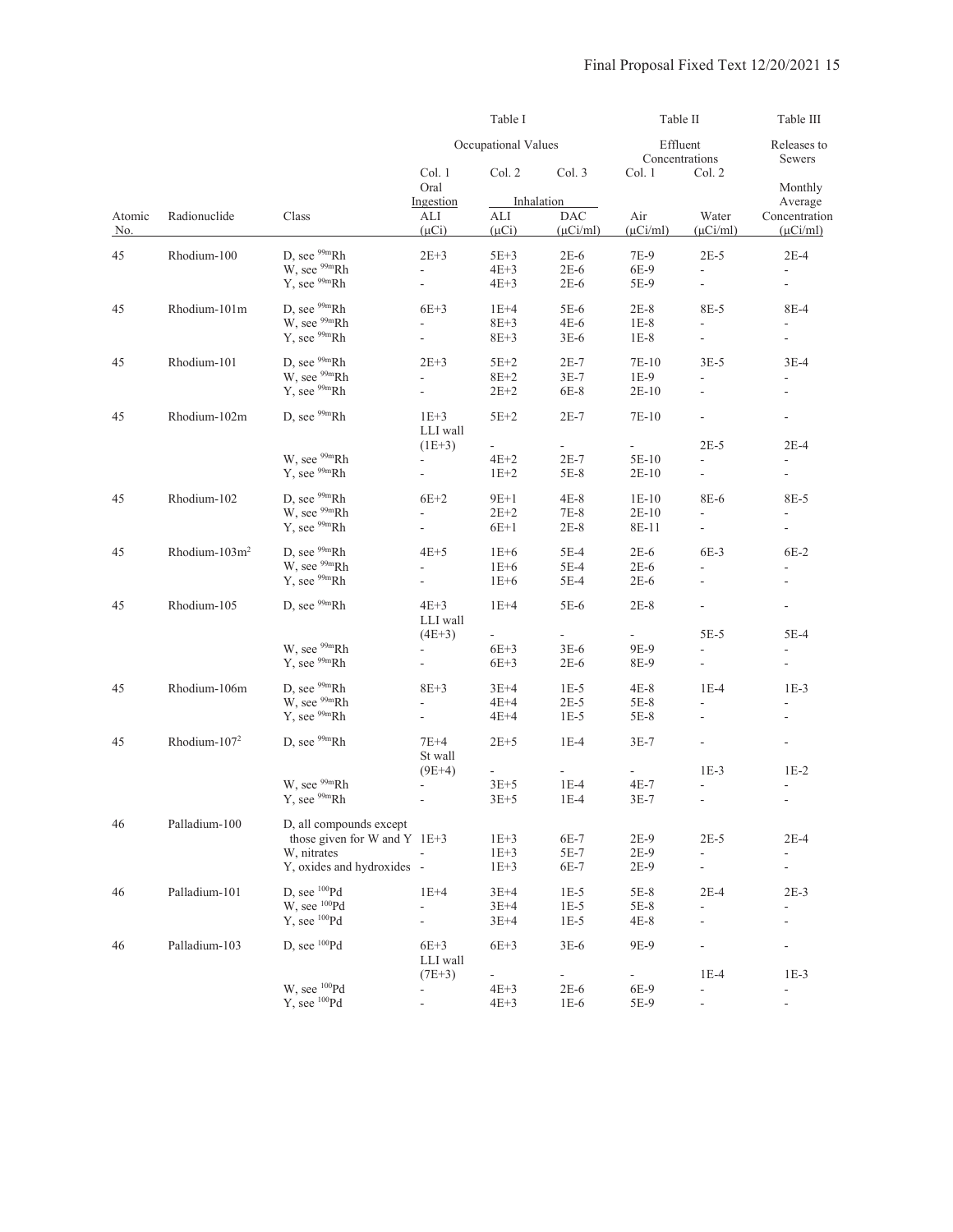|        |                  |                              |                          | Table I                  |                          | Table II       |                          | Table III                                                                                                                                                                                                                                                                                                                                                                                                                                                                                                                                                                                                                                                                                                                       |  |
|--------|------------------|------------------------------|--------------------------|--------------------------|--------------------------|----------------|--------------------------|---------------------------------------------------------------------------------------------------------------------------------------------------------------------------------------------------------------------------------------------------------------------------------------------------------------------------------------------------------------------------------------------------------------------------------------------------------------------------------------------------------------------------------------------------------------------------------------------------------------------------------------------------------------------------------------------------------------------------------|--|
|        |                  |                              |                          | Occupational Values      |                          | Effluent       | Concentrations           | Releases to<br>Sewers                                                                                                                                                                                                                                                                                                                                                                                                                                                                                                                                                                                                                                                                                                           |  |
|        |                  |                              | Col. 1<br>Oral           | Col. 2                   | Col. 3                   | Col. 1         | Col. 2                   | Monthly<br>Average<br>Concentration<br>$(\mu$ Ci/ml)<br>$\blacksquare$<br>$\overline{\phantom{a}}$<br>$\overline{\phantom{a}}$<br>$3E-4$<br>$\overline{\phantom{0}}$<br>$\overline{\phantom{a}}$<br>9E-3<br>$\overline{\phantom{a}}$<br>$\overline{\phantom{a}}$<br>$5E-3$<br>$\overline{\phantom{a}}$<br>$4E-3$<br>$\overline{\phantom{a}}$<br>$\overline{\phantom{a}}$<br>$3E-3$<br>$\overline{\phantom{a}}$<br>4E-4<br>$\overline{\phantom{a}}$<br>$\overline{\phantom{a}}$<br>$1E-4$<br>ä,<br>$\overline{\phantom{a}}$<br>9E-3<br>$\overline{\phantom{a}}$<br>$\overline{\phantom{a}}$<br>9E-5<br>$\overline{\phantom{a}}$<br>$\frac{1}{2}$<br>6E-5<br>÷,<br>$\overline{\phantom{a}}$<br>$2E-4$<br>$\overline{\phantom{a}}$ |  |
|        |                  |                              | Ingestion                | Inhalation               |                          |                |                          |                                                                                                                                                                                                                                                                                                                                                                                                                                                                                                                                                                                                                                                                                                                                 |  |
| Atomic | Radionuclide     | Class                        | ALI                      | ALI                      | <b>DAC</b>               | Air            | Water                    |                                                                                                                                                                                                                                                                                                                                                                                                                                                                                                                                                                                                                                                                                                                                 |  |
| No.    |                  |                              | $(\mu Ci)$               | $(\mu Ci)$               | $(\mu$ Ci/ml)            | $(\mu$ Ci/ml)  | $(\mu$ Ci/ml)            |                                                                                                                                                                                                                                                                                                                                                                                                                                                                                                                                                                                                                                                                                                                                 |  |
| 46     | Palladium-107    | D, see <sup>100</sup> Pd     | $3E+4$                   | $2E+4$                   | 9E-6                     | $\frac{1}{2}$  | ÷,                       |                                                                                                                                                                                                                                                                                                                                                                                                                                                                                                                                                                                                                                                                                                                                 |  |
|        |                  |                              | LLI wall                 | Kidneys                  |                          |                |                          |                                                                                                                                                                                                                                                                                                                                                                                                                                                                                                                                                                                                                                                                                                                                 |  |
|        |                  | $(4E+4)$                     | $(2E+4)$                 | $\overline{\phantom{a}}$ | $3E-8$                   | 5E-4           | $5E-3$                   |                                                                                                                                                                                                                                                                                                                                                                                                                                                                                                                                                                                                                                                                                                                                 |  |
|        |                  | W, see <sup>100</sup> Pd     | $\overline{\phantom{a}}$ | $7E + 3$                 | $3E-6$                   | $1E-8$         | ÷                        |                                                                                                                                                                                                                                                                                                                                                                                                                                                                                                                                                                                                                                                                                                                                 |  |
|        |                  | Y, see <sup>100</sup> Pd     | $\blacksquare$           | $4E+2$                   | $2E-7$                   | 6E-10          | $\overline{\phantom{a}}$ |                                                                                                                                                                                                                                                                                                                                                                                                                                                                                                                                                                                                                                                                                                                                 |  |
| 46     | Palladium-109    | D, see <sup>100</sup> Pd     | $2E+3$                   | $6E+3$                   | $3E-6$                   | 9E-9           | $3E-5$                   |                                                                                                                                                                                                                                                                                                                                                                                                                                                                                                                                                                                                                                                                                                                                 |  |
|        |                  | W, see <sup>100</sup> Pd     |                          | $5E+3$                   | $2E-6$                   | 8E-9           |                          |                                                                                                                                                                                                                                                                                                                                                                                                                                                                                                                                                                                                                                                                                                                                 |  |
|        |                  | $Y$ , see $^{100}Pd$         | $\overline{a}$           | $5E+3$                   | $2E-6$                   |                | $\overline{a}$           |                                                                                                                                                                                                                                                                                                                                                                                                                                                                                                                                                                                                                                                                                                                                 |  |
|        |                  |                              |                          |                          |                          | 6E-9           |                          |                                                                                                                                                                                                                                                                                                                                                                                                                                                                                                                                                                                                                                                                                                                                 |  |
| 47     | Silver- $1022$   | D, all compounds except      |                          |                          |                          |                |                          |                                                                                                                                                                                                                                                                                                                                                                                                                                                                                                                                                                                                                                                                                                                                 |  |
|        |                  | those given for W and Y 5E+4 |                          | $2E + 5$                 | 8E-5                     | $2E-7$         | ۰                        |                                                                                                                                                                                                                                                                                                                                                                                                                                                                                                                                                                                                                                                                                                                                 |  |
|        |                  |                              | St wall                  |                          |                          |                |                          |                                                                                                                                                                                                                                                                                                                                                                                                                                                                                                                                                                                                                                                                                                                                 |  |
|        |                  |                              | $(6E+4)$                 | $\overline{\phantom{a}}$ | $\overline{\phantom{a}}$ | $\blacksquare$ | 9E-4                     |                                                                                                                                                                                                                                                                                                                                                                                                                                                                                                                                                                                                                                                                                                                                 |  |
|        |                  | W, nitrates and sulfides     | $\blacksquare$           | $2E + 5$                 | 9E-5                     | $3E-7$         | $\overline{\phantom{a}}$ |                                                                                                                                                                                                                                                                                                                                                                                                                                                                                                                                                                                                                                                                                                                                 |  |
|        |                  | Y, oxides and hydroxides -   |                          | $2E + 5$                 | 8E-5                     | $3E-7$         | $\overline{\phantom{a}}$ |                                                                                                                                                                                                                                                                                                                                                                                                                                                                                                                                                                                                                                                                                                                                 |  |
| 47     | Silver- $1032$   | D, see $^{102}$ Ag           | 4E+4                     | $1E+5$                   | $4E-5$                   | $1E-7$         | $5E-4$                   |                                                                                                                                                                                                                                                                                                                                                                                                                                                                                                                                                                                                                                                                                                                                 |  |
|        |                  | W, see ${}^{102}Ag$          |                          | $1E+5$                   | 5E-5                     | 2E-7           |                          |                                                                                                                                                                                                                                                                                                                                                                                                                                                                                                                                                                                                                                                                                                                                 |  |
|        |                  | Y, see $^{102}Ag$            | $\overline{\phantom{a}}$ | $1E + 5$                 | $5E-5$                   | $2E-7$         | $\blacksquare$           |                                                                                                                                                                                                                                                                                                                                                                                                                                                                                                                                                                                                                                                                                                                                 |  |
|        |                  |                              |                          |                          |                          |                |                          |                                                                                                                                                                                                                                                                                                                                                                                                                                                                                                                                                                                                                                                                                                                                 |  |
| 47     | Silver- $104m^2$ | D, see $^{102}$ Ag           | $3E+4$                   | $9E+4$                   | $4E-5$                   | $1E-7$         | 4E-4                     |                                                                                                                                                                                                                                                                                                                                                                                                                                                                                                                                                                                                                                                                                                                                 |  |
|        |                  | W, see ${}^{102}\mathrm{Ag}$ | $\overline{\phantom{a}}$ | $1E + 5$                 | $5E-5$                   | $2E-7$         | $\overline{\phantom{a}}$ |                                                                                                                                                                                                                                                                                                                                                                                                                                                                                                                                                                                                                                                                                                                                 |  |
|        |                  | Y, see $^{102}Ag$            | $\overline{\phantom{a}}$ | $1E+5$                   | $5E-5$                   | $2E-7$         | $\overline{\phantom{a}}$ |                                                                                                                                                                                                                                                                                                                                                                                                                                                                                                                                                                                                                                                                                                                                 |  |
| 47     | Silver- $1042$   | D, see $^{102}$ Ag           | $2E+4$                   | $7E+4$                   | $3E-5$                   | $1E-7$         | $3E-4$                   |                                                                                                                                                                                                                                                                                                                                                                                                                                                                                                                                                                                                                                                                                                                                 |  |
|        |                  | W, see $^{102}$ Ag           | $\blacksquare$           | $1E+5$                   | 6E-5                     | $2E-7$         |                          |                                                                                                                                                                                                                                                                                                                                                                                                                                                                                                                                                                                                                                                                                                                                 |  |
|        |                  | Y, see $^{102}Ag$            |                          | $1E+5$                   | 6E-5                     | $2E-7$         | $\frac{1}{2}$            |                                                                                                                                                                                                                                                                                                                                                                                                                                                                                                                                                                                                                                                                                                                                 |  |
| 47     | Silver-105       | D, see $^{102}$ Ag           | $3E+3$                   | $1E+3$                   | $4E-7$                   | $1E-9$         | $4E-5$                   |                                                                                                                                                                                                                                                                                                                                                                                                                                                                                                                                                                                                                                                                                                                                 |  |
|        |                  | W, see <sup>102</sup> Ag     | $\frac{1}{2}$            | $2E + 3$                 | 7E-7                     | 2E-9           | $\overline{\phantom{a}}$ |                                                                                                                                                                                                                                                                                                                                                                                                                                                                                                                                                                                                                                                                                                                                 |  |
|        |                  | Y, see $^{102}Ag$            | $\overline{\phantom{a}}$ | $2E + 3$                 | 7E-7                     | $2E-9$         | $\overline{\phantom{a}}$ |                                                                                                                                                                                                                                                                                                                                                                                                                                                                                                                                                                                                                                                                                                                                 |  |
| 47     | Silver-106m      | D, see $^{102}$ Ag           | $8E+2$                   | $7E+2$                   | $3E-7$                   | $1E-9$         | $1E-5$                   |                                                                                                                                                                                                                                                                                                                                                                                                                                                                                                                                                                                                                                                                                                                                 |  |
|        |                  | W, see <sup>102</sup> Ag     |                          |                          |                          |                |                          |                                                                                                                                                                                                                                                                                                                                                                                                                                                                                                                                                                                                                                                                                                                                 |  |
|        |                  |                              | ÷,                       | $9E+2$                   | 4E-7                     | 1E-9           |                          |                                                                                                                                                                                                                                                                                                                                                                                                                                                                                                                                                                                                                                                                                                                                 |  |
|        |                  | Y, see $^{102}Ag$            | $\overline{\phantom{a}}$ | $9E + 2$                 | 4E-7                     | 1E-9           | $\overline{\phantom{a}}$ |                                                                                                                                                                                                                                                                                                                                                                                                                                                                                                                                                                                                                                                                                                                                 |  |
| 47     | Silver- $1062$   | D, see $^{102}$ Ag           | $6E+4$                   | $2E+5$                   | 8E-5                     | $3E-7$         | $\overline{\phantom{a}}$ |                                                                                                                                                                                                                                                                                                                                                                                                                                                                                                                                                                                                                                                                                                                                 |  |
|        |                  |                              | St. wall                 |                          |                          |                |                          |                                                                                                                                                                                                                                                                                                                                                                                                                                                                                                                                                                                                                                                                                                                                 |  |
|        |                  |                              | $(6E+4)$                 |                          |                          |                | 9E-4                     |                                                                                                                                                                                                                                                                                                                                                                                                                                                                                                                                                                                                                                                                                                                                 |  |
|        |                  | W, see <sup>102</sup> Ag     | $\overline{\phantom{a}}$ | $2E+5$                   | 9E-5                     | $3E-7$         | $\overline{\phantom{a}}$ |                                                                                                                                                                                                                                                                                                                                                                                                                                                                                                                                                                                                                                                                                                                                 |  |
|        |                  | $Y$ , see $^{102}Ag$         | $\overline{\phantom{0}}$ | $2E + 5$                 | 8E-5                     | 3E-7           | $\overline{\phantom{a}}$ |                                                                                                                                                                                                                                                                                                                                                                                                                                                                                                                                                                                                                                                                                                                                 |  |
| 47     | Silver-108m      | D, see $^{102}$ Ag           | $6E+2$                   | $2E+2$                   | 8E-8                     | $3E-10$        | 9E-6                     |                                                                                                                                                                                                                                                                                                                                                                                                                                                                                                                                                                                                                                                                                                                                 |  |
|        |                  | W, see ${}^{102}\mathrm{Ag}$ | ÷,                       | $3E + 2$                 | $1E-7$                   | $4E-10$        | $\overline{a}$           |                                                                                                                                                                                                                                                                                                                                                                                                                                                                                                                                                                                                                                                                                                                                 |  |
|        |                  | $Y$ , see $^{102}Ag$         | $\frac{1}{2}$            | $2E+1$                   | $1E-8$                   | $3E-11$        | $\frac{1}{2}$            |                                                                                                                                                                                                                                                                                                                                                                                                                                                                                                                                                                                                                                                                                                                                 |  |
| 47     | Silver-110m      | D, see $^{102}$ Ag           | $5E+2$                   | $1E+2$                   | 5E-8                     | $2E-10$        | 6E-6                     |                                                                                                                                                                                                                                                                                                                                                                                                                                                                                                                                                                                                                                                                                                                                 |  |
|        |                  | W, see $^{102}$ Ag           |                          | $2E + 2$                 | 8E-8                     | $3E-10$        |                          |                                                                                                                                                                                                                                                                                                                                                                                                                                                                                                                                                                                                                                                                                                                                 |  |
|        |                  | $Y$ , see $^{102}Ag$         |                          | $9E+1$                   | $4E-8$                   | $1E-10$        |                          |                                                                                                                                                                                                                                                                                                                                                                                                                                                                                                                                                                                                                                                                                                                                 |  |
|        |                  |                              |                          |                          |                          |                |                          |                                                                                                                                                                                                                                                                                                                                                                                                                                                                                                                                                                                                                                                                                                                                 |  |
| 47     | Silver-111       | D, see $^{102}$ Ag           | $9E+2$<br>LLI wall       | $2E+3$<br>Liver          | 6E-7                     | Ξ.             |                          |                                                                                                                                                                                                                                                                                                                                                                                                                                                                                                                                                                                                                                                                                                                                 |  |
|        |                  |                              | $(1E+3)$                 | $(2E+3)$                 | $\sim 10^{-1}$           | 2E-9           | $2E-5$                   |                                                                                                                                                                                                                                                                                                                                                                                                                                                                                                                                                                                                                                                                                                                                 |  |
|        |                  | W, see <sup>102</sup> Ag     |                          | $9E+2$                   | $4E-7$                   | $1E-9$         | $\frac{1}{2}$            |                                                                                                                                                                                                                                                                                                                                                                                                                                                                                                                                                                                                                                                                                                                                 |  |
|        |                  | Y, see $^{102}$ Ag           |                          | $9E + 2$                 | $4E-7$                   | 1E-9           |                          |                                                                                                                                                                                                                                                                                                                                                                                                                                                                                                                                                                                                                                                                                                                                 |  |
|        |                  |                              |                          |                          |                          |                |                          |                                                                                                                                                                                                                                                                                                                                                                                                                                                                                                                                                                                                                                                                                                                                 |  |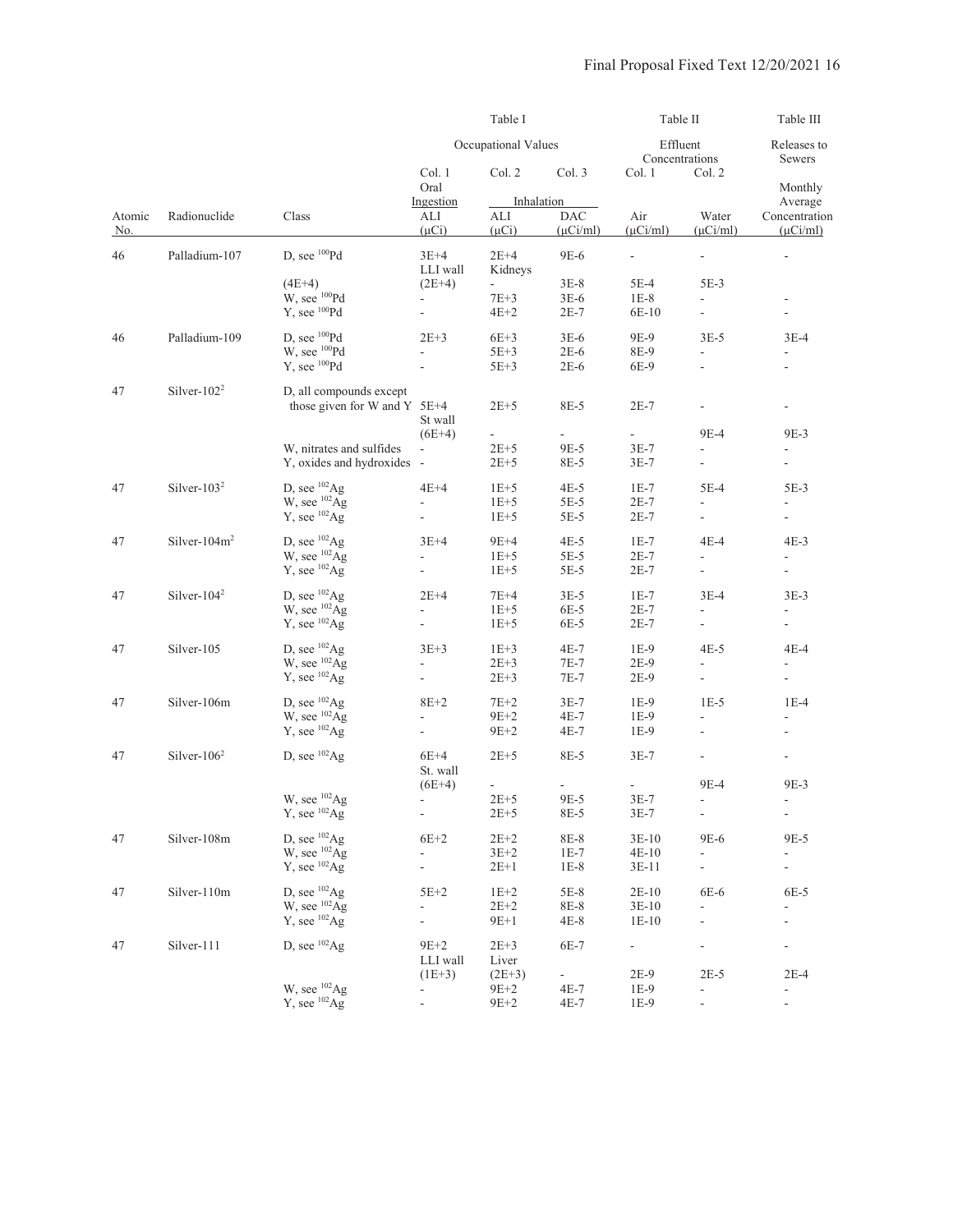|                      |                          |                                                                                    |                                                                | Table I                                    |                                                   | Table II                                   |                                                     | Table III                                                                                                                                                                                                                                                                                                                                                                                                                                                                           |
|----------------------|--------------------------|------------------------------------------------------------------------------------|----------------------------------------------------------------|--------------------------------------------|---------------------------------------------------|--------------------------------------------|-----------------------------------------------------|-------------------------------------------------------------------------------------------------------------------------------------------------------------------------------------------------------------------------------------------------------------------------------------------------------------------------------------------------------------------------------------------------------------------------------------------------------------------------------------|
|                      |                          |                                                                                    |                                                                | Occupational Values                        |                                                   | Effluent                                   | Concentrations                                      | Releases to<br>Sewers<br>Monthly<br>Average<br>Concentration<br>$(\mu$ Ci/ml $)$<br>$4E-4$<br>$\frac{1}{2}$<br>$\overline{\phantom{m}}$<br>$\overline{\phantom{a}}$<br>$4E-3$<br>$3E-3$<br>$\overline{\phantom{a}}$<br>÷<br>$3E-3$<br>$\overline{\phantom{a}}$<br>6E-5<br>$\overline{a}$<br>$\overline{\phantom{a}}$<br>$\overline{\phantom{a}}$<br>5E-6<br>$\qquad \qquad \blacksquare$<br>$\overline{\phantom{a}}$<br>$\frac{1}{2}$<br>4E-6<br>$\overline{\phantom{a}}$<br>$4E-5$ |
|                      |                          |                                                                                    | Col. 1<br>Oral                                                 | Col. 2                                     | Col. 3                                            | Col. 1                                     | Col. 2                                              |                                                                                                                                                                                                                                                                                                                                                                                                                                                                                     |
| Atomic<br><u>No.</u> | Radionuclide             | Class                                                                              | Ingestion<br>ALI<br>$(\mu Ci)$                                 | Inhalation<br>ALI<br>$(\mu Ci)$            | $\mathbf{D}\mathbf{A}\mathbf{C}$<br>$(\mu Ci/ml)$ | Air<br>$(\mu$ Ci/ml)                       | Water<br>$(\mu$ Ci/ml)                              |                                                                                                                                                                                                                                                                                                                                                                                                                                                                                     |
| 47                   | Silver-112               | D, see $^{102}$ Ag<br>W, see ${}^{102}\mathrm{Ag}$<br>Y, see $^{102}Ag$            | $3E+3$<br>$\overline{\phantom{a}}$<br>$\overline{\phantom{a}}$ | $8E+3$<br>$1E+4$<br>$9E+3$                 | $3E-6$<br>4E-6<br>$4E-6$                          | $1E-8$<br>$1E-8$<br>$1E-8$                 | $4E-5$<br>$\overline{\phantom{a}}$                  |                                                                                                                                                                                                                                                                                                                                                                                                                                                                                     |
| 47                   | Silver- $115^2$          | D, see <sup>102</sup> Ag                                                           | $3E+4$<br>St wall                                              | $9E+4$                                     | $4E-5$                                            | $1E-7$                                     |                                                     |                                                                                                                                                                                                                                                                                                                                                                                                                                                                                     |
|                      |                          | W, see <sup>102</sup> Ag<br>Y, see $^{102}$ Ag                                     | $(3E+4)$                                                       | $\overline{\phantom{a}}$<br>9E+4<br>$8E+4$ | $\mathcal{L}_{\mathcal{A}}$<br>$4E-5$<br>$3E-5$   | $\sim 100$<br>$1E-7$<br>$1E-7$             | 4E-4<br>L.<br>$\overline{a}$                        |                                                                                                                                                                                                                                                                                                                                                                                                                                                                                     |
| 48                   | Cadmium-104 <sup>2</sup> | D, all compounds except<br>those given for W and Y $2E+4$<br>W, sulfides, halides, |                                                                | $7E+4$                                     | $3E-5$                                            | 9E-8                                       | $3E-4$                                              |                                                                                                                                                                                                                                                                                                                                                                                                                                                                                     |
|                      |                          | and nitrates<br>Y, oxides and hydroxides -                                         |                                                                | $1E+5$<br>$1E+5$                           | 5E-5<br>5E-5                                      | $2E-7$<br>$2E-7$                           | $\overline{\phantom{a}}$<br>$\frac{1}{2}$           |                                                                                                                                                                                                                                                                                                                                                                                                                                                                                     |
| 48                   | Cadmium-107              | D, see ${}^{104}$ Cd<br>W, see <sup>104</sup> Cd<br>Y, see <sup>104</sup> Cd       | $2E+4$<br>$\overline{\phantom{a}}$                             | $5E+4$<br>$6E+4$<br>$5E+4$                 | $2E-5$<br>$2E-5$<br>$2E-5$                        | 8E-8<br>8E-8<br>7E-8                       | $3E-4$                                              |                                                                                                                                                                                                                                                                                                                                                                                                                                                                                     |
| 48                   | Cadmium-109              | D, see ${}^{104}Cd$                                                                | $3E+2$<br>Kidneys                                              | $4E+1$<br>Kidneys                          | $1E-8$                                            | $\overline{\phantom{0}}$<br>7E-11          | $\frac{1}{2}$<br>6E-6                               |                                                                                                                                                                                                                                                                                                                                                                                                                                                                                     |
|                      |                          | W, see <sup>104</sup> Cd                                                           | $(4E+2)$                                                       | $(5E+1)$<br>$1E+2$<br>Kidneys              | $\blacksquare$<br>$5E-8$<br>÷.                    | $\overline{a}$                             | $\overline{a}$                                      |                                                                                                                                                                                                                                                                                                                                                                                                                                                                                     |
|                      |                          | Y, see <sup>104</sup> Cd                                                           |                                                                | $(1E+2)$<br>$1E+2$                         | $5E-8$                                            | 2E-10<br>$2E-10$                           |                                                     |                                                                                                                                                                                                                                                                                                                                                                                                                                                                                     |
| 48                   | Cadmium-113m             | D, see ${}^{104}Cd$                                                                | $2E+1$<br>Kidneys                                              | $2E+0$<br>Kidneys                          | $1E-9$                                            | $\overline{\phantom{a}}$                   |                                                     |                                                                                                                                                                                                                                                                                                                                                                                                                                                                                     |
|                      |                          | W, see <sup>104</sup> Cd                                                           | $(4E+1)$<br>$\overline{\phantom{a}}$                           | $(4E+0)$<br>8E+0<br>Kidneys                | 4E-9                                              | 5E-12<br>÷.                                | 5E-7<br>$\overline{a}$                              |                                                                                                                                                                                                                                                                                                                                                                                                                                                                                     |
|                      |                          | Y, see ${}^{104}Cd$                                                                | $\frac{1}{2}$                                                  | $(1E+1)$<br>$1E+1$                         | $\sim$<br>5E-9                                    | 2E-11<br>$2E-11$                           |                                                     |                                                                                                                                                                                                                                                                                                                                                                                                                                                                                     |
| 48                   | Cadmium-113              | D, see ${}^{104}Cd$                                                                | $2E+1$<br>Kidneys                                              | $2E+0$<br>Kidneys                          | 9E-10                                             | $\overline{a}$                             |                                                     |                                                                                                                                                                                                                                                                                                                                                                                                                                                                                     |
|                      |                          | W, see ${}^{104}Cd$                                                                | $(3E+1)$<br>$\overline{\phantom{a}}$                           | $(3E+0)$<br>8E+0<br>Kidneys                | $3E-9$                                            | 5E-12<br>$\overline{\phantom{a}}$          | 4E-7<br>$\overline{\phantom{a}}$                    |                                                                                                                                                                                                                                                                                                                                                                                                                                                                                     |
|                      |                          | Y, see <sup>104</sup> Cd                                                           | $\overline{\phantom{a}}$                                       | $(1E+1)$<br>$1E+1$                         | ÷<br>6E-9                                         | 2E-11<br>$2E-11$                           | $\frac{1}{2}$<br>$\overline{\phantom{a}}$           |                                                                                                                                                                                                                                                                                                                                                                                                                                                                                     |
| 48                   | Cadmium-115m             | D, see ${}^{104}Cd$                                                                | $3E+2$                                                         | $5E+1$<br>Kidneys                          | $2E-8$                                            | $\overline{a}$                             | $4E-6$                                              |                                                                                                                                                                                                                                                                                                                                                                                                                                                                                     |
|                      |                          | W, see <sup>104</sup> Cd<br>Y, see <sup>104</sup> Cd                               | $\overline{\phantom{0}}$<br>÷                                  | $(8E+1)$<br>$1E+2$<br>$1E+2$               | $\omega_{\rm c}$<br>$5E-8$<br>6E-8                | $1E-10$<br>$2E-10$<br>$2E-10$              |                                                     |                                                                                                                                                                                                                                                                                                                                                                                                                                                                                     |
| 48                   | Cadmium-115              | D, see <sup>104</sup> Cd                                                           | $9E+2$<br>LLI wall                                             | $1E+3$                                     | 6E-7                                              | $2E-9$                                     |                                                     |                                                                                                                                                                                                                                                                                                                                                                                                                                                                                     |
|                      |                          | W, see <sup>104</sup> Cd<br>Y, see <sup>104</sup> Cd                               | $(1E+3)$<br>$\overline{\phantom{a}}$<br>÷,                     | $\frac{1}{2}$<br>$1E+3$<br>$1E + 3$        | $\sim$<br>5E-7<br>6E-7                            | $\overline{\phantom{0}}$<br>$2E-9$<br>2E-9 | $1E-5$<br>$\overline{\phantom{a}}$<br>$\frac{1}{2}$ | $1E-4$<br>$\overline{\phantom{a}}$<br>$\overline{\phantom{a}}$                                                                                                                                                                                                                                                                                                                                                                                                                      |
| 48                   | Cadmium-117m             | D, see <sup>104</sup> Cd<br>W, see <sup>104</sup> Cd<br>$Y$ , see $^{104}Cd$       | $5E+3$<br>$\overline{\phantom{a}}$                             | $1E+4$<br>$2E+4$<br>$1E+4$                 | 5E-6<br>$7E-6$<br>$6E-6$                          | $2E-8$<br>$2E-8$<br>$2E-8$                 | 6E-5<br>$\overline{\phantom{a}}$<br>$\frac{1}{2}$   | 6E-4<br>$\overline{\phantom{a}}$<br>$\overline{\phantom{m}}$                                                                                                                                                                                                                                                                                                                                                                                                                        |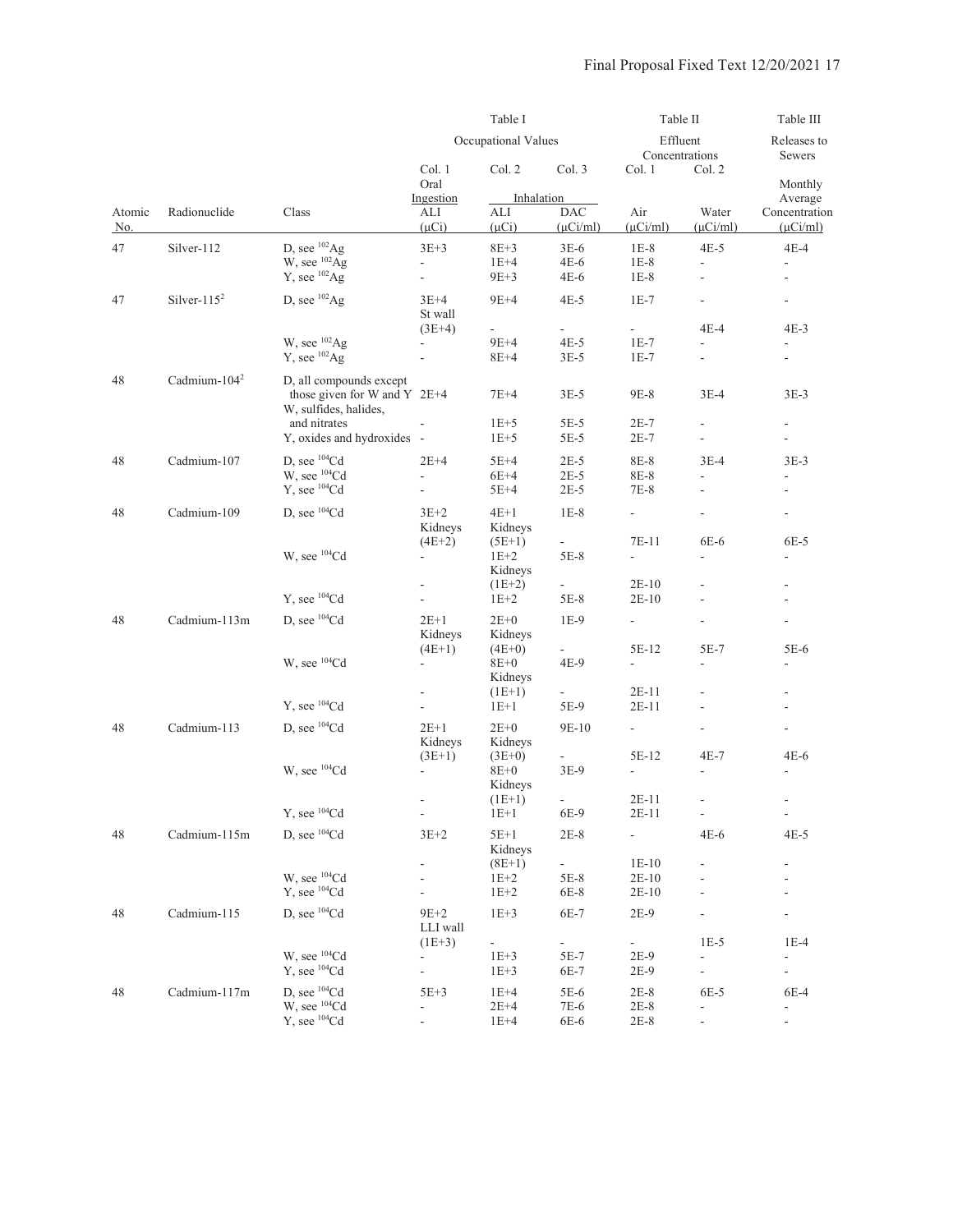|               |                         |                                                                                                                       |                                      | Table I                  |                          |                      | Table II                           | Table III                          |
|---------------|-------------------------|-----------------------------------------------------------------------------------------------------------------------|--------------------------------------|--------------------------|--------------------------|----------------------|------------------------------------|------------------------------------|
|               |                         |                                                                                                                       |                                      | Occupational Values      |                          |                      | Effluent<br>Concentrations         | Releases to<br>Sewers              |
|               |                         |                                                                                                                       | Col. 1<br>Oral                       | Col. 2                   | Col. 3                   | Col. 1               | Col. 2                             | Monthly                            |
|               | Radionuclide            |                                                                                                                       | Ingestion                            |                          | Inhalation<br><b>DAC</b> |                      |                                    | Average                            |
| Atomic<br>No. |                         | Class                                                                                                                 | ALI<br>$(\mu Ci)$                    | ALI<br>$(\mu Ci)$        | $(\mu$ Ci/ml)            | Air<br>$(\mu$ Ci/ml) | Water<br>$(\mu$ Ci/ml)             | Concentration<br>$(\mu$ Ci/ml)     |
| 48            | Cadmium-117             | D. see ${}^{104}Cd$                                                                                                   | $5E+3$                               | $1E+4$                   | $5E-6$                   | $2E-8$               | $6E-5$                             | $6E-4$                             |
|               |                         | W, see <sup>104</sup> Cd                                                                                              | L.                                   | $2E+4$                   | 7E-6                     | $2E-8$               |                                    |                                    |
|               |                         | Y, see <sup>104</sup> Cd                                                                                              | $\overline{\phantom{a}}$             | $1E+4$                   | 6E-6                     | $2E-8$               | $\frac{1}{2}$                      |                                    |
| 49            | Indium-109              | D, all compounds except<br>those given for W<br>W, oxides, hydroxides,                                                | $2E+4$                               | $4E+4$                   | $2E-5$                   | 6E-8                 | $3E-4$                             | 3E-3                               |
|               |                         | halides, and nitrates                                                                                                 | $\overline{\phantom{a}}$             | $6E+4$                   | $3E-5$                   | $9E-8$               | $\overline{\phantom{a}}$           | $\blacksquare$                     |
| 49            | Indium- $1102$          | D, see $^{109}$ In                                                                                                    | $2E+4$                               | $4E+4$                   | $2E-5$                   | $6E-8$               | $2E-4$                             | $2E-3$                             |
|               | $(69.1 \text{ min})$    | W, see <sup>109</sup> In                                                                                              | $\mathbf{r}$                         | $6E+4$                   | $2E-5$                   | 8E-8                 | $\overline{\phantom{a}}$           | ÷.                                 |
| 49            | Indium- $110$           | D, see $^{109}$ In                                                                                                    | $5E+3$                               | $2E+4$                   | 7E-6                     | $2E-8$               | $7E-5$                             | $7E-4$                             |
|               | (4.9 h)                 | W, see <sup>109</sup> In                                                                                              | $\overline{\phantom{a}}$             | $2E+4$                   | 8E-6                     | $3E-8$               | $\mathbf{r}$                       | $\overline{\phantom{a}}$           |
| 49            | Indium-111              | D, see $^{109}$ In                                                                                                    | $4E+3$                               | $6E+3$                   | $3E-6$                   | 9E-9                 | $6E-5$                             | $6E-4$                             |
|               |                         | W, see <sup>109</sup> In                                                                                              | $\overline{\phantom{a}}$             | $6E+3$                   | $3E-6$                   | 9E-9                 | $\overline{\phantom{a}}$           | $\blacksquare$                     |
| 49            | Indium- $1122$          | D, see $^{109}$ In                                                                                                    | $2E+5$                               | $6E+5$                   | $3E-4$                   | 9E-7                 | $2E-3$                             | $2E-2$                             |
|               |                         | W, see $^{109}$ In                                                                                                    | $\mathbf{L}$                         | $7E+5$                   | $3E-4$                   | $1E-6$               | $\mathbb{Z}^{\mathbb{Z}}$          | $\overline{\phantom{a}}$           |
| 49            | Indium- $113m2$         | D, see $^{109}$ In                                                                                                    | $5E+4$                               | $1E+5$                   | 6E-5                     | $2E-7$               | $7E-4$                             | $7E-3$                             |
|               |                         | W, see $^{109}$ In                                                                                                    | $\overline{\phantom{a}}$             | $2E + 5$                 | 8E-5                     | $3E-7$               |                                    |                                    |
| 49            | Indium-114m             | D, see $^{109}$ In                                                                                                    | $3E+2$<br>LLI wall                   | $6E+1$                   | $3E-8$                   | 9E-11                | $\overline{\phantom{a}}$           | $\blacksquare$                     |
|               |                         |                                                                                                                       | $(4E+2)$                             | $\overline{\phantom{a}}$ | $\overline{\phantom{a}}$ | ÷.                   | 5E-6                               | $5E-5$                             |
|               |                         | W, see <sup>109</sup> In                                                                                              | $\overline{\phantom{a}}$             | $1E+2$                   | $4E-8$                   | $1E-10$              | $\overline{\phantom{a}}$           | $\overline{\phantom{a}}$           |
| 49            | Indium-115m             | D, see $^{109}$ In<br>W, see $^{109}$ In                                                                              | $1E+4$<br>÷,                         | $4E+4$<br>$5E+4$         | $2E-5$<br>$2E-5$         | $6E-8$<br>7E-8       | $2E-4$<br>$\overline{\phantom{a}}$ | $2E-3$<br>$\blacksquare$           |
| 49            | Indium-115              | D, see $^{109}$ In                                                                                                    | $4E+1$                               | $1E+0$                   | $6E-10$                  | 2E-12                | $5E-7$                             | 5E-6                               |
|               |                         | W, see <sup>109</sup> In                                                                                              | $\overline{\phantom{a}}$             | $5E+0$                   | $2E-9$                   | 8E-12                | $\blacksquare$                     | $\overline{\phantom{a}}$           |
| 49            | Indium- $116m2$         | D, see $^{109}$ In<br>W, see $^{109}$ In                                                                              | $2E+4$<br>$\mathbf{r}$               | $8E+4$<br>$1E+5$         | $3E-5$<br>5E-5           | $1E-7$<br>$2E-7$     | $3E-4$<br>$\overline{\phantom{a}}$ | $3E-3$<br>$\overline{\phantom{a}}$ |
| 49            | Indium- $117m^2$        | D, see $^{109}$ In<br>W, see <sup>109</sup> In                                                                        |                                      | 1E+43E+4<br>$4E+4$       | $1E-5$<br>$2E-5$         | $5E-8$<br>6E-8       | $2E-4$<br>$\overline{a}$           | $2E-3$<br>$\overline{\phantom{a}}$ |
| 49            | Indium- $1172$          | D, see $^{109}$ In                                                                                                    | $6E+4$                               | $2E+5$                   | $7E-5$                   | $2E-7$               | 8E-4                               | 8E-3                               |
|               |                         | W, see <sup>109</sup> In                                                                                              | $\overline{\phantom{a}}$             | $2E + 5$                 | 9E-5                     | $3E-7$               |                                    | $\blacksquare$                     |
| 49            | Indium- $119m2$         | D, see $^{109}$ In                                                                                                    | $4E+4$<br>St wall                    | $1E+5$                   | $5E-5$                   | $2E-7$               |                                    |                                    |
|               |                         | W, see <sup>109</sup> In                                                                                              | $(5E+4)$<br>$\overline{\phantom{a}}$ | $1E+5$                   | $6E-5$                   | $2E-7$               | $7E-4$<br>$\overline{a}$           | $7E-3$<br>$\overline{\phantom{a}}$ |
|               |                         |                                                                                                                       |                                      |                          |                          |                      |                                    |                                    |
| 50            | $Tin-110$               | D, all compounds except<br>those given for W<br>W, sulfides, oxides,<br>hydroxides, halides,<br>nitrates, and stannic | $4E+3$                               | $1E+4$                   | 5E-6                     | $2E-8$               | 5E-5                               | 5E-4                               |
|               |                         | phosphate                                                                                                             | $\overline{\phantom{m}}$             | $1E+4$                   | 5E-6                     | $2E-8$               |                                    |                                    |
| 50            | $T$ in-111 <sup>2</sup> | D, see $^{110}Sn$<br>W, see 110Sn                                                                                     | $7E+4$<br>$\overline{\phantom{a}}$   | $2E+5$<br>$3E+5$         | 9E-5<br>$1E-4$           | $3E-7$<br>$4E-7$     | $1E-3$<br>$\frac{1}{2}$            | $1E-2$<br>٠                        |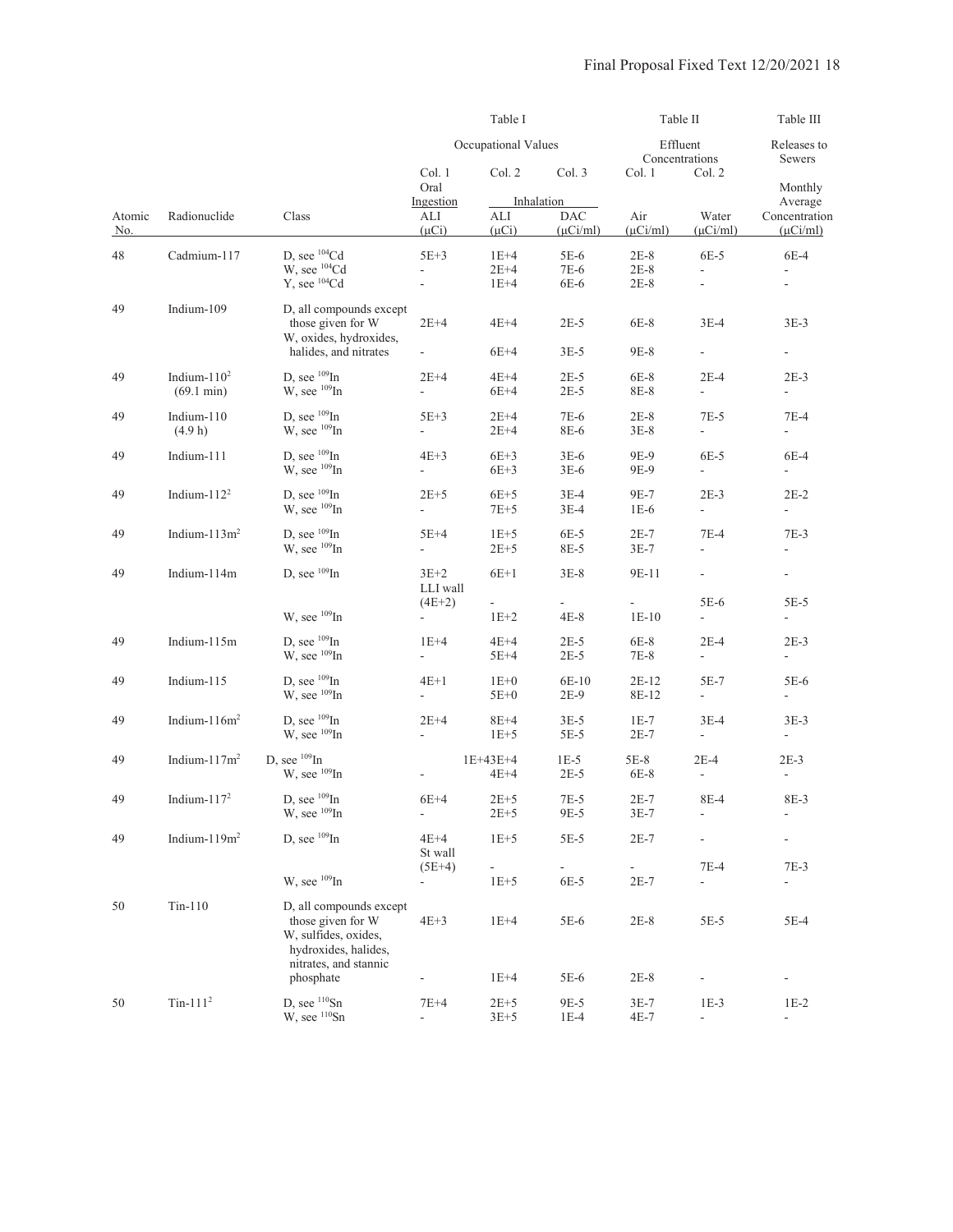|                      |                            |                                                                                              |                                                                | Table I                               |                                                                                                                                                                                                                                                                                                                                                                                                                                                                                                                                                                                                                                                                                                                                                                                                                                                                                                                                                                                                                                                                                                                                                                                                                                                                                                                                                                                                                                                                                                                                                                                                                                                                                                                                                                                                                                                                                                                       | Table II         |                          | Table III                |
|----------------------|----------------------------|----------------------------------------------------------------------------------------------|----------------------------------------------------------------|---------------------------------------|-----------------------------------------------------------------------------------------------------------------------------------------------------------------------------------------------------------------------------------------------------------------------------------------------------------------------------------------------------------------------------------------------------------------------------------------------------------------------------------------------------------------------------------------------------------------------------------------------------------------------------------------------------------------------------------------------------------------------------------------------------------------------------------------------------------------------------------------------------------------------------------------------------------------------------------------------------------------------------------------------------------------------------------------------------------------------------------------------------------------------------------------------------------------------------------------------------------------------------------------------------------------------------------------------------------------------------------------------------------------------------------------------------------------------------------------------------------------------------------------------------------------------------------------------------------------------------------------------------------------------------------------------------------------------------------------------------------------------------------------------------------------------------------------------------------------------------------------------------------------------------------------------------------------------|------------------|--------------------------|--------------------------|
|                      |                            |                                                                                              |                                                                | Occupational Values                   | Effluent<br>Releases to<br>Concentrations<br>Sewers<br>Col. 3<br>Col. 2<br>Col. 1<br>Monthly<br>Inhalation<br>Average<br>Air<br><b>DAC</b><br>Water<br>Concentration<br>$(\mu$ Ci/ml)<br>$(\mu$ Ci/ml)<br>$(\mu$ Ci/ml)<br>$(\mu$ Ci/ml)<br>$5E-7$<br>$2E-9$<br>$\overline{\phantom{a}}$<br>$\overline{\phantom{a}}$<br>$3E-5$<br>$\sim$<br>÷.<br>$3E-4$<br>$2E-7$<br>8E-10<br>$\overline{\phantom{a}}$<br>$\overline{\phantom{a}}$<br>5E-7<br>$\sim$<br>$\overline{\phantom{a}}$<br>$\sim$<br>$3E-5$<br>$3E-4$<br>3E-9<br>6E-7<br>2E-9<br>$\overline{\phantom{a}}$<br>$1E-6$<br>3E-9<br>$\overline{\phantom{a}}$<br>$\sim$<br>6E-5<br>6E-4<br>$\sim 100$<br>÷.<br>$4E-7$<br>$1E-9$<br>$\mathbb{L}$<br>$\overline{\phantom{a}}$<br>$4E-7$<br>$1E-9$<br>÷.<br>$\sim$<br>5E-5<br>$5E-4$<br>$\omega_{\rm{max}}$<br>$\sim$<br>$2E-7$<br>8E-10<br>$\overline{\phantom{a}}$<br>$\overline{\phantom{a}}$<br>6E-6<br>$2E-8$<br>$\sim$<br>$\sim 100$<br>8E-5<br>8E-4<br>$\sim$<br>a.<br>5E-6<br>$2E-8$<br>$\overline{\phantom{a}}$<br>$\sim$<br>$5E-5$<br>$2E-7$<br>$7E-4$<br>$7E-3$<br>6E-5<br>2E-7<br>$\overline{\phantom{a}}$<br>$\overline{\phantom{a}}$<br>$3E-7$<br>9E-10<br>÷.<br>$\sim 100$<br>9E-6<br>9E-5<br>$7E-8$<br>$2E-10$<br>$\overline{\phantom{0}}$<br>$\overline{\phantom{a}}$<br>$4E-7$<br>$1E-9$<br>$\sim$<br>$\sim$<br>6E-6<br>$\sim$<br>6E-5<br>$\omega_{\rm{max}}$<br>$1E-7$<br>5E-10<br>$\overline{\phantom{a}}$<br>$\overline{\phantom{a}}$<br>$2E-8$<br>8E-11<br>$4E-6$<br>4E-5<br>$3E-8$<br>9E-11<br>$\overline{\phantom{a}}$<br>$\overline{\phantom{a}}$<br>8E-6<br>$3E-8$<br>9E-5<br>$9E-4$<br>8E-6<br>$3E-8$<br>$\blacksquare$<br>$\overline{\phantom{a}}$<br>$1E-5$<br>$4E-8$<br>$1E-4$<br>$1E-3$<br>$1E-5$<br>$5E-8$<br>$\overline{\phantom{a}}$<br>$\overline{\phantom{a}}$<br>$1E-4$<br>$1E-3$<br>$3E-7$<br>$1E-2$<br>$1E-4$<br>4E-7<br>$\overline{\phantom{0}}$<br>$\overline{\phantom{m}}$ |                  |                          |                          |
|                      |                            |                                                                                              | Col. 1<br>Oral                                                 | Col. 2                                |                                                                                                                                                                                                                                                                                                                                                                                                                                                                                                                                                                                                                                                                                                                                                                                                                                                                                                                                                                                                                                                                                                                                                                                                                                                                                                                                                                                                                                                                                                                                                                                                                                                                                                                                                                                                                                                                                                                       |                  |                          |                          |
| Atomic<br><u>No.</u> | Radionuclide               | Class                                                                                        | Ingestion<br>ALI<br>$(\mu Ci)$                                 | ALI<br>$(\mu Ci)$                     |                                                                                                                                                                                                                                                                                                                                                                                                                                                                                                                                                                                                                                                                                                                                                                                                                                                                                                                                                                                                                                                                                                                                                                                                                                                                                                                                                                                                                                                                                                                                                                                                                                                                                                                                                                                                                                                                                                                       |                  |                          |                          |
| 50                   | $Tin-113$                  | D, see ${}^{110}Sn$                                                                          | $2E+3$<br>LLI wall                                             | $1E+3$                                |                                                                                                                                                                                                                                                                                                                                                                                                                                                                                                                                                                                                                                                                                                                                                                                                                                                                                                                                                                                                                                                                                                                                                                                                                                                                                                                                                                                                                                                                                                                                                                                                                                                                                                                                                                                                                                                                                                                       |                  |                          |                          |
|                      |                            | W, see <sup>110</sup> Sn                                                                     | $(2E+3)$<br>$\sim$                                             | $\mathcal{L}_{\mathcal{A}}$<br>$5E+2$ |                                                                                                                                                                                                                                                                                                                                                                                                                                                                                                                                                                                                                                                                                                                                                                                                                                                                                                                                                                                                                                                                                                                                                                                                                                                                                                                                                                                                                                                                                                                                                                                                                                                                                                                                                                                                                                                                                                                       |                  |                          |                          |
| 50                   | $Tin-117m$                 | D, see $\frac{110}{5}$ Sn                                                                    | $2E+3$<br>LLI wall                                             | $1E+3$<br>Bone surf                   |                                                                                                                                                                                                                                                                                                                                                                                                                                                                                                                                                                                                                                                                                                                                                                                                                                                                                                                                                                                                                                                                                                                                                                                                                                                                                                                                                                                                                                                                                                                                                                                                                                                                                                                                                                                                                                                                                                                       |                  |                          |                          |
|                      |                            | W, see <sup>110</sup> Sn                                                                     | $(2E+3)$<br>$\sim$                                             | $(2E+3)$<br>$1E+3$                    |                                                                                                                                                                                                                                                                                                                                                                                                                                                                                                                                                                                                                                                                                                                                                                                                                                                                                                                                                                                                                                                                                                                                                                                                                                                                                                                                                                                                                                                                                                                                                                                                                                                                                                                                                                                                                                                                                                                       |                  |                          |                          |
| 50                   | Tin-119m                   | D, see ${}^{110}Sn$                                                                          | $3E + 3$<br>LLI wall                                           | $2E + 3$                              |                                                                                                                                                                                                                                                                                                                                                                                                                                                                                                                                                                                                                                                                                                                                                                                                                                                                                                                                                                                                                                                                                                                                                                                                                                                                                                                                                                                                                                                                                                                                                                                                                                                                                                                                                                                                                                                                                                                       |                  |                          |                          |
|                      |                            | W, see 110Sn                                                                                 | $(4E+3)$<br>$\sim 100$                                         | $\sim$<br>$1E+3$                      |                                                                                                                                                                                                                                                                                                                                                                                                                                                                                                                                                                                                                                                                                                                                                                                                                                                                                                                                                                                                                                                                                                                                                                                                                                                                                                                                                                                                                                                                                                                                                                                                                                                                                                                                                                                                                                                                                                                       |                  |                          |                          |
| 50                   | $Tin-121m$                 | D, see $\frac{110}{5}$ Sn                                                                    | $3E+3$<br>LLI wall                                             | $9E+2$                                |                                                                                                                                                                                                                                                                                                                                                                                                                                                                                                                                                                                                                                                                                                                                                                                                                                                                                                                                                                                                                                                                                                                                                                                                                                                                                                                                                                                                                                                                                                                                                                                                                                                                                                                                                                                                                                                                                                                       |                  |                          |                          |
|                      |                            | W, see <sup>110</sup> Sn                                                                     | $(4E+3)$<br>÷                                                  | $\omega_{\rm{max}}$<br>$5E+2$         |                                                                                                                                                                                                                                                                                                                                                                                                                                                                                                                                                                                                                                                                                                                                                                                                                                                                                                                                                                                                                                                                                                                                                                                                                                                                                                                                                                                                                                                                                                                                                                                                                                                                                                                                                                                                                                                                                                                       |                  |                          |                          |
| 50                   | $Tin-121$                  | D, see $^{110}Sn$                                                                            | $6E+3$<br>LLI wall                                             | $2E+4$                                |                                                                                                                                                                                                                                                                                                                                                                                                                                                                                                                                                                                                                                                                                                                                                                                                                                                                                                                                                                                                                                                                                                                                                                                                                                                                                                                                                                                                                                                                                                                                                                                                                                                                                                                                                                                                                                                                                                                       |                  |                          |                          |
|                      |                            | W, see $110$ Sn                                                                              | $(6E+3)$<br>$\overline{\phantom{a}}$                           | ÷.<br>$1E+4$                          |                                                                                                                                                                                                                                                                                                                                                                                                                                                                                                                                                                                                                                                                                                                                                                                                                                                                                                                                                                                                                                                                                                                                                                                                                                                                                                                                                                                                                                                                                                                                                                                                                                                                                                                                                                                                                                                                                                                       |                  |                          |                          |
| 50                   | $Tin-123m^2$               | D, see ${}^{110}Sn$<br>W, see <sup>110</sup> Sn                                              | $5E+4$<br>$\overline{\phantom{0}}$                             | $1E+5$<br>$1E + 5$                    |                                                                                                                                                                                                                                                                                                                                                                                                                                                                                                                                                                                                                                                                                                                                                                                                                                                                                                                                                                                                                                                                                                                                                                                                                                                                                                                                                                                                                                                                                                                                                                                                                                                                                                                                                                                                                                                                                                                       |                  |                          |                          |
| 50                   | $Tin-123$                  | D, see $\frac{110}{5}$ Sn                                                                    | $5E+2$<br>LLI wall                                             | $6E+2$                                |                                                                                                                                                                                                                                                                                                                                                                                                                                                                                                                                                                                                                                                                                                                                                                                                                                                                                                                                                                                                                                                                                                                                                                                                                                                                                                                                                                                                                                                                                                                                                                                                                                                                                                                                                                                                                                                                                                                       |                  |                          |                          |
|                      |                            | W, see $110$ Sn                                                                              | $(6E+2)$<br>$\sim$                                             | $2E + 2$                              |                                                                                                                                                                                                                                                                                                                                                                                                                                                                                                                                                                                                                                                                                                                                                                                                                                                                                                                                                                                                                                                                                                                                                                                                                                                                                                                                                                                                                                                                                                                                                                                                                                                                                                                                                                                                                                                                                                                       |                  |                          |                          |
| 50                   | $Tin-125$                  | D, see ${}^{110}Sn$                                                                          | $4E+2$<br>LLI wall                                             | $9E+2$                                |                                                                                                                                                                                                                                                                                                                                                                                                                                                                                                                                                                                                                                                                                                                                                                                                                                                                                                                                                                                                                                                                                                                                                                                                                                                                                                                                                                                                                                                                                                                                                                                                                                                                                                                                                                                                                                                                                                                       |                  |                          |                          |
|                      |                            | W, see 110Sn                                                                                 | $(5E+2)$                                                       | $\sim$<br>$4E+2$                      |                                                                                                                                                                                                                                                                                                                                                                                                                                                                                                                                                                                                                                                                                                                                                                                                                                                                                                                                                                                                                                                                                                                                                                                                                                                                                                                                                                                                                                                                                                                                                                                                                                                                                                                                                                                                                                                                                                                       |                  |                          |                          |
| 50                   | $Tin-126$                  | D, see $^{110}Sn$<br>W, see <sup>110</sup> Sn                                                | $3E+2$<br>$\blacksquare$                                       | $6E+1$<br>$7E+1$                      |                                                                                                                                                                                                                                                                                                                                                                                                                                                                                                                                                                                                                                                                                                                                                                                                                                                                                                                                                                                                                                                                                                                                                                                                                                                                                                                                                                                                                                                                                                                                                                                                                                                                                                                                                                                                                                                                                                                       |                  |                          |                          |
| 50                   | $Tin-127$                  | D, see $110$ Sn<br>W, see 110Sn                                                              | $7E + 3$<br>÷,                                                 | $2E+4$<br>$2E+4$                      |                                                                                                                                                                                                                                                                                                                                                                                                                                                                                                                                                                                                                                                                                                                                                                                                                                                                                                                                                                                                                                                                                                                                                                                                                                                                                                                                                                                                                                                                                                                                                                                                                                                                                                                                                                                                                                                                                                                       |                  |                          |                          |
| 50                   | $Tin-1282$                 | D, see $110$ Sn<br>W, see <sup>110</sup> Sn                                                  | $9E+3$<br>$\overline{\phantom{a}}$                             | $3E+4$<br>$4E+4$                      |                                                                                                                                                                                                                                                                                                                                                                                                                                                                                                                                                                                                                                                                                                                                                                                                                                                                                                                                                                                                                                                                                                                                                                                                                                                                                                                                                                                                                                                                                                                                                                                                                                                                                                                                                                                                                                                                                                                       |                  |                          |                          |
| 51                   | Antimony- $1152$           | D, all compounds except<br>those given for W<br>W, oxides, hydroxides,<br>halides, sulfides, | $8E+4$                                                         | $2E + 5$                              |                                                                                                                                                                                                                                                                                                                                                                                                                                                                                                                                                                                                                                                                                                                                                                                                                                                                                                                                                                                                                                                                                                                                                                                                                                                                                                                                                                                                                                                                                                                                                                                                                                                                                                                                                                                                                                                                                                                       |                  |                          |                          |
| 51                   | Antimony-116m <sup>2</sup> | sulfates, and nitrates<br>D, see 115Sb<br>W, see 115Sb                                       | $\overline{\phantom{a}}$<br>$2E+4$<br>$\overline{\phantom{a}}$ | $3E+5$<br>$7E+4$<br>$1E+5$            | $3E-5$<br>6E-5                                                                                                                                                                                                                                                                                                                                                                                                                                                                                                                                                                                                                                                                                                                                                                                                                                                                                                                                                                                                                                                                                                                                                                                                                                                                                                                                                                                                                                                                                                                                                                                                                                                                                                                                                                                                                                                                                                        | $1E-7$<br>$2E-7$ | $3E-4$<br>$\blacksquare$ | $3E-3$<br>$\blacksquare$ |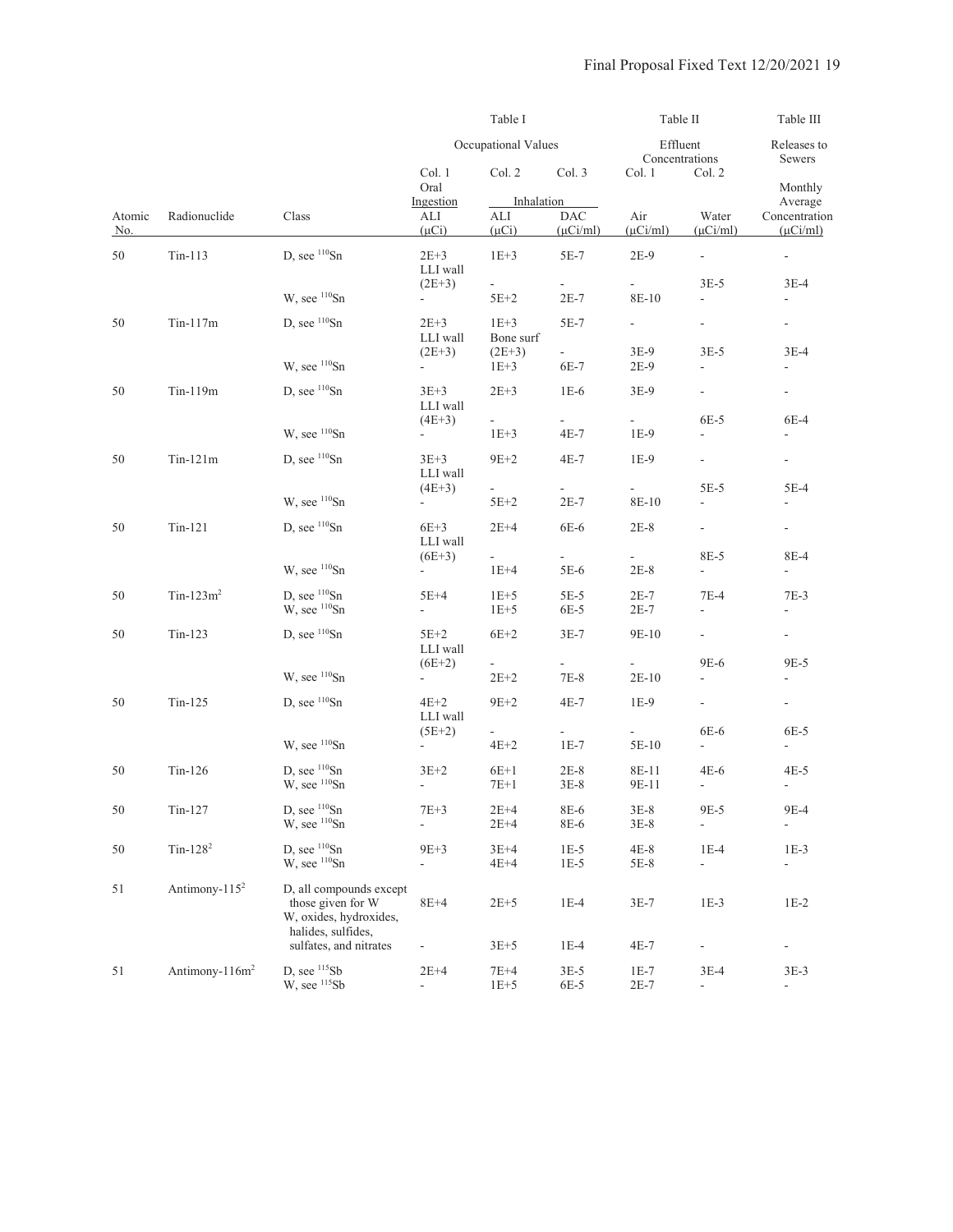|               |                                                   |                                |                                      | Table I                    |                                           | Table II                            |                                                                                                                                                                                                                                                                                                                                                                                                                                                                                                                                                                                                                                                                                                                                                                                                                                                                                                                                                                                                                                                                                                                                                                                                                                                                                                               | Table III                          |
|---------------|---------------------------------------------------|--------------------------------|--------------------------------------|----------------------------|-------------------------------------------|-------------------------------------|---------------------------------------------------------------------------------------------------------------------------------------------------------------------------------------------------------------------------------------------------------------------------------------------------------------------------------------------------------------------------------------------------------------------------------------------------------------------------------------------------------------------------------------------------------------------------------------------------------------------------------------------------------------------------------------------------------------------------------------------------------------------------------------------------------------------------------------------------------------------------------------------------------------------------------------------------------------------------------------------------------------------------------------------------------------------------------------------------------------------------------------------------------------------------------------------------------------------------------------------------------------------------------------------------------------|------------------------------------|
|               |                                                   |                                |                                      | Occupational Values        |                                           |                                     | Effluent<br>Releases to<br>Concentrations<br>Sewers<br>Col. 2<br>Monthly<br>Average<br>Water<br>Concentration<br>$(\mu$ Ci/ml)<br>$(\mu$ Ci/ml)<br>$\blacksquare$<br>$\overline{\phantom{a}}$<br>$1E-3$<br>$1E-2$<br>$\blacksquare$<br>$\overline{\phantom{a}}$<br>9E-4<br>9E-3<br>$\overline{\phantom{a}}$<br>$\overline{\phantom{a}}$<br>$7E-5$<br>7E-4<br>$\mathcal{L}_{\mathcal{A}}$<br>$\mathcal{L}_{\mathcal{A}}$<br>$2E-4$<br>$2E-3$<br>$\overline{\phantom{a}}$<br>$\overline{\phantom{a}}$<br>$\blacksquare$<br>$\overline{\phantom{a}}$<br>$2E-3$<br>$2E-2$<br>$\overline{\phantom{a}}$<br>$\overline{\phantom{0}}$<br>$1E-5$<br>$1E-4$<br>$\frac{1}{2}$<br>$\overline{\phantom{a}}$<br>$\overline{\phantom{a}}$<br>$\overline{\phantom{a}}$<br>$1E-5$<br>$1E-4$<br>$\overline{\phantom{a}}$<br>$\overline{\phantom{a}}$<br>$3E-3$<br>$3E-2$<br>$\overline{\phantom{a}}$<br>$\blacksquare$<br>7E-6<br>$7E-5$<br>$\overline{\phantom{a}}$<br>$\overline{\phantom{a}}$<br>$3E-5$<br>3E-4<br>$\overline{\phantom{a}}$<br>$\overline{\phantom{a}}$<br>$\overline{\phantom{a}}$<br>$\overline{\phantom{a}}$<br>9E-4<br>9E-3<br>$\blacksquare$<br>$\overline{\phantom{a}}$<br>7E-6<br>$7E-5$<br>$\overline{\phantom{a}}$<br>$\overline{\phantom{a}}$<br>$1E-5$<br>$1E-4$<br>÷<br>$\overline{\phantom{0}}$ |                                    |
|               |                                                   |                                | Col. 1<br>Oral                       | Col. 2                     | Col. 3                                    | Col. 1                              |                                                                                                                                                                                                                                                                                                                                                                                                                                                                                                                                                                                                                                                                                                                                                                                                                                                                                                                                                                                                                                                                                                                                                                                                                                                                                                               |                                    |
| Atomic<br>No. | Radionuclide                                      | Class                          | Ingestion<br>ALI<br>$(\mu Ci)$       | ALI<br>$(\mu Ci)$          | Inhalation<br><b>DAC</b><br>$(\mu$ Ci/ml) | Air<br>$(\mu$ Ci/ml)                |                                                                                                                                                                                                                                                                                                                                                                                                                                                                                                                                                                                                                                                                                                                                                                                                                                                                                                                                                                                                                                                                                                                                                                                                                                                                                                               |                                    |
| 51            | Antimony-116 <sup>2</sup>                         | D, see 115Sb                   | $7E+4$<br>St wall                    | $3E+5$                     | $1E-4$                                    | $4E-7$                              |                                                                                                                                                                                                                                                                                                                                                                                                                                                                                                                                                                                                                                                                                                                                                                                                                                                                                                                                                                                                                                                                                                                                                                                                                                                                                                               |                                    |
|               |                                                   | W, see 115Sb                   | $(9E+4)$<br>$\overline{\phantom{a}}$ | ÷,<br>$3E + 5$             | $\mathcal{L}_{\mathcal{A}}$<br>$1E-4$     | $\mathcal{L}_{\mathcal{A}}$<br>5E-7 |                                                                                                                                                                                                                                                                                                                                                                                                                                                                                                                                                                                                                                                                                                                                                                                                                                                                                                                                                                                                                                                                                                                                                                                                                                                                                                               |                                    |
| 51            | Antimony-117                                      | D, see $115Sb$<br>W, see 115Sb | 7E+4<br>÷,                           | $2E+5$<br>$3E + 5$         | 9E-5<br>$1E-4$                            | $3E-7$<br>4E-7                      |                                                                                                                                                                                                                                                                                                                                                                                                                                                                                                                                                                                                                                                                                                                                                                                                                                                                                                                                                                                                                                                                                                                                                                                                                                                                                                               |                                    |
| 51            | Antimony-118m                                     | D, see $115Sb$<br>W, see 115Sb | $6E+3$<br>$5E+3$                     | $2E+4$<br>$2E+4$           | 8E-6<br>9E-6                              | $3E-8$<br>$3E-8$                    |                                                                                                                                                                                                                                                                                                                                                                                                                                                                                                                                                                                                                                                                                                                                                                                                                                                                                                                                                                                                                                                                                                                                                                                                                                                                                                               |                                    |
| 51            | Antimony-119                                      | D, see $115Sb$<br>W, see 115Sb | $2E+4$<br>$2E+4$                     | $5E+4$<br>$3E+4$           | $2E-5$<br>$1E-5$                          | 6E-8<br>4E-8                        |                                                                                                                                                                                                                                                                                                                                                                                                                                                                                                                                                                                                                                                                                                                                                                                                                                                                                                                                                                                                                                                                                                                                                                                                                                                                                                               |                                    |
| 51            | Antimony-120 <sup>2</sup><br>$(16 \text{ min})$   | D, see $115Sb$                 | $1E+5$<br>St wall                    | $4E+5$                     | $2E-4$                                    | 6E-7                                |                                                                                                                                                                                                                                                                                                                                                                                                                                                                                                                                                                                                                                                                                                                                                                                                                                                                                                                                                                                                                                                                                                                                                                                                                                                                                                               |                                    |
|               |                                                   | W, see 115Sb                   | $(2E+5)$                             | ÷<br>$5E+5$                | $\mathcal{L}_{\mathcal{A}}$<br>$2E-4$     | $\blacksquare$<br>7E-7              |                                                                                                                                                                                                                                                                                                                                                                                                                                                                                                                                                                                                                                                                                                                                                                                                                                                                                                                                                                                                                                                                                                                                                                                                                                                                                                               |                                    |
| 51            | Antimony-120<br>(5.76d)                           | D, see $115Sb$<br>W, see 115Sb | $1E+3$<br>$9E+2$                     | $2E + 3$<br>$1E+3$         | 9E-7<br>5E-7                              | $3E-9$<br>$2E-9$                    |                                                                                                                                                                                                                                                                                                                                                                                                                                                                                                                                                                                                                                                                                                                                                                                                                                                                                                                                                                                                                                                                                                                                                                                                                                                                                                               |                                    |
| 51            | Antimony-122                                      | D, see $115Sb$                 | $8E+2$<br>LLI wall                   | $2E+3$                     | $1E-6$                                    | $3E-9$                              |                                                                                                                                                                                                                                                                                                                                                                                                                                                                                                                                                                                                                                                                                                                                                                                                                                                                                                                                                                                                                                                                                                                                                                                                                                                                                                               |                                    |
|               |                                                   | W, see 115Sb                   | $(8E+2)$<br>$7E+2$                   | $1E+3$                     | $4E-7$                                    | $2E-9$                              |                                                                                                                                                                                                                                                                                                                                                                                                                                                                                                                                                                                                                                                                                                                                                                                                                                                                                                                                                                                                                                                                                                                                                                                                                                                                                                               |                                    |
| 51            | Antimony-124m <sup>2</sup>                        | D, see $115Sb$<br>W, see 115Sb | $3E+5$<br>$2E + 5$                   | $8E + 5$<br>$6E+5$         | $4E-4$<br>$2E-4$                          | $1E-6$<br>8E-7                      |                                                                                                                                                                                                                                                                                                                                                                                                                                                                                                                                                                                                                                                                                                                                                                                                                                                                                                                                                                                                                                                                                                                                                                                                                                                                                                               |                                    |
| 51            | Antimony-124                                      | D, see $115Sb$<br>W, see 115Sb | $6E+2$<br>$5E+2$                     | $9E+2$<br>$2E + 2$         | $4E-7$<br>$1E-7$                          | $1E-9$<br>$3E-10$                   |                                                                                                                                                                                                                                                                                                                                                                                                                                                                                                                                                                                                                                                                                                                                                                                                                                                                                                                                                                                                                                                                                                                                                                                                                                                                                                               |                                    |
| 51            | Antimony-125                                      | D, see $115Sb$<br>W, see 115Sb | $2E+3$<br>$\frac{1}{2}$              | $2E+3$<br>$5E+2$           | $1E-6$<br>$2E-7$                          | 3E-9<br>7E-10                       |                                                                                                                                                                                                                                                                                                                                                                                                                                                                                                                                                                                                                                                                                                                                                                                                                                                                                                                                                                                                                                                                                                                                                                                                                                                                                                               |                                    |
| 51            | Antimony-126m <sup>2</sup>                        | D, see $^{115}Sb$              | $5E+4$<br>St wall                    | $2E+5$                     | 8E-5                                      | $3E-7$                              |                                                                                                                                                                                                                                                                                                                                                                                                                                                                                                                                                                                                                                                                                                                                                                                                                                                                                                                                                                                                                                                                                                                                                                                                                                                                                                               |                                    |
|               |                                                   | W, see 115Sb                   | $(7E+4)$<br>$\overline{\phantom{a}}$ | $\blacksquare$<br>$2E + 5$ | $\overline{\phantom{a}}$<br>8E-5          | $3E-7$                              |                                                                                                                                                                                                                                                                                                                                                                                                                                                                                                                                                                                                                                                                                                                                                                                                                                                                                                                                                                                                                                                                                                                                                                                                                                                                                                               |                                    |
| 51            | Antimony-126                                      | D, see $115Sb$<br>W, see 115Sb | $6E+2$<br>$5E+2$                     | $1E+3$<br>$5E+2$           | $5E-7$<br>$2E-7$                          | $2E-9$<br>$7E-10$                   |                                                                                                                                                                                                                                                                                                                                                                                                                                                                                                                                                                                                                                                                                                                                                                                                                                                                                                                                                                                                                                                                                                                                                                                                                                                                                                               |                                    |
| 51            | Antimony-127                                      | D. see $115Sb$                 | $8E+2$<br>LLI wall                   | $2E + 3$                   | 9E-7                                      | 3E-9                                |                                                                                                                                                                                                                                                                                                                                                                                                                                                                                                                                                                                                                                                                                                                                                                                                                                                                                                                                                                                                                                                                                                                                                                                                                                                                                                               |                                    |
|               |                                                   | W, see 115Sb                   | $(8E+2)$<br>$7E+2$                   | $9E + 2$                   | $\sim$<br>$4E-7$                          | ÷.<br>$1E-9$                        |                                                                                                                                                                                                                                                                                                                                                                                                                                                                                                                                                                                                                                                                                                                                                                                                                                                                                                                                                                                                                                                                                                                                                                                                                                                                                                               |                                    |
| 51            | Antimony-128 <sup>2</sup><br>$(10.4 \text{ min})$ | D, see $115Sb$                 | $8E+4$<br>St wall                    | $4E+5$                     | $2E-4$                                    | 5E-7                                | $\overline{\phantom{a}}$                                                                                                                                                                                                                                                                                                                                                                                                                                                                                                                                                                                                                                                                                                                                                                                                                                                                                                                                                                                                                                                                                                                                                                                                                                                                                      | $\overline{\phantom{a}}$           |
|               |                                                   | W, see $^{115}Sb$              | $(1E+5)$<br>$\overline{\phantom{a}}$ | $4E+5$                     | $2E-4$                                    | $\blacksquare$<br>6E-7              | $1E-3$<br>$\overline{\phantom{a}}$                                                                                                                                                                                                                                                                                                                                                                                                                                                                                                                                                                                                                                                                                                                                                                                                                                                                                                                                                                                                                                                                                                                                                                                                                                                                            | $1E-2$<br>$\overline{\phantom{a}}$ |
| 51            | Antimony-128<br>(9.01 h)                          | D, see $115Sb$<br>W, see 115Sb | $1E+3$<br>$\overline{\phantom{a}}$   | $4E+3$<br>$3E + 3$         | $2E-6$<br>$1E-6$                          | 6E-9<br>5E-9                        | $2E-5$<br>÷,                                                                                                                                                                                                                                                                                                                                                                                                                                                                                                                                                                                                                                                                                                                                                                                                                                                                                                                                                                                                                                                                                                                                                                                                                                                                                                  | $2E-4$<br>$\sim$                   |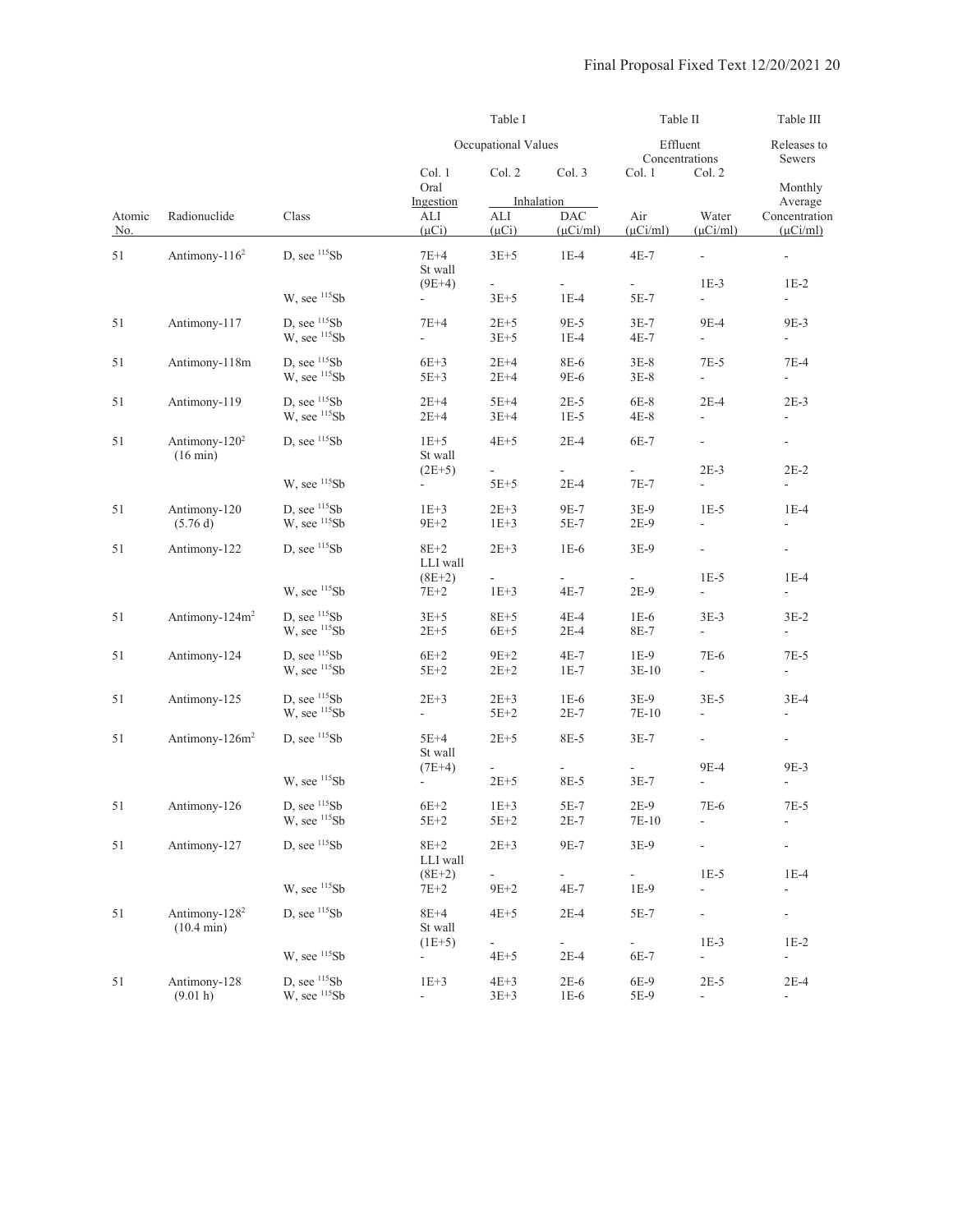|               |                            |                                                                        |                                       | Table I                                                                                                                                                                                                                                                                                                                                                                                                                                                                                                                                                                                                                                                                                                                                                                                                                                                                                                                                                                                                                                                                                                                                                                                                                                                      |                  | Table II                   |                                                      | Table III                                                                                                                                                                                                                                                                                                                                                                                                                                                                                                                                                                                                                                                                                                    |  |
|---------------|----------------------------|------------------------------------------------------------------------|---------------------------------------|--------------------------------------------------------------------------------------------------------------------------------------------------------------------------------------------------------------------------------------------------------------------------------------------------------------------------------------------------------------------------------------------------------------------------------------------------------------------------------------------------------------------------------------------------------------------------------------------------------------------------------------------------------------------------------------------------------------------------------------------------------------------------------------------------------------------------------------------------------------------------------------------------------------------------------------------------------------------------------------------------------------------------------------------------------------------------------------------------------------------------------------------------------------------------------------------------------------------------------------------------------------|------------------|----------------------------|------------------------------------------------------|--------------------------------------------------------------------------------------------------------------------------------------------------------------------------------------------------------------------------------------------------------------------------------------------------------------------------------------------------------------------------------------------------------------------------------------------------------------------------------------------------------------------------------------------------------------------------------------------------------------------------------------------------------------------------------------------------------------|--|
|               |                            |                                                                        |                                       |                                                                                                                                                                                                                                                                                                                                                                                                                                                                                                                                                                                                                                                                                                                                                                                                                                                                                                                                                                                                                                                                                                                                                                                                                                                              |                  | Effluent<br>Concentrations |                                                      | Releases to<br>Sewers<br>Monthly<br>Average<br>Concentration<br>$(\mu$ Ci/ml)<br>$4E-4$<br>$\overline{\phantom{a}}$<br>$3E-3$<br>$\overline{\phantom{0}}$<br>$2E-4$<br>$2E-3$<br>$\overline{\phantom{a}}$<br>$1E-3$<br>$\overline{\phantom{a}}$<br>$1E-4$<br>$\overline{\phantom{a}}$<br>4E-4<br>$\overline{\phantom{a}}$<br>$\blacksquare$<br>$1E-5$<br>$1E-4$<br>$\overline{\phantom{a}}$<br>$\overline{\phantom{a}}$<br>$2E-5$<br>$2E-4$<br>$\overline{\phantom{a}}$<br>$\overline{\phantom{a}}$<br>$\overline{\phantom{a}}$<br>$2E-5$<br>$2E-4$<br>$\sim$<br>9E-5<br>$\overline{\phantom{a}}$<br>$\overline{\phantom{a}}$<br>$1E-3$<br>$\mathcal{L}_{\mathcal{A}}$<br>$7E-5$<br>$\blacksquare$<br>$4E-3$ |  |
|               |                            |                                                                        | Col. 1<br>Oral                        | Occupational Values<br>Col. 2<br>Col. 3<br>Col. 1<br>Inhalation<br>Air<br>ALI<br><b>DAC</b><br>$(\mu Ci)$<br>$(\mu$ Ci/ml)<br>$9E+3$<br>$4E-6$<br>$1E-8$<br>$9E+3$<br>$4E-6$<br>$1E-8$<br>$6E+4$<br>9E-8<br>$3E-5$<br>$8E+4$<br>$3E-5$<br>$1E-7$<br>$2E+4$<br>$1E-5$<br>$\overline{\phantom{0}}$<br>Thyroid<br>$6E-8$<br>$(4E+4)$<br>$\omega_{\rm{max}}$<br>$2E+4$<br>$1E-5$<br>÷.<br>$(4E+4)$<br>$6E-8$<br>$\omega_{\rm{max}}$<br>$2E+4$<br>9E-6<br>$3E-8$<br>$3E+4$<br>$1E-5$<br>4E-8<br>$2E+2$<br>8E-8<br>$\sim$<br>Bone surf<br>$(4E+2)$<br>$\sim$<br>$2E-7$<br>$4E+2$<br>$4E+3$<br>$2E-6$<br>6E-9<br>$3E + 3$<br>$1E-6$<br>4E-9<br>$2E+2$<br>9E-8<br>÷.<br>Bone surf<br>$(5E+2)$<br>8E-10<br>$2E-7$<br>$5E+2$<br>$2E+2$<br>8E-8<br>$\overline{\phantom{a}}$<br>Bone surf<br>$(5E+2)$<br>7E-10<br>$\overline{\phantom{a}}$<br>$4E+2$<br>$2E-7$<br>$\overline{\phantom{a}}$<br>Bone surf<br>$2E-9$<br>$(1E+3)$<br>÷.<br>$4E+2$<br>$2E-7$<br>$\sim$<br>Bone surf<br>$1E-9$<br>$(1E+3)$<br>$\overline{\phantom{a}}$<br>7E+2<br>$3E-7$<br>1E-9<br>$3E+2$<br>$1E-7$<br>L.<br>Bone surf<br>$(4E+2)$<br>$\mathcal{L}_{\mathcal{A}}$<br>$1E-7$<br>$3E + 2$<br>$2E+4$<br>9E-6<br>$3E-8$<br>$7E-6$<br>$2E + 4$<br>$2E-8$<br>$6E+2$<br>$3E-7$<br>$2E + 2$<br>$1E-7$ |                  | Col. 2                     |                                                      |                                                                                                                                                                                                                                                                                                                                                                                                                                                                                                                                                                                                                                                                                                              |  |
| Atomic<br>No. | Radionuclide               | $\rm Class$                                                            | Ingestion<br>ALI<br>$(\mu Ci)$        |                                                                                                                                                                                                                                                                                                                                                                                                                                                                                                                                                                                                                                                                                                                                                                                                                                                                                                                                                                                                                                                                                                                                                                                                                                                              |                  | $(\mu$ Ci/ml)              | Water<br>$(\mu$ Ci/ml)                               |                                                                                                                                                                                                                                                                                                                                                                                                                                                                                                                                                                                                                                                                                                              |  |
| 51            | Antimony-129               | D, see $115Sb$<br>W, see 115Sb                                         | $3E+3$<br>÷.                          |                                                                                                                                                                                                                                                                                                                                                                                                                                                                                                                                                                                                                                                                                                                                                                                                                                                                                                                                                                                                                                                                                                                                                                                                                                                              |                  |                            | $4E-5$<br>$\overline{\phantom{a}}$                   |                                                                                                                                                                                                                                                                                                                                                                                                                                                                                                                                                                                                                                                                                                              |  |
| 51            | Antimony- $1302$           | D. see $115Sb$<br>W, see 115Sb                                         | $2E+4$<br>$\mathcal{L}_{\mathcal{A}}$ |                                                                                                                                                                                                                                                                                                                                                                                                                                                                                                                                                                                                                                                                                                                                                                                                                                                                                                                                                                                                                                                                                                                                                                                                                                                              |                  |                            | $3E-4$<br>$\overline{\phantom{a}}$                   |                                                                                                                                                                                                                                                                                                                                                                                                                                                                                                                                                                                                                                                                                                              |  |
| 51            | Antimony-131 <sup>2</sup>  | D. see $115Sb$                                                         | $1E+4$<br>Thyroid                     |                                                                                                                                                                                                                                                                                                                                                                                                                                                                                                                                                                                                                                                                                                                                                                                                                                                                                                                                                                                                                                                                                                                                                                                                                                                              |                  |                            | $\overline{\phantom{a}}$                             |                                                                                                                                                                                                                                                                                                                                                                                                                                                                                                                                                                                                                                                                                                              |  |
|               |                            | W, see 115Sb                                                           | $(2E+4)$<br>$\sim$<br>Thyroid         |                                                                                                                                                                                                                                                                                                                                                                                                                                                                                                                                                                                                                                                                                                                                                                                                                                                                                                                                                                                                                                                                                                                                                                                                                                                              |                  |                            | $\frac{1}{2}$                                        |                                                                                                                                                                                                                                                                                                                                                                                                                                                                                                                                                                                                                                                                                                              |  |
|               |                            |                                                                        | $\omega$                              |                                                                                                                                                                                                                                                                                                                                                                                                                                                                                                                                                                                                                                                                                                                                                                                                                                                                                                                                                                                                                                                                                                                                                                                                                                                              |                  |                            | $\overline{\phantom{a}}$                             |                                                                                                                                                                                                                                                                                                                                                                                                                                                                                                                                                                                                                                                                                                              |  |
| 52            | Tellurium-116              | D, all compounds except<br>those given for W<br>W, oxides, hydroxides, | $8E+3$                                |                                                                                                                                                                                                                                                                                                                                                                                                                                                                                                                                                                                                                                                                                                                                                                                                                                                                                                                                                                                                                                                                                                                                                                                                                                                              |                  |                            | $1E-4$                                               |                                                                                                                                                                                                                                                                                                                                                                                                                                                                                                                                                                                                                                                                                                              |  |
|               |                            | and nitrates                                                           | $\overline{\phantom{a}}$              |                                                                                                                                                                                                                                                                                                                                                                                                                                                                                                                                                                                                                                                                                                                                                                                                                                                                                                                                                                                                                                                                                                                                                                                                                                                              |                  |                            |                                                      |                                                                                                                                                                                                                                                                                                                                                                                                                                                                                                                                                                                                                                                                                                              |  |
| 52            | Tellurium-121m             | D, see <sup>116</sup> Te                                               | $5E+2$<br>Bone surf                   |                                                                                                                                                                                                                                                                                                                                                                                                                                                                                                                                                                                                                                                                                                                                                                                                                                                                                                                                                                                                                                                                                                                                                                                                                                                              |                  |                            | $\blacksquare$                                       |                                                                                                                                                                                                                                                                                                                                                                                                                                                                                                                                                                                                                                                                                                              |  |
|               |                            | W, see <sup>116</sup> Te                                               | $(7E+2)$<br>$\overline{\phantom{a}}$  |                                                                                                                                                                                                                                                                                                                                                                                                                                                                                                                                                                                                                                                                                                                                                                                                                                                                                                                                                                                                                                                                                                                                                                                                                                                              |                  | 5E-10<br>6E-10             | $1E-5$<br>$\overline{\phantom{a}}$                   |                                                                                                                                                                                                                                                                                                                                                                                                                                                                                                                                                                                                                                                                                                              |  |
| 52            | Tellurium-121              | D, see <sup>116</sup> Te<br>W, see <sup>116</sup> Te                   | $3E+3$<br>÷,                          |                                                                                                                                                                                                                                                                                                                                                                                                                                                                                                                                                                                                                                                                                                                                                                                                                                                                                                                                                                                                                                                                                                                                                                                                                                                              |                  |                            | $4E-5$<br>$\overline{\phantom{a}}$                   |                                                                                                                                                                                                                                                                                                                                                                                                                                                                                                                                                                                                                                                                                                              |  |
| 52            | Tellurium-123m             | D, see <sup>116</sup> Te                                               | $6E+2$<br>Bone surf                   |                                                                                                                                                                                                                                                                                                                                                                                                                                                                                                                                                                                                                                                                                                                                                                                                                                                                                                                                                                                                                                                                                                                                                                                                                                                              |                  |                            | $\overline{\phantom{a}}$                             |                                                                                                                                                                                                                                                                                                                                                                                                                                                                                                                                                                                                                                                                                                              |  |
|               |                            | W, see <sup>116</sup> Te                                               | $(1E+3)$<br>$\sim$                    |                                                                                                                                                                                                                                                                                                                                                                                                                                                                                                                                                                                                                                                                                                                                                                                                                                                                                                                                                                                                                                                                                                                                                                                                                                                              |                  | 8E-10                      | ÷,                                                   |                                                                                                                                                                                                                                                                                                                                                                                                                                                                                                                                                                                                                                                                                                              |  |
| 52            | Tellurium-123              | D, see $116$ Te                                                        | $5E+2$<br>Bone surf                   |                                                                                                                                                                                                                                                                                                                                                                                                                                                                                                                                                                                                                                                                                                                                                                                                                                                                                                                                                                                                                                                                                                                                                                                                                                                              |                  |                            | $\blacksquare$                                       |                                                                                                                                                                                                                                                                                                                                                                                                                                                                                                                                                                                                                                                                                                              |  |
|               |                            | W, see <sup>116</sup> Te                                               | $(1E+3)$<br>$\overline{\phantom{a}}$  |                                                                                                                                                                                                                                                                                                                                                                                                                                                                                                                                                                                                                                                                                                                                                                                                                                                                                                                                                                                                                                                                                                                                                                                                                                                              |                  |                            | $\frac{1}{2}$                                        |                                                                                                                                                                                                                                                                                                                                                                                                                                                                                                                                                                                                                                                                                                              |  |
|               |                            |                                                                        | ÷                                     |                                                                                                                                                                                                                                                                                                                                                                                                                                                                                                                                                                                                                                                                                                                                                                                                                                                                                                                                                                                                                                                                                                                                                                                                                                                              |                  |                            |                                                      |                                                                                                                                                                                                                                                                                                                                                                                                                                                                                                                                                                                                                                                                                                              |  |
| 52            | Tellurium-125m             | D, see $116$ Te                                                        | $1E+3$<br>Bone surf                   |                                                                                                                                                                                                                                                                                                                                                                                                                                                                                                                                                                                                                                                                                                                                                                                                                                                                                                                                                                                                                                                                                                                                                                                                                                                              |                  |                            |                                                      |                                                                                                                                                                                                                                                                                                                                                                                                                                                                                                                                                                                                                                                                                                              |  |
|               |                            | W, see <sup>116</sup> Te                                               | $(1E+3)$<br>$\overline{\phantom{a}}$  |                                                                                                                                                                                                                                                                                                                                                                                                                                                                                                                                                                                                                                                                                                                                                                                                                                                                                                                                                                                                                                                                                                                                                                                                                                                              |                  |                            | $\overline{\phantom{a}}$                             |                                                                                                                                                                                                                                                                                                                                                                                                                                                                                                                                                                                                                                                                                                              |  |
| 52            | Tellurium-127m             | D, see <sup>116</sup> Te                                               | $6E+2$                                |                                                                                                                                                                                                                                                                                                                                                                                                                                                                                                                                                                                                                                                                                                                                                                                                                                                                                                                                                                                                                                                                                                                                                                                                                                                              |                  |                            | 9E-6                                                 |                                                                                                                                                                                                                                                                                                                                                                                                                                                                                                                                                                                                                                                                                                              |  |
|               |                            | W, see <sup>116</sup> Te                                               | $\blacksquare$<br>$\blacksquare$      |                                                                                                                                                                                                                                                                                                                                                                                                                                                                                                                                                                                                                                                                                                                                                                                                                                                                                                                                                                                                                                                                                                                                                                                                                                                              |                  | 6E-10<br>$4E-10$           | $\overline{\phantom{a}}$<br>$\overline{\phantom{a}}$ |                                                                                                                                                                                                                                                                                                                                                                                                                                                                                                                                                                                                                                                                                                              |  |
| 52            | Tellurium-127              | D. see $116$ Te<br>W, see <sup>116</sup> Te                            | $7E+3$<br>÷,                          |                                                                                                                                                                                                                                                                                                                                                                                                                                                                                                                                                                                                                                                                                                                                                                                                                                                                                                                                                                                                                                                                                                                                                                                                                                                              |                  |                            | $1E-4$<br>$\overline{\phantom{a}}$                   |                                                                                                                                                                                                                                                                                                                                                                                                                                                                                                                                                                                                                                                                                                              |  |
| 52            | Tellurium-129m             | D, see <sup>116</sup> Te<br>W, see <sup>116</sup> Te                   | $5E+2$<br>$\Box$                      |                                                                                                                                                                                                                                                                                                                                                                                                                                                                                                                                                                                                                                                                                                                                                                                                                                                                                                                                                                                                                                                                                                                                                                                                                                                              |                  | 9E-10<br>$3E-10$           | 7E-6<br>$\overline{\phantom{a}}$                     |                                                                                                                                                                                                                                                                                                                                                                                                                                                                                                                                                                                                                                                                                                              |  |
| 52            | Tellurium-129 <sup>2</sup> | D, see <sup>116</sup> Te<br>W, see <sup>116</sup> Te                   | $3E+4$<br>$\blacksquare$              | $6E+4$<br>$7E+4$                                                                                                                                                                                                                                                                                                                                                                                                                                                                                                                                                                                                                                                                                                                                                                                                                                                                                                                                                                                                                                                                                                                                                                                                                                             | $3E-5$<br>$3E-5$ | 9E-8<br>$1E-7$             | $4E-4$<br>÷.                                         | $\blacksquare$                                                                                                                                                                                                                                                                                                                                                                                                                                                                                                                                                                                                                                                                                               |  |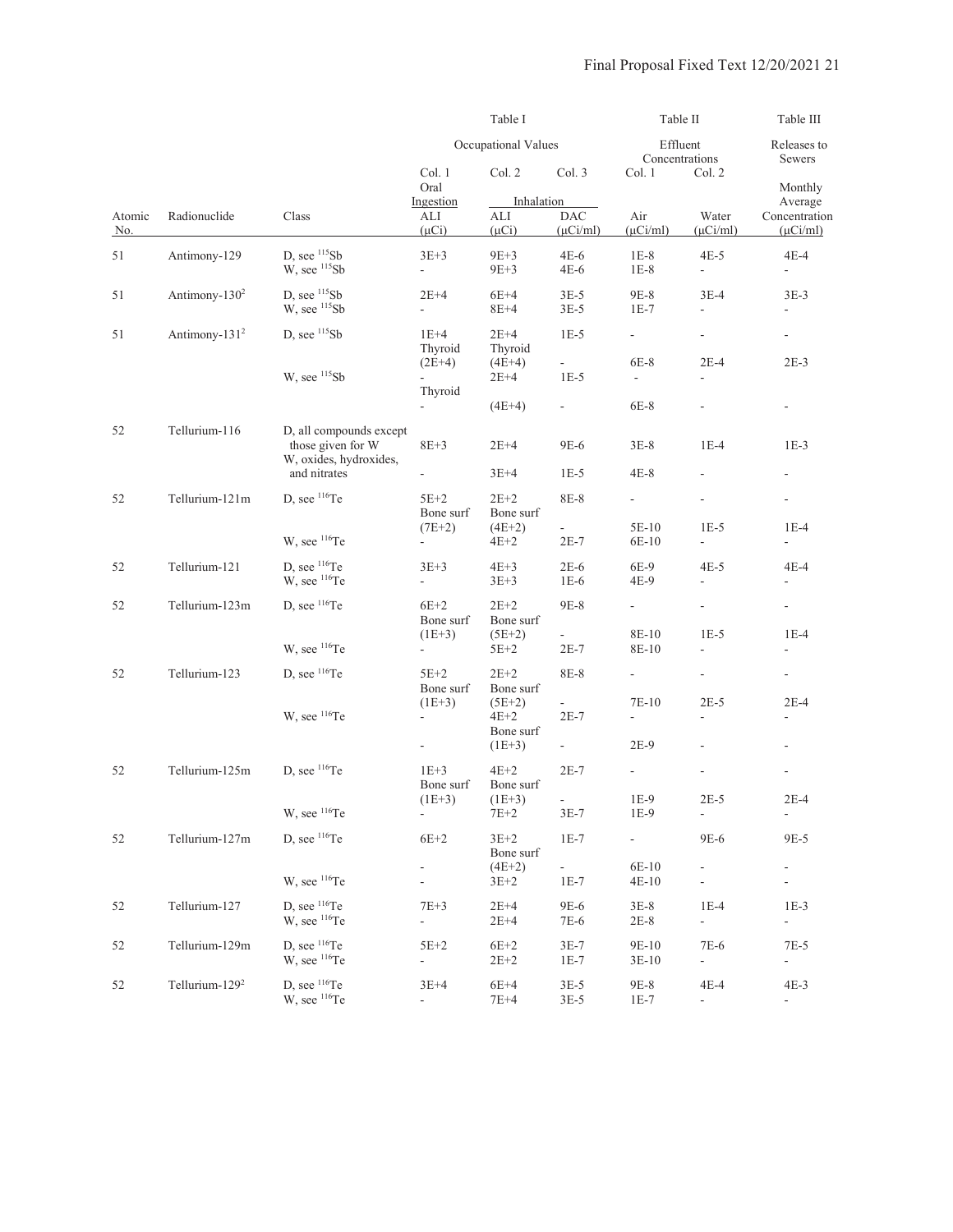|               |                                                                                                                          |                          |                                         | Table I                         |                                    | Table II                           |                                                                                                                                                                                                                                                                                                                                                                                                                                                                                                                                                                                                                                                                                                                                                                                                                                                                                                                                                                                                                                                                                                                        | Table III                                                                       |
|---------------|--------------------------------------------------------------------------------------------------------------------------|--------------------------|-----------------------------------------|---------------------------------|------------------------------------|------------------------------------|------------------------------------------------------------------------------------------------------------------------------------------------------------------------------------------------------------------------------------------------------------------------------------------------------------------------------------------------------------------------------------------------------------------------------------------------------------------------------------------------------------------------------------------------------------------------------------------------------------------------------------------------------------------------------------------------------------------------------------------------------------------------------------------------------------------------------------------------------------------------------------------------------------------------------------------------------------------------------------------------------------------------------------------------------------------------------------------------------------------------|---------------------------------------------------------------------------------|
|               |                                                                                                                          |                          |                                         | Occupational Values             |                                    |                                    | Effluent<br>Concentrations<br>Sewers<br>Col. 2<br>Water<br>$(\mu$ Ci/ml)<br>$\overline{\phantom{a}}$<br>$\overline{\phantom{a}}$<br>8E-6<br>8E-5<br>$\blacksquare$<br>$\overline{\phantom{a}}$<br>$\overline{a}$<br>$\overline{\phantom{a}}$<br>$\overline{\phantom{a}}$<br>8E-5<br>8E-4<br>$\overline{\phantom{a}}$<br>L,<br>$\overline{\phantom{a}}$<br>$\overline{\phantom{a}}$<br>$\frac{1}{2}$<br>$\overline{\phantom{a}}$<br>9E-6<br>9E-5<br>L.<br>$\overline{\phantom{a}}$<br>$\overline{\phantom{a}}$<br>$\overline{\phantom{a}}$<br>$\overline{\phantom{a}}$<br>9E-5<br>9E-4<br>$\overline{\phantom{a}}$<br>$\overline{\phantom{a}}$<br>$\overline{\phantom{a}}$<br>$\overline{a}$<br>$\overline{\phantom{a}}$<br>$4E-4$<br>$4E-3$<br>$\frac{1}{2}$<br>$\frac{1}{2}$<br>$\overline{\phantom{a}}$<br>$\overline{\phantom{a}}$<br>$\frac{1}{2}$<br>$\overline{\phantom{a}}$<br>$3E-4$<br>$3E-3$<br>$\overline{\phantom{a}}$<br>$\overline{\phantom{a}}$<br>$2E-4$<br>$2E-3$<br>$\blacksquare$<br>$\overline{\phantom{a}}$<br>$1E-4$<br>$1E-3$<br>$\blacksquare$<br>$\overline{\phantom{a}}$<br>$4E-4$<br>$4E-3$ | Releases to                                                                     |
|               |                                                                                                                          |                          | Col. 1<br>Oral                          | Col. 2                          | Col. 3                             | Col. 1                             |                                                                                                                                                                                                                                                                                                                                                                                                                                                                                                                                                                                                                                                                                                                                                                                                                                                                                                                                                                                                                                                                                                                        | Monthly                                                                         |
| Atomic<br>No. | Radionuclide                                                                                                             | Class                    | Ingestion<br>ALI<br>$(\mu Ci)$          | Inhalation<br>ALI<br>$(\mu Ci)$ | <b>DAC</b><br>$(\mu$ Ci/ml)        | Air<br>$(\mu$ Ci/ml)               |                                                                                                                                                                                                                                                                                                                                                                                                                                                                                                                                                                                                                                                                                                                                                                                                                                                                                                                                                                                                                                                                                                                        | Average<br>Concentration<br>$(\mu$ Ci/ml)<br>$\overline{\phantom{a}}$<br>$1E-3$ |
| 52            | Tellurium-131m                                                                                                           | D, see <sup>116</sup> Te | $3E+2$<br>Thyroid                       | $4E+2$<br>Thyroid               | $2E-7$                             | $\overline{\phantom{a}}$           |                                                                                                                                                                                                                                                                                                                                                                                                                                                                                                                                                                                                                                                                                                                                                                                                                                                                                                                                                                                                                                                                                                                        |                                                                                 |
|               |                                                                                                                          | W, see <sup>116</sup> Te | $(6E+2)$<br>$\blacksquare$              | $(1E+3)$<br>$4E+2$              | $\omega_{\rm{eff}}$<br>$2E-7$      | $2E-9$<br>$\overline{\phantom{a}}$ |                                                                                                                                                                                                                                                                                                                                                                                                                                                                                                                                                                                                                                                                                                                                                                                                                                                                                                                                                                                                                                                                                                                        |                                                                                 |
|               |                                                                                                                          |                          | $\blacksquare$                          | Thyroid<br>$(9E+2)$             | $\sim 100$                         | $1E-9$                             |                                                                                                                                                                                                                                                                                                                                                                                                                                                                                                                                                                                                                                                                                                                                                                                                                                                                                                                                                                                                                                                                                                                        |                                                                                 |
| 52            | Tellurium- $1312$                                                                                                        | D, see <sup>116</sup> Te | $3E+3$<br>Thyroid                       | $5E+3$<br>Thyroid               | $2E-6$                             | $\sim$                             |                                                                                                                                                                                                                                                                                                                                                                                                                                                                                                                                                                                                                                                                                                                                                                                                                                                                                                                                                                                                                                                                                                                        |                                                                                 |
|               |                                                                                                                          | W, see <sup>116</sup> Te | $(6E+3)$<br>$\blacksquare$              | $(1E+4)$<br>$5E+3$<br>Thyroid   | a.<br>$2E-6$                       | $2E-8$<br>÷,                       |                                                                                                                                                                                                                                                                                                                                                                                                                                                                                                                                                                                                                                                                                                                                                                                                                                                                                                                                                                                                                                                                                                                        |                                                                                 |
|               |                                                                                                                          |                          | $\overline{\phantom{a}}$                | $(1E+4)$                        | $\sim 10^{-11}$                    | $2E-8$                             |                                                                                                                                                                                                                                                                                                                                                                                                                                                                                                                                                                                                                                                                                                                                                                                                                                                                                                                                                                                                                                                                                                                        |                                                                                 |
| 52            | Tellurium-132                                                                                                            | D, see $116$ Te          | $2E+2$<br>Thyroid                       | $2E+2$<br>Thyroid               | 9E-8                               | $\omega_{\rm{max}}$                |                                                                                                                                                                                                                                                                                                                                                                                                                                                                                                                                                                                                                                                                                                                                                                                                                                                                                                                                                                                                                                                                                                                        |                                                                                 |
|               |                                                                                                                          | W, see <sup>116</sup> Te | $(7E+2)$<br>$\mathcal{L}_{\mathcal{A}}$ | $(8E+2)$<br>$2E+2$<br>Thyroid   | $\sim$<br>9E-8                     | $1E-9$<br>$\overline{\phantom{a}}$ |                                                                                                                                                                                                                                                                                                                                                                                                                                                                                                                                                                                                                                                                                                                                                                                                                                                                                                                                                                                                                                                                                                                        |                                                                                 |
|               |                                                                                                                          |                          | ÷                                       | $(6E+2)$                        | $\sim 10$                          | 9E-10                              |                                                                                                                                                                                                                                                                                                                                                                                                                                                                                                                                                                                                                                                                                                                                                                                                                                                                                                                                                                                                                                                                                                                        |                                                                                 |
| 52            | Tellurium- $133m^2$                                                                                                      | D, see <sup>116</sup> Te | $3E+3$<br>Thyroid                       | $5E+3$<br>Thyroid               | $2E-6$                             | $\sim$                             |                                                                                                                                                                                                                                                                                                                                                                                                                                                                                                                                                                                                                                                                                                                                                                                                                                                                                                                                                                                                                                                                                                                        |                                                                                 |
|               | W, see <sup>116</sup> Te<br>$\blacksquare$<br>$\overline{\phantom{a}}$<br>Tellurium- $133^2$<br>D, see <sup>116</sup> Te | $(6E+3)$                 | $(1E+4)$<br>$5E+3$<br>Thyroid           | $\sim$<br>$2E-6$                | $2E-8$<br>$\overline{\phantom{a}}$ |                                    |                                                                                                                                                                                                                                                                                                                                                                                                                                                                                                                                                                                                                                                                                                                                                                                                                                                                                                                                                                                                                                                                                                                        |                                                                                 |
|               |                                                                                                                          |                          |                                         | $(1E+4)$                        | $\sim 100$                         | $2E-8$                             |                                                                                                                                                                                                                                                                                                                                                                                                                                                                                                                                                                                                                                                                                                                                                                                                                                                                                                                                                                                                                                                                                                                        |                                                                                 |
| 52            |                                                                                                                          |                          | $1E+4$<br>Thyroid                       | $2E+4$<br>Thyroid               | 9E-6                               | $\mathcal{L}^{\pm}$                |                                                                                                                                                                                                                                                                                                                                                                                                                                                                                                                                                                                                                                                                                                                                                                                                                                                                                                                                                                                                                                                                                                                        |                                                                                 |
|               |                                                                                                                          | W, see <sup>116</sup> Te | $(3E+4)$<br>$\overline{\phantom{a}}$    | $(6E+4)$<br>$2E+4$<br>Thyroid   | ÷,<br>9E-6                         | 8E-8<br>$\overline{\phantom{0}}$   |                                                                                                                                                                                                                                                                                                                                                                                                                                                                                                                                                                                                                                                                                                                                                                                                                                                                                                                                                                                                                                                                                                                        |                                                                                 |
|               |                                                                                                                          |                          | $\sigma_{\rm c}$                        | $(6E+4)$                        | $\sim 10^{-11}$                    | 8E-8                               |                                                                                                                                                                                                                                                                                                                                                                                                                                                                                                                                                                                                                                                                                                                                                                                                                                                                                                                                                                                                                                                                                                                        |                                                                                 |
| 52            | Tellurium-134 <sup>2</sup>                                                                                               | D, see <sup>116</sup> Te | $2E+4$<br>Thyroid                       | $2E+4$<br>Thyroid               | $1E-5$                             | $\mathcal{L}_{\mathcal{A}}$        |                                                                                                                                                                                                                                                                                                                                                                                                                                                                                                                                                                                                                                                                                                                                                                                                                                                                                                                                                                                                                                                                                                                        |                                                                                 |
|               |                                                                                                                          | W, see <sup>116</sup> Te | $(2E+4)$<br>$\overline{\phantom{a}}$    | $(5E+4)$<br>$2E+4$              | $\sim$<br>$1E-5$                   | $7E-8$<br>÷,                       |                                                                                                                                                                                                                                                                                                                                                                                                                                                                                                                                                                                                                                                                                                                                                                                                                                                                                                                                                                                                                                                                                                                        |                                                                                 |
|               |                                                                                                                          |                          |                                         | Thyroid<br>$(5E+4)$             |                                    | $7\mathrm{E}{\text{-}}8$           |                                                                                                                                                                                                                                                                                                                                                                                                                                                                                                                                                                                                                                                                                                                                                                                                                                                                                                                                                                                                                                                                                                                        |                                                                                 |
| 53            | Iodine-120m <sup>2</sup>                                                                                                 | D, all compounds         | $1E+4$<br>Thyroid                       | $2E+4$                          | 9E-6                               | $3E-8$                             |                                                                                                                                                                                                                                                                                                                                                                                                                                                                                                                                                                                                                                                                                                                                                                                                                                                                                                                                                                                                                                                                                                                        |                                                                                 |
|               |                                                                                                                          |                          | $(1E+4)$                                | $\overline{\phantom{a}}$        | $\omega_{\rm{max}}$                | ÷,                                 |                                                                                                                                                                                                                                                                                                                                                                                                                                                                                                                                                                                                                                                                                                                                                                                                                                                                                                                                                                                                                                                                                                                        |                                                                                 |
| 53            | Iodine- $1202$                                                                                                           | D, all compounds         | $4E+3$<br>Thyroid                       | $9E+3$<br>Thyroid               | $4E-6$                             | -                                  |                                                                                                                                                                                                                                                                                                                                                                                                                                                                                                                                                                                                                                                                                                                                                                                                                                                                                                                                                                                                                                                                                                                        |                                                                                 |
|               |                                                                                                                          |                          | $(8E+3)$                                | $(1E+4)$                        | $\sim 10^{-1}$                     | $2E-8$                             |                                                                                                                                                                                                                                                                                                                                                                                                                                                                                                                                                                                                                                                                                                                                                                                                                                                                                                                                                                                                                                                                                                                        |                                                                                 |
| 53            | Iodine-121                                                                                                               | D, all compounds         | $1E+4$<br>Thyroid<br>$(3E+4)$           | $2E+4$<br>Thyroid<br>$(5E+4)$   | 8E-6<br>$\sim 10^{-11}$            | $\overline{\phantom{a}}$<br>$7E-8$ |                                                                                                                                                                                                                                                                                                                                                                                                                                                                                                                                                                                                                                                                                                                                                                                                                                                                                                                                                                                                                                                                                                                        |                                                                                 |
| 53            | Iodine-123                                                                                                               | D, all compounds         | $3E+3$<br>Thyroid                       | $6E+3$<br>Thyroid               | $3E-6$                             | ÷,                                 | $\blacksquare$                                                                                                                                                                                                                                                                                                                                                                                                                                                                                                                                                                                                                                                                                                                                                                                                                                                                                                                                                                                                                                                                                                         |                                                                                 |
|               |                                                                                                                          |                          | $(1E+4)$                                | $(2E+4)$                        | $\blacksquare$                     | $2E-8$                             | $1E-4$                                                                                                                                                                                                                                                                                                                                                                                                                                                                                                                                                                                                                                                                                                                                                                                                                                                                                                                                                                                                                                                                                                                 |                                                                                 |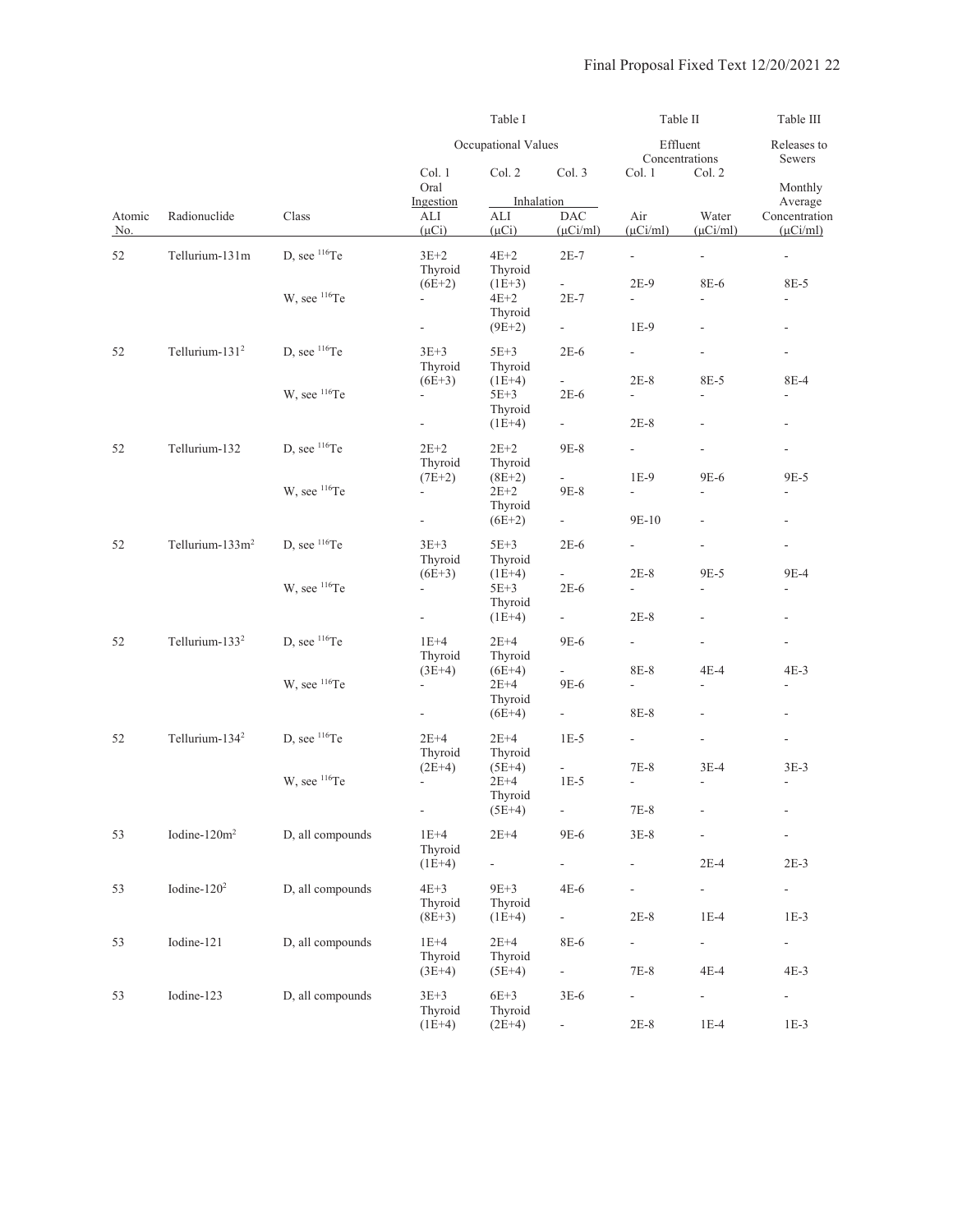|               |                  |                         |                                | Table I                         |                               |                               | Table II                           | Table III                                                                                                                                                                                                                                                                                                                                                                                                                                         |  |
|---------------|------------------|-------------------------|--------------------------------|---------------------------------|-------------------------------|-------------------------------|------------------------------------|---------------------------------------------------------------------------------------------------------------------------------------------------------------------------------------------------------------------------------------------------------------------------------------------------------------------------------------------------------------------------------------------------------------------------------------------------|--|
|               |                  |                         |                                | Occupational Values             |                               |                               | Effluent<br>Concentrations         | Releases to<br>Sewers<br>Monthly<br>Average<br>Concentration<br>$(\mu$ Ci/ml)<br>$\omega_{\rm c}$<br>$2E-5$<br>$\sim 100$<br>$2E-5$<br>$\overline{\phantom{a}}$<br>$1E-5$<br>$\sim 100$<br>8E-3<br>$\overline{\phantom{a}}$<br>$2E-6$<br>$\blacksquare$<br>$2E-4$<br>$\overline{\phantom{a}}$<br>$1E-5$<br>$\omega_{\rm{max}}$<br>$1E-3$<br>$\sim 100$<br>$1E-3$<br>$\sim 10^{-11}$<br>7E-5<br>$\overline{\phantom{a}}$<br>$4E-3$<br>÷,<br>$3E-4$ |  |
|               |                  |                         | Col. 1<br>Oral                 | Col. 2                          | Col. 3                        | Col. 1                        | Col. 2                             |                                                                                                                                                                                                                                                                                                                                                                                                                                                   |  |
| Atomic<br>No. | Radionuclide     | Class                   | Ingestion<br>ALI<br>$(\mu Ci)$ | Inhalation<br>ALI<br>$(\mu Ci)$ | DAC<br>$(\mu$ Ci/ml)          | Air<br>$(\mu$ Ci/ml)          | Water<br>$(\mu$ Ci/ml)             |                                                                                                                                                                                                                                                                                                                                                                                                                                                   |  |
| 53            | Iodine-124       | D, all compounds        | $5E+1$<br>Thyroid              | $8E+1$<br>Thyroid               | $3E-8$                        | $\overline{\phantom{a}}$      | $\sim$                             |                                                                                                                                                                                                                                                                                                                                                                                                                                                   |  |
|               |                  |                         | $(2E+2)$                       | $(3E+2)$                        | $\omega_{\rm{max}}$           | $4E-10$                       | $2E-6$                             |                                                                                                                                                                                                                                                                                                                                                                                                                                                   |  |
| 53            | Iodine-125       | D, all compounds        | $4E+1$<br>Thyroid              | $6E+1$<br>Thyroid               | $3E-8$<br>$\omega_{\rm{max}}$ | $\sim$<br>$3E-10$             | $\sim$<br>$2E-6$                   |                                                                                                                                                                                                                                                                                                                                                                                                                                                   |  |
|               |                  |                         | $(1E+2)$                       | $(2E+2)$                        |                               |                               |                                    |                                                                                                                                                                                                                                                                                                                                                                                                                                                   |  |
| 53            | Iodine-126       | D, all compounds        | $2E+1$<br>Thyroid<br>$(7E+1)$  | $4E+1$<br>Thyroid<br>$(1E+2)$   | $1E-8$<br>$\sigma_{\rm{max}}$ | $\sim$<br>$2E-10$             | $\overline{\phantom{a}}$<br>$1E-6$ |                                                                                                                                                                                                                                                                                                                                                                                                                                                   |  |
| 53            | Iodine- $1282$   | D, all compounds        | 4E+4                           | $1E+5$                          | $5E-5$                        | $2E-7$                        | $\sim$                             |                                                                                                                                                                                                                                                                                                                                                                                                                                                   |  |
|               |                  |                         | St wall<br>$(6E+4)$            | $\omega_{\rm{max}}$             | $\omega_{\rm{max}}$           | $\sim$                        | 8E-4                               |                                                                                                                                                                                                                                                                                                                                                                                                                                                   |  |
| 53            | Iodine-129       | D, all compounds        | $5E+0$<br>Thyroid              | $9E+0$<br>Thyroid               | $4E-9$                        | $\overline{\phantom{a}}$      | ÷.                                 |                                                                                                                                                                                                                                                                                                                                                                                                                                                   |  |
|               |                  |                         | $(2E+1)$                       | $(3E+1)$                        | $\omega_{\rm{max}}$           | $4E-11$                       | $2E-7$                             |                                                                                                                                                                                                                                                                                                                                                                                                                                                   |  |
| 53            | Iodine-130       | D, all compounds        | $4E+2$<br>Thyroid              | $7E+2$<br>Thyroid               | $3E-7$                        | $\overline{\phantom{a}}$      | $\blacksquare$                     |                                                                                                                                                                                                                                                                                                                                                                                                                                                   |  |
|               |                  |                         | $(1E+3)$                       | $(2E+3)$                        | $\omega_{\rm{max}}$           | $3E-9$                        | $2E-5$                             |                                                                                                                                                                                                                                                                                                                                                                                                                                                   |  |
| 53            | Iodine-131       | D, all compounds        | $3E+1$<br>Thyroid<br>$(9E+1)$  | $5E+1$<br>Thyroid<br>$(2E+2)$   | $2E-8$<br>$\sim 100$          | $\sim$<br>$2E-10$             | $\overline{\phantom{a}}$<br>$1E-6$ |                                                                                                                                                                                                                                                                                                                                                                                                                                                   |  |
|               |                  |                         |                                |                                 |                               |                               |                                    |                                                                                                                                                                                                                                                                                                                                                                                                                                                   |  |
| 53            | Iodine- $132m^2$ | D, all compounds        | $4E+3$<br>Thyroid<br>$(1E+4)$  | $8E+3$<br>Thyroid<br>$(2E+4)$   | $4E-6$<br>$\omega_{\rm{max}}$ | $\omega_{\rm{max}}$<br>$3E-8$ | $\omega_{\rm{max}}$<br>$1E-4$      |                                                                                                                                                                                                                                                                                                                                                                                                                                                   |  |
| 53            | Iodine-132       | D, all compounds        | $4E+3$                         | $8E+3$                          | $3E-6$                        | $\sim 10^{-1}$                | $\sim$                             |                                                                                                                                                                                                                                                                                                                                                                                                                                                   |  |
|               |                  |                         | Thyroid<br>$(9E+3)$            | Thyroid<br>$(1E+4)$             | $\sim 10^{-11}$               | $2E-8$                        | $1E-4$                             |                                                                                                                                                                                                                                                                                                                                                                                                                                                   |  |
| 53            | Iodine-133       | D, all compounds        | $1E+2$<br>Thyroid              | $3E+2$<br>Thyroid               | $1E-7$                        | $\sim$                        | $\sim$ 10 $\pm$                    |                                                                                                                                                                                                                                                                                                                                                                                                                                                   |  |
|               |                  |                         | $(5E+2)$                       | $(9E+2)$                        | $\omega_{\rm{max}}$           | $1E-9$                        | 7E-6                               |                                                                                                                                                                                                                                                                                                                                                                                                                                                   |  |
| 53            | Iodine- $1342$   | D, all compounds        | $2E+4$<br>Thyroid              | $5E+4$                          | $2E-5$                        | $6E-8$                        | $\frac{1}{2}$                      |                                                                                                                                                                                                                                                                                                                                                                                                                                                   |  |
|               |                  |                         | $(3E+4)$                       |                                 |                               |                               | $4E-4$                             |                                                                                                                                                                                                                                                                                                                                                                                                                                                   |  |
| 53            | Iodine-135       | D, all compounds        | $8E+2$<br>Thyroid              | $2E+3$<br>Thyroid               | $7E-7$                        |                               | $\blacksquare$                     |                                                                                                                                                                                                                                                                                                                                                                                                                                                   |  |
|               |                  |                         | $(3E+3)$                       | $(4E+3)$                        | $\sim 10^{-1}$                | 6E-9                          | $3E-5$                             |                                                                                                                                                                                                                                                                                                                                                                                                                                                   |  |
| 54            | $Xenon-1202$     | Submersion <sup>1</sup> |                                |                                 | $1E-5$                        | $4E-8$                        |                                    |                                                                                                                                                                                                                                                                                                                                                                                                                                                   |  |
| 54            | $Xenon-1212$     | Submersion <sup>1</sup> |                                |                                 | $2E-6$                        | $1E-8$                        |                                    |                                                                                                                                                                                                                                                                                                                                                                                                                                                   |  |
| 54            | Xenon-122        | Submersion <sup>1</sup> |                                |                                 | 7E-5                          | $3E-7$                        |                                    |                                                                                                                                                                                                                                                                                                                                                                                                                                                   |  |
| 54            | Xenon-123        | Submersion <sup>1</sup> |                                |                                 | 6E-6                          | $3E-8$                        |                                    |                                                                                                                                                                                                                                                                                                                                                                                                                                                   |  |
| 54            | Xenon-125        | Submersion <sup>1</sup> |                                |                                 | $2E-5$                        | 7E-8                          |                                    |                                                                                                                                                                                                                                                                                                                                                                                                                                                   |  |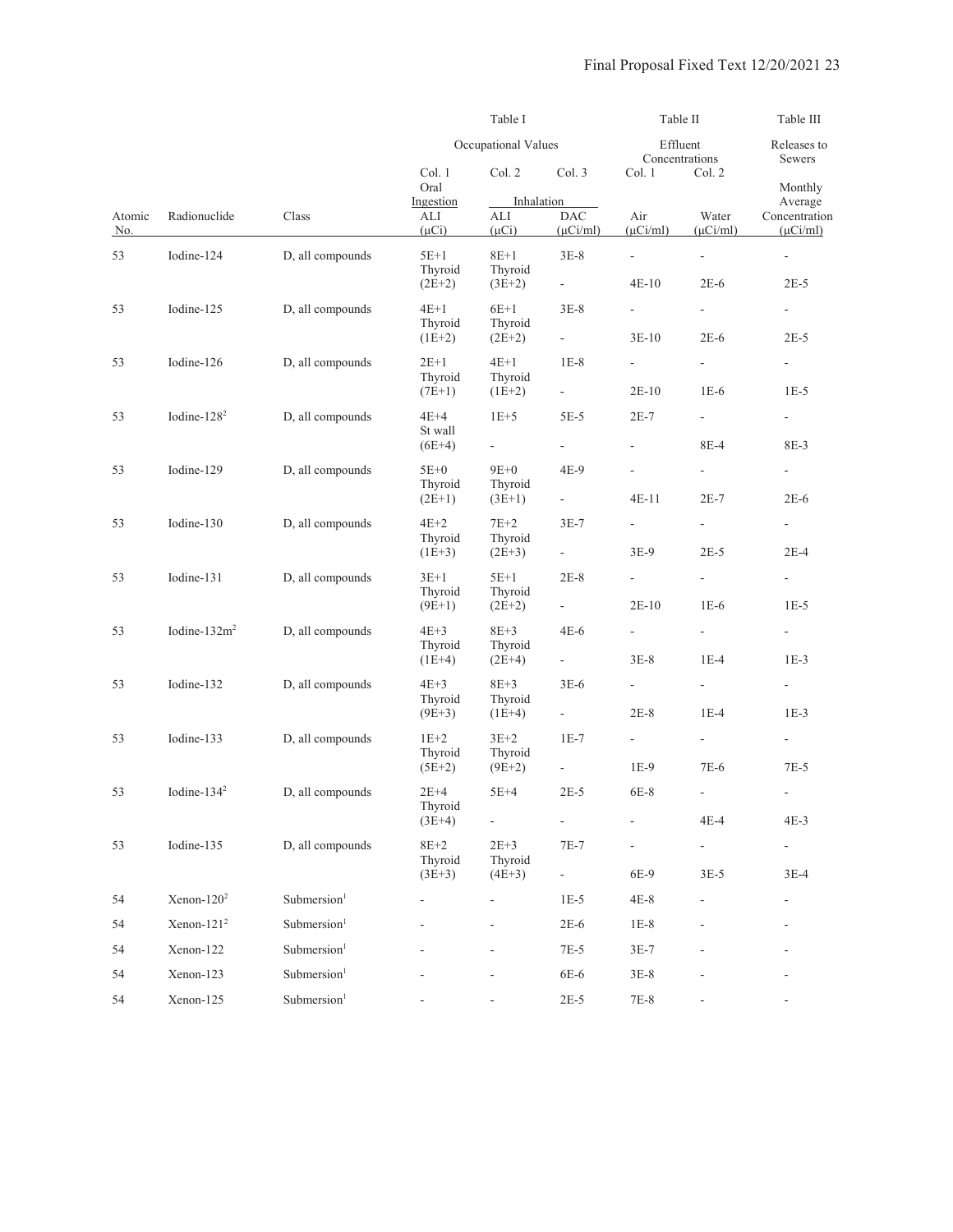|               |                              |                         |                             | Table I                  |                            | Table II             |                                    | Table III                          |
|---------------|------------------------------|-------------------------|-----------------------------|--------------------------|----------------------------|----------------------|------------------------------------|------------------------------------|
|               |                              |                         |                             | Occupational Values      |                            | Effluent             | Concentrations                     | Releases to<br>Sewers              |
|               |                              |                         | Col. 1<br>Oral<br>Ingestion | Col. 2                   | Col.3<br>Inhalation        | Col. 1               | Col. 2                             | Monthly<br>Average                 |
| Atomic<br>No. | Radionuclide                 | Class                   | ALI<br>$(\mu Ci)$           | ALI<br>$(\mu Ci)$        | $\rm DAC$<br>$(\mu$ Ci/ml) | Air<br>$(\mu$ Ci/ml) | Water<br>$(\mu$ Ci/ml)             | Concentration<br>$(\mu$ Ci/ml)     |
| 54            | Xenon-127                    | Submersion <sup>1</sup> | $\frac{1}{2}$               | $\overline{\phantom{a}}$ | $1E-5$                     | $6E-8$               | ÷,                                 | $\blacksquare$                     |
| 54            | Xenon-129m                   | Submersion <sup>1</sup> |                             |                          | $2E-4$                     | 9E-7                 |                                    | $\frac{1}{2}$                      |
| 54            | Xenon-131m                   | Submersion <sup>1</sup> |                             |                          | $4E-4$                     | $2E-6$               |                                    |                                    |
| 54            | Xenon-133m                   | Submersion <sup>1</sup> |                             |                          | $1E-4$                     | 6E-7                 |                                    | ٠                                  |
| 54            | Xenon-133                    | Submersion <sup>1</sup> |                             |                          | $1E-4$                     | $5E-7$               |                                    |                                    |
| 54            | $Xenon-135m2$                | Submersion <sup>1</sup> |                             |                          | 9E-6                       | $4E-8$               |                                    |                                    |
| 54            | Xenon-135                    | Submersion <sup>1</sup> |                             |                          | $1E-5$                     | $7E-8$               |                                    | $\overline{\phantom{a}}$           |
| 54            | $Xenon-1382$                 | Submersion <sup>1</sup> |                             |                          | $4E-6$                     | $2E-8$               |                                    | $\overline{a}$                     |
| 55            | Cesium- $125^2$              | D, all compounds        | 5E+4<br>St wall<br>$(9E+4)$ | $1E+5$                   | $6E-5$<br>$\blacksquare$   | $2E-7$               | $1E-3$                             | $1E-2$                             |
| 55            | Cesium-127                   |                         |                             | $9E+4$                   | $4E-5$                     | $1E-7$               | 9E-4                               | 9E-3                               |
|               |                              | D, all compounds        | $6E+4$                      |                          |                            |                      |                                    |                                    |
| 55<br>55      | Cesium-129<br>Cesium- $1302$ | D, all compounds        | $2E+4$<br>$6E+4$            | $3E+4$<br>$2E+5$         | $1E-5$<br>8E-5             | $5E-8$<br>$3E-7$     | $3E-4$<br>$\overline{\phantom{a}}$ | $3E-3$                             |
|               |                              | D, all compounds        | St wall<br>$(1E+5)$         | $\blacksquare$           | $\overline{\phantom{a}}$   | $\blacksquare$       | $1E-3$                             | $\overline{\phantom{0}}$<br>$1E-2$ |
| 55            | Cesium-131                   | D, all compounds        | $2E+4$                      | $3E+4$                   | $1E-5$                     | $4E-8$               | $3E-4$                             | $3E-3$                             |
| 55            | Cesium-132                   | D, all compounds        | $3E + 3$                    | $4E+3$                   | $2E-6$                     | 6E-9                 | $4E-5$                             | $4E-4$                             |
| 55            | Cesium-134m                  | D, all compounds        | $1E+5$<br>St wall           | $1E+5$                   | $6E-5$                     | $2E-7$               | $\blacksquare$                     | $\blacksquare$                     |
|               |                              |                         | $(1E+5)$                    | $\blacksquare$           | $\blacksquare$             | ÷                    | $2E-3$                             | $2E-2$                             |
| 55            | Cesium-134                   | D, all compounds        | $7E+1$                      | $1E+2$                   | $4E-8$                     | $2E-10$              | 9E-7                               | 9E-6                               |
| 55            | Cesium- $135m2$              | D, all compounds        | $1E+5$                      | $2E+5$                   | 8E-5                       | $3E-7$               | $1E-3$                             | $1E-2$                             |
| 55            | Cesium-135                   | D, all compounds        | $7E+2$                      | $1E+3$                   | $5E-7$                     | $2E-9$               | $1E-5$                             | $1E-4$                             |
| 55            | Cesium-136                   | D, all compounds        | $4E+2$                      | $7E + 2$                 | $3E-7$                     | 9E-10                | $6E-6$                             | 6E-5                               |
| 55            | Cesium-137                   | D, all compounds        | $1E+2$                      | $2\mathrm{E}{+2}$        | $6E-8$                     | $2E-10$              | $1E-6$                             | $1E-5$                             |
| 55            | Cesium- $138^2$              | D, all compounds        | $2E+4$<br>St wall           | $6E+4$                   | $2E-5$                     | 8E-8                 |                                    | $\frac{1}{2}$                      |
|               |                              |                         | $(3E+4)$                    |                          | $\Box$                     | ÷,                   | $4E-4$                             | $4E-3$                             |
| 56            | Barium-126 <sup>2</sup>      | D, all compounds        | $6E+3$                      | $2E+4$                   | 6E-6                       | $2E-8$               | 8E-5                               | 8E-4                               |
| 56            | Barium-128                   | D, all compounds        | $5E+2$                      | $2E + 3$                 | $7E-7$                     | $2E-9$               | $7E-6$                             | $7E-5$                             |
| 56            | Barium- $131m2$              | D, all compounds        | $4E+5$<br>St wall           | $1E+6$                   | $6E-4$                     | $2E-6$               |                                    |                                    |
|               |                              |                         | $(5E+5)$                    |                          |                            | -                    | 7E-3                               | $7E-2$                             |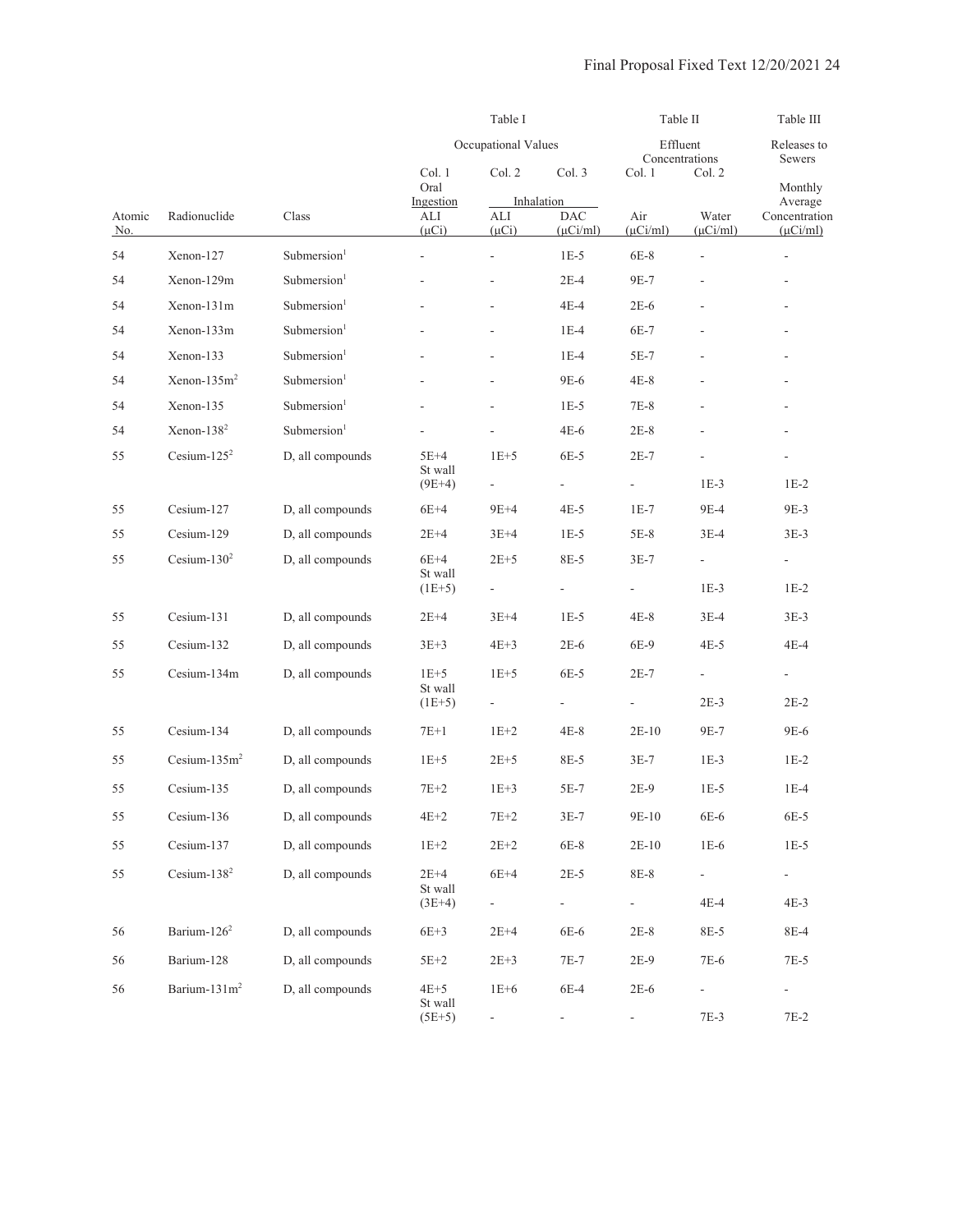|               |                            |                                                      |                                    | Table I                            |                               |                                       |                                                                                                                                                                                                                                                                                                                                                                                                                                                                                                                                      | Table III<br>Releases to<br>Sewers<br>Monthly<br>Average<br>Concentration<br>$(\mu$ Ci/ml)<br>4E-4<br>$\overline{\phantom{0}}$<br>$4E-4$<br>$2E-4$<br>4E-4<br>$2E-3$<br>÷,<br>8E-5<br>$3E-3$<br>$7E-3$<br>$6E-3$<br>$\sim$<br>4E-4<br>$\overline{\phantom{a}}$<br>$5E-3$<br>$\overline{\phantom{a}}$<br>$2E-3$<br>$\overline{\phantom{a}}$<br>$\overline{\phantom{a}}$<br>$\overline{\phantom{a}}$<br>$1E-4$<br>$\overline{\phantom{a}}$<br>9E-5<br>$\overline{\phantom{a}}$<br>$5E-4$<br>$\sim$<br>$1E-3$<br>$\Box$<br>$\sim$ |
|---------------|----------------------------|------------------------------------------------------|------------------------------------|------------------------------------|-------------------------------|---------------------------------------|--------------------------------------------------------------------------------------------------------------------------------------------------------------------------------------------------------------------------------------------------------------------------------------------------------------------------------------------------------------------------------------------------------------------------------------------------------------------------------------------------------------------------------------|--------------------------------------------------------------------------------------------------------------------------------------------------------------------------------------------------------------------------------------------------------------------------------------------------------------------------------------------------------------------------------------------------------------------------------------------------------------------------------------------------------------------------------|
|               |                            |                                                      |                                    | Occupational Values                |                               |                                       |                                                                                                                                                                                                                                                                                                                                                                                                                                                                                                                                      |                                                                                                                                                                                                                                                                                                                                                                                                                                                                                                                                |
|               |                            |                                                      | Col. 1                             | Col. 2                             | Col. 3                        | Col. 1                                | Table II<br>Effluent<br>Concentrations<br>Col. 2<br>Water<br>$(\mu$ Ci/ml)<br>$4E-5$<br>$\overline{\phantom{a}}$<br>$4E-5$<br>$2E-5$<br>$4E-5$<br>$2E-4$<br>$\overline{\phantom{a}}$<br>8E-6<br>$3E-4$<br>$7E-4$<br>$6E-4$<br>$\sim$<br>$4E-5$<br>$\overline{\phantom{a}}$<br>5E-4<br>$\blacksquare$<br>$2E-4$<br>$\overline{\phantom{a}}$<br>$\overline{\phantom{a}}$<br>$1E-5$<br>$\overline{\phantom{a}}$<br>9E-6<br>$\overline{\phantom{a}}$<br>$5E-5$<br>÷,<br>$1E-4$<br>$\overline{\phantom{a}}$<br>÷.<br>5E-4<br>$\mathbf{r}$ |                                                                                                                                                                                                                                                                                                                                                                                                                                                                                                                                |
|               |                            |                                                      | Oral<br>Ingestion                  | Inhalation                         |                               |                                       |                                                                                                                                                                                                                                                                                                                                                                                                                                                                                                                                      |                                                                                                                                                                                                                                                                                                                                                                                                                                                                                                                                |
| Atomic<br>No. | Radionuclide               | Class                                                | ALI<br>$(\mu Ci)$                  | ALI<br>$(\mu Ci)$                  | <b>DAC</b><br>$(\mu$ Ci/ml)   | Air<br>$(\mu$ Ci/ml)                  |                                                                                                                                                                                                                                                                                                                                                                                                                                                                                                                                      |                                                                                                                                                                                                                                                                                                                                                                                                                                                                                                                                |
| 56            | Barium-131                 | D, all compounds                                     | $3E + 3$                           | $8E + 3$                           | $3E-6$                        | $1E-8$                                |                                                                                                                                                                                                                                                                                                                                                                                                                                                                                                                                      |                                                                                                                                                                                                                                                                                                                                                                                                                                                                                                                                |
| 56            | Barium-133m                | D, all compounds                                     | $2E+3$<br>LLI wall                 | $9E+3$                             | $4E-6$                        | $1E-8$                                |                                                                                                                                                                                                                                                                                                                                                                                                                                                                                                                                      |                                                                                                                                                                                                                                                                                                                                                                                                                                                                                                                                |
|               |                            |                                                      | $(3E+3)$                           | ÷,                                 | $\sim$                        | $\sim$                                |                                                                                                                                                                                                                                                                                                                                                                                                                                                                                                                                      |                                                                                                                                                                                                                                                                                                                                                                                                                                                                                                                                |
| 56            | Barium-133                 | D, all compounds                                     | $2E + 3$                           | $7E+2$                             | $3E-7$                        | 9E-10                                 |                                                                                                                                                                                                                                                                                                                                                                                                                                                                                                                                      |                                                                                                                                                                                                                                                                                                                                                                                                                                                                                                                                |
| 56            | Barium-135m                | D, all compounds                                     | $3E + 3$                           | $1E+4$                             | 5E-6                          | $2E-8$                                |                                                                                                                                                                                                                                                                                                                                                                                                                                                                                                                                      |                                                                                                                                                                                                                                                                                                                                                                                                                                                                                                                                |
| 56            | Barium-139 <sup>2</sup>    | D, all compounds                                     | $1E+4$                             | $3E+4$                             | $1E-5$                        | $4E-8$                                |                                                                                                                                                                                                                                                                                                                                                                                                                                                                                                                                      |                                                                                                                                                                                                                                                                                                                                                                                                                                                                                                                                |
| 56            | Barium-140                 | D, all compounds                                     | $5E+2$                             | $1E+3$                             | 6E-7                          | $2E-9$                                |                                                                                                                                                                                                                                                                                                                                                                                                                                                                                                                                      |                                                                                                                                                                                                                                                                                                                                                                                                                                                                                                                                |
|               |                            |                                                      | LLI wall<br>$(6E+2)$               | ÷,                                 | $\overline{\phantom{a}}$      | $\overline{\phantom{a}}$              |                                                                                                                                                                                                                                                                                                                                                                                                                                                                                                                                      |                                                                                                                                                                                                                                                                                                                                                                                                                                                                                                                                |
| 56            | Barium-141 <sup>2</sup>    | D, all compounds                                     | $2E+4$                             | $7E+4$                             | $3E-5$                        | $1E-7$                                |                                                                                                                                                                                                                                                                                                                                                                                                                                                                                                                                      |                                                                                                                                                                                                                                                                                                                                                                                                                                                                                                                                |
| 56            | Barium-142 <sup>2</sup>    | D, all compounds                                     | $5E+4$                             | $1E+5$                             | $6E-5$                        | $2E-7$                                |                                                                                                                                                                                                                                                                                                                                                                                                                                                                                                                                      |                                                                                                                                                                                                                                                                                                                                                                                                                                                                                                                                |
| 57            | Lanthanum-131 <sup>2</sup> | D, all compounds except                              |                                    |                                    |                               |                                       |                                                                                                                                                                                                                                                                                                                                                                                                                                                                                                                                      |                                                                                                                                                                                                                                                                                                                                                                                                                                                                                                                                |
|               |                            | those given for W<br>W, oxides and hydroxides -      | $5E+4$                             | $1E+5$<br>$2E+5$                   | $5E-5$<br>$7E-5$              | $2E-7$<br>$2E-7$                      |                                                                                                                                                                                                                                                                                                                                                                                                                                                                                                                                      |                                                                                                                                                                                                                                                                                                                                                                                                                                                                                                                                |
| 57            | Lanthanum-132              | D, see $^{131}$ La<br>W, see <sup>131</sup> La       | $3E+3$<br>$\overline{\phantom{0}}$ | $1E+4$<br>$1E+4$                   | $4E-6$<br>5E-6                | $1E-8$<br>$2E-8$                      |                                                                                                                                                                                                                                                                                                                                                                                                                                                                                                                                      |                                                                                                                                                                                                                                                                                                                                                                                                                                                                                                                                |
| 57            | Lanthanum-135              | D, see $^{131}$ La<br>W, see <sup>131</sup> La       | 4E+4<br>÷,                         | $1E+5$<br>9E+4                     | 4E-5<br>4E-5                  | $1E-7$<br>$1E-7$                      |                                                                                                                                                                                                                                                                                                                                                                                                                                                                                                                                      |                                                                                                                                                                                                                                                                                                                                                                                                                                                                                                                                |
| 57            | Lanthanum-137              | D, see $^{131}$ La                                   | $1E+4$                             | $6E+1$<br>Liver                    | $3E-8$                        | $\sim$                                |                                                                                                                                                                                                                                                                                                                                                                                                                                                                                                                                      |                                                                                                                                                                                                                                                                                                                                                                                                                                                                                                                                |
|               |                            | W, see <sup>131</sup> La                             | -<br>$\frac{1}{2}$                 | $(7E+1)$<br>$3E+2$                 | $\omega_{\rm{max}}$<br>$1E-7$ | $1E-10$                               |                                                                                                                                                                                                                                                                                                                                                                                                                                                                                                                                      |                                                                                                                                                                                                                                                                                                                                                                                                                                                                                                                                |
|               |                            |                                                      | ۰                                  | Liver<br>$(3E+2)$                  | $\sim 100$                    | $4E-10$                               |                                                                                                                                                                                                                                                                                                                                                                                                                                                                                                                                      |                                                                                                                                                                                                                                                                                                                                                                                                                                                                                                                                |
| 57            | Lanthanum-138              | D, see $^{131}$ La                                   | 9E+2                               | $4E+0$                             | $1E-9$                        | 5E-12                                 |                                                                                                                                                                                                                                                                                                                                                                                                                                                                                                                                      |                                                                                                                                                                                                                                                                                                                                                                                                                                                                                                                                |
|               |                            | W, see <sup>131</sup> La                             | $\frac{1}{2}$                      | $1E+1$                             | 6E-9                          | $2E-11$                               |                                                                                                                                                                                                                                                                                                                                                                                                                                                                                                                                      |                                                                                                                                                                                                                                                                                                                                                                                                                                                                                                                                |
| 57            | Lanthanum-140              | D, see <sup>131</sup> La<br>W, see <sup>131</sup> La | $6E+2$<br>÷,                       | $1E+3$<br>$1E+3$                   | 6E-7<br>5E-7                  | $2E-9$<br>$2E-9$                      |                                                                                                                                                                                                                                                                                                                                                                                                                                                                                                                                      |                                                                                                                                                                                                                                                                                                                                                                                                                                                                                                                                |
| 57            | Lanthanum-141              | D, see <sup>131</sup> La<br>W, see <sup>131</sup> La | $4E+3$<br>$\overline{\phantom{a}}$ | $9E+3$<br>$1E+4$                   | $4E-6$<br>5E-6                | $1E-8$<br>$2E-8$                      |                                                                                                                                                                                                                                                                                                                                                                                                                                                                                                                                      |                                                                                                                                                                                                                                                                                                                                                                                                                                                                                                                                |
| 57            | Lanthanum-142 <sup>2</sup> | D, see <sup>131</sup> La                             | $8E+3$                             | $2E+4$                             | 9E-6                          | $3E-8$                                |                                                                                                                                                                                                                                                                                                                                                                                                                                                                                                                                      |                                                                                                                                                                                                                                                                                                                                                                                                                                                                                                                                |
|               |                            | W, see <sup>131</sup> La                             | ÷.                                 | $3E+4$                             | $1E-5$                        | $5E-8$                                |                                                                                                                                                                                                                                                                                                                                                                                                                                                                                                                                      |                                                                                                                                                                                                                                                                                                                                                                                                                                                                                                                                |
| 57            | Lanthanum-143 <sup>2</sup> | D, see <sup>131</sup> La                             | $4E+4$<br>St wall                  | $1E+5$                             | $4E-5$                        | $1E-7$                                |                                                                                                                                                                                                                                                                                                                                                                                                                                                                                                                                      |                                                                                                                                                                                                                                                                                                                                                                                                                                                                                                                                |
|               |                            | W, see <sup>131</sup> La                             | $(4E+4)$                           | $\overline{\phantom{a}}$<br>$9E+4$ | $\sim$<br>$4E-5$              | $\mathcal{L}_{\mathcal{A}}$<br>$1E-7$ |                                                                                                                                                                                                                                                                                                                                                                                                                                                                                                                                      | 5E-3<br>$\overline{\phantom{a}}$                                                                                                                                                                                                                                                                                                                                                                                                                                                                                               |
|               |                            |                                                      |                                    |                                    |                               |                                       |                                                                                                                                                                                                                                                                                                                                                                                                                                                                                                                                      |                                                                                                                                                                                                                                                                                                                                                                                                                                                                                                                                |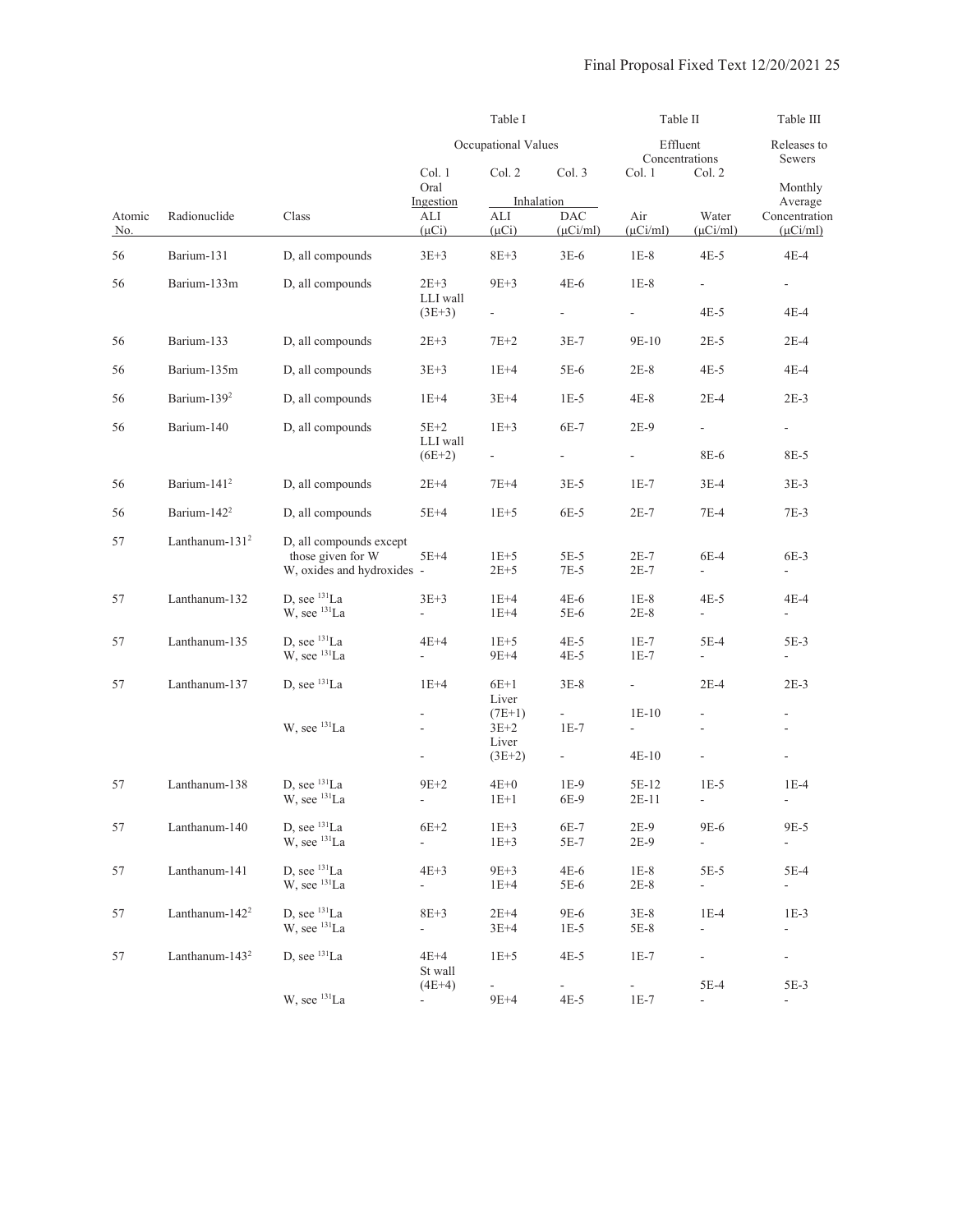|               |                                                         |                                           | Table I                        |                          |                                           | Table II                           |                            | Table III                                 |
|---------------|---------------------------------------------------------|-------------------------------------------|--------------------------------|--------------------------|-------------------------------------------|------------------------------------|----------------------------|-------------------------------------------|
|               |                                                         |                                           |                                | Occupational Values      |                                           |                                    | Effluent<br>Concentrations | Releases to<br>Sewers                     |
|               |                                                         |                                           | Col. 1<br>Oral                 | Col. 2                   | Col. 3                                    | Col. 1                             | Col. 2                     | Monthly                                   |
| Atomic<br>No. | Radionuclide                                            | Class                                     | Ingestion<br>ALI<br>$(\mu Ci)$ | ALI<br>$(\mu Ci)$        | Inhalation<br><b>DAC</b><br>$(\mu$ Ci/ml) | Air<br>$(\mu$ Ci/ml)               | Water<br>$(\mu$ Ci/ml)     | Average<br>Concentration<br>$(\mu$ Ci/ml) |
| 58            | Cerium-134                                              | W, all compounds except                   |                                |                          |                                           |                                    |                            |                                           |
|               |                                                         | those given for Y                         | $5E+2$<br>LLI wall             | $7E+2$                   | $3E-7$                                    | $1E-9$<br>$\overline{\phantom{a}}$ | 8E-6                       |                                           |
|               |                                                         | Y, oxides, hydroxides,                    | $(6E+2)$                       |                          | $\overline{\phantom{a}}$                  |                                    |                            | 8E-5                                      |
|               |                                                         | and fluorides                             | $\overline{\phantom{a}}$       | $7E+2$                   | $3E-7$                                    | 9E-10                              | $\sim$                     | $\overline{\phantom{a}}$                  |
| 58            | Cerium-135                                              | W, see ${}^{134}Ce$                       | $2E+3$                         | $4E+3$                   | $2E-6$                                    | 5E-9                               | $2E-5$                     | $2E-4$                                    |
|               |                                                         | Y, see <sup>134</sup> Ce                  | $\overline{\phantom{a}}$       | $4E+3$                   | $1E-6$                                    | 5E-9                               | $\overline{\phantom{a}}$   | $\overline{\phantom{a}}$                  |
| 58            | Cerium-137m                                             | W, see ${}^{134}Ce$                       | $2E+3$<br>LLI wall             | $4E+3$                   | $2E-6$                                    | 6E-9                               | ÷,                         | $\sim$                                    |
|               |                                                         |                                           | $(2E+3)$                       |                          |                                           |                                    | $3E-5$                     | $3E-4$                                    |
|               |                                                         | Y, see <sup>134</sup> Ce                  | $\blacksquare$                 | $4E+3$                   | $2E-6$                                    | 5E-9                               | $\overline{\phantom{a}}$   | $\overline{\phantom{a}}$                  |
| 58            | Cerium-137                                              | W, see ${}^{134}Ce$                       | $5E+4$                         | $1E+5$                   | $6E-5$                                    | $2E-7$                             | $7E-4$                     | 7E-3                                      |
|               |                                                         | $Y$ , see $134Ce$                         | L.                             | $1E+5$                   | 5E-5                                      | $2E-7$                             | $\overline{\phantom{a}}$   | $\overline{\phantom{0}}$                  |
| 58            | Cerium-139                                              | W, see ${}^{134}Ce$                       | $5E+3$                         | $8E+2$                   | $3E-7$                                    | $1E-9$                             | $7E-5$                     | 7E-4                                      |
|               |                                                         | $Y$ , see $134Ce$                         | ÷,                             | $7E+2$                   | $3E-7$                                    | 9E-10                              | $\blacksquare$             | $\overline{\phantom{a}}$                  |
| 58            | Cerium-141                                              | W, see <sup>134</sup> Ce                  | $2E+3$                         | $7E+2$                   | $3E-7$                                    | $1E-9$                             | $\blacksquare$             | $\overline{\phantom{a}}$                  |
|               |                                                         |                                           | LLI wall<br>$(2E+3)$           | $\overline{\phantom{a}}$ | $\mathcal{L}^{\pm}$                       | $\mathcal{L}_{\mathcal{A}}$        | $3E-5$                     | $3E-4$                                    |
|               |                                                         | Y, see <sup>134</sup> Ce                  | $\frac{1}{2}$                  | $6E+2$                   | $2E-7$                                    | 8E-10                              | $\overline{a}$             | ä,                                        |
| 58            | Cerium-143                                              | W, see ${}^{134}Ce$                       | $1E+3$                         | $2E+3$                   | 8E-7                                      | $3E-9$                             | $\blacksquare$             | $\blacksquare$                            |
|               |                                                         |                                           | LLI wall<br>$(1E+3)$           | $\blacksquare$           | $\blacksquare$                            |                                    | $2E-5$                     | $2E-4$                                    |
|               |                                                         | $Y$ , see $134Ce$                         |                                | $2E + 3$                 | $7E-7$                                    | $2E-9$                             | $\frac{1}{2}$              | $\overline{\phantom{0}}$                  |
| 58            | Cerium-144                                              | W, see <sup>134</sup> Ce                  | $2E+2$<br>LLI wall             | $3E+1$                   | $1E-8$                                    | 4E-11                              | $\equiv$                   | $\blacksquare$                            |
|               |                                                         |                                           | $(3E+2)$                       | -                        |                                           |                                    | $3E-6$                     | $3E-5$                                    |
|               |                                                         | $Y$ , see $134Ce$                         | $\overline{\phantom{a}}$       | $1E+1$                   | 6E-9                                      | 2E-11                              | $\frac{1}{2}$              |                                           |
| 59            | Praseodymium- $1362$                                    | W, all compounds except                   |                                |                          |                                           |                                    |                            |                                           |
|               |                                                         | those given for Y                         | 5E+4<br>St wall                | $2E + 5$                 | $1E-4$                                    | $3E-7$                             |                            |                                           |
|               |                                                         |                                           | $(7E+4)$                       | $\overline{\phantom{a}}$ | $\overline{\phantom{a}}$                  | ÷                                  | $1E-3$                     | $1\mathrm{E-2}$                           |
|               |                                                         | Y, oxides, hydroxides,                    |                                |                          |                                           |                                    |                            |                                           |
|               |                                                         | carbides, and fluorides                   | $\frac{1}{2}$                  | $2E+5$                   | 9E-5                                      | $3E-7$                             | ÷,                         | $\qquad \qquad \blacksquare$              |
| 59            | Praseodymium-137 <sup>2</sup>                           | W, see $^{136}Pr$<br>$Y$ , see $^{136}Pr$ | $4E+4$<br>÷,                   | $2E+5$<br>$1E+5$         | 6E-5<br>6E-5                              | $2E-7$<br>$2E-7$                   | 5E-4<br>÷,                 | 5E-3<br>$\blacksquare$                    |
| 59            | Praseodymium-138m W, see <sup>136</sup> Pr              |                                           | $1E+4$                         | $5E+4$                   | $2E-5$                                    | 8E-8                               | $1E-4$                     | $1E-3$                                    |
|               |                                                         | $Y$ , see $^{136}Pr$                      | ÷,                             | $4E+4$                   | $2E-5$                                    | 6E-8                               | ÷.                         | $\overline{\phantom{a}}$                  |
| 59            | Praseodymium-139                                        | W, see $^{136}Pr$                         | $4E+4$                         | $1E+5$                   | $5E-5$                                    | $2E-7$                             | 6E-4                       | 6E-3                                      |
|               |                                                         | $Y$ , see $^{136}Pr$                      | $\frac{1}{2}$                  | $1E+5$                   | 5E-5                                      | $2E-7$                             | $\overline{\phantom{a}}$   | $\blacksquare$                            |
| 59            | Praseodymium-142m <sup>2</sup> W, see <sup>136</sup> Pr |                                           | $8E+4$                         | $2E+5$                   | $7E-5$                                    | $2E-7$                             | $1E-3$                     | $1E-2$                                    |
|               |                                                         | $Y$ , see $^{136}Pr$                      | ÷,                             | $1E+5$                   | 6E-5                                      | $2E-7$                             | $\overline{a}$             | $\overline{\phantom{a}}$                  |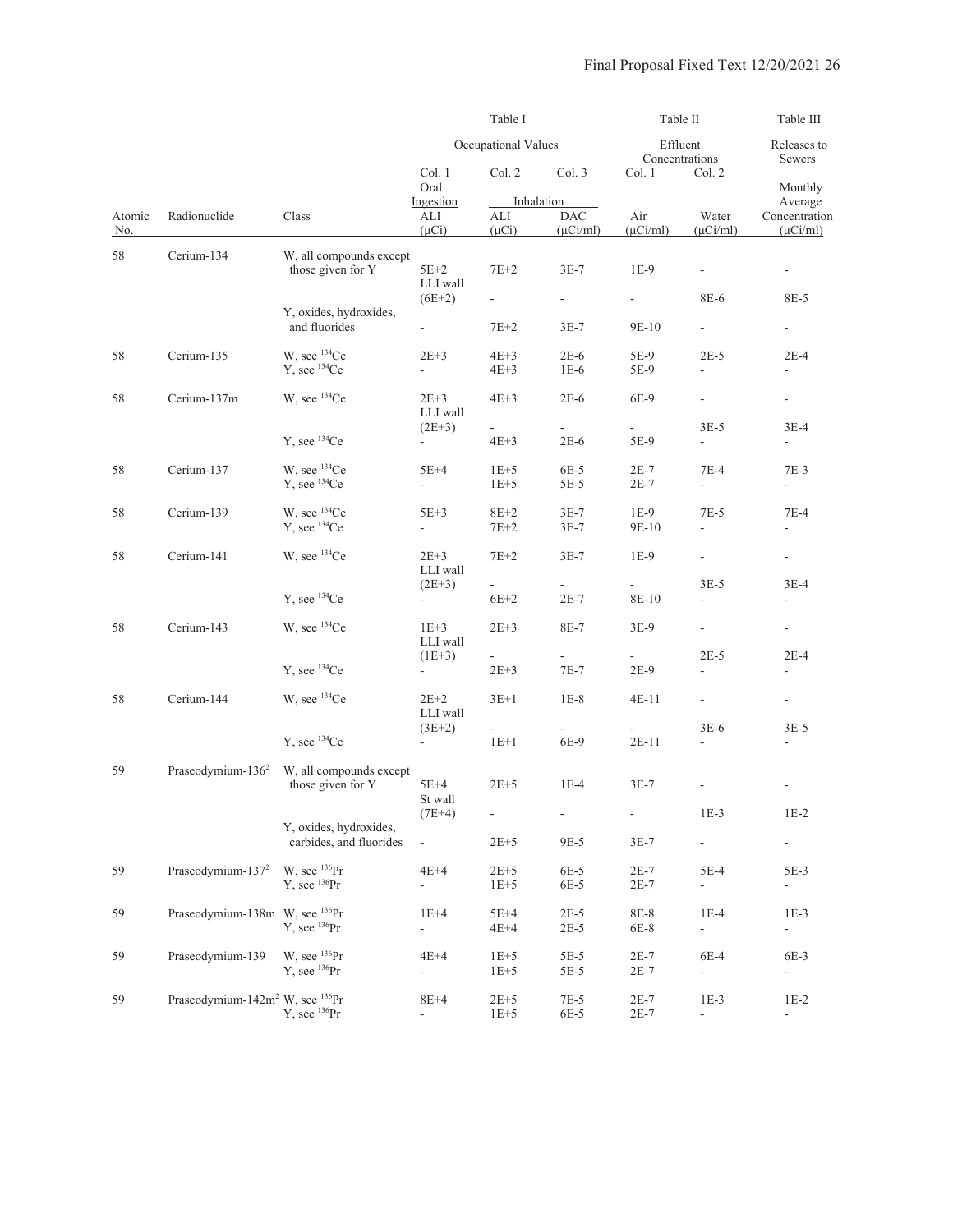|               |                               | Table I                                                                |                                    |                         | Table II                                  |                          | Table III                          |                                           |
|---------------|-------------------------------|------------------------------------------------------------------------|------------------------------------|-------------------------|-------------------------------------------|--------------------------|------------------------------------|-------------------------------------------|
|               |                               |                                                                        |                                    | Occupational Values     |                                           | Effluent                 | Concentrations                     | Releases to<br>Sewers                     |
|               |                               |                                                                        | Col. 1<br>Oral                     | Col. 2                  | Col. 3                                    | Col. 1                   | Col. 2                             | Monthly                                   |
| Atomic<br>No. | Radionuclide                  | Class                                                                  | Ingestion<br>ALI<br>$(\mu Ci)$     | ALI<br>$(\mu Ci)$       | Inhalation<br><b>DAC</b><br>$(\mu$ Ci/ml) | Air<br>$(\mu$ Ci/ml)     | Water<br>$(\mu$ Ci/ml)             | Average<br>Concentration<br>$(\mu$ Ci/ml) |
| 59            | Praseodymium-142              | W, see $^{136}Pr$<br>$Y$ , see $^{136}Pr$                              | $1E+3$<br>÷,                       | $2E+3$<br>$2E + 3$      | 9E-7<br>8E-7                              | $3E-9$<br>$3E-9$         | $1E-5$<br>$\frac{1}{2}$            | $1E-4$                                    |
| 59            | Praseodymium-143              | W, see $^{136}Pr$                                                      | $9E+2$<br>LLI wall                 | $8E+2$                  | $3E-7$                                    | $1E-9$                   | $\overline{\phantom{a}}$           | $\overline{\phantom{a}}$                  |
|               |                               | Y, see $^{136}Pr$                                                      | $(1E+3)$<br>$\sim$                 | $\frac{1}{2}$<br>$7E+2$ | $\overline{\phantom{a}}$<br>$3E-7$        | 9E-10                    | $2E-5$<br>$\blacksquare$           | $2E-4$<br>$\overline{\phantom{a}}$        |
| 59            | Praseodymium-144 <sup>2</sup> | W, see $^{136}Pr$                                                      | $3E+4$<br>St wall                  | $1E+5$                  | $5E-5$                                    | $2E-7$                   | $\overline{\phantom{a}}$           | $\overline{\phantom{a}}$                  |
|               |                               | $Y$ , see $^{136}Pr$                                                   | $(4E+4)$<br>$\frac{1}{2}$          | L,<br>$1E+5$            | ÷.<br>$5E-5$                              | $2E-7$                   | 6E-4<br>÷,                         | $6E-3$<br>$\overline{\phantom{a}}$        |
| 59            | Praseodymium-145              | W, see $^{136}Pr$<br>$Y$ , see $^{136}Pr$                              | $3E+3$<br>÷,                       | $9E+3$<br>$8E + 3$      | $4E-6$<br>$3E-6$                          | $1E-8$<br>$1E-8$         | $4E-5$<br>$\overline{\phantom{a}}$ | 4E-4                                      |
| 59            | Praseodymium-147 <sup>2</sup> | W, see $^{136}Pr$                                                      | $5E+4$<br>St wall                  | $2E+5$                  | 8E-5                                      | $3E-7$                   | $\frac{1}{2}$                      | $\overline{\phantom{a}}$                  |
|               |                               | $Y$ , see $^{136}Pr$                                                   | $(8E+4)$<br>$\blacksquare$         | $2E + 5$                | $\frac{1}{2}$<br>8E-5                     | $3E-7$                   | $1E-3$<br>$\overline{\phantom{a}}$ | $1E-2$<br>$\overline{\phantom{a}}$        |
| 60            | Neodymium- $1362$             | W, all compounds except<br>those given for Y<br>Y, oxides, hydroxides, | $1E+4$                             | $6E+4$                  | $2E-5$                                    | 8E-8                     | $2E-4$                             | $2E-3$                                    |
|               |                               | carbides, and fluorides                                                | ÷.                                 | 5E+4                    | $2E-5$                                    | 8E-8                     | ÷,                                 | $\blacksquare$                            |
| 60            | Neodymium-138                 | W, see <sup>136</sup> Nd<br>Y, see <sup>136</sup> Nd                   | $2E + 3$<br>÷,                     | $6E+3$<br>5E+3          | $3E-6$<br>$2E-6$                          | 9E-9<br>7E-9             | $3E-5$<br>$\overline{\phantom{a}}$ | $3E-4$<br>$\overline{\phantom{a}}$        |
| 60            | Neodymium-139m                | W, see <sup>136</sup> Nd<br>$Y$ , see $136$ Nd                         | $5E+3$<br>$\blacksquare$           | $2E+4$<br>$1E+4$        | 7E-6<br>6E-6                              | $2E-8$<br>$2E-8$         | 7E-5<br>$\overline{\phantom{a}}$   | 7E-4<br>$\overline{\phantom{a}}$          |
| 60            | Neodymium-139 <sup>2</sup>    | W, see <sup>136</sup> Nd<br>$Y$ , see $136$ Nd                         | $9E+4$<br>$\overline{\phantom{0}}$ | $3E+5$<br>$3E+5$        | $1E-4$<br>$1E-4$                          | 5E-7<br>4E-7             | $1E-3$<br>$\overline{\phantom{a}}$ | $1E-2$<br>$\overline{\phantom{a}}$        |
| 60            | Neodymium-141                 | W, see $^{136}Nd$<br>$Y$ , see $136$ Nd                                | $2E+5$<br>÷,                       | $7E+5$<br>$6E+5$        | $3E-4$<br>$3E-4$                          | $1E-6$<br>9E-7           | $2E-3$<br>$\overline{\phantom{a}}$ | $2E-2$<br>$\overline{\phantom{a}}$        |
| 60            | Neodymium-147                 | W, see <sup>136</sup> Nd                                               | $1E+3$<br>LLI wall                 | $9E+2$                  | $4E-7$                                    | $1E-9$                   | $\overline{\phantom{a}}$           | $\overline{\phantom{a}}$                  |
|               |                               | Y, see <sup>136</sup> Nd                                               | $(1E+3)$<br>÷,                     | ÷,<br>$8E+2$            | $4E-7$                                    | ÷,<br>$1E-9$             | $2E-5$<br>$\overline{\phantom{a}}$ | $2E-4$                                    |
| 60            | Neodymium-149 <sup>2</sup>    | W, see <sup>136</sup> Nd<br>Y, see <sup>136</sup> Nd                   | $1E+4$<br>4                        | $3E+4$<br>$2E+4$        | $1E-5$<br>$1E-5$                          | $4E-8$<br>$3E-8$         | $1E-4$<br>$\overline{\phantom{a}}$ | $1E-3$<br>$\overline{\phantom{0}}$        |
| 60            | Neodymium-151 <sup>2</sup>    | W, see <sup>136</sup> Nd<br>Y, see <sup>136</sup> Nd                   | $7E+4$<br>$\overline{\phantom{a}}$ | $2E+5$<br>$2E + 5$      | 8E-5<br>8E-5                              | $3E-7$<br>$3E-7$         | 9E-4<br>$\frac{1}{2}$              | 9E-3<br>÷,                                |
| 61            | Promethium-141 <sup>2</sup>   | W, all compounds except<br>those given for Y                           | $5E+4$<br>St wall                  | $2E + 5$                | 8E-5                                      | $3E-7$                   |                                    | ÷,                                        |
|               |                               | Y, oxides, hydroxides,                                                 | $(6E+4)$                           |                         | $\blacksquare$                            | $\overline{\phantom{a}}$ | 8E-4                               | 8E-3                                      |
|               |                               | carbides, and fluorides                                                | $\Box$                             | $2E + 5$                | 7E-5                                      | $2E-7$                   |                                    | $\overline{\phantom{a}}$                  |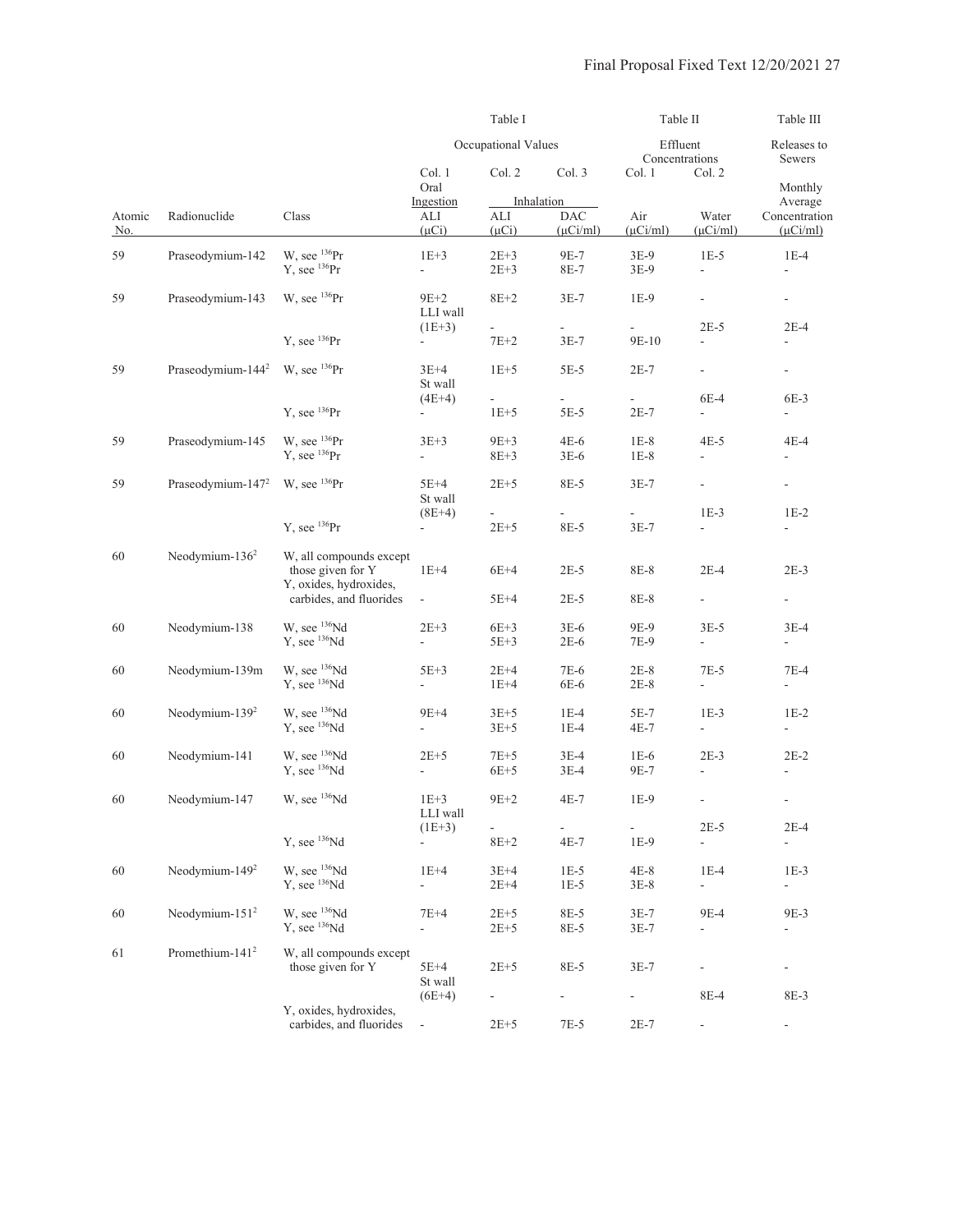|               |                            |                                                      |                                    | Table I                         |                                        | Table II                          |                                            | Table III                                                                                                                                                                                                                                                                                                                                                                       |
|---------------|----------------------------|------------------------------------------------------|------------------------------------|---------------------------------|----------------------------------------|-----------------------------------|--------------------------------------------|---------------------------------------------------------------------------------------------------------------------------------------------------------------------------------------------------------------------------------------------------------------------------------------------------------------------------------------------------------------------------------|
|               |                            |                                                      |                                    | Occupational Values             |                                        | Effluent<br>Concentrations        |                                            | Releases to<br>Sewers                                                                                                                                                                                                                                                                                                                                                           |
|               |                            |                                                      | Col. 1<br>Oral                     | Col. 2                          | Col. 3                                 | Col. 1                            | Col. 2                                     | Monthly                                                                                                                                                                                                                                                                                                                                                                         |
| Atomic<br>No. | Radionuclide               | Class                                                | Ingestion<br>ALI<br>$(\mu Ci)$     | Inhalation<br>ALI<br>$(\mu Ci)$ | <b>DAC</b><br>$(\mu$ Ci/ml)            | Air<br>$(\mu$ Ci/ml)              | Water<br>$(\mu Ci/ml)$                     | Average<br>Concentration<br>$(\mu$ Ci/ml)<br>$7E-4$<br>L.<br>$2E-4$<br>$\sim$<br>$1E-3$<br>$\blacksquare$<br>$2E-4$<br>$\overline{\phantom{a}}$<br>$\Box$<br>$7E-4$<br>$\overline{\phantom{a}}$<br>$1E-4$<br>$\overline{\phantom{a}}$<br>÷,<br>$7E-5$<br>$\overline{\phantom{a}}$<br>$2E-4$<br>$\overline{\phantom{a}}$<br>$7E-4$<br>$\blacksquare$<br>$2E-4$<br>$\sim$<br>4E-3 |
| 61            | Promethium-143             | W, see <sup>141</sup> Pm<br>Y, see <sup>141</sup> Pm | $5E+3$<br>ä,                       | $6E+2$<br>$7E+2$                | $2E-7$<br>$3E-7$                       | 8E-10<br>$1E-9$                   | $7E-5$<br>$\mathbb{L}$                     |                                                                                                                                                                                                                                                                                                                                                                                 |
| 61            | Promethium-144             | W, see <sup>141</sup> Pm<br>$Y$ , see $^{141}$ Pm    | $1E+3$<br>$\overline{\phantom{a}}$ | $1E+2$<br>$1E+2$                | $5E-8$<br>5E-8                         | $2E-10$<br>$2E-10$                | $2E-5$<br>$\overline{\phantom{a}}$         |                                                                                                                                                                                                                                                                                                                                                                                 |
| 61            | Promethium-145             | W, see <sup>141</sup> Pm                             | $1E+4$                             | $2E+2$<br>Bone surf             | 7E-8                                   | $\overline{\phantom{a}}$          | $1E-4$                                     |                                                                                                                                                                                                                                                                                                                                                                                 |
|               |                            | $Y$ , see $^{141}$ Pm                                | -<br>L,                            | $(2E+2)$<br>$2E+2$              | 8E-8                                   | $3E-10$<br>$3E-10$                | $\overline{\phantom{a}}$<br>$\blacksquare$ |                                                                                                                                                                                                                                                                                                                                                                                 |
| 61            | Promethium-146             | W. see <sup>141</sup> Pm<br>$Y$ , see $^{141}$ Pm    | $2E+3$<br>÷,                       | $5E+1$<br>$4E+1$                | $2E-8$<br>$2E-8$                       | 7E-11<br>6E-11                    | $2E-5$<br>÷,                               |                                                                                                                                                                                                                                                                                                                                                                                 |
| 61            | Promethium-147             | W, see <sup>141</sup> Pm                             | $4E+3$<br>LLI wall                 | $1E+2$<br>Bone surf             | $5E-8$                                 | $\overline{\phantom{a}}$          | ÷,                                         |                                                                                                                                                                                                                                                                                                                                                                                 |
|               |                            | $Y$ , see $^{141}$ Pm                                | $(5E+3)$                           | $(2E+2)$<br>$1E+2$              | $\sim$<br>6E-8                         | $3E-10$<br>$2E-10$                | $7E-5$<br>$\overline{\phantom{a}}$         |                                                                                                                                                                                                                                                                                                                                                                                 |
| 61            | Promethium-148m            | W, see $^{141}$ Pm<br>$Y$ , see $^{141}$ Pm          | $7E+2$<br>÷,                       | $3E+2$<br>$3E+2$                | $1E-7$<br>$1E-7$                       | $4E-10$<br>5E-10                  | $1E-5$<br>$\overline{\phantom{a}}$         |                                                                                                                                                                                                                                                                                                                                                                                 |
| 61            | Promethium-148             | W, see <sup>141</sup> Pm                             | $4E+2$<br>LLI wall                 | $5E+2$                          | $2E-7$                                 | 8E-10                             | $\overline{\phantom{a}}$                   |                                                                                                                                                                                                                                                                                                                                                                                 |
|               |                            | $Y.$ see $^{141}$ Pm                                 | $(5E+2)$<br>$\blacksquare$         | $5E+2$                          | $2E-7$                                 | 7E-10                             | 7E-6<br>$\overline{\phantom{a}}$           |                                                                                                                                                                                                                                                                                                                                                                                 |
| 61            | Promethium-149             | W, see <sup>141</sup> Pm                             | $1E+3$<br>LLI wall                 | $2E + 3$                        | 8E-7                                   | $3E-9$                            | $\overline{\phantom{a}}$                   |                                                                                                                                                                                                                                                                                                                                                                                 |
|               |                            | $Y$ , see $^{141}$ Pm                                | $(1E+3)$<br>$\sim$                 | $\frac{1}{2}$<br>$2E + 3$       | ÷.<br>8E-7                             | $2E-9$                            | $2E-5$<br>$\overline{\phantom{a}}$         |                                                                                                                                                                                                                                                                                                                                                                                 |
| 61            | Promethium-150             | W, see <sup>141</sup> Pm<br>Y, see <sup>141</sup> Pm | $5E+3$<br>÷,                       | $2E+4$<br>$2E + 4$              | 8E-6<br>7E-6                           | $3E-8$<br>$2E-8$                  | $7E-5$<br>÷,                               |                                                                                                                                                                                                                                                                                                                                                                                 |
| 61            | Promethium-151             | W, see <sup>141</sup> Pm<br>$Y$ , see $^{141}$ Pm    | $2E+3$<br>÷.                       | $4E+3$<br>$3E+3$                | $1E-6$<br>$1E-6$                       | 5E-9<br>4E-9                      | $2E-5$<br>$\overline{\phantom{a}}$         |                                                                                                                                                                                                                                                                                                                                                                                 |
| 62            | Samarium-141m <sup>2</sup> | W, all compounds                                     | $3E+4$                             | $1E+5$                          | $4E-5$                                 | $1E-7$                            | 4E-4                                       |                                                                                                                                                                                                                                                                                                                                                                                 |
| 62            | Samarium-141 <sup>2</sup>  | W, all compounds                                     | $5E+4$<br>St wall                  | $2E+5$                          | 8E-5                                   | $2E-7$                            |                                            | $\overline{\phantom{a}}$                                                                                                                                                                                                                                                                                                                                                        |
|               |                            |                                                      | $(6E+4)$                           | ÷,                              | $\Box$                                 | $\Box$                            | 8E-4                                       | $8E-3$                                                                                                                                                                                                                                                                                                                                                                          |
| 62            | Samarium-142 <sup>2</sup>  | W, all compounds                                     | $8E+3$                             | $3E+4$                          | $1E-5$                                 | $4E-8$                            | $1E-4$                                     | $1E-3$                                                                                                                                                                                                                                                                                                                                                                          |
| 62            | Samarium-145               | W, all compounds                                     | $6E+3$                             | $5E+2$                          | $2E-7$                                 | 7E-10                             | 8E-5                                       | 8E-4                                                                                                                                                                                                                                                                                                                                                                            |
| 62            | Samarium-146               | W, all compounds                                     | $1E+1$<br>Bone surf<br>$(3E+1)$    | $4E-2$<br>Bone surf<br>$(6E-2)$ | $1E-11$<br>$\mathcal{L}_{\mathcal{A}}$ | $\overline{\phantom{0}}$<br>9E-14 | ÷<br>$3E-7$                                | -<br>$3E-6$                                                                                                                                                                                                                                                                                                                                                                     |
| 62            | Samarium-147               | W, all compounds                                     | $2E+1$<br>Bone surf<br>$(3E+1)$    | $4E+2$<br>Bone surf<br>$(7E-2)$ | $2E-11$<br>÷.                          | -<br>$1E-13$                      | $\qquad \qquad \blacksquare$<br>$4E-7$     | -<br>$4E-6$                                                                                                                                                                                                                                                                                                                                                                     |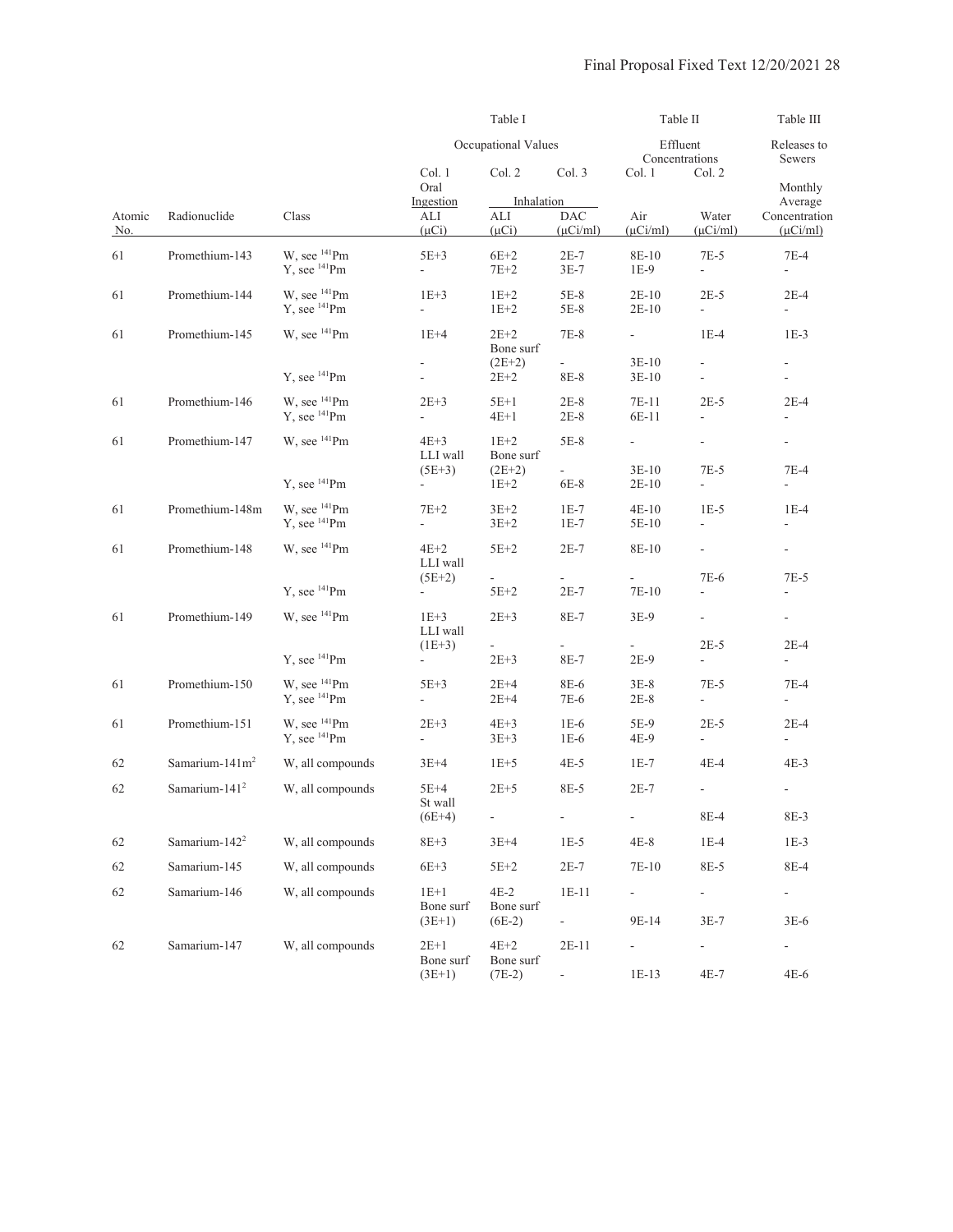|               |                             |                                                |                               | Table I             |                                                                                                                                                                                                                                                                                                                                                                                                                                                                                                                                                                                                                                                                                                                                     |                          |                                                                                                                                                                                                                                                                                                                                                                                                                                                                                                                                                                                                                                                                                                                                                                                                      | Table III                          |
|---------------|-----------------------------|------------------------------------------------|-------------------------------|---------------------|-------------------------------------------------------------------------------------------------------------------------------------------------------------------------------------------------------------------------------------------------------------------------------------------------------------------------------------------------------------------------------------------------------------------------------------------------------------------------------------------------------------------------------------------------------------------------------------------------------------------------------------------------------------------------------------------------------------------------------------|--------------------------|------------------------------------------------------------------------------------------------------------------------------------------------------------------------------------------------------------------------------------------------------------------------------------------------------------------------------------------------------------------------------------------------------------------------------------------------------------------------------------------------------------------------------------------------------------------------------------------------------------------------------------------------------------------------------------------------------------------------------------------------------------------------------------------------------|------------------------------------|
|               |                             |                                                |                               | Occupational Values |                                                                                                                                                                                                                                                                                                                                                                                                                                                                                                                                                                                                                                                                                                                                     |                          | Table II<br>Effluent<br>Releases to<br>Concentrations<br>Sewers<br>Col. 2<br>Monthly<br>Average<br>Water<br>Concentration<br>$(\mu$ Ci/ml)<br>$(\mu$ Ci/ml $)$<br>÷,<br>$\overline{\phantom{a}}$<br>$2E-4$<br>$2E-3$<br>$\overline{\phantom{a}}$<br>$\overline{\phantom{a}}$<br>$3E-5$<br>$3E-4$<br>$\overline{\phantom{a}}$<br>$1E-3$<br>$1E-2$<br>$7E-5$<br>$7E-4$<br>$2E-5$<br>$2E-4$<br>$1E-5$<br>$1E-4$<br>$4E-5$<br>$4E-4$<br>$1E-5$<br>$1E-4$<br>$2E-4$<br>$2E-3$<br>$4E-5$<br>$4E-4$<br>$1E-5$<br>$1E-4$<br>$4E-5$<br>4E-4<br>$1E-5$<br>$1E-4$<br>7E-6<br>$7E-5$<br>$5E-5$<br>$5E-4$<br>$\overline{\phantom{a}}$<br>$\overline{\phantom{a}}$<br>8E-6<br>8E-5<br>$3E-5$<br>$3E-4$<br>$3E-4$<br>$3E-3$<br>$\overline{\phantom{a}}$<br>$\qquad \qquad \blacksquare$<br>6E-4<br>6E-3<br>÷,<br>÷, |                                    |
|               |                             |                                                | Col. 1<br>Oral                | Col. 2              | Col. 3<br>Col. 1<br>Inhalation<br>DAC<br>Air<br>ALI<br>$(\mu Ci)$<br>$(\mu$ Ci/ml)<br>$(\mu Ci/ml)$<br>$4E-8$<br>$1E+2$<br>$\blacksquare$<br>Bone surf<br>$(2E+2)$<br>$2E-10$<br>$\overline{\phantom{a}}$<br>$3E+3$<br>$1E-6$<br>4E-9<br>$\blacksquare$<br>$2E+5$<br>9E-5<br>$3E-7$<br>$\blacksquare$<br>$9E+3$<br>$4E-6$<br>$1E-8$<br>$2E + 3$<br>8E-7<br>$3E-9$<br>$1E+3$<br>5E-7<br>$2E-9$<br>$2E + 3$<br>$7E-7$<br>$2E-9$<br>$4E+2$<br>$1E-7$<br>5E-10<br>$3E+3$<br>$1E-6$<br>4E-9<br>$8E+3$<br>$4E-6$<br>$1E-8$<br>$2E+1$<br>8E-9<br>$3E-11$<br>$6E+3$<br>$3E-6$<br>9E-9<br>$2E+1$<br>$1E-8$<br>$3E-11$<br>$2E+1$<br>8E-9<br>$3E-11$<br>$9E+1$<br>$4E-8$<br>÷,<br>Bone surf<br>$2E-10$<br>$(1E+2)$<br>$\overline{\phantom{a}}$ |                          |                                                                                                                                                                                                                                                                                                                                                                                                                                                                                                                                                                                                                                                                                                                                                                                                      |                                    |
|               |                             |                                                | Ingestion                     |                     |                                                                                                                                                                                                                                                                                                                                                                                                                                                                                                                                                                                                                                                                                                                                     |                          |                                                                                                                                                                                                                                                                                                                                                                                                                                                                                                                                                                                                                                                                                                                                                                                                      |                                    |
| Atomic<br>No. | Radionuclide                | Class                                          | ALI<br>$(\mu Ci)$             |                     |                                                                                                                                                                                                                                                                                                                                                                                                                                                                                                                                                                                                                                                                                                                                     |                          |                                                                                                                                                                                                                                                                                                                                                                                                                                                                                                                                                                                                                                                                                                                                                                                                      | $2E-4$                             |
| 62            | Samarium-151                | W, all compounds                               | $1E+4$<br>LLI wall            |                     |                                                                                                                                                                                                                                                                                                                                                                                                                                                                                                                                                                                                                                                                                                                                     |                          |                                                                                                                                                                                                                                                                                                                                                                                                                                                                                                                                                                                                                                                                                                                                                                                                      |                                    |
|               |                             |                                                | $(1E+4)$                      |                     |                                                                                                                                                                                                                                                                                                                                                                                                                                                                                                                                                                                                                                                                                                                                     |                          |                                                                                                                                                                                                                                                                                                                                                                                                                                                                                                                                                                                                                                                                                                                                                                                                      |                                    |
| 62            | Samarium-153                | W, all compounds                               | $2E+3$<br>LLI wall            |                     |                                                                                                                                                                                                                                                                                                                                                                                                                                                                                                                                                                                                                                                                                                                                     |                          |                                                                                                                                                                                                                                                                                                                                                                                                                                                                                                                                                                                                                                                                                                                                                                                                      |                                    |
|               |                             |                                                | $(2E+3)$                      |                     |                                                                                                                                                                                                                                                                                                                                                                                                                                                                                                                                                                                                                                                                                                                                     |                          |                                                                                                                                                                                                                                                                                                                                                                                                                                                                                                                                                                                                                                                                                                                                                                                                      |                                    |
| 62            | Samarium-155 <sup>2</sup>   | W, all compounds                               | $6E+4$<br>St wall             |                     |                                                                                                                                                                                                                                                                                                                                                                                                                                                                                                                                                                                                                                                                                                                                     |                          |                                                                                                                                                                                                                                                                                                                                                                                                                                                                                                                                                                                                                                                                                                                                                                                                      |                                    |
|               |                             |                                                | $(8E+4)$                      |                     |                                                                                                                                                                                                                                                                                                                                                                                                                                                                                                                                                                                                                                                                                                                                     |                          |                                                                                                                                                                                                                                                                                                                                                                                                                                                                                                                                                                                                                                                                                                                                                                                                      |                                    |
| 62            | Samarium-156                | W, all compounds                               | $5E+3$                        |                     |                                                                                                                                                                                                                                                                                                                                                                                                                                                                                                                                                                                                                                                                                                                                     |                          |                                                                                                                                                                                                                                                                                                                                                                                                                                                                                                                                                                                                                                                                                                                                                                                                      |                                    |
| 63            | Europium-145                | W, all compounds                               | $2E+3$                        |                     |                                                                                                                                                                                                                                                                                                                                                                                                                                                                                                                                                                                                                                                                                                                                     |                          |                                                                                                                                                                                                                                                                                                                                                                                                                                                                                                                                                                                                                                                                                                                                                                                                      |                                    |
| 63            | Europium-146                | W, all compounds                               | $1E+3$                        |                     |                                                                                                                                                                                                                                                                                                                                                                                                                                                                                                                                                                                                                                                                                                                                     |                          |                                                                                                                                                                                                                                                                                                                                                                                                                                                                                                                                                                                                                                                                                                                                                                                                      |                                    |
| 63            | Europium-147                | W, all compounds                               | $3E+3$                        |                     |                                                                                                                                                                                                                                                                                                                                                                                                                                                                                                                                                                                                                                                                                                                                     |                          |                                                                                                                                                                                                                                                                                                                                                                                                                                                                                                                                                                                                                                                                                                                                                                                                      |                                    |
| 63            | Europium-148                | W, all compounds                               | $1E+3$                        |                     |                                                                                                                                                                                                                                                                                                                                                                                                                                                                                                                                                                                                                                                                                                                                     |                          |                                                                                                                                                                                                                                                                                                                                                                                                                                                                                                                                                                                                                                                                                                                                                                                                      |                                    |
| 63            | Europium-149                | W, all compounds                               | $1E+4$                        |                     |                                                                                                                                                                                                                                                                                                                                                                                                                                                                                                                                                                                                                                                                                                                                     |                          |                                                                                                                                                                                                                                                                                                                                                                                                                                                                                                                                                                                                                                                                                                                                                                                                      |                                    |
| 63            | Europium-150<br>(12.62 h)   | W, all compounds                               | $3E+3$                        |                     |                                                                                                                                                                                                                                                                                                                                                                                                                                                                                                                                                                                                                                                                                                                                     |                          |                                                                                                                                                                                                                                                                                                                                                                                                                                                                                                                                                                                                                                                                                                                                                                                                      |                                    |
| 63            | Europium-150<br>(34.2 y)    | W, all compounds                               | $8E+2$                        |                     |                                                                                                                                                                                                                                                                                                                                                                                                                                                                                                                                                                                                                                                                                                                                     |                          |                                                                                                                                                                                                                                                                                                                                                                                                                                                                                                                                                                                                                                                                                                                                                                                                      |                                    |
| 63            | Europium-152m               | W, all compounds                               | $3E+3$                        |                     |                                                                                                                                                                                                                                                                                                                                                                                                                                                                                                                                                                                                                                                                                                                                     |                          |                                                                                                                                                                                                                                                                                                                                                                                                                                                                                                                                                                                                                                                                                                                                                                                                      |                                    |
| 63            | Europium-152                | W, all compounds                               | $8E+2$                        |                     |                                                                                                                                                                                                                                                                                                                                                                                                                                                                                                                                                                                                                                                                                                                                     |                          |                                                                                                                                                                                                                                                                                                                                                                                                                                                                                                                                                                                                                                                                                                                                                                                                      |                                    |
| 63            | Europium-154                | W, all compounds                               | 5E+2                          |                     |                                                                                                                                                                                                                                                                                                                                                                                                                                                                                                                                                                                                                                                                                                                                     |                          |                                                                                                                                                                                                                                                                                                                                                                                                                                                                                                                                                                                                                                                                                                                                                                                                      |                                    |
| 63            | Europium-155                | W, all compounds                               | $4E+3$                        |                     |                                                                                                                                                                                                                                                                                                                                                                                                                                                                                                                                                                                                                                                                                                                                     |                          |                                                                                                                                                                                                                                                                                                                                                                                                                                                                                                                                                                                                                                                                                                                                                                                                      |                                    |
|               |                             |                                                | -                             |                     |                                                                                                                                                                                                                                                                                                                                                                                                                                                                                                                                                                                                                                                                                                                                     |                          |                                                                                                                                                                                                                                                                                                                                                                                                                                                                                                                                                                                                                                                                                                                                                                                                      |                                    |
| 63            | Europium-156                | W, all compounds                               | $6E+2$                        | $5E+2$              | $2E-7$                                                                                                                                                                                                                                                                                                                                                                                                                                                                                                                                                                                                                                                                                                                              | 6E-10                    |                                                                                                                                                                                                                                                                                                                                                                                                                                                                                                                                                                                                                                                                                                                                                                                                      |                                    |
| 63            | Europium-157                | W, all compounds                               | $2E+3$                        | $5E+3$              | $2E-6$                                                                                                                                                                                                                                                                                                                                                                                                                                                                                                                                                                                                                                                                                                                              | 7E-9                     |                                                                                                                                                                                                                                                                                                                                                                                                                                                                                                                                                                                                                                                                                                                                                                                                      |                                    |
| 63            | Europium-158 <sup>2</sup>   | W, all compounds                               | $2E+4$                        | $6E+4$              | $2E-5$                                                                                                                                                                                                                                                                                                                                                                                                                                                                                                                                                                                                                                                                                                                              | 8E-8                     |                                                                                                                                                                                                                                                                                                                                                                                                                                                                                                                                                                                                                                                                                                                                                                                                      |                                    |
| 64            | Gadolinium-145 <sup>2</sup> | D, all compounds except                        |                               |                     |                                                                                                                                                                                                                                                                                                                                                                                                                                                                                                                                                                                                                                                                                                                                     |                          |                                                                                                                                                                                                                                                                                                                                                                                                                                                                                                                                                                                                                                                                                                                                                                                                      |                                    |
|               |                             | those given for W                              | $5E+4$<br>St wall<br>$(5E+4)$ | $2E+5$              | 6E-5<br>$\frac{1}{2}$                                                                                                                                                                                                                                                                                                                                                                                                                                                                                                                                                                                                                                                                                                               | $2E-7$<br>$\blacksquare$ |                                                                                                                                                                                                                                                                                                                                                                                                                                                                                                                                                                                                                                                                                                                                                                                                      |                                    |
|               |                             | W, oxides, hydroxides,<br>and fluorides        | $\blacksquare$                | $2E+5$              | $7E-5$                                                                                                                                                                                                                                                                                                                                                                                                                                                                                                                                                                                                                                                                                                                              | $2E-7$                   |                                                                                                                                                                                                                                                                                                                                                                                                                                                                                                                                                                                                                                                                                                                                                                                                      |                                    |
| 64            | Gadolinium-146              | D, see $^{145}$ Gd<br>W, see <sup>145</sup> Gd | $1E+3$<br>÷,                  | $1E+2$<br>$3E+2$    | $5E-8$<br>$1E-7$                                                                                                                                                                                                                                                                                                                                                                                                                                                                                                                                                                                                                                                                                                                    | $2E-10$<br>$4E-10$       | $2E-5$<br>$\Box$                                                                                                                                                                                                                                                                                                                                                                                                                                                                                                                                                                                                                                                                                                                                                                                     | $\overline{\phantom{0}}$           |
| 64            | Gadolinium-147              | D, see $^{145}$ Gd<br>W, see <sup>145</sup> Gd | $2E+3$<br>÷,                  | $4E+3$<br>$4E+3$    | $2E-6$<br>$1E-6$                                                                                                                                                                                                                                                                                                                                                                                                                                                                                                                                                                                                                                                                                                                    | 6E-9<br>5E-9             | $3E-5$<br>$\overline{\phantom{a}}$                                                                                                                                                                                                                                                                                                                                                                                                                                                                                                                                                                                                                                                                                                                                                                   | $3E-4$<br>$\overline{\phantom{a}}$ |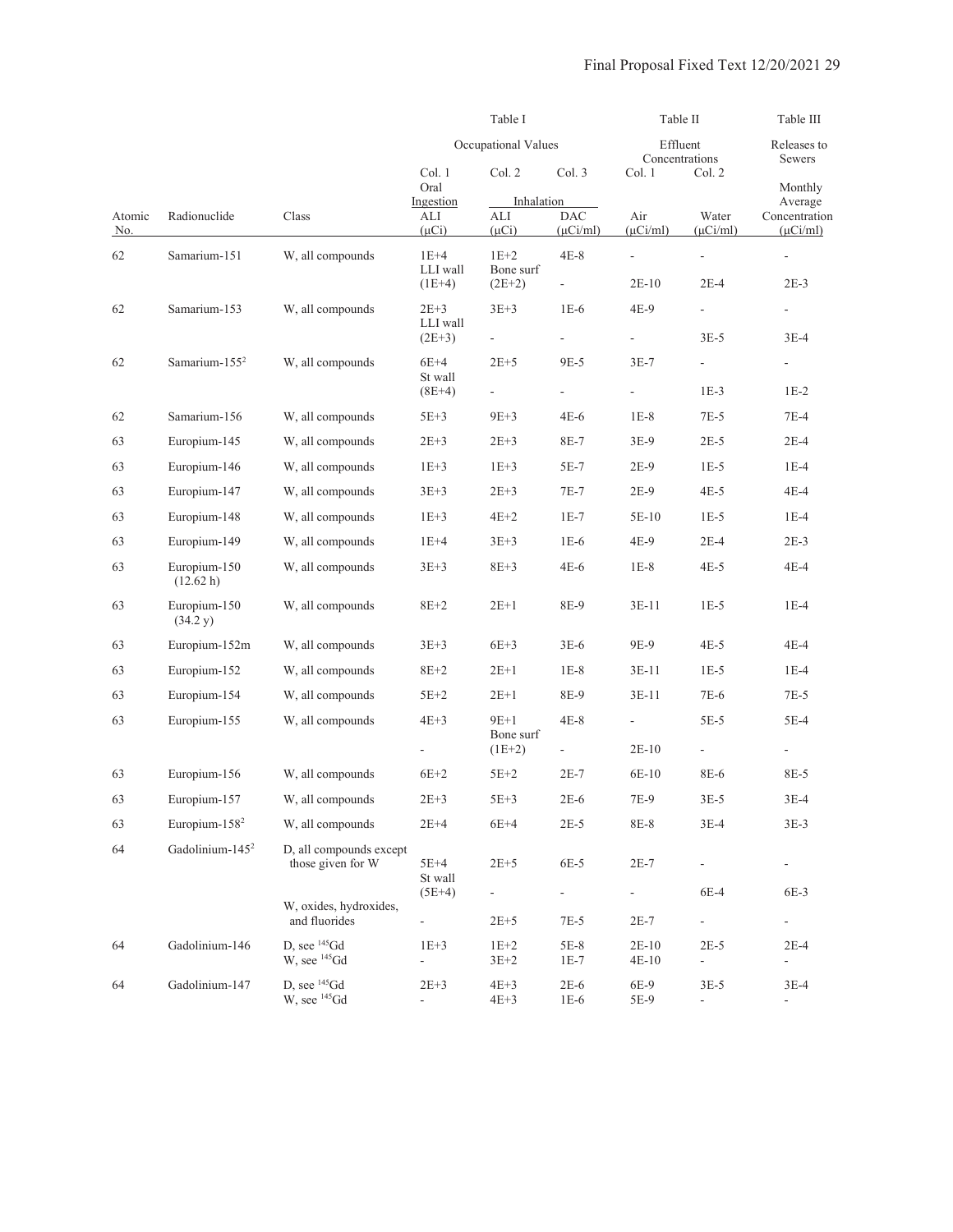|                      |                          |                          |                                | Table I               |                                    | Table II                 |                          | Table III                                                |
|----------------------|--------------------------|--------------------------|--------------------------------|-----------------------|------------------------------------|--------------------------|--------------------------|----------------------------------------------------------|
|                      |                          |                          |                                | Occupational Values   |                                    | Effluent                 | Concentrations           | Releases to<br><b>Sewers</b>                             |
|                      |                          |                          | Col. 1<br>Oral                 | Col. 2                | Col. 3                             | Col. 1                   | Col. 2                   | Monthly                                                  |
|                      |                          |                          | Ingestion                      | Inhalation            |                                    |                          |                          | Average                                                  |
| Atomic<br><u>No.</u> | Radionuclide             | Class                    | ALI<br>$(\mu Ci)$              | ALI<br>$(\mu Ci)$     | <b>DAC</b><br>$(\mu$ Ci/ml)        | Air<br>$(\mu$ Ci/ml)     | Water<br>$(\mu$ Ci/ml)   | Concentration<br>$(\mu$ Ci/ml)                           |
| 64                   | Gadolinium-148           | D, see $^{145}$ Gd       | $1E+1$                         | $8E+3$                | $3E-12$                            | $\blacksquare$           | $\blacksquare$           | $\overline{\phantom{a}}$                                 |
|                      |                          |                          | Bone surf<br>$(2E+1)$          | Bone surf<br>$(2E+2)$ | $\mathcal{L}_{\mathcal{A}}$        | $2E-14$                  | $3E-7$                   | $3E-6$                                                   |
|                      |                          | W, see $^{145}$ Gd       | $\overline{\phantom{0}}$       | $3E-2$                | $1E-11$                            |                          | $\overline{\phantom{a}}$ | L,                                                       |
|                      |                          |                          | ÷,                             | Bone surf<br>$(6E-2)$ | $\sim$                             | 8E-14                    | $\overline{\phantom{a}}$ | $\sim$                                                   |
| 64                   | Gadolinium-149           | D, see $^{145}$ Gd       | $3E+3$                         | $2E+3$                | 9E-7                               | $3E-9$                   | $4E-5$                   | 4E-4                                                     |
|                      |                          | W, see ${}^{14}$ 5Gd     | $\overline{\phantom{0}}$       | $2E + 3$              | $1E-6$                             | 3E-9                     | ÷,                       | $\blacksquare$                                           |
| 64                   | Gadolinium-151           | D, see $^{145}$ Gd       | $6E+3$                         | $4E+2$                | $2E-7$                             | $\overline{\phantom{a}}$ | 9E-5                     | 9E-4                                                     |
|                      |                          |                          |                                | Bone surf<br>$(6E+2)$ |                                    | 9E-10                    |                          |                                                          |
|                      |                          | W, see $^{145}$ Gd       |                                | $1E+3$                | 5E-7                               | $2E-9$                   |                          |                                                          |
| 64                   | Gadolinium-152           | D, see $^{145}$ Gd       | $2E+1$<br>Bone surf            | $1E-2$<br>Bone surf   | $4E-12$                            | ÷                        |                          | $\overline{\phantom{a}}$                                 |
|                      |                          | W, see <sup>145</sup> Gd | $(3E+1)$                       | $(2E-2)$              | $\mathcal{L}_{\mathcal{A}}$        | $3E-14$                  | $4E-7$                   | $4E-6$<br>L,                                             |
|                      |                          |                          |                                | 4E-2<br>Bone surf     | $2E-11$                            |                          |                          |                                                          |
|                      |                          |                          | $\frac{1}{2}$                  | $(8E-2)$              |                                    | $1E-13$                  |                          | $\overline{\phantom{a}}$                                 |
| 64                   | Gadolinium-153           | D, see $^{145}$ Gd       | $5E+3$                         | $1E+2$<br>Bone surf   | $6E-8$                             | $\overline{\phantom{a}}$ | 6E-5                     | 6E-4                                                     |
|                      |                          | W, see $^{145}$ Gd       | $\overline{\phantom{0}}$<br>÷, | $(2E+2)$<br>$6E+2$    | $\overline{\phantom{0}}$<br>$2E-7$ | $3E-10$<br>8E-10         | ÷,                       | $\overline{\phantom{a}}$<br>$\qquad \qquad \blacksquare$ |
| 64                   | Gadolinium-159           | D, see $^{145}$ Gd       | $3E+3$                         | $8E+3$                | $3E-6$                             | $1E-8$                   | $4E-5$                   | 4E-4                                                     |
|                      |                          | W, see $^{145}$ Gd       | L,                             | $6E+3$                | $2E-6$                             | 8E-9                     | $\blacksquare$           | $\overline{\phantom{0}}$                                 |
| 65                   | Terbium-147 <sup>2</sup> | W, all compounds         | $9E+3$                         | $3E+4$                | $1E-5$                             | $5E-8$                   | $1E-4$                   | $1E-3$                                                   |
| 65                   | Terbium-149              | W, all compounds         | $5E+3$                         | $7E+2$                | $3E-7$                             | $1E-9$                   | $7E-5$                   | $7E-4$                                                   |
| 65                   | Terbium-150              | W, all compounds         | $5E+3$                         | $2E+4$                | 9E-6                               | $3E-8$                   | 7E-5                     | $7E-4$                                                   |
| 65                   | Terbium-151              | W, all compounds         | $4E+3$                         | $9E+3$                | $4E-6$                             | $1E-8$                   | 5E-5                     | 5E-4                                                     |
| 65                   | Terbium-153              | W, all compounds         | $5E+3$                         | $7E+3$                | $3E-6$                             | $1E-8$                   | $7E-5$                   | $7E-4$                                                   |
| 65                   | Terbium-154              | W, all compounds         | $2E+3$                         | $4E+3$                | $2E-6$                             | 6E-9                     | $2E-5$                   | $2E-4$                                                   |
| 65                   | Terbium-155              | W, all compounds         | $6E+3$                         | $8E + 3$              | $3E-6$                             | $1E-8$                   | 8E-5                     | 8E-4                                                     |
| 65                   | Terbium-156m<br>(5.0 h)  | W, all compounds         | $2E+4$                         | $3E+4$                | $1E-5$                             | $4E-8$                   | $2E-4$                   | $2E-3$                                                   |
| 65                   | Terbium-156m<br>(24.4 h) | W, all compounds         | $7E+3$                         | $8E + 3$              | $3E-6$                             | $1E-8$                   | $1E-4$                   | $1E-3$                                                   |
| 65                   | Terbium-156              | W, all compounds         | $1E+3$                         | $1E+3$                | 6E-7                               | $2E-9$                   | $1E-5$                   | $1E-4$                                                   |
| 65                   | Terbium-157              | W, all compounds         | $5E+4$<br>LLI wall             | $3E+2$<br>Bone surf   | $1E-7$                             | $\overline{\phantom{a}}$ | ÷                        | $\overline{\phantom{0}}$                                 |
|                      |                          |                          | $(5E+4)$                       | $(6E+2)$              | $\overline{\phantom{a}}$           | 8E-10                    | $7E-4$                   | $7E-3$                                                   |
| 65                   | Terbium-158              | W, all compounds         | $1E + 3$                       | $2E+1$                | 8E-9                               | $3E-11$                  | $2E-5$                   | $2E-4$                                                   |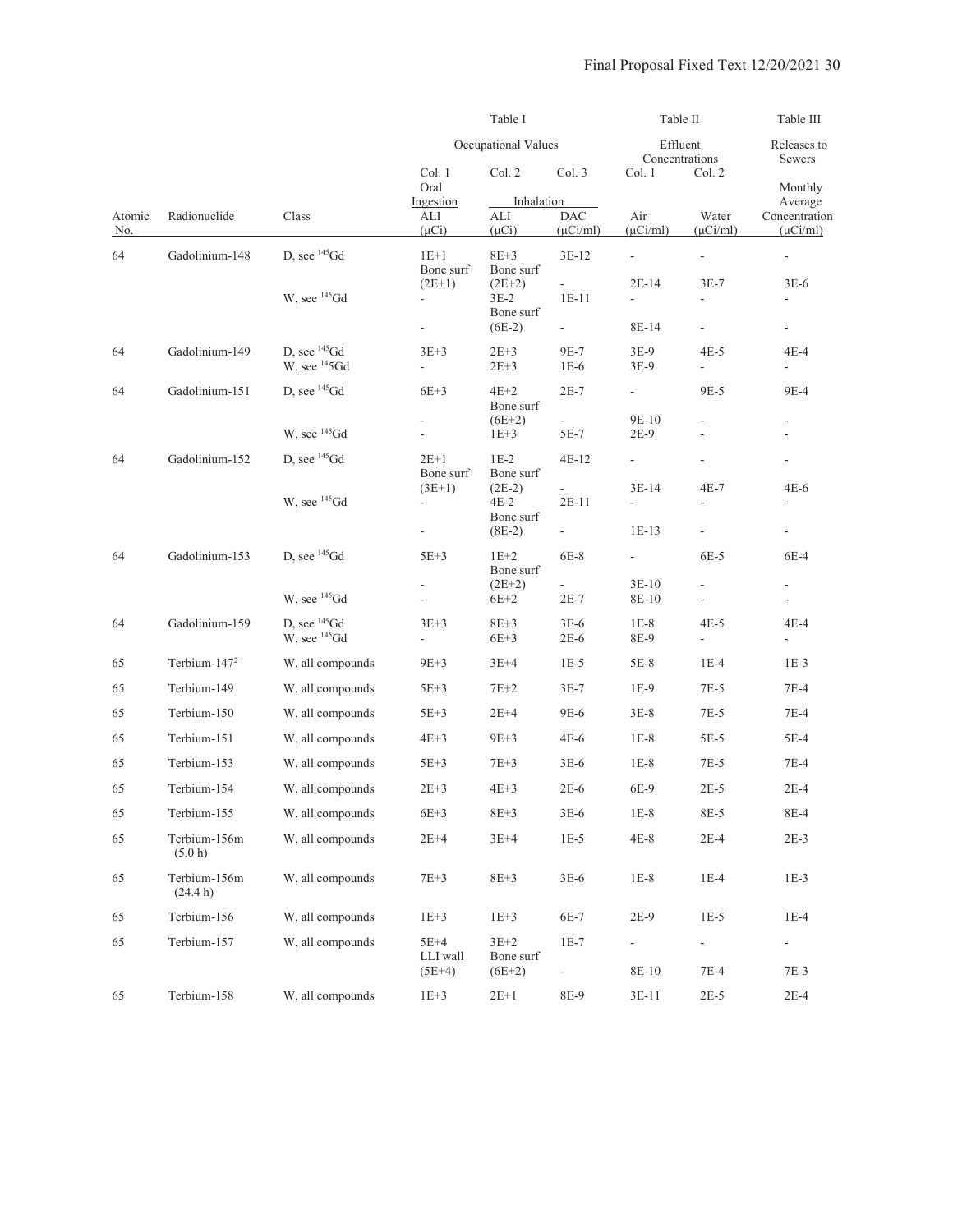|               |                          |                  |                      | Table I                      |                              |                      |                                                                                                                                                                                                                                                                                                                                                                                                                                                                                       | Table III<br>Releases to<br>Sewers<br>Monthly<br>Average<br>Concentration<br>$(\mu$ Ci/ml)<br>$1E-4$<br>$\overline{\phantom{a}}$<br>$3E-4$<br>$1E-3$<br>$3E-3$<br>$2E-3$<br>$2E-3$<br>$\frac{1}{2}$<br>$1E-4$<br>$6E-3$<br>$4E-2$<br>$3E-2$<br>$1E-2$<br>$7E-3$<br>$\overline{\phantom{0}}$<br>$1E-1$<br>$1E-2$<br>$\overline{\phantom{a}}$<br>$3E-2$<br>9E-5<br>$\overline{\phantom{a}}$ |
|---------------|--------------------------|------------------|----------------------|------------------------------|------------------------------|----------------------|---------------------------------------------------------------------------------------------------------------------------------------------------------------------------------------------------------------------------------------------------------------------------------------------------------------------------------------------------------------------------------------------------------------------------------------------------------------------------------------|-------------------------------------------------------------------------------------------------------------------------------------------------------------------------------------------------------------------------------------------------------------------------------------------------------------------------------------------------------------------------------------------|
|               |                          |                  |                      | Occupational Values          |                              |                      | Table II<br>Effluent<br>Concentrations<br>Col. 2<br>Water<br>$(\mu$ Ci/ml)<br>$1E-5$<br>$\overline{\phantom{a}}$<br>$3E-5$<br>$1E-4$<br>$3E-4$<br>$2E-4$<br>$2E-4$<br>$1E-5$<br>$6E-4$<br>$4E-3$<br>$3E-3$<br>$1E-3$<br>$7E-4$<br>÷,<br>$1E-2$<br>$1E-3$<br>-<br>$3E-3$<br>9E-6<br>$\overline{\phantom{a}}$<br>$1E-5$<br>$1E-4$<br>$2E-4$<br>$2E-3$<br>$2E-4$<br>$2E-3$<br>9E-4<br>9E-3<br>$\blacksquare$<br>$\sim$<br>$5E-5$<br>5E-4<br>$5E-5$<br>$5E-4$<br>$\overline{\phantom{0}}$ |                                                                                                                                                                                                                                                                                                                                                                                           |
|               |                          |                  | Col. 1<br>Oral       | Col. 2                       | Col. 3                       | Col. 1               |                                                                                                                                                                                                                                                                                                                                                                                                                                                                                       |                                                                                                                                                                                                                                                                                                                                                                                           |
|               |                          |                  | Ingestion            |                              | Inhalation                   |                      |                                                                                                                                                                                                                                                                                                                                                                                                                                                                                       |                                                                                                                                                                                                                                                                                                                                                                                           |
| Atomic<br>No. | Radionuclide             | Class            | ALI<br>$(\mu Ci)$    | ALI<br>$(\mu Ci)$            | <b>DAC</b><br>$(\mu$ Ci/ml)  | Air<br>$(\mu$ Ci/ml) |                                                                                                                                                                                                                                                                                                                                                                                                                                                                                       |                                                                                                                                                                                                                                                                                                                                                                                           |
| 65            | Terbium-160              | W, all compounds | $8E+2$               | $2E+2$                       | 9E-8                         | $3E-10$              |                                                                                                                                                                                                                                                                                                                                                                                                                                                                                       |                                                                                                                                                                                                                                                                                                                                                                                           |
| 65            | Terbium-161              | W, all compounds | $2E+3$               | $2E + 3$                     | $7E-7$                       | $2E-9$               |                                                                                                                                                                                                                                                                                                                                                                                                                                                                                       |                                                                                                                                                                                                                                                                                                                                                                                           |
|               |                          |                  | LLI wall<br>$(2E+3)$ | $\blacksquare$               | $\Box$                       | ÷,                   |                                                                                                                                                                                                                                                                                                                                                                                                                                                                                       | $2E-4$                                                                                                                                                                                                                                                                                                                                                                                    |
| 66            | Dysprosium-155           | W, all compounds | $9E+3$               | $3E+4$                       | $1E-5$                       | $4E-8$               |                                                                                                                                                                                                                                                                                                                                                                                                                                                                                       |                                                                                                                                                                                                                                                                                                                                                                                           |
| 66            | Dysprosium-157           | W, all compounds | $2E+4$               | $6E+4$                       | $3E-5$                       | 9E-8                 |                                                                                                                                                                                                                                                                                                                                                                                                                                                                                       |                                                                                                                                                                                                                                                                                                                                                                                           |
| 66            | Dysprosium-159           | W, all compounds | $1E+4$               | $2E + 3$                     | $1E-6$                       | $3E-9$               |                                                                                                                                                                                                                                                                                                                                                                                                                                                                                       |                                                                                                                                                                                                                                                                                                                                                                                           |
| 66            | Dysprosium-165           | W, all compounds | $1E+4$               | $5E+4$                       | $2E-5$                       | 6E-8                 |                                                                                                                                                                                                                                                                                                                                                                                                                                                                                       |                                                                                                                                                                                                                                                                                                                                                                                           |
| 66            | Dysprosium-166           | W, all compounds | $6E+2$               | $7E+2$                       | $3E-7$                       | $1E-9$               |                                                                                                                                                                                                                                                                                                                                                                                                                                                                                       |                                                                                                                                                                                                                                                                                                                                                                                           |
|               |                          |                  | LLI wall<br>$(8E+2)$ | $\blacksquare$               | $\Box$                       | ÷,                   |                                                                                                                                                                                                                                                                                                                                                                                                                                                                                       |                                                                                                                                                                                                                                                                                                                                                                                           |
| 67            | Holmium- $1552$          | W, all compounds | $4E+4$               | $2E+5$                       | 6E-5                         | $2E-7$               |                                                                                                                                                                                                                                                                                                                                                                                                                                                                                       |                                                                                                                                                                                                                                                                                                                                                                                           |
| 67            | Holmium- $1572$          | W, all compounds | $3E+5$               | $1E+6$                       | 6E-4                         | $2E-6$               |                                                                                                                                                                                                                                                                                                                                                                                                                                                                                       |                                                                                                                                                                                                                                                                                                                                                                                           |
| 67            | Holmium-159 <sup>2</sup> | W, all compounds | $2E+5$               | $1E+6$                       | $4E-4$                       | $1E-6$               |                                                                                                                                                                                                                                                                                                                                                                                                                                                                                       |                                                                                                                                                                                                                                                                                                                                                                                           |
| 67            | Holmium-161              | W, all compounds | $1E+5$               | $4E+5$                       | $2E-4$                       | $6E-7$               |                                                                                                                                                                                                                                                                                                                                                                                                                                                                                       |                                                                                                                                                                                                                                                                                                                                                                                           |
| 67            | Holmium- $162m2$         | W, all compounds | $5E+4$               | $3E+5$                       | $1E-4$                       | $4E-7$               |                                                                                                                                                                                                                                                                                                                                                                                                                                                                                       |                                                                                                                                                                                                                                                                                                                                                                                           |
| 67            | Holmium- $162^2$         | W, all compounds | $5E+5$<br>St wall    | $2E+6$                       | $1E-3$                       | $3E-6$               |                                                                                                                                                                                                                                                                                                                                                                                                                                                                                       |                                                                                                                                                                                                                                                                                                                                                                                           |
|               |                          |                  | $(8E+5)$             | $\overline{\phantom{a}}$     | ÷,                           |                      |                                                                                                                                                                                                                                                                                                                                                                                                                                                                                       |                                                                                                                                                                                                                                                                                                                                                                                           |
| 67            | Holmium- $164m2$         | W, all compounds | $1E+5$               | $3E+5$                       | $1E-4$                       | $4E-7$               |                                                                                                                                                                                                                                                                                                                                                                                                                                                                                       |                                                                                                                                                                                                                                                                                                                                                                                           |
| 67            | Holmium-164 <sup>2</sup> | W, all compounds | $2E+5$<br>St wall    | $6E+5$                       | $3E-4$                       | 9E-7                 |                                                                                                                                                                                                                                                                                                                                                                                                                                                                                       |                                                                                                                                                                                                                                                                                                                                                                                           |
|               |                          |                  | $(2E+5)$             | $\blacksquare$               | $\qquad \qquad \blacksquare$ | ÷                    |                                                                                                                                                                                                                                                                                                                                                                                                                                                                                       |                                                                                                                                                                                                                                                                                                                                                                                           |
| 67            | Holmium-166m             | W, all compounds | $6E+2$               | $7E+0$                       | $3E-9$                       | 9E-12                |                                                                                                                                                                                                                                                                                                                                                                                                                                                                                       |                                                                                                                                                                                                                                                                                                                                                                                           |
| 67            | Holmium-166              | W, all compounds | $9E+2$<br>LLI wall   | $2E + 3$                     | $7E-7$                       | $2E-9$               |                                                                                                                                                                                                                                                                                                                                                                                                                                                                                       |                                                                                                                                                                                                                                                                                                                                                                                           |
|               |                          |                  | $(9E+2)$             | $\qquad \qquad \blacksquare$ | ÷                            |                      |                                                                                                                                                                                                                                                                                                                                                                                                                                                                                       |                                                                                                                                                                                                                                                                                                                                                                                           |
| 67            | Holmium-167              | W, all compounds | $2E+4$               | $6E+4$                       | $2E-5$                       | $8E-8$               |                                                                                                                                                                                                                                                                                                                                                                                                                                                                                       |                                                                                                                                                                                                                                                                                                                                                                                           |
| 68            | Erbium-161               | W, all compounds | $2E+4$               | $6E+4$                       | $3E-5$                       | 9E-8                 |                                                                                                                                                                                                                                                                                                                                                                                                                                                                                       |                                                                                                                                                                                                                                                                                                                                                                                           |
| 68            | Erbium-165               | W, all compounds | $6E+4$               | $2E+5$                       | 8E-5                         | $3E-7$               |                                                                                                                                                                                                                                                                                                                                                                                                                                                                                       |                                                                                                                                                                                                                                                                                                                                                                                           |
| 68            | Erbium-169               | W, all compounds | $3E + 3$<br>LLI wall | $3E+3$                       | $1E-6$                       | 4E-9                 |                                                                                                                                                                                                                                                                                                                                                                                                                                                                                       |                                                                                                                                                                                                                                                                                                                                                                                           |
|               |                          |                  | $(4E+3)$             |                              | $\frac{1}{2}$                | ÷.                   |                                                                                                                                                                                                                                                                                                                                                                                                                                                                                       |                                                                                                                                                                                                                                                                                                                                                                                           |
| 68            | Erbium-171               | W, all compounds | $4E+3$               | $1E+4$                       | $4E-6$                       | $1E-8$               |                                                                                                                                                                                                                                                                                                                                                                                                                                                                                       |                                                                                                                                                                                                                                                                                                                                                                                           |
| 68            | Erbium-172               | W, all compounds | $1E+3$<br>LLI wall   | $1E+3$                       | 6E-7                         | 2E-9                 |                                                                                                                                                                                                                                                                                                                                                                                                                                                                                       |                                                                                                                                                                                                                                                                                                                                                                                           |
|               |                          |                  | $(E+3)$              |                              | $\overline{\phantom{a}}$     |                      | $2E-5$                                                                                                                                                                                                                                                                                                                                                                                                                                                                                |                                                                                                                                                                                                                                                                                                                                                                                           |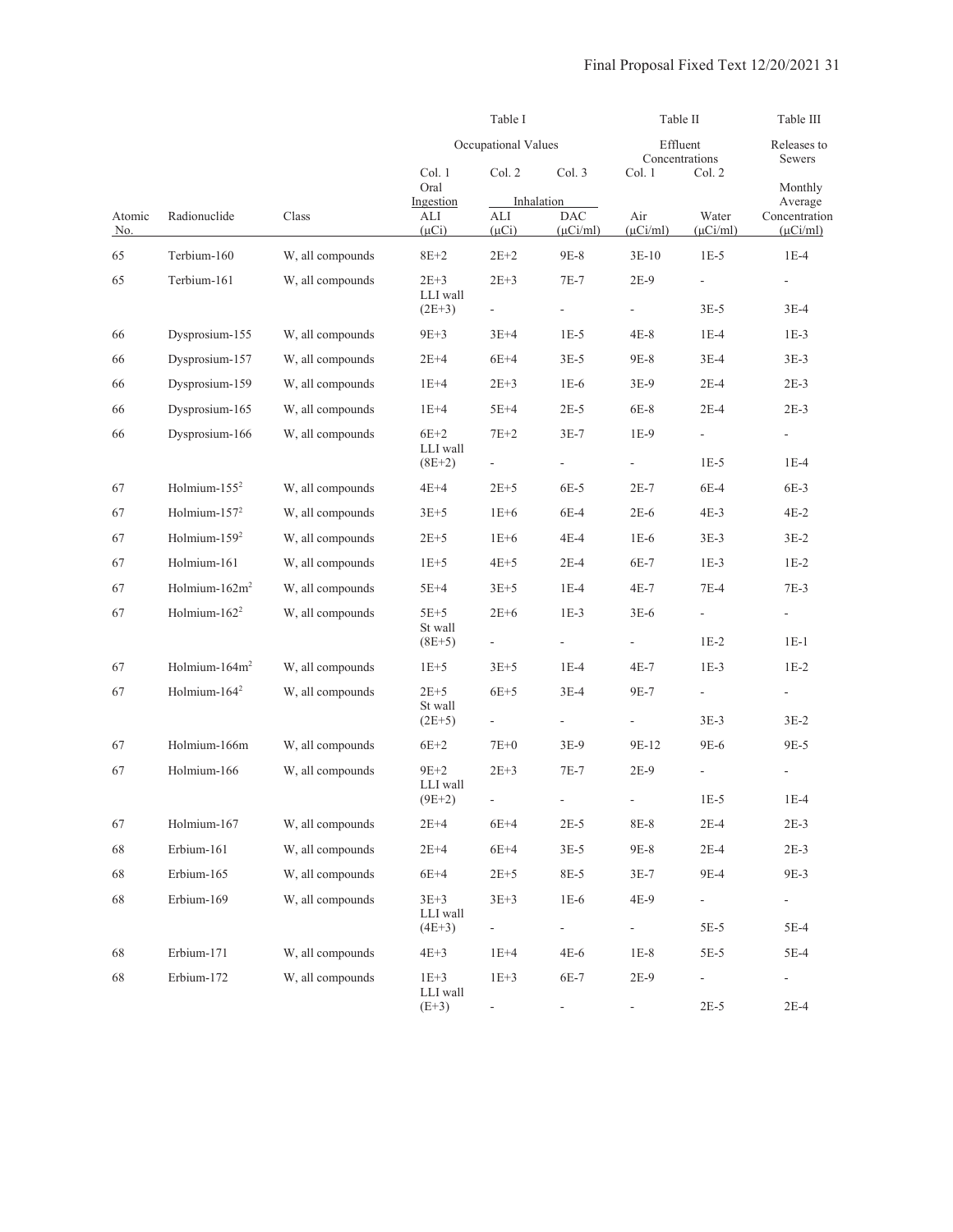|                      |                            |                                                                        |                                       | Table I                            |                                    |                                   |                                                                                                                                                                                                                                                                                                                                                                                                                                                                                                                                                                                                                                                                                                                                                                                                                                                                                                                                                                                                                                                                                                                              | Table III |
|----------------------|----------------------------|------------------------------------------------------------------------|---------------------------------------|------------------------------------|------------------------------------|-----------------------------------|------------------------------------------------------------------------------------------------------------------------------------------------------------------------------------------------------------------------------------------------------------------------------------------------------------------------------------------------------------------------------------------------------------------------------------------------------------------------------------------------------------------------------------------------------------------------------------------------------------------------------------------------------------------------------------------------------------------------------------------------------------------------------------------------------------------------------------------------------------------------------------------------------------------------------------------------------------------------------------------------------------------------------------------------------------------------------------------------------------------------------|-----------|
|                      |                            |                                                                        |                                       | Occupational Values                |                                    |                                   | Table II<br>Effluent<br>Releases to<br>Concentrations<br>Sewers<br>Col. 2<br>Monthly<br>Average<br>Water<br>Concentration<br>$(\mu$ Ci/ml)<br>$(\mu$ Ci/ml)<br>$\overline{\phantom{a}}$<br>$\overline{\phantom{a}}$<br>$1E-3$<br>$1E-2$<br>$6E-5$<br>$6E-4$<br>$\overline{\phantom{a}}$<br>$3E-5$<br>$3E-4$<br>$\sim$ 10 $\pm$<br>$\overline{\phantom{a}}$<br>$1E-5$<br>$1E-4$<br>$\sim$ 10 $\pm$<br>$\sim$<br>$2E-4$<br>$2E-3$<br>$\sim$<br>$\sim 100$<br>$1E-5$<br>$1E-4$<br>$6E-5$<br>6E-4<br>$\sim$ 10 $\pm$<br>$\sim$ 10 $\pm$<br>$1E-3$<br>$1E-2$<br>$1E-3$<br>$1E-2$<br>$\mathcal{L}_{\mathcal{A}}$<br>$\overline{\phantom{a}}$<br>$2E-5$<br>$2E-4$<br>$\overline{\phantom{a}}$<br>$\overline{\phantom{a}}$<br>$4E-3$<br>$4E-2$<br>$\overline{\phantom{a}}$<br>$\overline{\phantom{a}}$<br>$2E-5$<br>$2E-4$<br>$\blacksquare$<br>$\overline{\phantom{a}}$<br>$\overline{\phantom{a}}$<br>$\overline{\phantom{a}}$<br>$4E-5$<br>$4E-4$<br>÷.<br>$\overline{\phantom{a}}$<br>$2E-4$<br>$2E-3$<br>$\overline{\phantom{a}}$<br>$\overline{\phantom{a}}$<br>$2E-4$<br>$2E-3$<br>$\blacksquare$<br>$\overline{\phantom{a}}$ |           |
|                      |                            |                                                                        | Col. 1<br>Oral                        | Col. 2                             | Col. 3                             | Col. 1                            |                                                                                                                                                                                                                                                                                                                                                                                                                                                                                                                                                                                                                                                                                                                                                                                                                                                                                                                                                                                                                                                                                                                              |           |
| Atomic<br><u>No.</u> | Radionuclide               | Class                                                                  | Ingestion<br>ALI<br>$(\mu Ci)$        | Inhalation<br>ALI<br>$(\mu Ci)$    | <b>DAC</b><br>$(\mu$ Ci/ml)        | Air<br>$(\mu$ Ci/ml)              |                                                                                                                                                                                                                                                                                                                                                                                                                                                                                                                                                                                                                                                                                                                                                                                                                                                                                                                                                                                                                                                                                                                              |           |
| 69                   | Thulium- $162^2$           | W, all compounds                                                       | $7E+4$<br>St wall                     | $3E+5$                             | $1E-4$                             | $4E-7$                            |                                                                                                                                                                                                                                                                                                                                                                                                                                                                                                                                                                                                                                                                                                                                                                                                                                                                                                                                                                                                                                                                                                                              |           |
|                      |                            |                                                                        | $(7E+4)$                              | $\overline{\phantom{a}}$           | ÷,                                 | a i                               |                                                                                                                                                                                                                                                                                                                                                                                                                                                                                                                                                                                                                                                                                                                                                                                                                                                                                                                                                                                                                                                                                                                              |           |
| 69                   | Thulium-166                | W, all compounds                                                       | $4E+3$                                | $1E+4$                             | 6E-6                               | $2E-8$                            |                                                                                                                                                                                                                                                                                                                                                                                                                                                                                                                                                                                                                                                                                                                                                                                                                                                                                                                                                                                                                                                                                                                              |           |
| 69                   | Thulium-167                | W, all compounds                                                       | $2E+3$<br>LLI wall                    | $2E + 3$                           | 8E-7                               | $3E-9$                            |                                                                                                                                                                                                                                                                                                                                                                                                                                                                                                                                                                                                                                                                                                                                                                                                                                                                                                                                                                                                                                                                                                                              |           |
|                      |                            |                                                                        | $(2E+3)$                              |                                    | $\sim$                             | ÷.                                |                                                                                                                                                                                                                                                                                                                                                                                                                                                                                                                                                                                                                                                                                                                                                                                                                                                                                                                                                                                                                                                                                                                              |           |
| 69                   | Thulium-170                | W, all compounds                                                       | $8E+2$<br>LLI wall                    | $2E+2$<br>$\overline{\phantom{a}}$ | 9E-8<br>$\overline{\phantom{a}}$   | $3E-10$                           |                                                                                                                                                                                                                                                                                                                                                                                                                                                                                                                                                                                                                                                                                                                                                                                                                                                                                                                                                                                                                                                                                                                              |           |
|                      |                            |                                                                        | $(1E+3)$                              |                                    |                                    |                                   |                                                                                                                                                                                                                                                                                                                                                                                                                                                                                                                                                                                                                                                                                                                                                                                                                                                                                                                                                                                                                                                                                                                              |           |
| 69                   | Thulium-171                | W, all compounds                                                       | $1E+4$<br>LLI wall<br>$(1E+4)$        | $3E+2$<br>Bone surf<br>$(6E+2)$    | $1E-7$<br>$\sim$                   | $\overline{\phantom{a}}$<br>8E-10 |                                                                                                                                                                                                                                                                                                                                                                                                                                                                                                                                                                                                                                                                                                                                                                                                                                                                                                                                                                                                                                                                                                                              |           |
|                      |                            | W, all compounds                                                       |                                       |                                    |                                    |                                   |                                                                                                                                                                                                                                                                                                                                                                                                                                                                                                                                                                                                                                                                                                                                                                                                                                                                                                                                                                                                                                                                                                                              |           |
| 69                   | Thulium-172                |                                                                        | $7E+2$<br>LLI wall<br>$(8E+2)$        | $1E+3$<br>$\overline{\phantom{a}}$ | $5E-7$<br>$\overline{\phantom{a}}$ | $2E-9$<br>÷.                      |                                                                                                                                                                                                                                                                                                                                                                                                                                                                                                                                                                                                                                                                                                                                                                                                                                                                                                                                                                                                                                                                                                                              |           |
|                      |                            |                                                                        |                                       |                                    |                                    |                                   |                                                                                                                                                                                                                                                                                                                                                                                                                                                                                                                                                                                                                                                                                                                                                                                                                                                                                                                                                                                                                                                                                                                              |           |
| 69                   | Thulium-173                | W, all compounds                                                       | $4E+3$                                | $1E+4$                             | $5E-6$                             | $2E-8$                            |                                                                                                                                                                                                                                                                                                                                                                                                                                                                                                                                                                                                                                                                                                                                                                                                                                                                                                                                                                                                                                                                                                                              |           |
| 69                   | Thulium- $1752$            | W, all compounds                                                       | $7E+4$<br>St wall                     | $3E+5$<br>$\equiv$                 | $1E-4$<br>$\overline{\phantom{a}}$ | $4E-7$<br>÷.                      |                                                                                                                                                                                                                                                                                                                                                                                                                                                                                                                                                                                                                                                                                                                                                                                                                                                                                                                                                                                                                                                                                                                              |           |
|                      |                            |                                                                        | $(9E+4)$                              |                                    |                                    |                                   |                                                                                                                                                                                                                                                                                                                                                                                                                                                                                                                                                                                                                                                                                                                                                                                                                                                                                                                                                                                                                                                                                                                              |           |
| 70                   | Ytterbium-162 <sup>2</sup> | W, all compounds except<br>those given for Y<br>Y, oxides, hydroxides, | $7E+4$                                | $3E+5$                             | $1E-4$                             | 4E-7                              |                                                                                                                                                                                                                                                                                                                                                                                                                                                                                                                                                                                                                                                                                                                                                                                                                                                                                                                                                                                                                                                                                                                              |           |
|                      |                            | and fluorides                                                          | $\overline{\phantom{a}}$              | $3E+5$                             | $1E-4$                             | 4E-7                              |                                                                                                                                                                                                                                                                                                                                                                                                                                                                                                                                                                                                                                                                                                                                                                                                                                                                                                                                                                                                                                                                                                                              |           |
| 70                   | Ytterbium-166              | W, see $162Yb$<br>$Y$ , see $162Yb$                                    | $1E+3$<br>$\mathcal{L}_{\mathcal{A}}$ | $2E+3$<br>$2E + 3$                 | 8E-7<br>8E-7                       | $3E-9$<br>3E-9                    |                                                                                                                                                                                                                                                                                                                                                                                                                                                                                                                                                                                                                                                                                                                                                                                                                                                                                                                                                                                                                                                                                                                              |           |
| 70                   | Ytterbium-167 <sup>2</sup> | W, see <sup>162</sup> Yb                                               | $3E+5$                                | $8E+5$                             | $3E-4$                             | $1E-6$                            |                                                                                                                                                                                                                                                                                                                                                                                                                                                                                                                                                                                                                                                                                                                                                                                                                                                                                                                                                                                                                                                                                                                              |           |
|                      |                            | $Y$ , see $162Yb$                                                      | $\overline{\phantom{a}}$              | $7E+5$                             | $3E-4$                             | $1E-6$                            |                                                                                                                                                                                                                                                                                                                                                                                                                                                                                                                                                                                                                                                                                                                                                                                                                                                                                                                                                                                                                                                                                                                              |           |
| 70                   | Ytterbium-169              | W, see <sup>162</sup> Yb<br>Y. see ${}^{162}Yb$                        | $2E+3$<br>$\overline{\phantom{a}}$    | $8E+2$<br>$7E+2$                   | 4E-7<br>$3E-7$                     | $1E-9$<br>$1E-9$                  |                                                                                                                                                                                                                                                                                                                                                                                                                                                                                                                                                                                                                                                                                                                                                                                                                                                                                                                                                                                                                                                                                                                              |           |
| 70                   | Ytterbium-175              | W, see <sup>162</sup> Yb                                               | $3E+3$<br>LLI wall                    | $4E+3$                             | $1E-6$                             | 5E-9                              |                                                                                                                                                                                                                                                                                                                                                                                                                                                                                                                                                                                                                                                                                                                                                                                                                                                                                                                                                                                                                                                                                                                              |           |
|                      |                            | Y, see <sup>162</sup> Yb                                               | $(3E+3)$<br>$\overline{\phantom{a}}$  | $3E + 3$                           | $\blacksquare$<br>$1E-6$           | 5E-9                              |                                                                                                                                                                                                                                                                                                                                                                                                                                                                                                                                                                                                                                                                                                                                                                                                                                                                                                                                                                                                                                                                                                                              |           |
| 70                   | Ytterbium-177 <sup>2</sup> | W, see $162Yb$<br>Y, see <sup>162</sup> Yb                             | $2E+4$<br>$\blacksquare$              | $5E+4$<br>$5E+4$                   | $2E-5$<br>$2E-5$                   | 7E-8<br>6E-8                      |                                                                                                                                                                                                                                                                                                                                                                                                                                                                                                                                                                                                                                                                                                                                                                                                                                                                                                                                                                                                                                                                                                                              |           |
| 70                   | Ytterbium-178 <sup>2</sup> | W, see <sup>162</sup> Yb<br>Y, see <sup>162</sup> Yb                   | $1E+4$<br>$\Box$                      | $4E+4$<br>$4E+4$                   | $2E-5$<br>$2E-5$                   | 6E-8<br>$5E-8$                    |                                                                                                                                                                                                                                                                                                                                                                                                                                                                                                                                                                                                                                                                                                                                                                                                                                                                                                                                                                                                                                                                                                                              |           |
| 71                   | Lutetium-169               | W, all compounds except<br>those given for Y<br>Y, oxides, hydroxides, | $3E + 3$                              | $4E+3$                             | $2E-6$                             | 6E-9                              | $3E-5$                                                                                                                                                                                                                                                                                                                                                                                                                                                                                                                                                                                                                                                                                                                                                                                                                                                                                                                                                                                                                                                                                                                       | $3E-4$    |
|                      |                            | and fluorides                                                          |                                       | $4E+3$                             | $2E-6$                             | 6E-9                              |                                                                                                                                                                                                                                                                                                                                                                                                                                                                                                                                                                                                                                                                                                                                                                                                                                                                                                                                                                                                                                                                                                                              |           |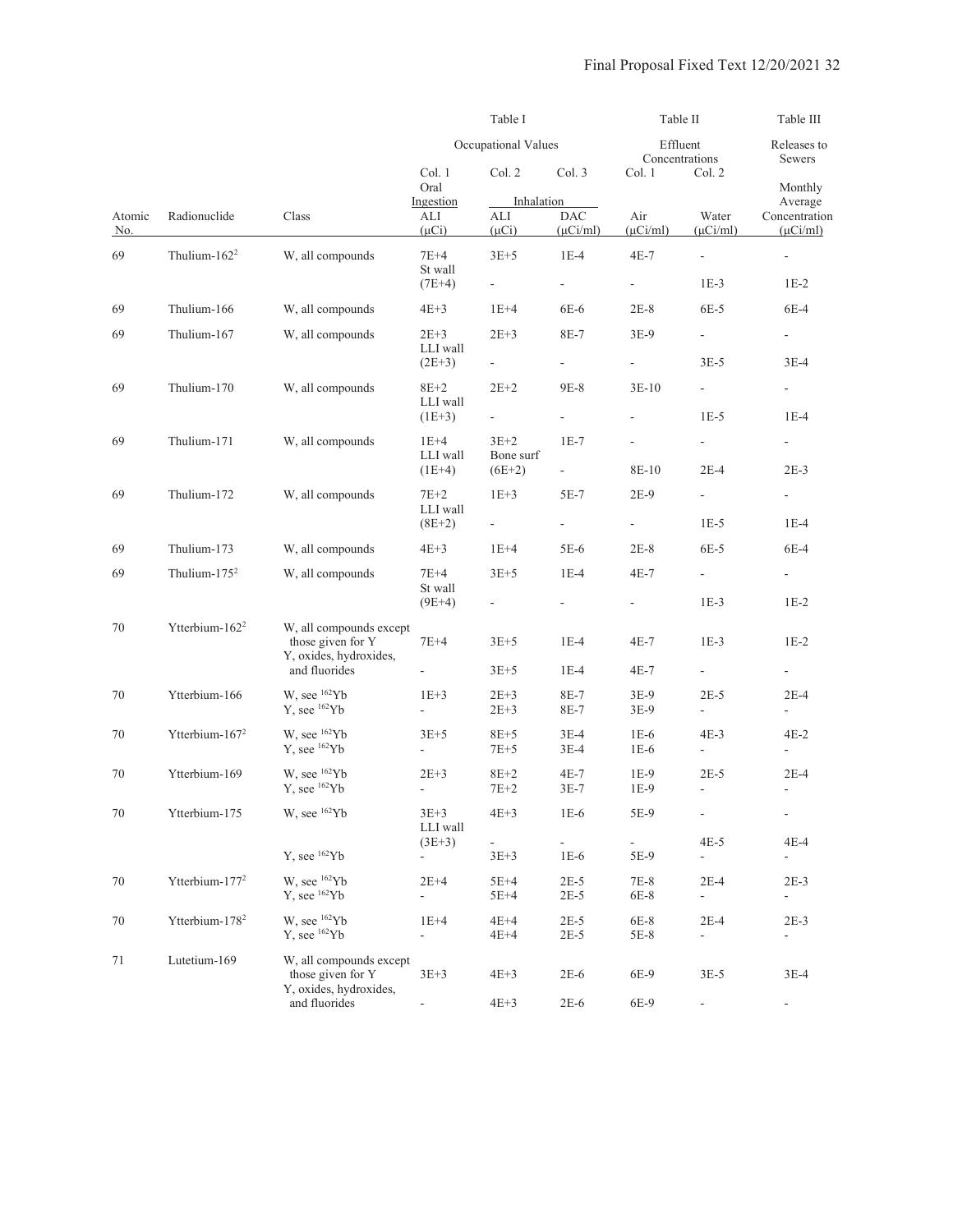|               |                            |                                                      |                                      | Table I                         | Table II                      |                                     | Table III                                            |                                                      |
|---------------|----------------------------|------------------------------------------------------|--------------------------------------|---------------------------------|-------------------------------|-------------------------------------|------------------------------------------------------|------------------------------------------------------|
|               |                            |                                                      |                                      | Occupational Values             |                               | Effluent<br>Concentrations          |                                                      | Releases to<br>Sewers<br>Monthly                     |
|               |                            |                                                      | Col. 1<br>Oral                       | Col. 2                          | Col. 3                        | Col. 1                              | Col. 2                                               |                                                      |
| Atomic<br>No. | Radionuclide               | Class                                                | Ingestion<br>ALI<br>$(\mu Ci)$       | Inhalation<br>ALI<br>$(\mu Ci)$ | <b>DAC</b><br>$(\mu$ Ci/ml)   | Air<br>$(\mu$ Ci/ml)                | Water<br>$(\mu$ Ci/ml)                               | Average<br>Concentration<br>$(\mu$ Ci/ml)            |
| 71            | Lutetium-170               | W, see <sup>169</sup> Lu<br>Y, see <sup>169</sup> Lu | $1E+3$<br>$\Box$                     | $2E+3$<br>$2E + 3$              | 9E-7<br>8E-7                  | $3E-9$<br>3E-9                      | $2E-5$<br>$\blacksquare$                             | $2E-4$<br>$\Box$                                     |
| 71            | Lutetium-171               | W, see <sup>169</sup> Lu<br>Y, see <sup>169</sup> Lu | $2E+3$<br>$\frac{1}{2}$              | $2E+3$<br>$2E + 3$              | 8E-7<br>8E-7                  | $3E-9$<br>3E-9                      | $3E-5$<br>÷,                                         | $3E-4$<br>$\overline{\phantom{a}}$                   |
| 71            | Lutetium-172               | W, see <sup>169</sup> Lu<br>Y, see <sup>169</sup> Lu | $1E+3$<br>÷,                         | $1E+3$<br>$1E+3$                | $5E-7$<br>5E-7                | $2E-9$<br>$2E-9$                    | $1E-5$<br>$\overline{\phantom{a}}$                   | $1E-4$<br>$\overline{\phantom{a}}$                   |
| 71            | Lutetium-173               | W, see <sup>169</sup> Lu                             | $5E+3$                               | $3E+2$<br>Bone surf             | $1E-7$                        | $\omega_{\rm{eff}}$                 | $7E-5$                                               | $7E-4$                                               |
|               |                            | $Y$ , see $169$ Lu                                   | ÷.                                   | $(5E+2)$<br>$3E+2$              | $\sim$<br>$1E-7$              | 6E-10<br>$4E-10$                    | ÷.<br>$\overline{a}$                                 | $\bar{a}$                                            |
| 71            | Lutetium-174m              | W, see <sup>169</sup> Lu                             | $2E + 3$<br>LLI wall                 | $2E+2$<br>Bone surf             | $1E-7$                        | $\overline{\phantom{a}}$<br>5E-10   | $\overline{\phantom{a}}$<br>$4E-5$                   | $\overline{\phantom{a}}$<br>4E-4                     |
|               |                            | $Y$ , see $169$ Lu                                   | $(3E+3)$<br>$\overline{\phantom{a}}$ | $(3E+2)$<br>$2E + 2$            | 9E-8                          | $3E-10$                             | $\blacksquare$                                       | $\overline{\phantom{a}}$                             |
| 71            | Lutetium-174               | W, see <sup>169</sup> Lu                             | $5E+3$<br>$\frac{1}{2}$              | $1E+2$<br>Bone surf<br>$(2E+2)$ | $5E-8$<br>$\sim$              | $\overline{\phantom{a}}$<br>$3E-10$ | $7E-5$<br>$\overline{\phantom{a}}$                   | $7E-4$<br>$\equiv$                                   |
|               |                            | $Y$ , see $169$ Lu                                   | $\overline{\phantom{a}}$             | $2E+2$                          | 6E-8                          | $2E-10$                             | $\overline{a}$                                       | $\overline{\phantom{a}}$                             |
| 71            | Lutetium-176m              | W, see <sup>169</sup> Lu<br>Y, see <sup>169</sup> Lu | $8E + 3$<br>$\mathbb{L}$             | $3E+4$<br>$2E+4$                | $1E-5$<br>9E-6                | $3E-8$<br>$3E-8$                    | $1E-4$<br>$\overline{a}$                             | $1E-3$<br>$\overline{a}$                             |
| 71            | Lutetium-176               | W, see <sup>169</sup> Lu                             | $7E+2$                               | $5E+0$<br>Bone surf             | $2E-9$                        | $\overline{\phantom{a}}$            | $1E-5$                                               | $1E-4$                                               |
|               |                            | $Y$ , see $169$ Lu                                   |                                      | $(1E+1)$<br>8E+0                | $\omega_{\rm c}$<br>$3E-9$    | $2E-11$<br>$1E-11$                  | ÷,                                                   | $\overline{\phantom{a}}$<br>$\overline{\phantom{a}}$ |
| 71            | Lutetium-177m              | W, see <sup>169</sup> Lu                             | $7E+2$                               | $1E+2$<br>Bone surf             | $5E-8$                        | $\mathcal{L}_{\mathcal{A}}$         | $1E-5$                                               | $1E-4$                                               |
|               |                            | Y, see $^{169}$ Lu                                   | $\frac{1}{2}$<br>$\blacksquare$      | $(1E+2)$<br>$8E+1$              | $\omega_{\rm{eff}}$<br>$3E-8$ | $2E-10$<br>$1E-10$                  | $\overline{\phantom{a}}$<br>$\overline{\phantom{a}}$ | $\blacksquare$                                       |
| 71            | Lutetium-177               | W, see <sup>169</sup> Lu                             | $2E + 3$<br>LLI wall                 | $2E+3$                          | 9E-7                          | $3E-9$                              | $\overline{\phantom{a}}$                             | $\overline{\phantom{a}}$                             |
|               |                            | Y, see <sup>169</sup> Lu                             | $(3E+3)$<br>$\overline{\phantom{a}}$ | ÷,<br>$2E+3$                    | ÷.<br>9E-7                    | $3E-9$                              | $4E-5$<br>$\overline{a}$                             | $4E-4$                                               |
| 71            | Lutetium-178m <sup>2</sup> | W, see <sup>169</sup> Lu                             | $5E+4$<br>St. wall                   | $2E+5$                          | 8E-5                          | $3E-7$                              | $\overline{\phantom{a}}$                             | $\overline{\phantom{a}}$                             |
|               |                            | Y, see $^{169}$ Lu                                   | $(6E+4)$<br>÷,                       | $2E + 5$                        | $7E-5$                        | $2E-7$                              | 8E-4                                                 | 8E-3                                                 |
| 71            | Lutetium-178 <sup>2</sup>  | W, see <sup>169</sup> Lu                             | 4E+4<br>St wall                      | $1E+5$                          | $5E-5$                        | $2E-7$                              | $\overline{\phantom{a}}$                             | $\qquad \qquad \blacksquare$                         |
|               |                            | Y, see <sup>169</sup> Lu                             | $(4E+4)$<br>$\overline{\phantom{a}}$ | $1E+5$                          | ä,<br>$5E-5$                  | $2E-7$                              | 6E-4<br>÷,                                           | 6E-3<br>$\overline{\phantom{a}}$                     |
| 71            | Lutetium-179               | W, see <sup>169</sup> Lu<br>Y, see <sup>169</sup> Lu | $6E+3$<br>$\frac{1}{2}$              | $2E+4$<br>$2E+4$                | 8E-6<br>6E-6                  | $3E-8$<br>$3E-8$                    | 9E-5<br>$\blacksquare$                               | 9E-4<br>$\frac{1}{2}$                                |
| 72            | Hafnium-170                | D, all compounds except<br>those given for W         | $3E + 3$                             | $6E+3$                          | $2E-6$                        | 8E-9                                | $4E-5$                                               | $4E-4$                                               |
|               |                            | W, oxides, hydroxides,<br>carbides, and nitrates     | $\overline{\phantom{a}}$             | $5E+3$                          | $2E-6$                        | 6E-9                                | $\blacksquare$                                       | $\overline{\phantom{a}}$                             |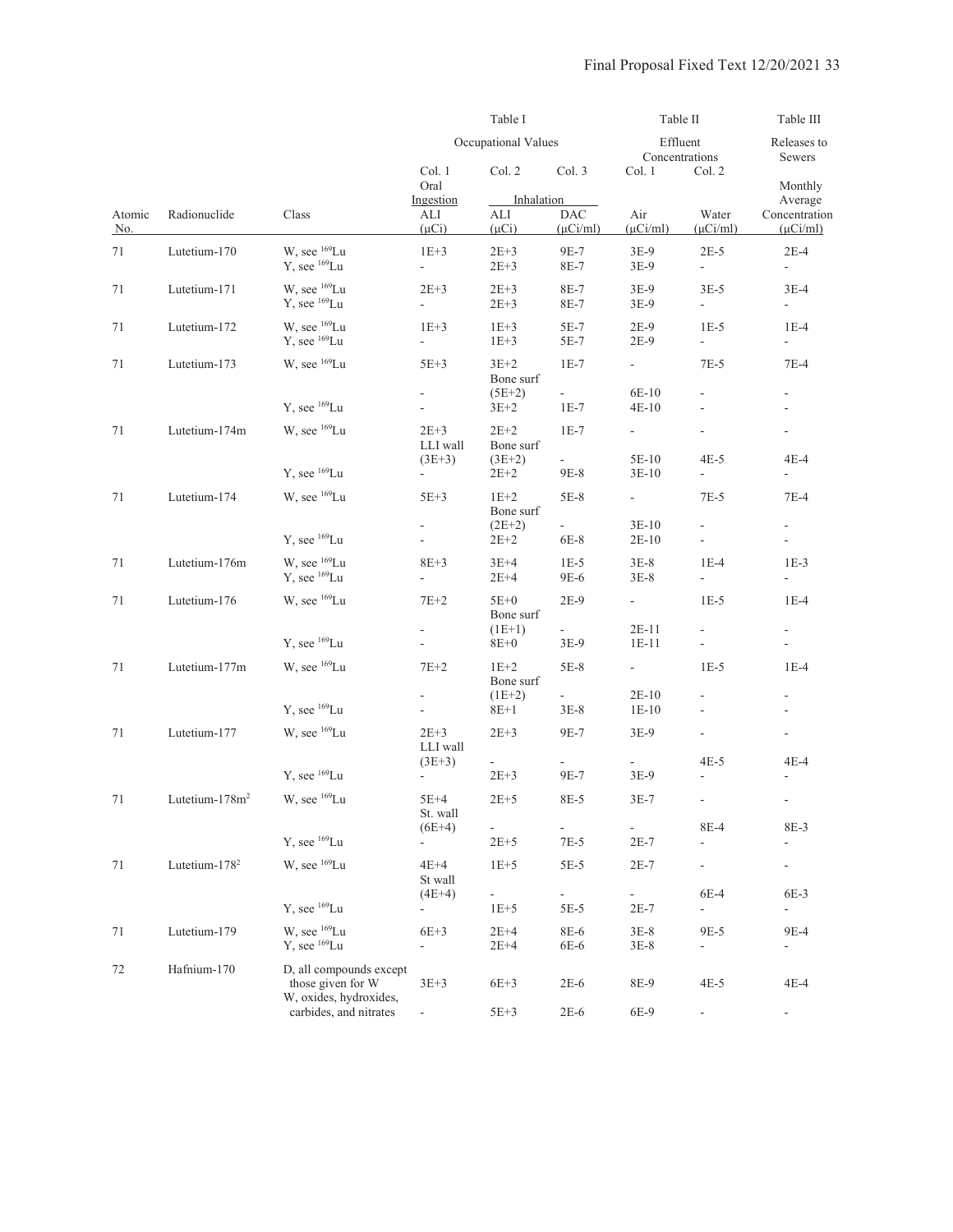|                    |                           |                          |                          | Table I               |                               | Table II                            |                             | Table III                          |
|--------------------|---------------------------|--------------------------|--------------------------|-----------------------|-------------------------------|-------------------------------------|-----------------------------|------------------------------------|
|                    |                           |                          |                          | Occupational Values   |                               |                                     | Effluent<br>Concentrations  | Releases to<br>Sewers              |
|                    |                           |                          | Col. 1<br>Oral           | Col. 2                | Col. 3                        | Col. 1                              | Col. 2                      | Monthly                            |
|                    |                           |                          | Ingestion                | Inhalation            |                               |                                     |                             | Average                            |
| Atomic             | Radionuclide              | Class                    | ALI                      | ALI                   | <b>DAC</b>                    | Air                                 | Water                       | Concentration                      |
| $\underline{No}$ . |                           |                          | $(\mu Ci)$               | $(\mu Ci)$            | $(\mu$ Ci/ml)                 | $(\mu$ Ci/ml)                       | $(\mu$ Ci/ml)               | $(\mu$ Ci/ml)                      |
| 72                 | Hafnium-172               | D, see $^{170}$ Hf       | $1E+3$                   | $9E+0$<br>Bone surf   | $4E-9$                        |                                     | $2E-5$                      | $2E-4$                             |
|                    |                           |                          | $\overline{\phantom{a}}$ | $(2E+1)$              | $\sim$                        | $3E-11$                             | $\overline{a}$              | $\overline{\phantom{a}}$           |
|                    |                           | W, see $^{170}$ Hf       | $\overline{a}$           | 4E+1                  | $2E-8$                        | $\overline{\phantom{a}}$            | L,                          | $\overline{\phantom{a}}$           |
|                    |                           |                          | $\blacksquare$           | Bone surf<br>$(6E+1)$ | $\omega_{\rm{max}}$           | 8E-11                               | $\frac{1}{2}$               | $\overline{\phantom{a}}$           |
|                    |                           |                          |                          |                       |                               |                                     |                             |                                    |
| 72                 | Hafnium-173               | D, see $170$ Hf          | $5E+3$                   | $1E+4$                | $5E-6$                        | $2E-8$                              | $7E-5$                      | 7E-4                               |
|                    |                           | W, see <sup>170</sup> Hf | ÷.                       | $1E+4$                | 5E-6                          | $2E-8$                              | $\overline{\phantom{a}}$    | ÷,                                 |
| 72                 | Hafnium-175               | D, see $^{170}$ Hf       | $3E+3$                   | $9E+2$                | $4E-7$                        | $\omega_{\rm{max}}$                 | $4E-5$                      | 4E-4                               |
|                    |                           |                          |                          | Bone surf             |                               |                                     |                             |                                    |
|                    |                           |                          | $\blacksquare$           | $(1E+3)$              | $\omega_{\rm{eff}}$           | $1E-9$                              | $\overline{\phantom{a}}$    | $\overline{a}$                     |
|                    |                           | W, see <sup>170</sup> Hf | $\overline{\phantom{a}}$ | $1E+3$                | 5E-7                          | $2E-9$                              | $\overline{\phantom{a}}$    | $\overline{\phantom{a}}$           |
| 72                 | Hafnium-177m <sup>2</sup> | D, see $170$ Hf          |                          | $6E+4$                |                               |                                     | $3E-4$                      |                                    |
|                    |                           | W, see <sup>170</sup> Hf | $2E+4$<br>$\overline{a}$ | $9E+4$                | $2E-5$<br>4E-5                | 8E-8<br>$1E-7$                      | $\overline{\phantom{a}}$    | $3E-3$<br>$\overline{\phantom{a}}$ |
|                    |                           |                          |                          |                       |                               |                                     |                             |                                    |
| 72                 | Hafnium-178m              | D, see $^{170}$ Hf       | $3E+2$                   | $1E+0$                | 5E-10                         | $\omega_{\rm{max}}$                 | $3E-6$                      | $3E-5$                             |
|                    |                           |                          |                          | Bone surf             | $\omega_{\rm{eff}}$           |                                     | $\mathbf{r}$                |                                    |
|                    |                           | W, see $^{170}$ Hf       | ÷.<br>$\frac{1}{2}$      | $(2E+0)$<br>$5E+0$    | $2E-9$                        | $3E-12$<br>$\overline{\phantom{0}}$ | $\frac{1}{2}$               | ÷.<br>$\overline{\phantom{a}}$     |
|                    |                           |                          |                          | Bone surf             |                               |                                     |                             |                                    |
|                    |                           |                          | $\overline{\phantom{a}}$ | $(9E+0)$              | $\omega_{\rm{max}}$           | $1E-11$                             | $\frac{1}{2}$               | $\overline{\phantom{a}}$           |
| 72                 | Hafnium-179m              | D, see $170$ Hf          | $1E+3$                   | $3E+2$                | $1E-7$                        | $\sim 10$                           | $1E-5$                      | $1E-4$                             |
|                    |                           |                          |                          | Bone surf             |                               |                                     |                             |                                    |
|                    |                           |                          | $\overline{\phantom{a}}$ | $(6E+2)$              | $\mathcal{L}_{\mathcal{A}}$   | 8E-10                               | $\overline{\phantom{a}}$    | $\overline{\phantom{a}}$           |
|                    |                           | W, see <sup>170</sup> Hf | $\mathbb{L}$             | $6E+2$                | $3E-7$                        | 8E-10                               | $\frac{1}{2}$               | $\overline{\phantom{a}}$           |
| 72                 | Hafnium-180m              | D, see $170$ Hf          | $7E+3$                   | $2E+4$                |                               |                                     | $1E-4$                      | $1E-3$                             |
|                    |                           | W, see $^{170}$ Hf       | $\overline{\phantom{0}}$ | $3E+4$                | 9E-6<br>$1E-5$                | $3E-8$<br>4E-8                      | $\mathcal{L}_{\mathcal{A}}$ | $\blacksquare$                     |
|                    |                           |                          |                          |                       |                               |                                     |                             |                                    |
| 72                 | Hafnium-181               | D, see $^{170}$ Hf       | $1E+3$                   | $2E+2$                | $7E-8$                        | $\omega_{\rm{max}}$                 | $2E-5$                      | $2E-4$                             |
|                    |                           |                          |                          | Bone surf             |                               |                                     |                             |                                    |
|                    |                           | W, see $^{170}$ Hf       | $\frac{1}{2}$            | $(4E+2)$<br>4E+2      | $\mathcal{L}^{\pm}$<br>$2E-7$ | 6E-10<br>6E-10                      | $\frac{1}{2}$               | $\blacksquare$                     |
|                    |                           |                          |                          |                       |                               |                                     |                             |                                    |
| 72                 | Hafnium- $182m2$          | D, see $170$ Hf          | $4E+4$                   | $9E+4$                | $4E-5$                        | $1E-7$                              | 5E-4                        | 5E-3                               |
|                    |                           | W, see <sup>170</sup> Hf | $\Box$                   | $1E+5$                | 6E-5                          | $2E-7$                              | $\frac{1}{2}$               | $\overline{\phantom{a}}$           |
| 72                 | Hafnium-182               | D, see $170$ Hf          | $2E + 2$                 | $8E-1$                | $3E-10$                       | ÷.                                  | $\overline{a}$              |                                    |
|                    |                           |                          |                          | Bone surf             | Bone surf                     |                                     |                             |                                    |
|                    |                           |                          | $(4E+2)$                 | $(2E+0)$              | $\sim$                        | $2E-12$                             | $5E-6$                      | $5E-5$                             |
|                    |                           | W, see <sup>170</sup> Hf | ÷,                       | $3E+0$                | $1E-9$                        | $\blacksquare$                      | ÷,                          | $\overline{\phantom{a}}$           |
|                    |                           |                          | ÷                        | Bone surf<br>$(7E+0)$ | $\omega_{\rm{max}}$           | $1E-11$                             | $\mathcal{L}_{\mathcal{A}}$ | ÷.                                 |
|                    |                           |                          |                          |                       |                               |                                     |                             |                                    |
| 72                 | Hafnium- $183^2$          | D, see $^{170}$ Hf       | $2E+4$                   | $5E+4$                | $2E-5$                        | 6E-8                                | $3E-4$                      | $3E-3$                             |
|                    |                           | W, see <sup>170</sup> Hf | $\overline{\phantom{a}}$ | $6E+4$                | $2E-5$                        | 8E-8                                | $\blacksquare$              | $\overline{\phantom{a}}$           |
| 72                 | Hafnium-184               | D, see $^{170}$ Hf       | $2E+3$                   | $8E+3$                | $3E-6$                        | $1\mathrm{E-}8$                     | $3E-5$                      | $3E-4$                             |
|                    |                           | $W$ , see $170$ Hf       | $\overline{\phantom{a}}$ | $6E+3$                | $3E-6$                        | 9E-9                                | $\overline{\phantom{a}}$    | $\overline{\phantom{a}}$           |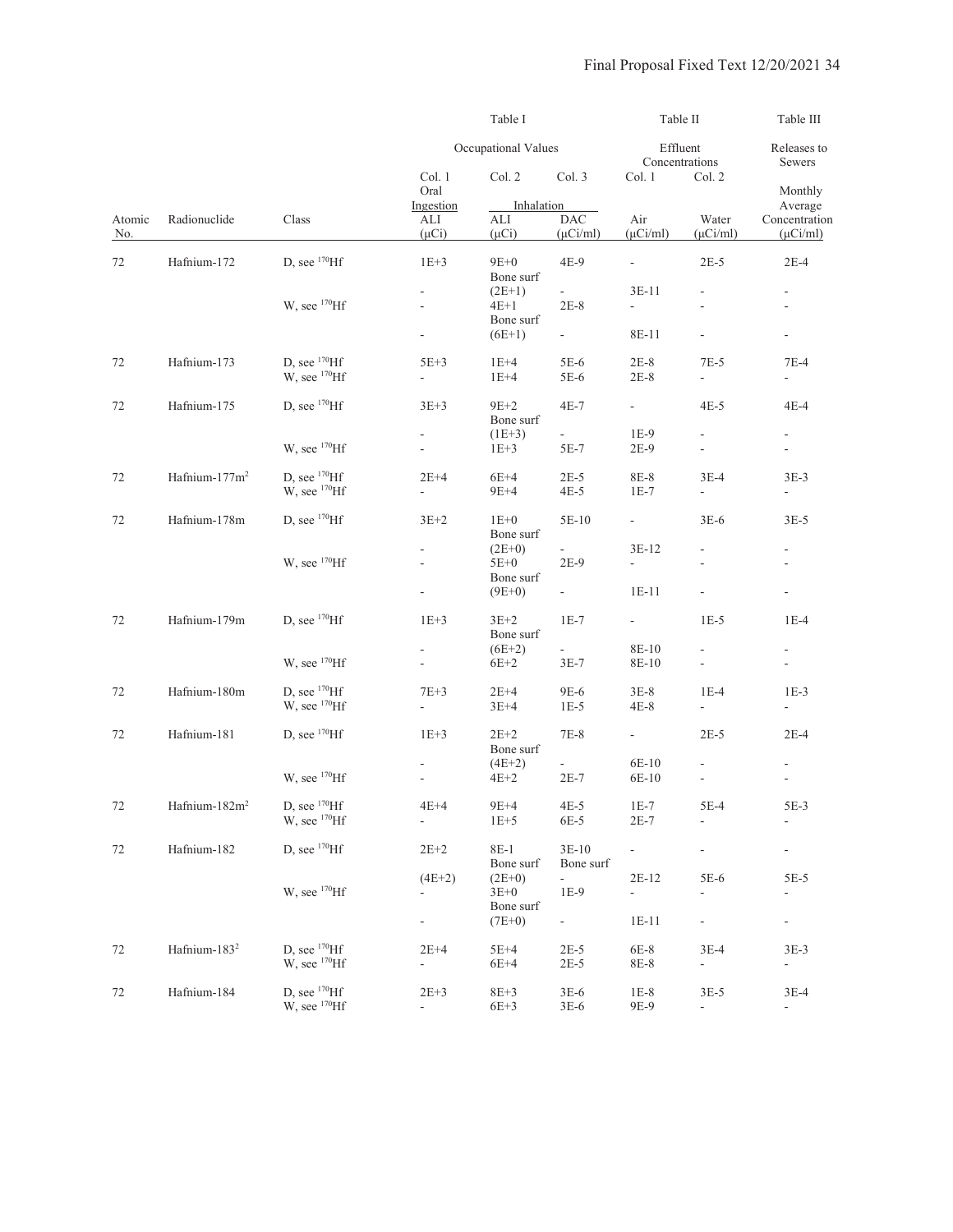|               |                            |                                                                                                                         | Table I                                                                                                                                                                                                                                                                                                                                                                                                                                                                                                                                                                                                                                                                                                                                                                                                                                                                                                                                                                                                                                                                                                                                                                                                                                                                                                                                                     |                  |                  | Table II       |                                    | Table III<br>Releases to<br>Sewers |
|---------------|----------------------------|-------------------------------------------------------------------------------------------------------------------------|-------------------------------------------------------------------------------------------------------------------------------------------------------------------------------------------------------------------------------------------------------------------------------------------------------------------------------------------------------------------------------------------------------------------------------------------------------------------------------------------------------------------------------------------------------------------------------------------------------------------------------------------------------------------------------------------------------------------------------------------------------------------------------------------------------------------------------------------------------------------------------------------------------------------------------------------------------------------------------------------------------------------------------------------------------------------------------------------------------------------------------------------------------------------------------------------------------------------------------------------------------------------------------------------------------------------------------------------------------------|------------------|------------------|----------------|------------------------------------|------------------------------------|
|               |                            |                                                                                                                         | Occupational Values<br>Effluent<br>Concentrations<br>Col. 2<br>Col. 3<br>Col. 1<br>Col. 1<br>Oral<br>Ingestion<br>Inhalation<br>Air<br>ALI<br><b>DAC</b><br>ALI<br>$(\mu Ci)$<br>$(\mu Ci)$<br>$(\mu$ Ci/ml)<br>$(\mu$ Ci/ml)<br>$4E+4$<br>$5E-5$<br>$2E-7$<br>$1E+5$<br>$1E+5$<br>$4E-5$<br>$1E-7$<br>$7E+3$<br>$2E+4$<br>8E-6<br>$3E-8$<br>$2E+4$<br>7E-6<br>2E-8<br>$3E+4$<br>$4E-5$<br>$1E+5$<br>$1E-7$<br>$9E+4$<br>$4E-5$<br>$1E-7$<br>$\frac{1}{2}$<br>$6E+3$<br>$2E+4$<br>7E-6<br>$2E-8$<br>6E-6<br>$2E-8$<br>$\overline{\phantom{0}}$<br>$1E+4$<br>$4E+3$<br>$1E+4$<br>$5E-6$<br>$2E-8$<br>$1E+4$<br>5E-6<br>$2E-8$<br>$\overline{\phantom{a}}$<br>$1E+4$<br>$2E+4$<br>8E-6<br>$3E-8$<br>$2E+4$<br>7E-6<br>$2E-8$<br>$\overline{\phantom{a}}$<br>$2E+4$<br>$9E+4$<br>$4E-5$<br>$1E-7$<br>$7E+4$<br>$3E-5$<br>$1E-7$<br>÷,<br>$2E+4$<br>$2E-6$<br>$5E+3$<br>8E-9<br>$9E+2$<br>4E-7<br>$1E-9$<br>$\frac{1}{2}$<br>$2E+4$<br>7E+4<br>$3E-5$<br>$9E-8$<br>$6E+4$<br>$2E-5$<br>8E-8<br>$\overline{\phantom{a}}$<br>$1E+3$<br>$4E+2$<br>$2E-7$<br>$6E-10$<br>$2E+1$<br>$1E-8$<br>$\overline{\phantom{a}}$<br>3E-11<br>$2E+5$<br>$5E+5$<br>$2E-4$<br>8E-7<br>St wall<br>$(2E+5)$<br>$\frac{1}{2}$<br>$2E-4$<br>$4E+5$<br>6E-7<br>$\overline{\phantom{a}}$<br>$8E+2$<br>$3E+2$<br>$1E-7$<br>5E-10<br>$1E+2$<br>6E-8<br>$\overline{\phantom{a}}$<br>$2E-10$ |                  |                  |                |                                    |                                    |
|               |                            |                                                                                                                         |                                                                                                                                                                                                                                                                                                                                                                                                                                                                                                                                                                                                                                                                                                                                                                                                                                                                                                                                                                                                                                                                                                                                                                                                                                                                                                                                                             |                  |                  |                | Col. 2                             | Monthly<br>Average                 |
| Atomic<br>No. | Radionuclide               | Class                                                                                                                   |                                                                                                                                                                                                                                                                                                                                                                                                                                                                                                                                                                                                                                                                                                                                                                                                                                                                                                                                                                                                                                                                                                                                                                                                                                                                                                                                                             |                  |                  |                | Water<br>$(\mu$ Ci/ml)             | Concentration<br>$(\mu$ Ci/ml)     |
| 73            | Tantalum-172 <sup>2</sup>  | W, all compounds except<br>those given for Y<br>Y, elemental Ta, oxides,<br>hydroxides, halides,<br>carbides, nitrates, |                                                                                                                                                                                                                                                                                                                                                                                                                                                                                                                                                                                                                                                                                                                                                                                                                                                                                                                                                                                                                                                                                                                                                                                                                                                                                                                                                             |                  |                  |                | $5E-4$                             | 5E-3                               |
|               |                            | and nitrides                                                                                                            |                                                                                                                                                                                                                                                                                                                                                                                                                                                                                                                                                                                                                                                                                                                                                                                                                                                                                                                                                                                                                                                                                                                                                                                                                                                                                                                                                             |                  |                  |                |                                    | $\overline{\phantom{a}}$           |
| 73            | Tantalum-173               | W, see $172$ Ta<br>$Y$ , see $172$ Ta                                                                                   |                                                                                                                                                                                                                                                                                                                                                                                                                                                                                                                                                                                                                                                                                                                                                                                                                                                                                                                                                                                                                                                                                                                                                                                                                                                                                                                                                             |                  |                  |                | 9E-5<br>$\overline{\phantom{a}}$   | 9E-4<br>$\overline{\phantom{a}}$   |
| 73            | Tantalum-174 <sup>2</sup>  | W, see 172Ta<br>$Y$ , see $172$ Ta                                                                                      |                                                                                                                                                                                                                                                                                                                                                                                                                                                                                                                                                                                                                                                                                                                                                                                                                                                                                                                                                                                                                                                                                                                                                                                                                                                                                                                                                             |                  |                  |                | 4E-4<br>$\mathbb{L}^{\mathbb{N}}$  | 4E-3<br>$\blacksquare$             |
| 73            | Tantalum-175               | W, see 172Ta<br>$Y$ , see $172$ Ta                                                                                      |                                                                                                                                                                                                                                                                                                                                                                                                                                                                                                                                                                                                                                                                                                                                                                                                                                                                                                                                                                                                                                                                                                                                                                                                                                                                                                                                                             |                  |                  |                | 8E-5<br>$\overline{\phantom{a}}$   | 8E-4<br>$\overline{\phantom{a}}$   |
| 73            | Tantalum-176               | W, see $172$ Ta<br>$Y$ , see $172$ Ta                                                                                   |                                                                                                                                                                                                                                                                                                                                                                                                                                                                                                                                                                                                                                                                                                                                                                                                                                                                                                                                                                                                                                                                                                                                                                                                                                                                                                                                                             |                  |                  |                | $5E-5$<br>$\overline{\phantom{a}}$ | 5E-4<br>$\overline{\phantom{a}}$   |
| 73            | Tantalum-177               | W, see $172$ Ta<br>$Y$ , see $172$ Ta                                                                                   |                                                                                                                                                                                                                                                                                                                                                                                                                                                                                                                                                                                                                                                                                                                                                                                                                                                                                                                                                                                                                                                                                                                                                                                                                                                                                                                                                             |                  |                  |                | $2E-4$<br>$\overline{\phantom{a}}$ | $2E-3$<br>$\overline{\phantom{a}}$ |
| 73            | Tantalum-178               | W, see $172$ Ta<br>$Y$ , see $172$ Ta                                                                                   |                                                                                                                                                                                                                                                                                                                                                                                                                                                                                                                                                                                                                                                                                                                                                                                                                                                                                                                                                                                                                                                                                                                                                                                                                                                                                                                                                             |                  |                  |                | $2E-4$<br>$\blacksquare$           | $2E-3$<br>$\overline{\phantom{a}}$ |
| 73            | Tantalum-179               | W, see $172$ Ta<br>$Y$ , see $172$ Ta                                                                                   |                                                                                                                                                                                                                                                                                                                                                                                                                                                                                                                                                                                                                                                                                                                                                                                                                                                                                                                                                                                                                                                                                                                                                                                                                                                                                                                                                             |                  |                  |                | $3E-4$<br>$\overline{\phantom{a}}$ | $3E-3$<br>$\overline{\phantom{a}}$ |
| 73            | Tantalum-180m              | W, see 172Ta<br>$Y$ , see $172$ Ta                                                                                      |                                                                                                                                                                                                                                                                                                                                                                                                                                                                                                                                                                                                                                                                                                                                                                                                                                                                                                                                                                                                                                                                                                                                                                                                                                                                                                                                                             |                  |                  |                | $3E-4$<br>$\overline{\phantom{a}}$ | $3E-3$<br>$\overline{\phantom{a}}$ |
| 73            | Tantalum-180               | W, see $172$ Ta<br>$Y$ , see $172$ Ta                                                                                   |                                                                                                                                                                                                                                                                                                                                                                                                                                                                                                                                                                                                                                                                                                                                                                                                                                                                                                                                                                                                                                                                                                                                                                                                                                                                                                                                                             |                  |                  |                | $2E-5$<br>$\overline{\phantom{a}}$ | $2E-4$<br>$\overline{\phantom{a}}$ |
| 73            | Tantalum-182m <sup>2</sup> | W, see $172$ Ta                                                                                                         |                                                                                                                                                                                                                                                                                                                                                                                                                                                                                                                                                                                                                                                                                                                                                                                                                                                                                                                                                                                                                                                                                                                                                                                                                                                                                                                                                             |                  |                  |                | $\overline{\phantom{a}}$           | $\overline{\phantom{a}}$           |
|               |                            | Y, see $172$ Ta                                                                                                         |                                                                                                                                                                                                                                                                                                                                                                                                                                                                                                                                                                                                                                                                                                                                                                                                                                                                                                                                                                                                                                                                                                                                                                                                                                                                                                                                                             |                  |                  |                | $3E-3$<br>$\overline{\phantom{a}}$ | $3E-2$<br>$\overline{\phantom{a}}$ |
| 73            | Tantalum-182               | W, see 172Ta<br>Y, see $172$ Ta                                                                                         |                                                                                                                                                                                                                                                                                                                                                                                                                                                                                                                                                                                                                                                                                                                                                                                                                                                                                                                                                                                                                                                                                                                                                                                                                                                                                                                                                             |                  |                  |                | $1E-5$<br>$\overline{a}$           | $1E-4$                             |
| 73            | Tantalum-183               | W, see 172Ta                                                                                                            | $9E+2$<br>LLI wall                                                                                                                                                                                                                                                                                                                                                                                                                                                                                                                                                                                                                                                                                                                                                                                                                                                                                                                                                                                                                                                                                                                                                                                                                                                                                                                                          | $1E+3$           | 5E-7             | $2E-9$         | $\overline{\phantom{a}}$           | $\overline{\phantom{a}}$           |
|               |                            | $Y$ , see $172$ Ta                                                                                                      | $(1E+3)$<br>$\blacksquare$                                                                                                                                                                                                                                                                                                                                                                                                                                                                                                                                                                                                                                                                                                                                                                                                                                                                                                                                                                                                                                                                                                                                                                                                                                                                                                                                  | $1E+3$           | $4E-7$           | $1E-9$         | $2E-5$<br>÷                        | $2E-4$                             |
| 73            | Tantalum-184               | W, see 172Ta<br>$Y$ , see $172$ Ta                                                                                      | $2E+3$<br>$\overline{\phantom{a}}$                                                                                                                                                                                                                                                                                                                                                                                                                                                                                                                                                                                                                                                                                                                                                                                                                                                                                                                                                                                                                                                                                                                                                                                                                                                                                                                          | $5E+3$<br>$5E+3$ | $2E-6$<br>$2E-6$ | 8E-9<br>7E-9   | $3E-5$<br>$\overline{\phantom{a}}$ | $3E-4$<br>$\overline{\phantom{a}}$ |
| 73            | Tantalum-185 <sup>2</sup>  | W, see <sup>172</sup> Ta<br>Y, see 172Ta                                                                                | $3E+4$<br>$\frac{1}{2}$                                                                                                                                                                                                                                                                                                                                                                                                                                                                                                                                                                                                                                                                                                                                                                                                                                                                                                                                                                                                                                                                                                                                                                                                                                                                                                                                     | 7E+4<br>$6E+4$   | $3E-5$<br>$3E-5$ | $1E-7$<br>9E-8 | $4E-4$<br>$\overline{\phantom{a}}$ | $4E-3$<br>$\overline{\phantom{a}}$ |
| 73            | Tantalum- $1862$           | W, see <sup>172</sup> Ta                                                                                                | $5E+4$<br>St wall                                                                                                                                                                                                                                                                                                                                                                                                                                                                                                                                                                                                                                                                                                                                                                                                                                                                                                                                                                                                                                                                                                                                                                                                                                                                                                                                           | $2E+5$           | $1E-4$           | $3E-7$         | $\overline{\phantom{a}}$           | $\overline{\phantom{a}}$           |
|               |                            | Y, see $172$ Ta                                                                                                         | $(7E+4)$<br>$\overline{\phantom{a}}$                                                                                                                                                                                                                                                                                                                                                                                                                                                                                                                                                                                                                                                                                                                                                                                                                                                                                                                                                                                                                                                                                                                                                                                                                                                                                                                        | $2E + 5$         | 9E-5             | $3E-7$         | $1E-3$<br>$\overline{\phantom{a}}$ | $1E-2$<br>$\overline{\phantom{m}}$ |
| 74            | Tungsten-176               | D, all compounds                                                                                                        | $1E+4$                                                                                                                                                                                                                                                                                                                                                                                                                                                                                                                                                                                                                                                                                                                                                                                                                                                                                                                                                                                                                                                                                                                                                                                                                                                                                                                                                      | $5E+4$           | $2E-5$           | 7E-8           | $1E-4$                             | $1E-3$                             |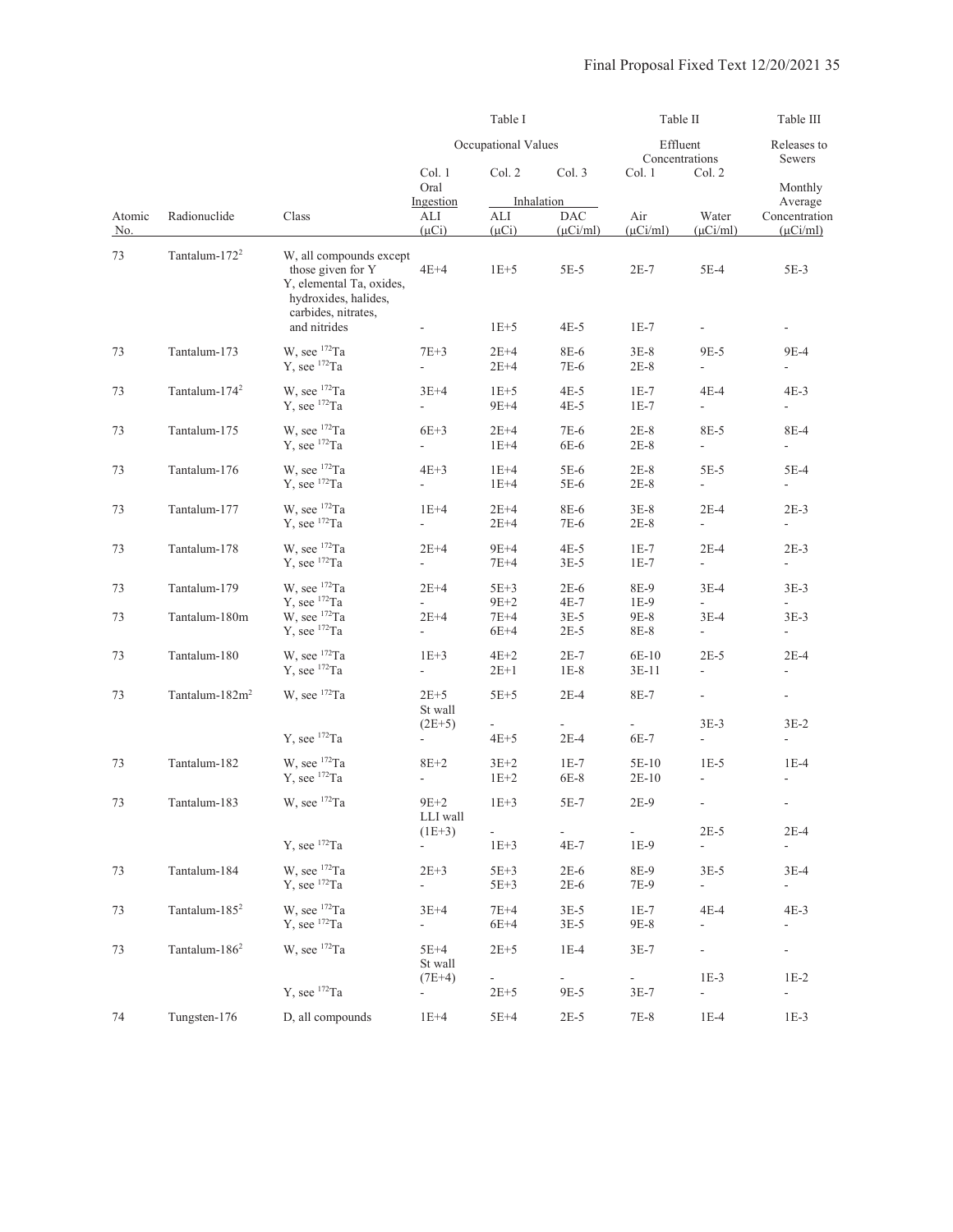|                      |                          |                                              |                                    | Table I                            |                             | Table II                         |                                                                                                                                                                                                                                                                                                                                                                                                                                                                                                                                                                                                                                                                                                                                                                                                                                                                                                                                                                                                                                                                | Table III                |
|----------------------|--------------------------|----------------------------------------------|------------------------------------|------------------------------------|-----------------------------|----------------------------------|----------------------------------------------------------------------------------------------------------------------------------------------------------------------------------------------------------------------------------------------------------------------------------------------------------------------------------------------------------------------------------------------------------------------------------------------------------------------------------------------------------------------------------------------------------------------------------------------------------------------------------------------------------------------------------------------------------------------------------------------------------------------------------------------------------------------------------------------------------------------------------------------------------------------------------------------------------------------------------------------------------------------------------------------------------------|--------------------------|
|                      |                          |                                              | Occupational Values                |                                    | Effluent<br>Concentrations  |                                  | Releases to<br>Sewers<br>Col. 2<br>Monthly<br>Average<br>Water<br>Concentration<br>$(\mu Ci/ml)$<br>$(\mu$ Ci/ml)<br>$3E-4$<br>$3E-3$<br>$7E-5$<br>$7E-4$<br>$7E-3$<br>$7E-2$<br>$2E-4$<br>$2E-3$<br>$\overline{\phantom{a}}$<br>$\overline{\phantom{a}}$<br>$4E-4$<br>4E-5<br>$3E-5$<br>$3E-4$<br>$\overline{\phantom{a}}$<br>$\overline{\phantom{0}}$<br>7E-6<br>$7E-5$<br>$\overline{\phantom{a}}$<br>$2E-3$<br>$2E-2$<br>$\overline{\phantom{a}}$<br>$\overline{\phantom{a}}$<br>$1E-3$<br>$1E-2$<br>$\overline{\phantom{0}}$<br>$\overline{\phantom{a}}$<br>$7E-4$<br>7E-5<br>$\overline{\phantom{a}}$<br>$\overline{\phantom{a}}$<br>9E-5<br>9E-4<br>$\blacksquare$<br>$\overline{\phantom{a}}$<br>$2E-5$<br>$2E-4$<br>÷,<br>$\overline{\phantom{a}}$<br>$3E-5$<br>$3E-4$<br>$\overline{a}$<br>$3E-5$<br>$3E-4$<br>$\frac{1}{2}$<br>$\overline{\phantom{a}}$<br>$2E-5$<br>$2E-4$<br>$\omega_{\rm c}$<br>$\sim$<br>$3E-5$<br>$3E-4$<br>$\overline{\phantom{a}}$<br>$\blacksquare$<br>8E-3<br>8E-2<br>$\overline{\phantom{a}}$<br>$\overline{\phantom{a}}$ |                          |
|                      |                          |                                              | Col. 1<br>Oral                     | Col. 2                             | Col. 3                      | Col. 1                           |                                                                                                                                                                                                                                                                                                                                                                                                                                                                                                                                                                                                                                                                                                                                                                                                                                                                                                                                                                                                                                                                |                          |
|                      |                          |                                              | Ingestion                          |                                    | Inhalation                  |                                  |                                                                                                                                                                                                                                                                                                                                                                                                                                                                                                                                                                                                                                                                                                                                                                                                                                                                                                                                                                                                                                                                |                          |
| Atomic<br><u>No.</u> | Radionuclide             | Class                                        | ALI<br>$(\mu Ci)$                  | ALI<br>$(\mu Ci)$                  | <b>DAC</b><br>$(\mu Ci/ml)$ | Air<br>$(\mu$ Ci/ml)             |                                                                                                                                                                                                                                                                                                                                                                                                                                                                                                                                                                                                                                                                                                                                                                                                                                                                                                                                                                                                                                                                |                          |
| 74                   | Tungsten-177             | D, all compounds                             | $2E+4$                             | $9E+4$                             | $4E-5$                      | $1E-7$                           |                                                                                                                                                                                                                                                                                                                                                                                                                                                                                                                                                                                                                                                                                                                                                                                                                                                                                                                                                                                                                                                                |                          |
| 74                   | Tungsten-178             | D, all compounds                             | $5E+3$                             | $2E+4$                             | 8E-6                        | $3E-8$                           |                                                                                                                                                                                                                                                                                                                                                                                                                                                                                                                                                                                                                                                                                                                                                                                                                                                                                                                                                                                                                                                                |                          |
| 74                   | Tungsten- $179^2$        | D, all compounds                             | $5E+5$                             | $2E+6$                             | $7E-4$                      | $2E-6$                           |                                                                                                                                                                                                                                                                                                                                                                                                                                                                                                                                                                                                                                                                                                                                                                                                                                                                                                                                                                                                                                                                |                          |
| 74                   | Tungsten-181             | D, all compounds                             | $2E+4$                             | $3E+4$                             | $1E-5$                      | $5E-8$                           |                                                                                                                                                                                                                                                                                                                                                                                                                                                                                                                                                                                                                                                                                                                                                                                                                                                                                                                                                                                                                                                                |                          |
|                      |                          |                                              |                                    |                                    |                             |                                  |                                                                                                                                                                                                                                                                                                                                                                                                                                                                                                                                                                                                                                                                                                                                                                                                                                                                                                                                                                                                                                                                |                          |
| 74                   | Tungsten-185             | D, all compounds                             | $2E+3$<br>LLI wall                 | $7E+3$                             | $3E-6$                      | 9E-9                             |                                                                                                                                                                                                                                                                                                                                                                                                                                                                                                                                                                                                                                                                                                                                                                                                                                                                                                                                                                                                                                                                |                          |
|                      |                          |                                              | $(3E+3)$                           | $\blacksquare$                     | $\blacksquare$              | $\overline{\phantom{a}}$         |                                                                                                                                                                                                                                                                                                                                                                                                                                                                                                                                                                                                                                                                                                                                                                                                                                                                                                                                                                                                                                                                |                          |
| 74                   | Tungsten-187             | D, all compounds                             | $2E + 3$                           | $9E+3$                             | $4E-6$                      | $1E-8$                           |                                                                                                                                                                                                                                                                                                                                                                                                                                                                                                                                                                                                                                                                                                                                                                                                                                                                                                                                                                                                                                                                |                          |
| 74                   | Tungsten-188             | D, all compounds                             | $4E+2$<br>LLI wall                 | $1E+3$                             | 5E-7                        | $2E-9$                           |                                                                                                                                                                                                                                                                                                                                                                                                                                                                                                                                                                                                                                                                                                                                                                                                                                                                                                                                                                                                                                                                |                          |
|                      |                          |                                              | $(5E+2)$                           | $\overline{\phantom{a}}$           | $\blacksquare$              | $\overline{\phantom{a}}$         |                                                                                                                                                                                                                                                                                                                                                                                                                                                                                                                                                                                                                                                                                                                                                                                                                                                                                                                                                                                                                                                                |                          |
| 75                   | Rhenium- $1772$          | D, all compounds except<br>those given for W | $9E+4$                             | $3E+5$                             | $1E-4$                      | $4E-7$                           |                                                                                                                                                                                                                                                                                                                                                                                                                                                                                                                                                                                                                                                                                                                                                                                                                                                                                                                                                                                                                                                                |                          |
|                      |                          |                                              | St wall<br>$(1E+5)$                |                                    | $\overline{\phantom{a}}$    | $\overline{\phantom{a}}$         |                                                                                                                                                                                                                                                                                                                                                                                                                                                                                                                                                                                                                                                                                                                                                                                                                                                                                                                                                                                                                                                                |                          |
|                      |                          | W, oxides, hydroxides,                       |                                    |                                    |                             |                                  |                                                                                                                                                                                                                                                                                                                                                                                                                                                                                                                                                                                                                                                                                                                                                                                                                                                                                                                                                                                                                                                                |                          |
|                      |                          | and nitrates                                 |                                    | $4E+5$                             | $1E-4$                      | $5E-7$                           |                                                                                                                                                                                                                                                                                                                                                                                                                                                                                                                                                                                                                                                                                                                                                                                                                                                                                                                                                                                                                                                                |                          |
| 75                   | Rhenium-178 <sup>2</sup> | D, see $177$ Re                              | $7E+4$<br>St wall                  | $3E+5$                             | $1E-4$                      | $4E-7$                           |                                                                                                                                                                                                                                                                                                                                                                                                                                                                                                                                                                                                                                                                                                                                                                                                                                                                                                                                                                                                                                                                |                          |
|                      |                          | W, see $177$ Re                              | $(1E+5)$<br>$\equiv$               | $\overline{\phantom{a}}$<br>$3E+5$ | $1E-4$                      | $\overline{\phantom{0}}$<br>4E-7 |                                                                                                                                                                                                                                                                                                                                                                                                                                                                                                                                                                                                                                                                                                                                                                                                                                                                                                                                                                                                                                                                |                          |
| 75                   | Rhenium-181              | D, see $177$ Re                              | $5E+3$                             | $9E+3$                             | $4E-6$                      | $1E-8$                           |                                                                                                                                                                                                                                                                                                                                                                                                                                                                                                                                                                                                                                                                                                                                                                                                                                                                                                                                                                                                                                                                |                          |
|                      |                          | W, see <sup>177</sup> Re                     | $\blacksquare$                     | $9E+3$                             | 4E-6                        | $1E-8$                           |                                                                                                                                                                                                                                                                                                                                                                                                                                                                                                                                                                                                                                                                                                                                                                                                                                                                                                                                                                                                                                                                |                          |
| 75                   | Rhenium-182              | D, see $177$ Re                              | $7E+3$                             | $1E+4$                             | $5E-6$                      | $2E-8$                           |                                                                                                                                                                                                                                                                                                                                                                                                                                                                                                                                                                                                                                                                                                                                                                                                                                                                                                                                                                                                                                                                |                          |
|                      | (12.7 h)                 | W, see $177$ Re                              | $\overline{\phantom{a}}$           | $2E+4$                             | 6E-6                        | $2E-8$                           |                                                                                                                                                                                                                                                                                                                                                                                                                                                                                                                                                                                                                                                                                                                                                                                                                                                                                                                                                                                                                                                                |                          |
| 75                   | Rhenium-182<br>(64.0 h)  | D, see $177$ Re<br>W, see <sup>177</sup> Re  | $1E+3$<br>÷,                       | $2E+3$<br>$2E + 3$                 | $1E-6$<br>9E-7              | $3E-9$<br>3E-9                   |                                                                                                                                                                                                                                                                                                                                                                                                                                                                                                                                                                                                                                                                                                                                                                                                                                                                                                                                                                                                                                                                |                          |
| 75                   | Rhenium-184m             | D, see $177$ Re                              | $2E+3$                             | $3E+3$                             | $1E-6$                      | 4E-9                             |                                                                                                                                                                                                                                                                                                                                                                                                                                                                                                                                                                                                                                                                                                                                                                                                                                                                                                                                                                                                                                                                |                          |
|                      |                          | W, see <sup>177</sup> Re                     |                                    | $4E+2$                             | $2E-7$                      | 6E-10                            |                                                                                                                                                                                                                                                                                                                                                                                                                                                                                                                                                                                                                                                                                                                                                                                                                                                                                                                                                                                                                                                                |                          |
| 75                   | Rhenium-184              | D, see <sup>177</sup> Re                     | $2E+3$                             | $4E+3$                             | $1E-6$                      | 5E-9                             |                                                                                                                                                                                                                                                                                                                                                                                                                                                                                                                                                                                                                                                                                                                                                                                                                                                                                                                                                                                                                                                                |                          |
|                      |                          | W, see <sup>177</sup> Re                     | $\overline{\phantom{a}}$           | $1E + 3$                           | 6E-7                        | 2E-9                             |                                                                                                                                                                                                                                                                                                                                                                                                                                                                                                                                                                                                                                                                                                                                                                                                                                                                                                                                                                                                                                                                |                          |
| 75                   | Rhenium-186m             | D, see $177$ Re                              | $1E+3$<br>St wall<br>$(2E+3)$      | $2E+3$<br>St wall<br>$(2E+3)$      | $7E-7$<br>$\sim$            | ÷.<br>3E-9                       |                                                                                                                                                                                                                                                                                                                                                                                                                                                                                                                                                                                                                                                                                                                                                                                                                                                                                                                                                                                                                                                                |                          |
|                      |                          | W, see <sup>177</sup> Re                     | $\sigma_{\rm{max}}$                | $2E+2$                             | 6E-8                        | $2E-10$                          |                                                                                                                                                                                                                                                                                                                                                                                                                                                                                                                                                                                                                                                                                                                                                                                                                                                                                                                                                                                                                                                                |                          |
| 75                   | Rhenium-186              | D, see $177$ Re<br>W, see <sup>177</sup> Re  | $2E+3$<br>$\overline{\phantom{a}}$ | $3E+3$<br>$2E + 3$                 | $1E-6$<br>7E-7              | 4E-9<br>2E-9                     |                                                                                                                                                                                                                                                                                                                                                                                                                                                                                                                                                                                                                                                                                                                                                                                                                                                                                                                                                                                                                                                                |                          |
| 75                   | Rhenium-187              | D, see $177$ Re                              | $6E+5$                             | $8E+5$<br>St wall                  | $4E-4$                      | $\sim$                           |                                                                                                                                                                                                                                                                                                                                                                                                                                                                                                                                                                                                                                                                                                                                                                                                                                                                                                                                                                                                                                                                |                          |
|                      |                          | W, see <sup>177</sup> Re                     | $\frac{1}{2}$                      | $(9E+5)$<br>$1E+5$                 | $\sim 10^{-1}$<br>4E-5      | $1E-6$<br>$1E-7$                 |                                                                                                                                                                                                                                                                                                                                                                                                                                                                                                                                                                                                                                                                                                                                                                                                                                                                                                                                                                                                                                                                | $\overline{\phantom{a}}$ |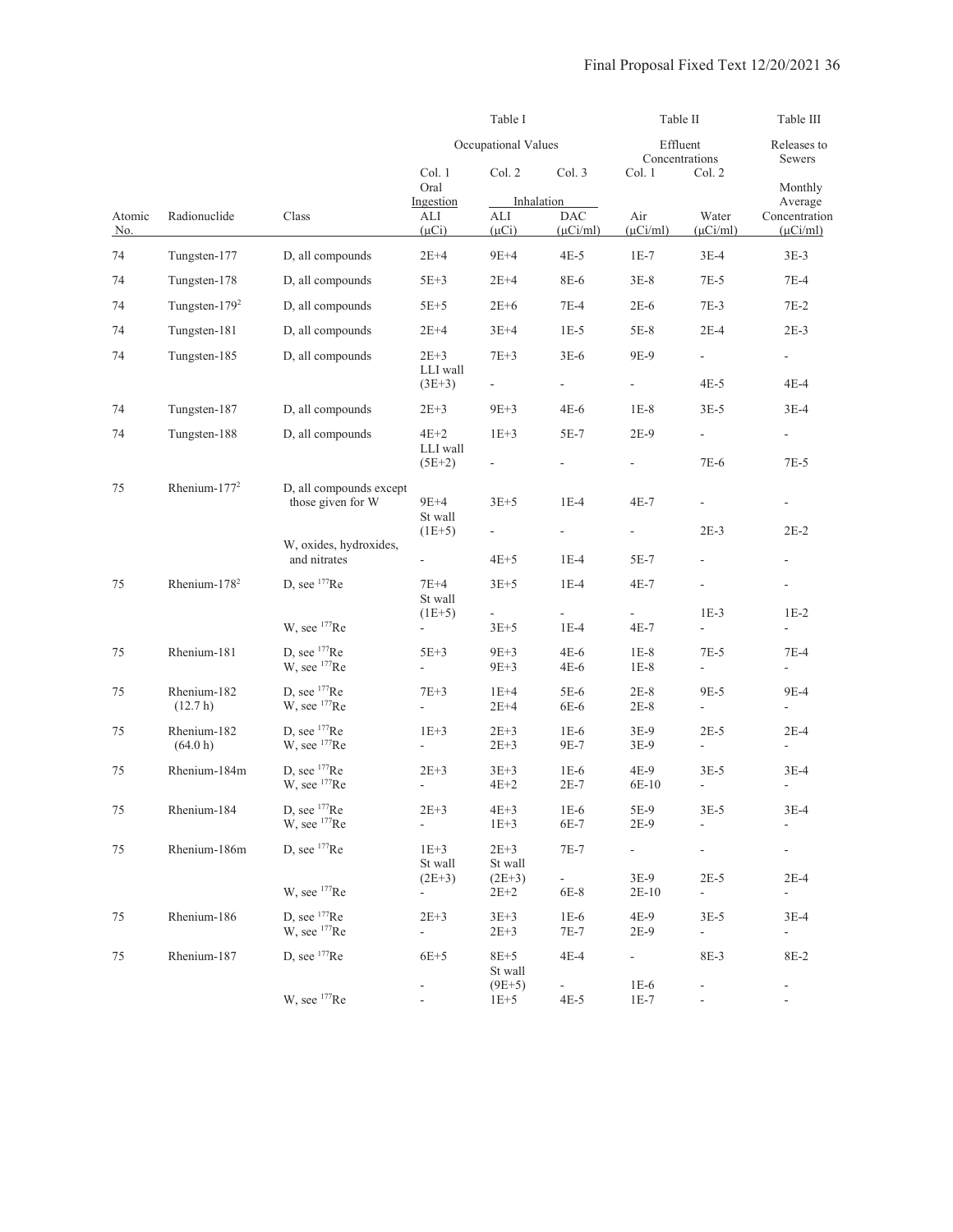|               |                          |                                                                                                                    | Table I                                                          |                                              |                                              | Table II                   |                                            | Table III                                                                                                                                                                                                                                                                                                                                                                                                                                                                                                       |
|---------------|--------------------------|--------------------------------------------------------------------------------------------------------------------|------------------------------------------------------------------|----------------------------------------------|----------------------------------------------|----------------------------|--------------------------------------------|-----------------------------------------------------------------------------------------------------------------------------------------------------------------------------------------------------------------------------------------------------------------------------------------------------------------------------------------------------------------------------------------------------------------------------------------------------------------------------------------------------------------|
|               |                          |                                                                                                                    |                                                                  | Occupational Values                          |                                              | Effluent<br>Concentrations |                                            | Releases to<br>Sewers                                                                                                                                                                                                                                                                                                                                                                                                                                                                                           |
|               |                          |                                                                                                                    | Col. 1<br>Oral                                                   | Col. 2                                       | Col. 3                                       | Col. 1                     | Col. 2                                     | Monthly                                                                                                                                                                                                                                                                                                                                                                                                                                                                                                         |
| Atomic<br>No. | Radionuclide             | Class                                                                                                              | Ingestion<br>ALI<br>$(\mu Ci)$                                   | ALI<br>$(\mu Ci)$                            | Inhalation<br><b>DAC</b><br>$(\mu Ci/ml)$    | Air<br>$(\mu$ Ci/ml)       | Water<br>$(\mu$ Ci/ml)                     | Average<br>Concentration<br>$(\mu$ Ci/ml)<br>$1E-2$<br>$\blacksquare$<br>$2E-4$<br>$\blacksquare$<br>$4E-4$<br>$\overline{\phantom{a}}$<br>$1E-2$<br>ä,<br>$2E-3$<br>$\overline{\phantom{a}}$<br>$\overline{\phantom{a}}$<br>$3E-4$<br>$3E-4$<br>$\frac{1}{2}$<br>$1E-2$<br>$\frac{1}{2}$<br>$\bar{\phantom{a}}$<br>$2E-3$<br>$\overline{\phantom{a}}$<br>$\overline{\phantom{a}}$<br>$3E-4$<br>$\overline{\phantom{a}}$<br>$\overline{\phantom{a}}$<br>$2E-4$<br>-<br>$\overline{\phantom{a}}$<br>8E-5<br>6E-3 |
| 75            | Rhenium- $188m2$         | D. see $177$ Re<br>W, see <sup>177</sup> Re                                                                        | $8E+4$<br>÷.                                                     | $1E+5$<br>$1E+5$                             | $6E-5$<br>6E-5                               | $2E-7$<br>$2E-7$           | $1E-3$<br>$\overline{\phantom{a}}$         |                                                                                                                                                                                                                                                                                                                                                                                                                                                                                                                 |
| 75            | Rhenium-188              | D, see $177$ Re<br>W, see <sup>177</sup> Re                                                                        | $2E+3$<br>$\mathcal{L}^{\pm}$                                    | $3E+3$<br>$3E + 3$                           | $1E-6$<br>$1E-6$                             | 4E-9<br>4E-9               | $2E-5$<br>$\mathbb{Z}^{\mathbb{Z}}$        |                                                                                                                                                                                                                                                                                                                                                                                                                                                                                                                 |
| 75            | Rhenium-189              | D. see $177$ Re<br>W, see $177$ Re                                                                                 | $3E + 3$<br>$\overline{\phantom{a}}$                             | $5E+3$<br>$4E+3$                             | $2E-6$<br>$2E-6$                             | 7E-9<br>6E-9               | $4E-5$<br>$\overline{\phantom{a}}$         |                                                                                                                                                                                                                                                                                                                                                                                                                                                                                                                 |
| 76            | Osmium- $1802$           | D, all compounds except<br>those given for W and Y $1E+5$<br>W, halides and nitrates<br>Y, oxides and hydroxides - | $\overline{\phantom{a}}$                                         | $4E+5$<br>$5E+5$<br>$5E+5$                   | $2E-4$<br>$2E-4$<br>$2E-4$                   | $5E-7$<br>$7E-7$<br>6E-7   | $1E-3$<br>$\overline{\phantom{a}}$<br>÷.   |                                                                                                                                                                                                                                                                                                                                                                                                                                                                                                                 |
| 76            | Osmium- $1812$           | D, see $^{180}Os$<br>$W$ , see $180$ Os<br>$Y$ , see $180$ Os                                                      | $1E+4$<br>$\frac{1}{2}$                                          | $4E+4$<br>$5E+4$<br>$4E+4$                   | $2E-5$<br>$2E-5$<br>$2E-5$                   | $6E-8$<br>$6E-8$<br>6E-8   | $2E-4$<br>$\overline{a}$<br>$\blacksquare$ |                                                                                                                                                                                                                                                                                                                                                                                                                                                                                                                 |
| 76            | Osmium-182               | D, see ${}^{180}Os$<br>W, see ${}^{180}Os$<br>$Y$ , see $180$ Os                                                   | $2E+3$<br>$\blacksquare$<br>$\overline{\phantom{a}}$             | $6E+3$<br>$4E+3$<br>$4E+3$                   | $2E-6$<br>$2E-6$<br>$2E-6$                   | 8E-9<br>6E-9<br>6E-9       | $3E-5$<br>$\frac{1}{2}$<br>L.              |                                                                                                                                                                                                                                                                                                                                                                                                                                                                                                                 |
| 76            | Osmium-185               | D, see ${}^{180}Os$<br>$W$ , see $180$ Os<br>$Y$ , see $180$ Os                                                    | $2E+3$<br>$\frac{1}{2}$<br>$\blacksquare$                        | $5E+2$<br>$8E+2$<br>$8E + 2$                 | $2E-7$<br>$3E-7$<br>$3E-7$                   | 7E-10<br>$1E-9$<br>1E-9    | $3E-5$<br>L.<br>$\blacksquare$             |                                                                                                                                                                                                                                                                                                                                                                                                                                                                                                                 |
| 76            | Osmium-189m              | D, see ${}^{180}Os$<br>W, see ${}^{180}Os$<br>$Y$ , see $180$ Os                                                   | $8E+4$<br>$\blacksquare$<br>L.                                   | $2E+5$<br>$2E+5$<br>$2E + 5$                 | $1E-4$<br>9E-5<br>$7E-5$                     | $3E-7$<br>$3E-7$<br>$2E-7$ | $1E-3$<br>$\frac{1}{2}$<br>$\overline{a}$  |                                                                                                                                                                                                                                                                                                                                                                                                                                                                                                                 |
| 76            | Osmium-191m              | D, see ${}^{180}Os$<br>W, see ${}^{180}Os$<br>$Y$ , see $180$ Os                                                   | $1E+4$<br>$\overline{a}$<br>$\overline{\phantom{a}}$             | $3E+4$<br>$2E+4$<br>$2E+4$                   | $1E-5$<br>8E-6<br>7E-6                       | $4E-8$<br>$3E-8$<br>$2E-8$ | $2E-4$<br>$\blacksquare$                   |                                                                                                                                                                                                                                                                                                                                                                                                                                                                                                                 |
| 76            | Osmium-191               | D, see ${}^{180}Os$                                                                                                | $2E+3$<br>LLI wall                                               | $2E+3$                                       | 9E-7                                         | $3E-9$                     | L.                                         |                                                                                                                                                                                                                                                                                                                                                                                                                                                                                                                 |
|               |                          | W, see ${}^{180}Os$<br>$Y$ , see $180$ Os                                                                          | $(3E+3)$<br>$\overline{\phantom{a}}$<br>$\overline{\phantom{a}}$ | $\overline{\phantom{a}}$<br>$2E+3$<br>$1E+3$ | $7E-7$<br>6E-7                               | $2E-9$<br>$2E-9$           | $3E-5$<br>$\overline{a}$<br>$\frac{1}{2}$  |                                                                                                                                                                                                                                                                                                                                                                                                                                                                                                                 |
| 76            | Osmium-193               | D. see ${}^{180}Os$                                                                                                | $2E+3$<br>LLI wall                                               | $5E+3$                                       | $2E-6$                                       | 6E-9                       | $\overline{\phantom{a}}$                   |                                                                                                                                                                                                                                                                                                                                                                                                                                                                                                                 |
|               |                          | W, see <sup>180</sup> Os<br>$Y$ , see $180$ Os                                                                     | $(2E+3)$                                                         | $\blacksquare$<br>$3E + 3$<br>$3E + 3$       | $\frac{1}{2}$<br>$1E-6$<br>$1E-6$            | 4E-9<br>4E-9               | $2E-5$                                     |                                                                                                                                                                                                                                                                                                                                                                                                                                                                                                                 |
| 76            | Osmium-194               | D, see ${}^{180}Os$                                                                                                | $4E+2$<br>LLI wall                                               | $4E+1$                                       | $2E-8$                                       | 6E-11                      |                                            |                                                                                                                                                                                                                                                                                                                                                                                                                                                                                                                 |
|               |                          | W, see ${}^{180}Os$<br>$Y$ , see $180$ Os                                                                          | $(6E+2)$                                                         | $\frac{1}{2}$<br>$6E+1$<br>$8E+0$            | $\blacksquare$<br>$2E-8$<br>$3E-9$           | 8E-11<br>$1E-11$           | 8E-6<br>$\overline{a}$<br>÷,               |                                                                                                                                                                                                                                                                                                                                                                                                                                                                                                                 |
| $77\,$        | Iridium-182 <sup>2</sup> | D, all compounds except<br>those given for W and Y 4E+4                                                            | St wall                                                          | $1E+5$                                       | $6E-5$                                       | $2E-7$                     |                                            |                                                                                                                                                                                                                                                                                                                                                                                                                                                                                                                 |
|               |                          | W, halides, nitrates,<br>and metallic iridium<br>Y, oxides and hydroxides -                                        | $(4E+4)$                                                         | $2E + 5$<br>$1E+5$                           | $\qquad \qquad \blacksquare$<br>6E-5<br>5E-5 | ۰.<br>$2E-7$<br>$2E-7$     | 6E-4                                       |                                                                                                                                                                                                                                                                                                                                                                                                                                                                                                                 |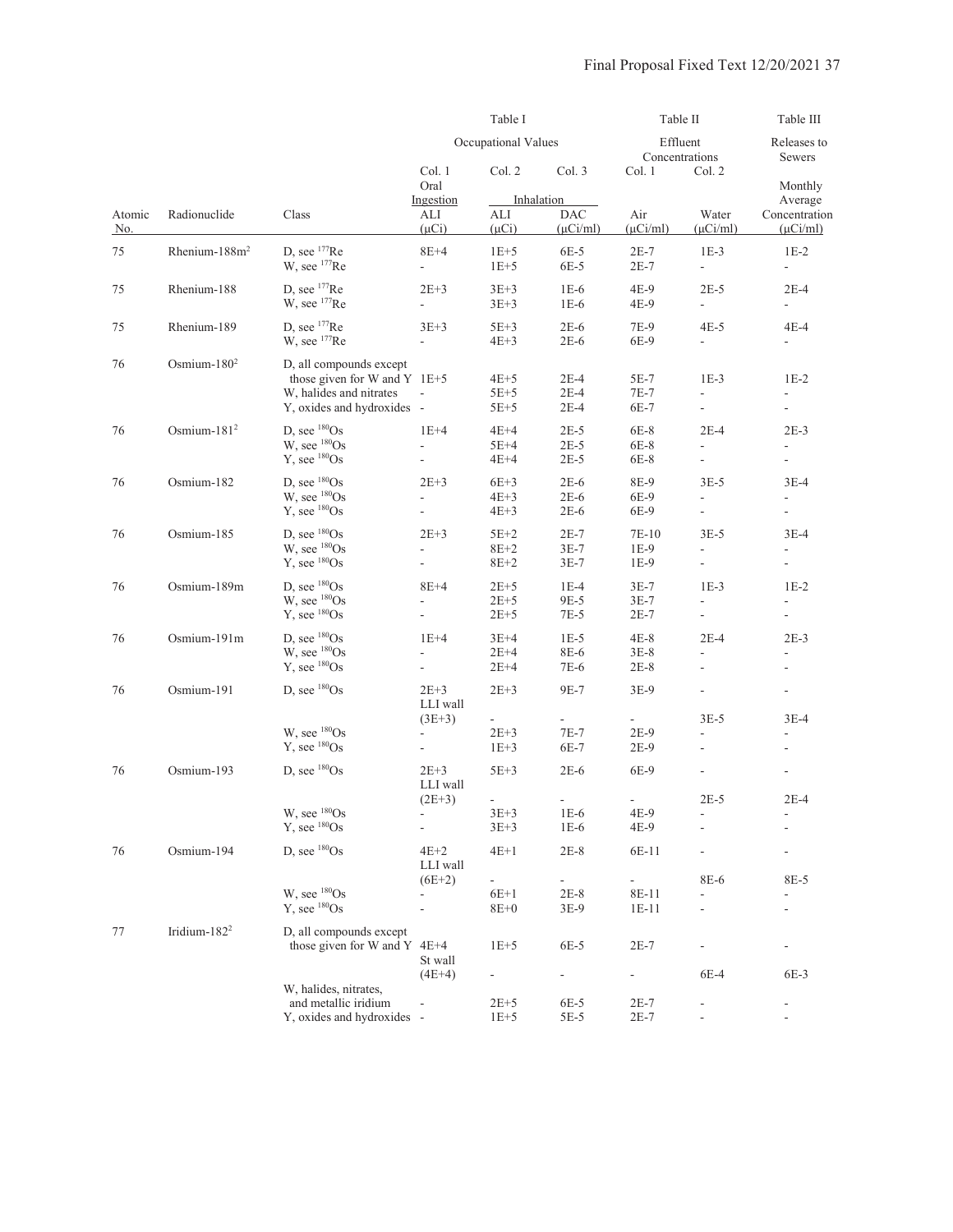|         |                   |                                             |                          | Table I             |                                                                                                                                                                                                                                                                                                                                                                                                                       |                                                                                                                                                                                                                                                                                                                                                                                                                                                                                                                                                                                                                                                                                                                                                                                                                                                                                                                                                                                                                                                                                                                                                                                                                                                                                                                                                                                                                                                                                                                                                                                                                                                                                                             |                                  | Table III                                            |
|---------|-------------------|---------------------------------------------|--------------------------|---------------------|-----------------------------------------------------------------------------------------------------------------------------------------------------------------------------------------------------------------------------------------------------------------------------------------------------------------------------------------------------------------------------------------------------------------------|-------------------------------------------------------------------------------------------------------------------------------------------------------------------------------------------------------------------------------------------------------------------------------------------------------------------------------------------------------------------------------------------------------------------------------------------------------------------------------------------------------------------------------------------------------------------------------------------------------------------------------------------------------------------------------------------------------------------------------------------------------------------------------------------------------------------------------------------------------------------------------------------------------------------------------------------------------------------------------------------------------------------------------------------------------------------------------------------------------------------------------------------------------------------------------------------------------------------------------------------------------------------------------------------------------------------------------------------------------------------------------------------------------------------------------------------------------------------------------------------------------------------------------------------------------------------------------------------------------------------------------------------------------------------------------------------------------------|----------------------------------|------------------------------------------------------|
|         |                   |                                             |                          | Occupational Values | Col. 3<br>Inhalation<br><b>DAC</b><br>$(\mu$ Ci/ml)<br>$1E-5$<br>$1E-5$<br>$1E-5$<br>$5E-6$<br>5E-6<br>$4E-6$<br>$3E-6$<br>$3E-6$<br>$2E-6$<br>$1E-5$<br>$1E-5$<br>$1E-5$<br>$2E-6$<br>$1E-6$<br>$1E-6$<br>$2E-6$<br>$\sim$<br>a.<br>$2E-6$<br>$1E-6$<br>8E-5<br>9E-5<br>8E-5<br>$4E-7$<br>$4E-7$<br>4E-7<br>$4E-8$<br>9E-8<br>6E-9<br>$1E-7$<br>$2E-7$<br>9E-8<br>$4E-8$<br>7E-8<br>$4E-8$<br>$1E-6$<br>9E-7<br>8E-7 |                                                                                                                                                                                                                                                                                                                                                                                                                                                                                                                                                                                                                                                                                                                                                                                                                                                                                                                                                                                                                                                                                                                                                                                                                                                                                                                                                                                                                                                                                                                                                                                                                                                                                                             | Effluent<br>Concentrations       |                                                      |
|         |                   |                                             | Col. 1<br>Oral           | Col. 2              |                                                                                                                                                                                                                                                                                                                                                                                                                       | Table II<br>Releases to<br>Sewers<br>Col. 1<br>Col. 2<br>Monthly<br>Average<br>Air<br>Water<br>Concentration<br>$(\mu$ Ci/ml)<br>$(\mu$ Ci/ml)<br>$(\mu$ Ci/ml)<br>$3E-8$<br>$1E-4$<br>$1E-3$<br>$5E-8$<br>$\overline{a}$<br>4E-8<br>$\frac{1}{2}$<br>$\overline{a}$<br>$2E-8$<br>$7E-5$<br>$7E-4$<br>$2E-8$<br>$\overline{a}$<br>$\mathbf{r}$<br>$1E-8$<br>$\overline{\phantom{a}}$<br>$\mathbf{r}$<br>$1E-8$<br>$3E-5$<br>$3E-4$<br>9E-9<br>$\overline{a}$<br>ä,<br>$\mathcal{L}$<br>8E-9<br>$1E-4$<br>$1E-3$<br>$5E-8$<br>$4E-8$<br>÷.<br>÷.<br>$4E-8$<br>$\overline{a}$<br>$\overline{\phantom{a}}$<br>$3E-5$<br>6E-9<br>$3E-4$<br>5E-9<br>5E-9<br>$\blacksquare$<br>$\overline{\phantom{a}}$<br>7E-9<br>$\frac{1}{2}$<br>$\overline{\phantom{a}}$<br>$7E-5$<br>$7E-4$<br>5E-9<br>$\overline{a}$<br>L.<br>5E-9<br>$\overline{a}$<br>$\overline{a}$<br>$3E-7$<br>$2E-3$<br>$2E-2$<br>$3E-7$<br>$\frac{1}{2}$<br>÷.<br>$3E-7$<br>$\overline{a}$<br>$1E-5$<br>$1E-9$<br>$1E-4$<br>$1E-9$<br>$\overline{a}$<br>$\overline{\phantom{a}}$<br>$1E-9$<br>$\frac{1}{2}$<br>$\overline{\phantom{a}}$<br>$4E-5$<br>$1E-10$<br>$4E-4$<br>$3E-10$<br>$\overline{\phantom{a}}$<br>$2E-11$<br>$\overline{\phantom{a}}$<br>$\overline{\phantom{a}}$<br>$4E-10$<br>$1E-5$<br>$1E-4$<br>6E-10<br>$\overline{a}$<br>$3E-10$<br>$\frac{1}{2}$<br>$\overline{\phantom{a}}$<br>$1E-10$<br>9E-6<br>9E-5<br>$2E-10$<br>L,<br>$1E-10$<br>$\overline{a}$<br>$\overline{a}$<br>$1E-5$<br>4E-9<br>$1E-4$<br>3E-9<br>$\overline{a}$<br>$\overline{a}$<br>3E-9<br>$\overline{a}$<br>4<br>$1E-4$<br>$3E-8$<br>$1E-3$<br>4E-8<br>$\frac{1}{2}$<br>-<br>$3E-8$<br>$\overline{a}$<br>$\overline{\phantom{a}}$<br>$2E-4$<br>$2E-3$<br>6E-8 |                                  |                                                      |
|         |                   |                                             | Ingestion                |                     |                                                                                                                                                                                                                                                                                                                                                                                                                       |                                                                                                                                                                                                                                                                                                                                                                                                                                                                                                                                                                                                                                                                                                                                                                                                                                                                                                                                                                                                                                                                                                                                                                                                                                                                                                                                                                                                                                                                                                                                                                                                                                                                                                             |                                  |                                                      |
| Atomic  | Radionuclide      | Class                                       | ALI                      | ALI                 |                                                                                                                                                                                                                                                                                                                                                                                                                       |                                                                                                                                                                                                                                                                                                                                                                                                                                                                                                                                                                                                                                                                                                                                                                                                                                                                                                                                                                                                                                                                                                                                                                                                                                                                                                                                                                                                                                                                                                                                                                                                                                                                                                             |                                  |                                                      |
| No.     |                   |                                             | $(\mu Ci)$               | $(\mu Ci)$          |                                                                                                                                                                                                                                                                                                                                                                                                                       |                                                                                                                                                                                                                                                                                                                                                                                                                                                                                                                                                                                                                                                                                                                                                                                                                                                                                                                                                                                                                                                                                                                                                                                                                                                                                                                                                                                                                                                                                                                                                                                                                                                                                                             |                                  |                                                      |
| 77      | Iridium-184       | D, see $^{182}$ Ir                          | $8E + 3$                 | $2E+4$              |                                                                                                                                                                                                                                                                                                                                                                                                                       |                                                                                                                                                                                                                                                                                                                                                                                                                                                                                                                                                                                                                                                                                                                                                                                                                                                                                                                                                                                                                                                                                                                                                                                                                                                                                                                                                                                                                                                                                                                                                                                                                                                                                                             |                                  |                                                      |
|         |                   | $W$ , see $^{182}Ir$                        | $\overline{a}$           | $3E+4$              |                                                                                                                                                                                                                                                                                                                                                                                                                       |                                                                                                                                                                                                                                                                                                                                                                                                                                                                                                                                                                                                                                                                                                                                                                                                                                                                                                                                                                                                                                                                                                                                                                                                                                                                                                                                                                                                                                                                                                                                                                                                                                                                                                             |                                  |                                                      |
|         |                   | $Y$ , see $^{182}Ir$                        | $\overline{\phantom{a}}$ | $3E+4$              |                                                                                                                                                                                                                                                                                                                                                                                                                       |                                                                                                                                                                                                                                                                                                                                                                                                                                                                                                                                                                                                                                                                                                                                                                                                                                                                                                                                                                                                                                                                                                                                                                                                                                                                                                                                                                                                                                                                                                                                                                                                                                                                                                             |                                  |                                                      |
|         |                   | D. see $^{182}$ Ir                          |                          |                     |                                                                                                                                                                                                                                                                                                                                                                                                                       |                                                                                                                                                                                                                                                                                                                                                                                                                                                                                                                                                                                                                                                                                                                                                                                                                                                                                                                                                                                                                                                                                                                                                                                                                                                                                                                                                                                                                                                                                                                                                                                                                                                                                                             |                                  |                                                      |
| 77      | Iridium-185       | W, see ${}^{182}$ Ir                        | $5E+3$                   | $1E+4$              |                                                                                                                                                                                                                                                                                                                                                                                                                       |                                                                                                                                                                                                                                                                                                                                                                                                                                                                                                                                                                                                                                                                                                                                                                                                                                                                                                                                                                                                                                                                                                                                                                                                                                                                                                                                                                                                                                                                                                                                                                                                                                                                                                             |                                  |                                                      |
|         |                   | $Y$ , see $^{182}Ir$                        | $\overline{a}$<br>L.     | $1E+4$<br>$1E+4$    |                                                                                                                                                                                                                                                                                                                                                                                                                       |                                                                                                                                                                                                                                                                                                                                                                                                                                                                                                                                                                                                                                                                                                                                                                                                                                                                                                                                                                                                                                                                                                                                                                                                                                                                                                                                                                                                                                                                                                                                                                                                                                                                                                             |                                  |                                                      |
|         |                   |                                             |                          |                     |                                                                                                                                                                                                                                                                                                                                                                                                                       |                                                                                                                                                                                                                                                                                                                                                                                                                                                                                                                                                                                                                                                                                                                                                                                                                                                                                                                                                                                                                                                                                                                                                                                                                                                                                                                                                                                                                                                                                                                                                                                                                                                                                                             |                                  |                                                      |
| 77      | Iridium-186       | D, see ${}^{182}Ir$                         | $2E+3$                   | $8E+3$              |                                                                                                                                                                                                                                                                                                                                                                                                                       |                                                                                                                                                                                                                                                                                                                                                                                                                                                                                                                                                                                                                                                                                                                                                                                                                                                                                                                                                                                                                                                                                                                                                                                                                                                                                                                                                                                                                                                                                                                                                                                                                                                                                                             |                                  |                                                      |
|         |                   | W, see <sup>182</sup> Ir                    | $\overline{a}$           | $6E+3$              |                                                                                                                                                                                                                                                                                                                                                                                                                       |                                                                                                                                                                                                                                                                                                                                                                                                                                                                                                                                                                                                                                                                                                                                                                                                                                                                                                                                                                                                                                                                                                                                                                                                                                                                                                                                                                                                                                                                                                                                                                                                                                                                                                             |                                  |                                                      |
|         |                   | $Y$ , see $^{182}Ir$                        | ä,                       | $6E+3$              |                                                                                                                                                                                                                                                                                                                                                                                                                       |                                                                                                                                                                                                                                                                                                                                                                                                                                                                                                                                                                                                                                                                                                                                                                                                                                                                                                                                                                                                                                                                                                                                                                                                                                                                                                                                                                                                                                                                                                                                                                                                                                                                                                             |                                  |                                                      |
| 77      | Iridium-187       | D, see $^{182}$ Ir                          | $1E+4$                   | $3E+4$              |                                                                                                                                                                                                                                                                                                                                                                                                                       |                                                                                                                                                                                                                                                                                                                                                                                                                                                                                                                                                                                                                                                                                                                                                                                                                                                                                                                                                                                                                                                                                                                                                                                                                                                                                                                                                                                                                                                                                                                                                                                                                                                                                                             |                                  |                                                      |
|         |                   | W, see ${}^{182}Ir$                         | $\mathbf{r}$             | $3E+4$              |                                                                                                                                                                                                                                                                                                                                                                                                                       |                                                                                                                                                                                                                                                                                                                                                                                                                                                                                                                                                                                                                                                                                                                                                                                                                                                                                                                                                                                                                                                                                                                                                                                                                                                                                                                                                                                                                                                                                                                                                                                                                                                                                                             |                                  |                                                      |
|         |                   | $Y$ , see $^{182}Ir$                        | $\mathbb{L}$             | $3E+4$              |                                                                                                                                                                                                                                                                                                                                                                                                                       |                                                                                                                                                                                                                                                                                                                                                                                                                                                                                                                                                                                                                                                                                                                                                                                                                                                                                                                                                                                                                                                                                                                                                                                                                                                                                                                                                                                                                                                                                                                                                                                                                                                                                                             |                                  |                                                      |
|         |                   |                                             |                          |                     |                                                                                                                                                                                                                                                                                                                                                                                                                       |                                                                                                                                                                                                                                                                                                                                                                                                                                                                                                                                                                                                                                                                                                                                                                                                                                                                                                                                                                                                                                                                                                                                                                                                                                                                                                                                                                                                                                                                                                                                                                                                                                                                                                             |                                  |                                                      |
| 77      | Iridium-188       | D, see $^{182}$ Ir                          | $2E+3$                   | $5E+3$              |                                                                                                                                                                                                                                                                                                                                                                                                                       |                                                                                                                                                                                                                                                                                                                                                                                                                                                                                                                                                                                                                                                                                                                                                                                                                                                                                                                                                                                                                                                                                                                                                                                                                                                                                                                                                                                                                                                                                                                                                                                                                                                                                                             |                                  |                                                      |
|         |                   | $W$ , see $^{182}Ir$                        | $\mathbf{r}$             | $4E+3$              |                                                                                                                                                                                                                                                                                                                                                                                                                       |                                                                                                                                                                                                                                                                                                                                                                                                                                                                                                                                                                                                                                                                                                                                                                                                                                                                                                                                                                                                                                                                                                                                                                                                                                                                                                                                                                                                                                                                                                                                                                                                                                                                                                             |                                  |                                                      |
|         |                   | $Y$ , see $^{182}Ir$                        | $\overline{a}$           | $3E + 3$            |                                                                                                                                                                                                                                                                                                                                                                                                                       |                                                                                                                                                                                                                                                                                                                                                                                                                                                                                                                                                                                                                                                                                                                                                                                                                                                                                                                                                                                                                                                                                                                                                                                                                                                                                                                                                                                                                                                                                                                                                                                                                                                                                                             |                                  |                                                      |
| 77      | Iridium-189       | D, see ${}^{182}Ir$                         | $5E+3$                   | $5E+3$              |                                                                                                                                                                                                                                                                                                                                                                                                                       |                                                                                                                                                                                                                                                                                                                                                                                                                                                                                                                                                                                                                                                                                                                                                                                                                                                                                                                                                                                                                                                                                                                                                                                                                                                                                                                                                                                                                                                                                                                                                                                                                                                                                                             |                                  |                                                      |
|         |                   |                                             | LLI wall                 |                     |                                                                                                                                                                                                                                                                                                                                                                                                                       |                                                                                                                                                                                                                                                                                                                                                                                                                                                                                                                                                                                                                                                                                                                                                                                                                                                                                                                                                                                                                                                                                                                                                                                                                                                                                                                                                                                                                                                                                                                                                                                                                                                                                                             |                                  |                                                      |
|         |                   |                                             | $(5E+3)$                 | ÷                   |                                                                                                                                                                                                                                                                                                                                                                                                                       |                                                                                                                                                                                                                                                                                                                                                                                                                                                                                                                                                                                                                                                                                                                                                                                                                                                                                                                                                                                                                                                                                                                                                                                                                                                                                                                                                                                                                                                                                                                                                                                                                                                                                                             |                                  |                                                      |
|         |                   | W, see ${}^{182}Ir$                         | $\mathbf{r}$             | $4E+3$              |                                                                                                                                                                                                                                                                                                                                                                                                                       |                                                                                                                                                                                                                                                                                                                                                                                                                                                                                                                                                                                                                                                                                                                                                                                                                                                                                                                                                                                                                                                                                                                                                                                                                                                                                                                                                                                                                                                                                                                                                                                                                                                                                                             |                                  |                                                      |
|         |                   | $Y$ , see $^{182}Ir$                        | $\frac{1}{2}$            | $4E+3$              |                                                                                                                                                                                                                                                                                                                                                                                                                       |                                                                                                                                                                                                                                                                                                                                                                                                                                                                                                                                                                                                                                                                                                                                                                                                                                                                                                                                                                                                                                                                                                                                                                                                                                                                                                                                                                                                                                                                                                                                                                                                                                                                                                             |                                  |                                                      |
| 77      | Iridium- $190m^2$ | D, see ${}^{182}Ir$                         | $2E+5$                   | $2E+5$              |                                                                                                                                                                                                                                                                                                                                                                                                                       |                                                                                                                                                                                                                                                                                                                                                                                                                                                                                                                                                                                                                                                                                                                                                                                                                                                                                                                                                                                                                                                                                                                                                                                                                                                                                                                                                                                                                                                                                                                                                                                                                                                                                                             |                                  |                                                      |
|         |                   | W, see $^{182}$ Ir                          | $\frac{1}{2}$            | $2E+5$              |                                                                                                                                                                                                                                                                                                                                                                                                                       |                                                                                                                                                                                                                                                                                                                                                                                                                                                                                                                                                                                                                                                                                                                                                                                                                                                                                                                                                                                                                                                                                                                                                                                                                                                                                                                                                                                                                                                                                                                                                                                                                                                                                                             |                                  |                                                      |
|         |                   | $Y$ , see $^{182}Ir$                        | $\overline{a}$           | $2E + 5$            |                                                                                                                                                                                                                                                                                                                                                                                                                       |                                                                                                                                                                                                                                                                                                                                                                                                                                                                                                                                                                                                                                                                                                                                                                                                                                                                                                                                                                                                                                                                                                                                                                                                                                                                                                                                                                                                                                                                                                                                                                                                                                                                                                             |                                  |                                                      |
|         |                   | D, see $^{182}$ Ir                          |                          |                     |                                                                                                                                                                                                                                                                                                                                                                                                                       |                                                                                                                                                                                                                                                                                                                                                                                                                                                                                                                                                                                                                                                                                                                                                                                                                                                                                                                                                                                                                                                                                                                                                                                                                                                                                                                                                                                                                                                                                                                                                                                                                                                                                                             |                                  |                                                      |
| 77      | Iridium-190       | W, see ${}^{182}Ir$                         | $1E+3$<br>$\mathbf{r}$   | $9E+2$<br>$1E+3$    |                                                                                                                                                                                                                                                                                                                                                                                                                       |                                                                                                                                                                                                                                                                                                                                                                                                                                                                                                                                                                                                                                                                                                                                                                                                                                                                                                                                                                                                                                                                                                                                                                                                                                                                                                                                                                                                                                                                                                                                                                                                                                                                                                             |                                  |                                                      |
|         |                   | $Y$ , see $^{182}Ir$                        | $\overline{\phantom{a}}$ | $9E+2$              |                                                                                                                                                                                                                                                                                                                                                                                                                       |                                                                                                                                                                                                                                                                                                                                                                                                                                                                                                                                                                                                                                                                                                                                                                                                                                                                                                                                                                                                                                                                                                                                                                                                                                                                                                                                                                                                                                                                                                                                                                                                                                                                                                             |                                  |                                                      |
|         |                   |                                             |                          |                     |                                                                                                                                                                                                                                                                                                                                                                                                                       |                                                                                                                                                                                                                                                                                                                                                                                                                                                                                                                                                                                                                                                                                                                                                                                                                                                                                                                                                                                                                                                                                                                                                                                                                                                                                                                                                                                                                                                                                                                                                                                                                                                                                                             |                                  |                                                      |
| 77      | Iridium-192m      | D, see $^{182}$ Ir                          | $3E+3$                   | $9E+1$              |                                                                                                                                                                                                                                                                                                                                                                                                                       |                                                                                                                                                                                                                                                                                                                                                                                                                                                                                                                                                                                                                                                                                                                                                                                                                                                                                                                                                                                                                                                                                                                                                                                                                                                                                                                                                                                                                                                                                                                                                                                                                                                                                                             |                                  |                                                      |
|         |                   | W, see ${}^{182}Ir$                         |                          | $2E+2$              |                                                                                                                                                                                                                                                                                                                                                                                                                       |                                                                                                                                                                                                                                                                                                                                                                                                                                                                                                                                                                                                                                                                                                                                                                                                                                                                                                                                                                                                                                                                                                                                                                                                                                                                                                                                                                                                                                                                                                                                                                                                                                                                                                             |                                  |                                                      |
|         |                   |                                             | ÷.                       | $2E+1$              |                                                                                                                                                                                                                                                                                                                                                                                                                       |                                                                                                                                                                                                                                                                                                                                                                                                                                                                                                                                                                                                                                                                                                                                                                                                                                                                                                                                                                                                                                                                                                                                                                                                                                                                                                                                                                                                                                                                                                                                                                                                                                                                                                             |                                  |                                                      |
| 77      | Iridium-192       | D, see $^{182}$ Ir                          | $9E+2$                   | $3E+2$              |                                                                                                                                                                                                                                                                                                                                                                                                                       |                                                                                                                                                                                                                                                                                                                                                                                                                                                                                                                                                                                                                                                                                                                                                                                                                                                                                                                                                                                                                                                                                                                                                                                                                                                                                                                                                                                                                                                                                                                                                                                                                                                                                                             |                                  |                                                      |
|         |                   | W, see $^{182}$ Ir                          |                          | $4E+2$              |                                                                                                                                                                                                                                                                                                                                                                                                                       |                                                                                                                                                                                                                                                                                                                                                                                                                                                                                                                                                                                                                                                                                                                                                                                                                                                                                                                                                                                                                                                                                                                                                                                                                                                                                                                                                                                                                                                                                                                                                                                                                                                                                                             |                                  |                                                      |
|         |                   | $Y$ , see $^{182}Ir$                        | $\overline{a}$           | $2E + 2$            |                                                                                                                                                                                                                                                                                                                                                                                                                       |                                                                                                                                                                                                                                                                                                                                                                                                                                                                                                                                                                                                                                                                                                                                                                                                                                                                                                                                                                                                                                                                                                                                                                                                                                                                                                                                                                                                                                                                                                                                                                                                                                                                                                             |                                  |                                                      |
|         |                   |                                             |                          |                     |                                                                                                                                                                                                                                                                                                                                                                                                                       |                                                                                                                                                                                                                                                                                                                                                                                                                                                                                                                                                                                                                                                                                                                                                                                                                                                                                                                                                                                                                                                                                                                                                                                                                                                                                                                                                                                                                                                                                                                                                                                                                                                                                                             |                                  |                                                      |
| $77 \,$ | Iridium-194m      | D, see ${}^{182}Ir$<br>$W$ , see $^{182}Ir$ | $6E+2$                   | $9E+1$              |                                                                                                                                                                                                                                                                                                                                                                                                                       |                                                                                                                                                                                                                                                                                                                                                                                                                                                                                                                                                                                                                                                                                                                                                                                                                                                                                                                                                                                                                                                                                                                                                                                                                                                                                                                                                                                                                                                                                                                                                                                                                                                                                                             |                                  |                                                      |
|         |                   | $Y$ , see $^{182}Ir$                        | $\frac{1}{2}$            | $2E+2$<br>$1E+2$    |                                                                                                                                                                                                                                                                                                                                                                                                                       |                                                                                                                                                                                                                                                                                                                                                                                                                                                                                                                                                                                                                                                                                                                                                                                                                                                                                                                                                                                                                                                                                                                                                                                                                                                                                                                                                                                                                                                                                                                                                                                                                                                                                                             |                                  |                                                      |
|         |                   |                                             |                          |                     |                                                                                                                                                                                                                                                                                                                                                                                                                       |                                                                                                                                                                                                                                                                                                                                                                                                                                                                                                                                                                                                                                                                                                                                                                                                                                                                                                                                                                                                                                                                                                                                                                                                                                                                                                                                                                                                                                                                                                                                                                                                                                                                                                             |                                  |                                                      |
| 77      | Iridium-194       | D, see $^{182}$ Ir                          | $1E+3$                   | $3E + 3$            |                                                                                                                                                                                                                                                                                                                                                                                                                       |                                                                                                                                                                                                                                                                                                                                                                                                                                                                                                                                                                                                                                                                                                                                                                                                                                                                                                                                                                                                                                                                                                                                                                                                                                                                                                                                                                                                                                                                                                                                                                                                                                                                                                             |                                  |                                                      |
|         |                   | W, see ${}^{182}\text{Ir}$                  | $\overline{a}$           | $2E + 3$            |                                                                                                                                                                                                                                                                                                                                                                                                                       |                                                                                                                                                                                                                                                                                                                                                                                                                                                                                                                                                                                                                                                                                                                                                                                                                                                                                                                                                                                                                                                                                                                                                                                                                                                                                                                                                                                                                                                                                                                                                                                                                                                                                                             |                                  |                                                      |
|         |                   | $Y$ , see $^{182}Ir$                        | $\blacksquare$           | $2E + 3$            |                                                                                                                                                                                                                                                                                                                                                                                                                       |                                                                                                                                                                                                                                                                                                                                                                                                                                                                                                                                                                                                                                                                                                                                                                                                                                                                                                                                                                                                                                                                                                                                                                                                                                                                                                                                                                                                                                                                                                                                                                                                                                                                                                             |                                  |                                                      |
| 77      | Iridium-195m      | D, see ${}^{182}Ir$                         | $8E+3$                   | $2E+4$              | $1E-5$                                                                                                                                                                                                                                                                                                                                                                                                                |                                                                                                                                                                                                                                                                                                                                                                                                                                                                                                                                                                                                                                                                                                                                                                                                                                                                                                                                                                                                                                                                                                                                                                                                                                                                                                                                                                                                                                                                                                                                                                                                                                                                                                             |                                  |                                                      |
|         |                   | W, see ${}^{182}\text{Ir}$                  |                          | $3E+4$              | $1E-5$                                                                                                                                                                                                                                                                                                                                                                                                                |                                                                                                                                                                                                                                                                                                                                                                                                                                                                                                                                                                                                                                                                                                                                                                                                                                                                                                                                                                                                                                                                                                                                                                                                                                                                                                                                                                                                                                                                                                                                                                                                                                                                                                             |                                  |                                                      |
|         |                   | $Y$ , see $^{182}Ir$                        | $\blacksquare$           | $2E+4$              | 9E-6                                                                                                                                                                                                                                                                                                                                                                                                                  |                                                                                                                                                                                                                                                                                                                                                                                                                                                                                                                                                                                                                                                                                                                                                                                                                                                                                                                                                                                                                                                                                                                                                                                                                                                                                                                                                                                                                                                                                                                                                                                                                                                                                                             |                                  |                                                      |
|         |                   |                                             |                          |                     |                                                                                                                                                                                                                                                                                                                                                                                                                       |                                                                                                                                                                                                                                                                                                                                                                                                                                                                                                                                                                                                                                                                                                                                                                                                                                                                                                                                                                                                                                                                                                                                                                                                                                                                                                                                                                                                                                                                                                                                                                                                                                                                                                             |                                  |                                                      |
| 77      | Iridium-195       | D, see ${}^{182}Ir$                         | $1E+4$                   | $4E+4$              | $2E-5$                                                                                                                                                                                                                                                                                                                                                                                                                |                                                                                                                                                                                                                                                                                                                                                                                                                                                                                                                                                                                                                                                                                                                                                                                                                                                                                                                                                                                                                                                                                                                                                                                                                                                                                                                                                                                                                                                                                                                                                                                                                                                                                                             |                                  |                                                      |
|         |                   | W, see ${}^{182}Ir$<br>$Y$ , see $^{182}Ir$ | $\frac{1}{2}$            | $5E+4$              | $2E-5$                                                                                                                                                                                                                                                                                                                                                                                                                | 7E-8                                                                                                                                                                                                                                                                                                                                                                                                                                                                                                                                                                                                                                                                                                                                                                                                                                                                                                                                                                                                                                                                                                                                                                                                                                                                                                                                                                                                                                                                                                                                                                                                                                                                                                        | $\overline{a}$<br>$\overline{a}$ | $\overline{\phantom{a}}$<br>$\overline{\phantom{a}}$ |
|         |                   |                                             |                          | $4E+4$              | $2E-5$                                                                                                                                                                                                                                                                                                                                                                                                                | 6E-8                                                                                                                                                                                                                                                                                                                                                                                                                                                                                                                                                                                                                                                                                                                                                                                                                                                                                                                                                                                                                                                                                                                                                                                                                                                                                                                                                                                                                                                                                                                                                                                                                                                                                                        |                                  |                                                      |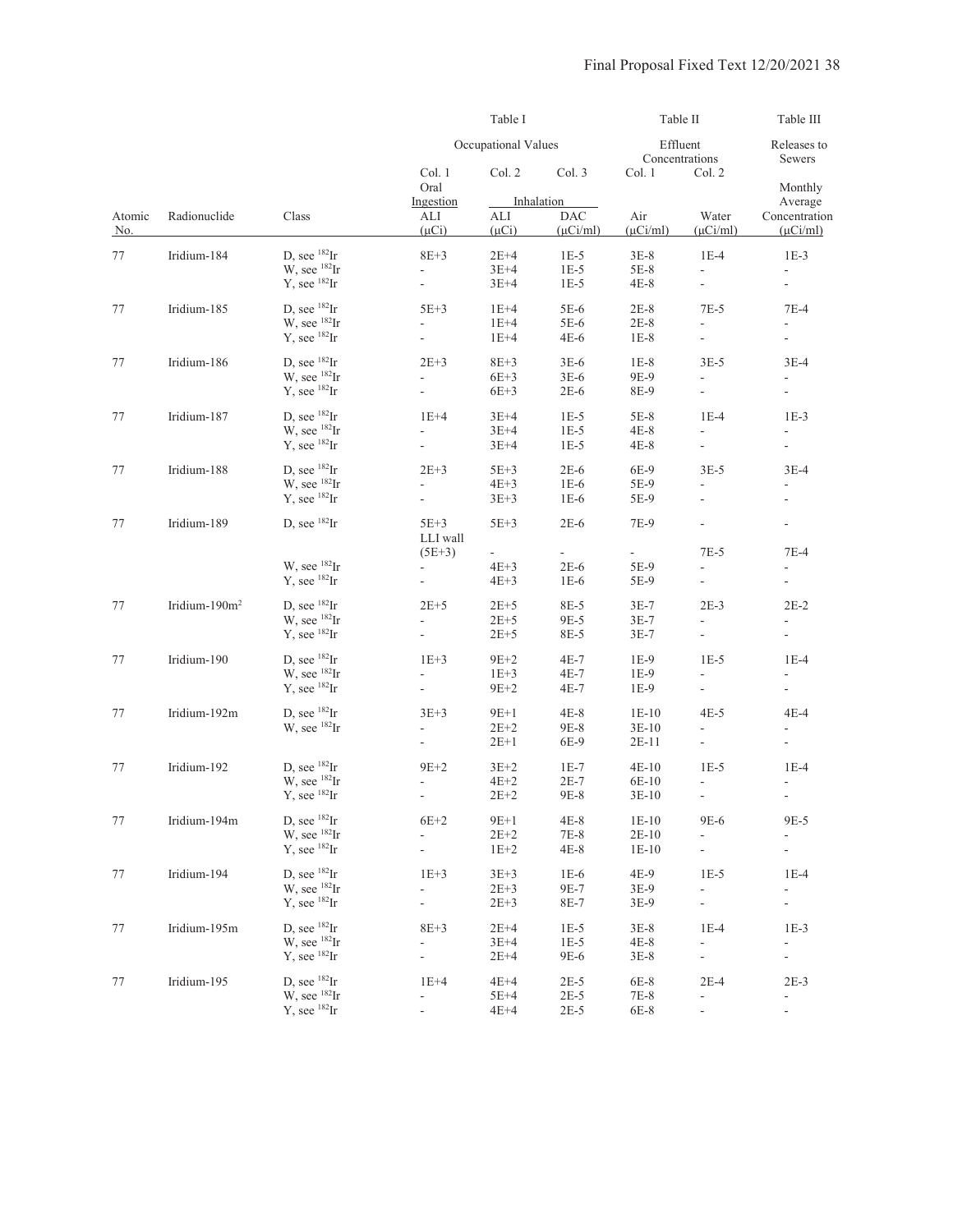|                      |                            |                                                                                                                  |                                           |                                | Table I                                   |                                       |                                                                | Table III                                                      |
|----------------------|----------------------------|------------------------------------------------------------------------------------------------------------------|-------------------------------------------|--------------------------------|-------------------------------------------|---------------------------------------|----------------------------------------------------------------|----------------------------------------------------------------|
|                      |                            |                                                                                                                  |                                           | Occupational Values            |                                           | Effluent<br>Concentrations            |                                                                | Releases to<br>Sewers                                          |
|                      |                            |                                                                                                                  | Col. 1<br>Oral                            | Col. 2                         | Col. 3                                    | Col. 1                                | Col. 2                                                         |                                                                |
| Atomic<br><u>No.</u> | Radionuclide               | Class                                                                                                            | Ingestion<br>ALI<br>$(\mu Ci)$            | ALI<br>$(\mu Ci)$              | Inhalation<br><b>DAC</b><br>$(\mu$ Ci/ml) | Air<br>$(\mu$ Ci/ml)                  | Water<br>$(\mu$ Ci/ml $)$                                      | Monthly<br>Average<br>Concentration<br>$(\mu$ Ci/ml)           |
| 78                   | Platinum-186               | D, all compounds                                                                                                 | $1E+4$                                    | $4E+4$                         | $2E-5$                                    | $5E-8$                                | $2E-4$                                                         | $2E-3$                                                         |
| 78                   | Platinum-188               | D, all compounds                                                                                                 | $2E + 3$                                  | $2E + 3$                       | $7E-7$                                    | $2E-9$                                | $2E-5$                                                         | $2E-4$                                                         |
| 78                   | Platinum-189               | D, all compounds                                                                                                 | $1E+4$                                    | $3E+4$                         | $1E-5$                                    | 4E-8                                  | $1E-4$                                                         | $1E-3$                                                         |
| 78                   | Platinum-191               | D, all compounds                                                                                                 | $4E+3$                                    | $8E + 3$                       | $4E-6$                                    | $1E-8$                                | 5E-5                                                           | $5E-4$                                                         |
| 78                   | Platinum-193m              | D, all compounds                                                                                                 | $3E+3$<br>LLI wall                        | $6E+3$                         | $3E-6$                                    | 8E-9                                  | $\frac{1}{2}$                                                  | $\overline{\phantom{a}}$                                       |
|                      |                            |                                                                                                                  | $(3E+4)$                                  | ÷,                             | $\overline{\phantom{a}}$                  | $\overline{\phantom{a}}$              | $4E-5$                                                         | 4E-4                                                           |
| 78                   | Platinum-193               | D, all compounds                                                                                                 | 4E+4<br>LLI wall                          | $2E+4$                         | $1E-5$                                    | $3E-8$                                | $\overline{\phantom{a}}$                                       | $\frac{1}{2}$                                                  |
|                      |                            |                                                                                                                  | $(5E+4)$                                  |                                | $\Box$                                    |                                       | $6E-4$                                                         | 6E-3                                                           |
| 78                   | Platinum-195m              | D, all compounds                                                                                                 | $2E+3$<br>LLI wall                        | $4E+3$                         | $2E-6$                                    | 6E-9                                  | ÷.                                                             | $\overline{\phantom{a}}$                                       |
|                      |                            |                                                                                                                  | $(2E+3)$                                  | $\frac{1}{2}$                  | $\blacksquare$                            | $\overline{\phantom{a}}$              | $3E-5$                                                         | $3E-4$                                                         |
| 78                   | Platinum-197m <sup>2</sup> | D, all compounds                                                                                                 | $2E+4$                                    | $4E+4$                         | $2E-5$                                    | 6E-8                                  | $2E-4$                                                         | $2E-3$                                                         |
| 78                   | Platinum-197               | D, all compounds                                                                                                 | $3E + 3$                                  | $1E+4$                         | $4E-6$                                    | $1E-8$                                | $4E-5$                                                         | 4E-4                                                           |
| 78                   | Platinum-199 <sup>2</sup>  | D, all compounds                                                                                                 | 5E+4                                      | $1E+5$                         | 6E-5                                      | $2E-7$                                | $7E-4$                                                         | $7E-3$                                                         |
| 78                   | Platinum-200               | D, all compounds                                                                                                 | $1E+3$                                    | $3E + 3$                       | $1E-6$                                    | 5E-9                                  | $2E-5$                                                         | $2E-4$                                                         |
| 79                   | Gold-193                   | D, all compounds except<br>those given for W and Y 9E+3<br>W, halides and nitrates<br>Y, oxides and hydroxides - | $\overline{\phantom{a}}$                  | $3E+4$<br>$2E+4$<br>$2E+4$     | $1E-5$<br>9E-6<br>8E-6                    | 4E-8<br>$3E-8$<br>$3E-8$              | $1E-4$<br>$\frac{1}{2}$                                        | $1E-3$<br>$\overline{\phantom{a}}$                             |
| 79                   | Gold-194                   | D, see $193$ Au<br>W, see <sup>193</sup> Au<br>Y, see <sup>193</sup> Au                                          | $3E+3$<br>÷,<br>$\frac{1}{2}$             | $8E+3$<br>5E+3<br>$5E+3$       | $3E-6$<br>$2E-6$<br>$2E-6$                | $1E-8$<br>8E-9<br>7E-9                | $4E-5$<br>$\frac{1}{2}$<br>$\overline{\phantom{a}}$            | 4E-4<br>$\blacksquare$<br>$\blacksquare$                       |
| 79                   | Gold-195                   | D, see $193$ Au<br>W, see <sup>193</sup> Au<br>Y, see <sup>193</sup> Au                                          | $5E+3$<br>$\overline{a}$<br>$\frac{1}{2}$ | $1E+4$<br>$1E+3$<br>$4E+2$     | $5E-6$<br>6E-7<br>$2E-7$                  | $2E-8$<br>$2E-9$<br>6E-10             | $7E-5$<br>$\frac{1}{2}$<br>$\blacksquare$                      | $7E-4$                                                         |
| 79                   | Gold-198m                  | D, see $193Au$<br>W, see <sup>193</sup> Au<br>Y, see <sup>193</sup> Au                                           | $1E+3$<br>ä,<br>4                         | $3E+3$<br>$1E+3$<br>$1E+3$     | $1E-6$<br>5E-7<br>5E-7                    | 4E-9<br>$2E-9$<br>$2E-9$              | $1E-5$<br>$\overline{\phantom{a}}$<br>$\blacksquare$           | $1E-4$<br>$\overline{\phantom{a}}$<br>$\overline{\phantom{a}}$ |
| 79                   | Gold-198                   | D, see $193Au$<br>W, see <sup>193</sup> Au<br>Y, see <sup>193</sup> Au                                           | $1E+3$<br>L,<br>$\frac{1}{2}$             | $4E+3$<br>$2E + 3$<br>$2E + 3$ | $2E-6$<br>8E-7<br>7E-7                    | 5E-9<br>$3E-9$<br>$2E-9$              | $2E-5$<br>$\overline{\phantom{a}}$<br>$\overline{\phantom{a}}$ | $2E-4$                                                         |
| 79                   | Gold-199                   | D, see <sup>193</sup> Au                                                                                         | $3E + 3$<br>LLI wall<br>$(3E+3)$          | $9E+3$<br>÷,                   | $4E-6$<br>$\omega_{\rm{eff}}$             | $1E-8$<br>$\mathcal{L}_{\mathcal{A}}$ | $4E-5$                                                         | $\frac{1}{2}$<br>$4E-4$                                        |
|                      |                            | W, see <sup>193</sup> Au<br>Y, see <sup>193</sup> Au                                                             | ÷,<br>$\frac{1}{2}$                       | $4E+3$<br>$4E + 3$             | $2E-6$<br>$2E-6$                          | 6E-9<br>5E-9                          | $\frac{1}{2}$<br>$\blacksquare$                                | $\overline{\phantom{a}}$<br>$\Box$                             |
| 79                   | Gold-200m                  | D, see <sup>193</sup> Au<br>W, see <sup>193</sup> Au<br>Y, see <sup>193</sup> Au                                 | $1E+3$<br>÷<br>$\overline{a}$             | $4E+3$<br>$3E + 3$<br>$2E+4$   | $1E-6$<br>$1E-6$<br>$1E-6$                | 5E-9<br>4E-9<br>3E-9                  | $2E-5$<br>$\overline{\phantom{a}}$<br>$\frac{1}{2}$            | $2E-4$<br>$\overline{\phantom{a}}$<br>$\overline{\phantom{a}}$ |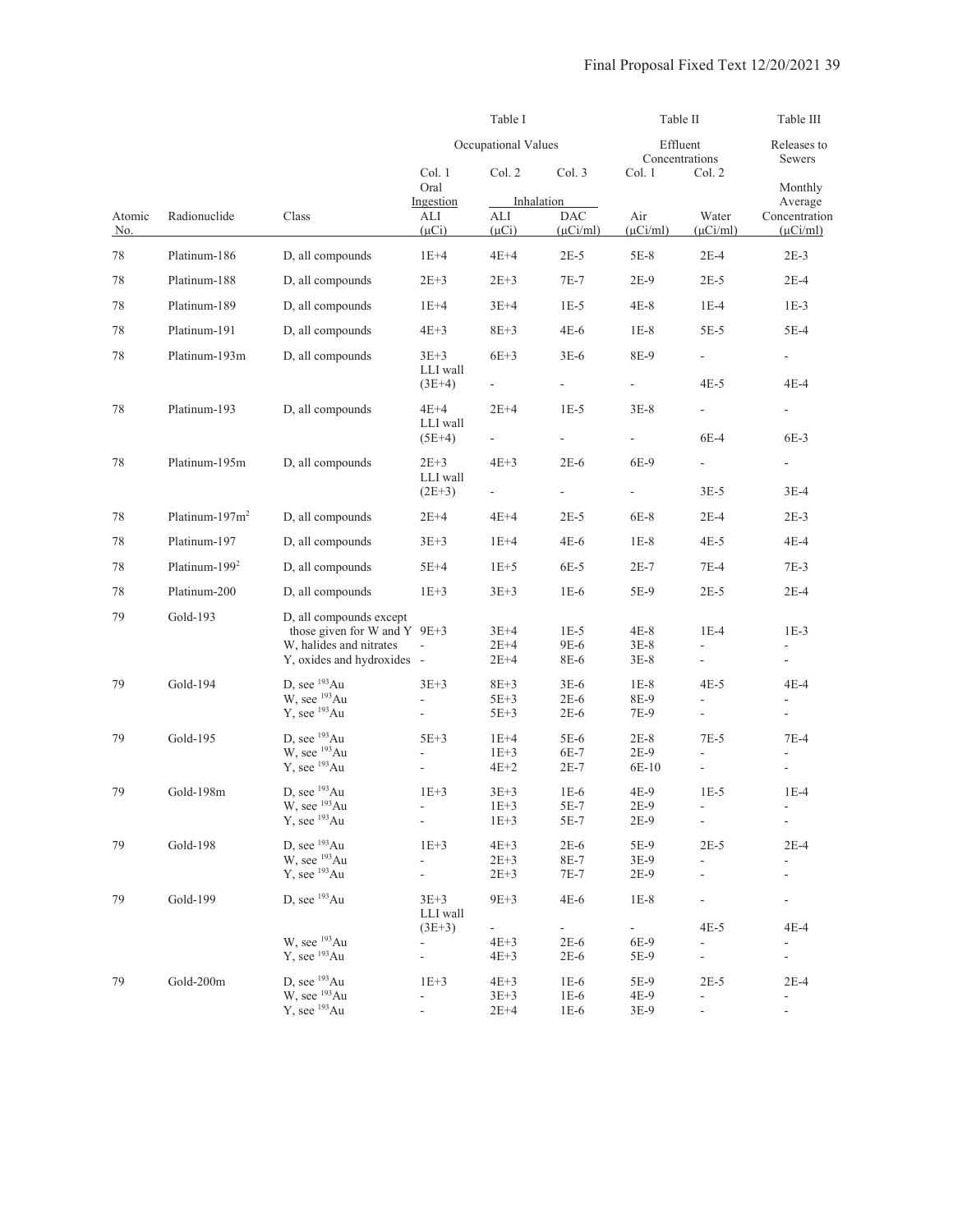|               |                   |                                                                                                   |                                                                              | Table I                                |                                           | Table II                                      |                                                                          | Table III<br>Releases to<br>Sewers<br>Monthly<br>Average<br>Concentration<br>$(\mu$ Ci/ml)<br>$4E-3$<br>$\overline{\phantom{a}}$<br>$\overline{a}$<br>$\overline{\phantom{a}}$<br>$1E-2$<br>$\overline{\phantom{a}}$<br>6E-4<br>$4E-4$<br>$3E-3$<br>$2E-3$<br>$\overline{\phantom{a}}$<br>$\overline{\phantom{a}}$<br>$2E-6$<br>$1E-4$<br>$\overline{a}$<br>÷.<br>4E-4<br>3E-4<br>$\overline{\phantom{a}}$<br>$\overline{\phantom{a}}$<br>$2E-3$<br>$2E-3$<br>$\overline{\phantom{a}}$<br>$\overline{\phantom{a}}$<br>5E-4<br>4E-4<br>$\overline{\phantom{a}}$<br>9E-4<br>8E-4<br>$\overline{\phantom{a}}$<br>$\overline{\phantom{a}}$<br>$\overline{\phantom{m}}$<br>$1E-2$<br>8E-3<br>$\overline{\phantom{a}}$<br>$\overline{\phantom{a}}$ |
|---------------|-------------------|---------------------------------------------------------------------------------------------------|------------------------------------------------------------------------------|----------------------------------------|-------------------------------------------|-----------------------------------------------|--------------------------------------------------------------------------|----------------------------------------------------------------------------------------------------------------------------------------------------------------------------------------------------------------------------------------------------------------------------------------------------------------------------------------------------------------------------------------------------------------------------------------------------------------------------------------------------------------------------------------------------------------------------------------------------------------------------------------------------------------------------------------------------------------------------------------------|
|               |                   |                                                                                                   |                                                                              | Occupational Values                    |                                           |                                               | Effluent<br>Concentrations                                               |                                                                                                                                                                                                                                                                                                                                                                                                                                                                                                                                                                                                                                                                                                                                              |
|               |                   |                                                                                                   | Col. 1<br>Oral                                                               | Col. 2                                 | Col. 3                                    | Col. 1                                        | Col. 2                                                                   |                                                                                                                                                                                                                                                                                                                                                                                                                                                                                                                                                                                                                                                                                                                                              |
| Atomic<br>No. | Radionuclide      | Class                                                                                             | Ingestion<br>ALI<br>$(\mu Ci)$                                               | ALI<br>$(\mu Ci)$                      | Inhalation<br><b>DAC</b><br>$(\mu$ Ci/ml) | Air<br>$(\mu$ Ci/ml)                          | Water<br>$(\mu$ Ci/ml)                                                   |                                                                                                                                                                                                                                                                                                                                                                                                                                                                                                                                                                                                                                                                                                                                              |
| 79            | Gold-2002         | D. see $193$ Au<br>W, see <sup>193</sup> Au<br>Y, see <sup>193</sup> Au                           | $3E+4$<br>ä,<br>$\frac{1}{2}$                                                | $6E+4$<br>$8E+4$<br>$7E+4$             | $3E-5$<br>$3E-5$<br>$3E-5$                | 9E-8<br>$1E-7$<br>$1E-7$                      | 4E-4<br>$\frac{1}{2}$<br>L,                                              |                                                                                                                                                                                                                                                                                                                                                                                                                                                                                                                                                                                                                                                                                                                                              |
| 79            | Gold- $2012$      | D, see $193Au$                                                                                    | 7E+4<br>St wall                                                              | $2E+5$                                 | 9E-5                                      | $3E-7$                                        |                                                                          |                                                                                                                                                                                                                                                                                                                                                                                                                                                                                                                                                                                                                                                                                                                                              |
|               |                   | W, see <sup>193</sup> Au<br>$Y$ , see $193Au$                                                     | $(9E+4)$<br>$\overline{\phantom{a}}$<br>$\overline{\phantom{a}}$             | $2E+5$<br>$2E + 5$                     | $1E-4$<br>9E-5                            | $3E-7$<br>$3E-7$                              | $1E-3$<br>$\frac{1}{2}$                                                  |                                                                                                                                                                                                                                                                                                                                                                                                                                                                                                                                                                                                                                                                                                                                              |
| 80            | Mercury-193m      | Vapor<br>Organic D<br>D, sulfates<br>W, oxides, hydroxides,<br>halides, nitrates, and<br>sulfides | $\overline{\phantom{a}}$<br>$4E+3$<br>$3E + 3$<br>$\overline{\phantom{a}}$   | $8E+3$<br>$1E+4$<br>$9E+3$<br>$8E + 3$ | $4E-6$<br>5E-6<br>4E-6<br>$3E-6$          | $1E-8$<br>$2E-8$<br>$1E-8$<br>$1E-8$          | $\overline{\phantom{a}}$<br>6E-5<br>4E-5                                 |                                                                                                                                                                                                                                                                                                                                                                                                                                                                                                                                                                                                                                                                                                                                              |
| $80\,$        | Mercury-193       | Vapor<br>Organic D<br>D, see $^{193m}$ Hg<br>W, see <sup>193m</sup> Hg                            | $\blacksquare$<br>$2E+4$<br>$2E+4$<br>$\overline{\phantom{a}}$               | $3E+4$<br>$6E+4$<br>$4E+4$<br>$4E+4$   | $1E-5$<br>$3E-5$<br>$2E-5$<br>$2E-5$      | $4E-8$<br>9E-8<br>6E-8<br>$6E-8$              | $3E-4$<br>$2E-4$<br>$\overline{\phantom{a}}$                             |                                                                                                                                                                                                                                                                                                                                                                                                                                                                                                                                                                                                                                                                                                                                              |
| 80            | Mercury-194       | Vapor<br>Organic D<br>D, see $^{193m}Hg$<br>W, see $^{193m}$ Hg                                   | $\overline{\phantom{a}}$<br>$2E+1$<br>$8E+2$<br>$\overline{\phantom{a}}$     | $3E+1$<br>$3E+1$<br>$4E+1$<br>$1E+2$   | $1E-8$<br>$1E-8$<br>$2E-8$<br>5E-8        | 4E-11<br>4E-11<br>6E-11<br>$2E-10$            | $\overline{\phantom{a}}$<br>$2E-7$<br>$1E-5$<br>$\overline{\phantom{a}}$ |                                                                                                                                                                                                                                                                                                                                                                                                                                                                                                                                                                                                                                                                                                                                              |
| 80            | Mercury-195m      | Vapor<br>Organic D<br>D, see $^{193m}Hg$<br>W, see $^{193m}$ Hg                                   | $\overline{\phantom{a}}$<br>$3E + 3$<br>$2E + 3$<br>$\overline{\phantom{a}}$ | $4E+3$<br>$6E+3$<br>$5E+3$<br>$4E+3$   | $2E-6$<br>$3E-6$<br>$2E-6$<br>$2E-6$      | 6E-9<br>8E-9<br>7E-9<br>5E-9                  | $\overline{\phantom{a}}$<br>$4E-5$<br>$3E-5$<br>$\overline{\phantom{a}}$ |                                                                                                                                                                                                                                                                                                                                                                                                                                                                                                                                                                                                                                                                                                                                              |
| 80            | Mercury-195       | Vapor<br>Organic D<br>D, see $^{193m}Hg$<br>W, see $^{193m}Hg$                                    | ÷,<br>$2E+4$<br>$1E+4$<br>÷,                                                 | $3E+4$<br>$5E+4$<br>$4E+4$<br>$3E+4$   | $1E-5$<br>$2E-5$<br>$1E-5$<br>$1E-5$      | 4E-8<br>6E-8<br>5E-8<br>5E-8                  | $\overline{a}$<br>$2E-4$<br>$2E-4$<br>$\blacksquare$                     |                                                                                                                                                                                                                                                                                                                                                                                                                                                                                                                                                                                                                                                                                                                                              |
| 80            | Mercury-197m      | Vapor<br>Organic D<br>D, see $^{193m}Hg$<br>W, see $^{193m}$ Hg                                   | $\overline{\phantom{a}}$<br>$4E+3$<br>$3E+3$<br>$\overline{\phantom{a}}$     | $5E+3$<br>$9E+3$<br>$7E + 3$<br>$5E+3$ | $2E-6$<br>$4E-6$<br>$3E-6$<br>$2E-6$      | 7E-9<br>$1E-8$<br>$1E-8$<br>7E-9              | $\overline{\phantom{a}}$<br>$5E-5$<br>4E-5<br>$\blacksquare$             |                                                                                                                                                                                                                                                                                                                                                                                                                                                                                                                                                                                                                                                                                                                                              |
| $80\,$        | Mercury-197       | Vapor<br>Organic D<br>D, see $^{193m}$ Hg<br>W, see <sup>193m</sup> Hg                            | $7E+3$<br>$6E+3$<br>$\blacksquare$                                           | $8E+3$<br>$1E+4$<br>$1E+4$<br>$9E + 3$ | $4E-6$<br>6E-6<br>5E-6<br>$4E-6$          | $1\mathrm{E-}8$<br>$2E-8$<br>$2E-8$<br>$1E-8$ | 9E-5<br>8E-5<br>$\overline{\phantom{a}}$                                 |                                                                                                                                                                                                                                                                                                                                                                                                                                                                                                                                                                                                                                                                                                                                              |
| 80            | Mercury- $199m^2$ | Vapor<br>Organic D                                                                                | $\overline{\phantom{a}}$<br>$6E+4$<br>St wall                                | $8E+4$<br>$2E+5$                       | $3E-5$<br>$7E-5$                          | $1E-7$<br>$2E-7$                              |                                                                          |                                                                                                                                                                                                                                                                                                                                                                                                                                                                                                                                                                                                                                                                                                                                              |
|               |                   | D, see $^{193m}$ Hg<br>W, see $^{193m}Hg$                                                         | $(1E+5)$<br>$6E+4$<br>÷,                                                     | $1E+5$<br>$2E + 5$                     | ÷,<br>6E-5<br>7E-5                        | $\blacksquare$<br>$2E-7$<br>$2E-7$            | $1E-3$<br>8E-4<br>÷,                                                     |                                                                                                                                                                                                                                                                                                                                                                                                                                                                                                                                                                                                                                                                                                                                              |
| 80            | Mercury-203       | Vapor<br>Organic D<br>D, see $^{193m}$ Hg<br>W, see $^{193m}$ Hg                                  | $\overline{\phantom{0}}$<br>5E+2<br>$2E + 3$<br>÷,                           | $8E+2$<br>$8E+2$<br>$1E+3$<br>$1E+3$   | $4E-7$<br>$3E-7$<br>5E-7<br>5E-7          | 1E-9<br>1E-9<br>2E-9<br>$2E-9$                | 7E-6<br>$3E-5$<br>$\overline{\phantom{a}}$                               | 7E-5<br>$3E-4$<br>$\blacksquare$                                                                                                                                                                                                                                                                                                                                                                                                                                                                                                                                                                                                                                                                                                             |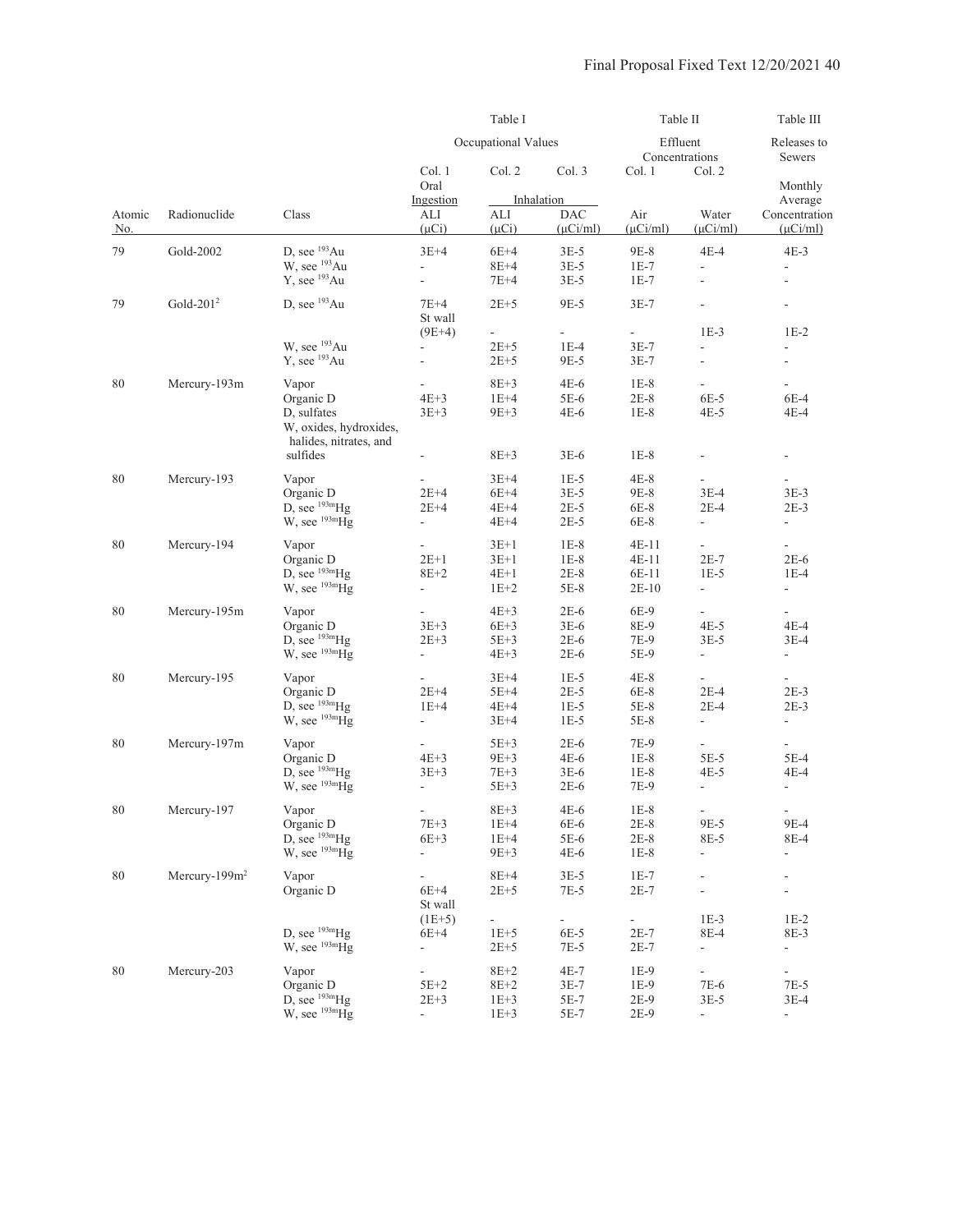|                      |                            |                  |                                                                                                                                                                                                                                                                                                                                                                                                                                                                                                                                                                                                                                                                                                                                                                                                                                                                                                                                                                                                                                                                                                                                              | Table I             |                       | Table II      |                          | Table III                      |
|----------------------|----------------------------|------------------|----------------------------------------------------------------------------------------------------------------------------------------------------------------------------------------------------------------------------------------------------------------------------------------------------------------------------------------------------------------------------------------------------------------------------------------------------------------------------------------------------------------------------------------------------------------------------------------------------------------------------------------------------------------------------------------------------------------------------------------------------------------------------------------------------------------------------------------------------------------------------------------------------------------------------------------------------------------------------------------------------------------------------------------------------------------------------------------------------------------------------------------------|---------------------|-----------------------|---------------|--------------------------|--------------------------------|
|                      |                            |                  | Occupational Values<br>Effluent<br>Col. 1<br>Col. 2<br>Col. 3<br>Col. 1<br>Oral<br>Ingestion<br>Inhalation<br><b>DAC</b><br>Air<br>ALI<br>ALI<br>$(\mu Ci)$<br>$(\mu Ci)$<br>$(\mu$ Ci/ml)<br>$(\mu$ Ci/ml)<br>$5E+4$<br>$2E+5$<br>6E-5<br>$2E-7$<br>St wall<br>$(7E+4)$<br>$\blacksquare$<br>÷,<br>$3E+5$<br>$6E+5$<br>$2E-4$<br>8E-7<br>St wall<br>$(3E+5)$<br>$\Box$<br>$1E+5$<br>$5E-5$<br>$6E+4$<br>$2E-7$<br>$7E+4$<br>$1E+5$<br>$5E-5$<br>$2E-7$<br>$3E+4$<br>$5E+4$<br>$2E-5$<br>8E-8<br>$2E+4$<br>$3E+4$<br>$1E-5$<br>5E-8<br>$6E+4$<br>$8E+4$<br>$4E-5$<br>$1E-7$<br>$8E+3$<br>$1E+4$<br>5E-6<br>$2E-8$<br>$2E+4$<br>$2E+4$<br>9E-6<br>$3E-8$<br>$4E+3$<br>$5E+3$<br>7E-9<br>$2E-6$<br>$2E + 3$<br>$2E + 3$<br>9E-7<br>$3E-9$<br>$6E+4$<br>$2E+5$<br>8E-5<br>$3E-7$<br>$6E+4$<br>$3E+4$<br>$3E-5$<br>9E-8<br>$2E+4$<br>$7E+4$<br>$3E-5$<br>$1E-7$<br>$3E + 3$<br>$6E+3$<br>$3E-6$<br>9E-9<br>$7E+3$<br>$2E+4$<br>8E-6<br>$3E-8$<br>$3E+4$<br>9E+3<br>$1E-5$<br>$4E-8$<br>$5E+1$<br>$2E-8$<br>$1E+2$<br>7E-11<br>$5E+3$<br>$9E+3$<br>$4E-6$<br>$1E-8$<br>$4E+3$<br>$1E+3$<br>6E-7<br>$2E-9$<br>$2E + 4$<br>$6E+4$<br>$2E-5$<br>8E-8 | Concentrations      | Releases to<br>Sewers |               |                          |                                |
|                      |                            |                  |                                                                                                                                                                                                                                                                                                                                                                                                                                                                                                                                                                                                                                                                                                                                                                                                                                                                                                                                                                                                                                                                                                                                              |                     |                       |               | Col. 2                   | Monthly<br>Average             |
| Atomic<br><u>No.</u> | Radionuclide               | Class            |                                                                                                                                                                                                                                                                                                                                                                                                                                                                                                                                                                                                                                                                                                                                                                                                                                                                                                                                                                                                                                                                                                                                              |                     |                       |               | Water<br>$(\mu$ Ci/ml)   | Concentration<br>$(\mu$ Ci/ml) |
| 81                   | Thallium-194m <sup>2</sup> | D, all compounds |                                                                                                                                                                                                                                                                                                                                                                                                                                                                                                                                                                                                                                                                                                                                                                                                                                                                                                                                                                                                                                                                                                                                              |                     |                       |               | $\overline{\phantom{a}}$ | $\overline{\phantom{a}}$       |
|                      |                            |                  |                                                                                                                                                                                                                                                                                                                                                                                                                                                                                                                                                                                                                                                                                                                                                                                                                                                                                                                                                                                                                                                                                                                                              |                     |                       |               | $1E-3$                   | $1E-2$                         |
| 81                   | Thallium-194 <sup>2</sup>  | D, all compounds |                                                                                                                                                                                                                                                                                                                                                                                                                                                                                                                                                                                                                                                                                                                                                                                                                                                                                                                                                                                                                                                                                                                                              |                     |                       |               | $\blacksquare$<br>4E-3   | $\frac{1}{2}$<br>$4E-2$        |
| 81                   | Thallium- $1952$           | D, all compounds |                                                                                                                                                                                                                                                                                                                                                                                                                                                                                                                                                                                                                                                                                                                                                                                                                                                                                                                                                                                                                                                                                                                                              |                     |                       |               | 9E-4                     | 9E-3                           |
| 81                   | Thallium-197               | D, all compounds |                                                                                                                                                                                                                                                                                                                                                                                                                                                                                                                                                                                                                                                                                                                                                                                                                                                                                                                                                                                                                                                                                                                                              |                     |                       |               | $1E-3$                   | $1E-2$                         |
| 81                   | Thallium- $198m2$          | D, all compounds |                                                                                                                                                                                                                                                                                                                                                                                                                                                                                                                                                                                                                                                                                                                                                                                                                                                                                                                                                                                                                                                                                                                                              |                     |                       |               | 4E-4                     | $4E-3$                         |
| 81                   | Thallium-198               | D, all compounds |                                                                                                                                                                                                                                                                                                                                                                                                                                                                                                                                                                                                                                                                                                                                                                                                                                                                                                                                                                                                                                                                                                                                              |                     |                       |               | $3E-4$                   | $3E-3$                         |
| 81                   | Thallium-199               | D, all compounds |                                                                                                                                                                                                                                                                                                                                                                                                                                                                                                                                                                                                                                                                                                                                                                                                                                                                                                                                                                                                                                                                                                                                              |                     |                       |               | 9E-4                     | 9E-3                           |
| 81                   | Thallium-200               | D, all compounds |                                                                                                                                                                                                                                                                                                                                                                                                                                                                                                                                                                                                                                                                                                                                                                                                                                                                                                                                                                                                                                                                                                                                              |                     |                       |               | $1E-4$                   | $1E-3$                         |
| 81                   | Thallium-201               | D, all compounds |                                                                                                                                                                                                                                                                                                                                                                                                                                                                                                                                                                                                                                                                                                                                                                                                                                                                                                                                                                                                                                                                                                                                              |                     |                       |               | $2E-4$                   | $2E-3$                         |
| 81                   | Thallium-202               | D, all compounds |                                                                                                                                                                                                                                                                                                                                                                                                                                                                                                                                                                                                                                                                                                                                                                                                                                                                                                                                                                                                                                                                                                                                              |                     |                       |               | $5E-5$                   | 5E-4                           |
| 81                   | Thallium-204               | D, all compounds |                                                                                                                                                                                                                                                                                                                                                                                                                                                                                                                                                                                                                                                                                                                                                                                                                                                                                                                                                                                                                                                                                                                                              |                     |                       |               | $2E-5$                   | $2E-4$                         |
| 82                   | Lead- $195m2$              | D, all compounds |                                                                                                                                                                                                                                                                                                                                                                                                                                                                                                                                                                                                                                                                                                                                                                                                                                                                                                                                                                                                                                                                                                                                              |                     |                       |               | 8E-4                     | 8E-3                           |
| 82                   | Lead-198                   | D, all compounds |                                                                                                                                                                                                                                                                                                                                                                                                                                                                                                                                                                                                                                                                                                                                                                                                                                                                                                                                                                                                                                                                                                                                              |                     |                       |               | 4E-4                     | $4E-3$                         |
| 82                   | Lead- $1992$               | D, all compounds |                                                                                                                                                                                                                                                                                                                                                                                                                                                                                                                                                                                                                                                                                                                                                                                                                                                                                                                                                                                                                                                                                                                                              |                     |                       |               | $3E-4$                   | $3E-3$                         |
| 82                   | Lead-200                   | D, all compounds |                                                                                                                                                                                                                                                                                                                                                                                                                                                                                                                                                                                                                                                                                                                                                                                                                                                                                                                                                                                                                                                                                                                                              |                     |                       |               | $4E-5$                   | $4E-4$                         |
| 82                   | Lead-201                   | D, all compounds |                                                                                                                                                                                                                                                                                                                                                                                                                                                                                                                                                                                                                                                                                                                                                                                                                                                                                                                                                                                                                                                                                                                                              |                     |                       |               | $1E-4$                   | $1E-3$                         |
| 82                   | $Lead-202m$                | D, all compounds |                                                                                                                                                                                                                                                                                                                                                                                                                                                                                                                                                                                                                                                                                                                                                                                                                                                                                                                                                                                                                                                                                                                                              |                     |                       |               | $1E-4$                   | $1E-3$                         |
| 82                   | Lead-202                   | D, all compounds |                                                                                                                                                                                                                                                                                                                                                                                                                                                                                                                                                                                                                                                                                                                                                                                                                                                                                                                                                                                                                                                                                                                                              |                     |                       |               | $2E-6$                   | $2E-5$                         |
| 82                   | Lead-203                   | D, all compounds |                                                                                                                                                                                                                                                                                                                                                                                                                                                                                                                                                                                                                                                                                                                                                                                                                                                                                                                                                                                                                                                                                                                                              |                     |                       |               | $7E-5$                   | 7E-4                           |
| 82                   | Lead-205                   | D, all compounds |                                                                                                                                                                                                                                                                                                                                                                                                                                                                                                                                                                                                                                                                                                                                                                                                                                                                                                                                                                                                                                                                                                                                              |                     |                       |               | $5E-5$                   | $5E-4$                         |
| 82                   | Lead-209                   | D, all compounds |                                                                                                                                                                                                                                                                                                                                                                                                                                                                                                                                                                                                                                                                                                                                                                                                                                                                                                                                                                                                                                                                                                                                              |                     |                       |               | $3E-4$                   | $3E-3$                         |
| 82                   | Lead-210                   | D, all compounds | $6E-1$<br>Bone surf                                                                                                                                                                                                                                                                                                                                                                                                                                                                                                                                                                                                                                                                                                                                                                                                                                                                                                                                                                                                                                                                                                                          | $2E-1$<br>Bone surf | $1E-10$               |               |                          |                                |
|                      |                            |                  | $(1E+0)$                                                                                                                                                                                                                                                                                                                                                                                                                                                                                                                                                                                                                                                                                                                                                                                                                                                                                                                                                                                                                                                                                                                                     | $(4E-1)$            | ÷.                    | 6E-13         | $1E-8$                   | $1E-7$                         |
| 82                   | Lead- $2112$               | D, all compounds | $1E+4$                                                                                                                                                                                                                                                                                                                                                                                                                                                                                                                                                                                                                                                                                                                                                                                                                                                                                                                                                                                                                                                                                                                                       | $6E+2$              | $3E-7$                | 9E-10         | $2E-4$                   | $2E-3$                         |
| 82                   | Lead-212                   | D, all compounds | $8E+1$<br>Bone surf                                                                                                                                                                                                                                                                                                                                                                                                                                                                                                                                                                                                                                                                                                                                                                                                                                                                                                                                                                                                                                                                                                                          | $3E+1$              | $1E-8$                | 5E-11         | ÷.                       | $\sim$                         |
|                      |                            |                  | $(1E+2)$                                                                                                                                                                                                                                                                                                                                                                                                                                                                                                                                                                                                                                                                                                                                                                                                                                                                                                                                                                                                                                                                                                                                     |                     | $\frac{1}{2}$         | $\frac{1}{2}$ | $2E-6$                   | $2E-5$                         |
| 82                   | Lead- $214^2$              | D, all compounds | $9E + 3$                                                                                                                                                                                                                                                                                                                                                                                                                                                                                                                                                                                                                                                                                                                                                                                                                                                                                                                                                                                                                                                                                                                                     | $8E+2$              | $3E-7$                | $1E-9$        | $1E-4$                   | $1E-3$                         |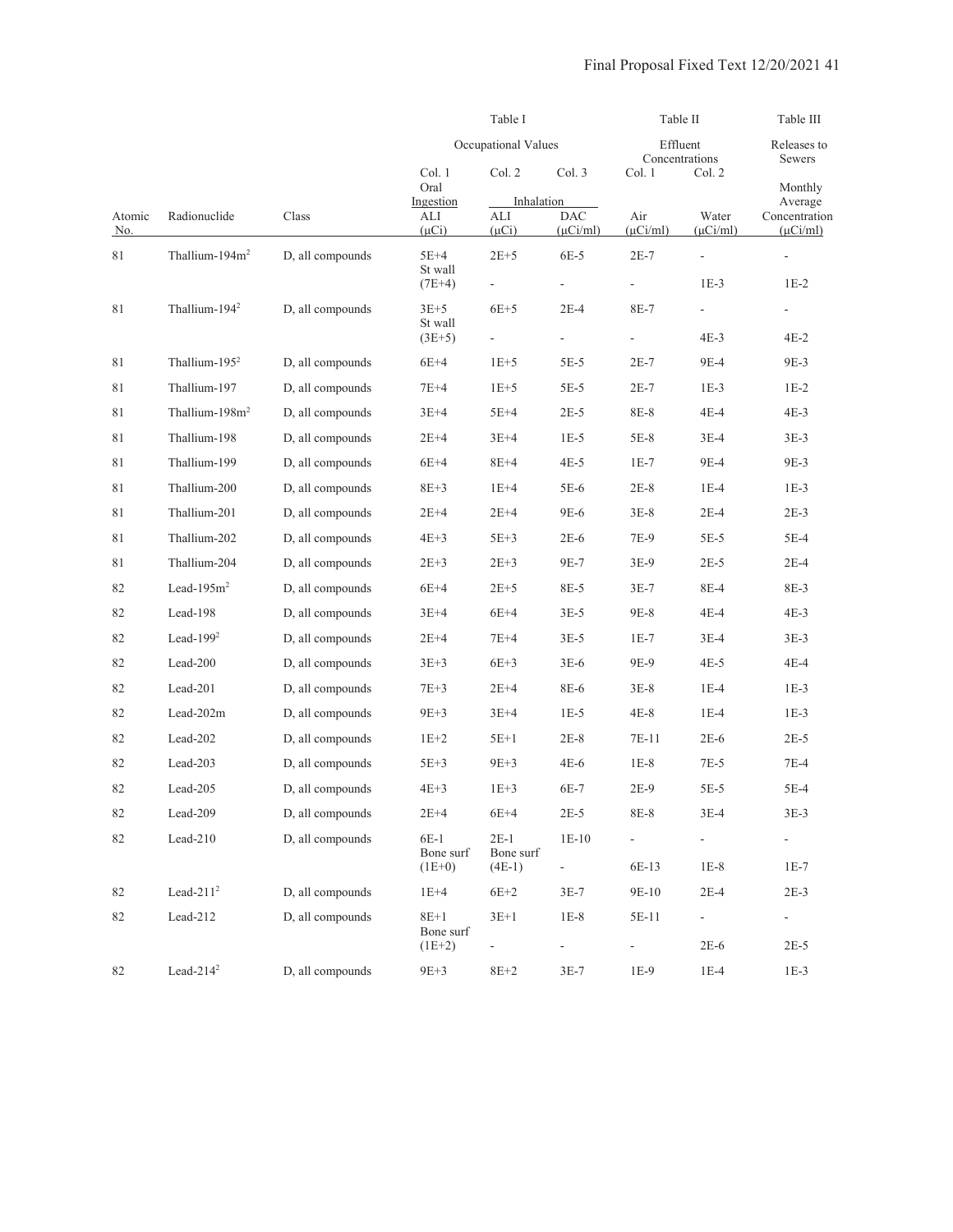|               |                           |                                                                        | Table I                              |                                 |                                        | Table II                   |                                           | Table III                                            |
|---------------|---------------------------|------------------------------------------------------------------------|--------------------------------------|---------------------------------|----------------------------------------|----------------------------|-------------------------------------------|------------------------------------------------------|
|               |                           |                                                                        |                                      | Occupational Values             |                                        | Effluent<br>Concentrations |                                           | Releases to<br>Sewers                                |
|               |                           |                                                                        | Col. 1<br>Oral                       | Col. 2                          | Col. 3                                 | Col. 1                     | Col. 2                                    | Monthly                                              |
| Atomic<br>No. | Radionuclide              | Class                                                                  | Ingestion<br>ALI<br>$(\mu Ci)$       | Inhalation<br>ALI<br>$(\mu Ci)$ | <b>DAC</b><br>$(\mu$ Ci/ml)            | Air<br>$(\mu$ Ci/ml)       | Water<br>$(\mu$ Ci/ml)                    | Average<br>Concentration<br>$(\mu$ Ci/ml)            |
| 83            | Bismuth-200 <sup>2</sup>  | D, nitrates<br>W, all other compounds                                  | $3E+4$<br>$\overline{\phantom{a}}$   | $8E+4$<br>$1E+5$                | $4E-5$<br>$4E-5$                       | $1E-7$<br>$1E-7$           | 4E-4<br>$\overline{a}$                    | $4E-3$<br>÷,                                         |
| 83            | Bismuth-201 <sup>2</sup>  | D. see $^{200}$ Bi<br>W, see <sup>200</sup> Bi                         | $1E+4$<br>÷.                         | $3E+4$<br>$4E+4$                | $1E-5$<br>$2E-5$                       | $4E-8$<br>5E-8             | $2E-4$<br>$\overline{\phantom{a}}$        | $2E-3$<br>$\sim$                                     |
| 83            | Bismuth-202 <sup>2</sup>  | D, see <sup>200</sup> Bi<br>W, see <sup>200</sup> Bi                   | $1E+4$<br>÷.                         | $4E+4$<br>$8E+4$                | $2E-5$<br>$3E-5$                       | $6E-8$<br>$1E-7$           | $2E-4$<br>$\overline{\phantom{a}}$        | $2E-3$<br>$\overline{\phantom{a}}$                   |
| 83            | Bismuth-203               | D, see <sup>200</sup> Bi<br>W, see <sup>200</sup> Bi                   | $2E+3$<br>÷,                         | $7E+3$<br>$6E+3$                | $3E-6$<br>$3E-6$                       | 9E-9<br>9E-9               | $3E-5$<br>$\overline{\phantom{a}}$        | $3E-4$<br>$\overline{\phantom{a}}$                   |
| 83            | Bismuth-205               | D. see $^{200}$ Bi<br>W, see <sup>200</sup> Bi                         | $1E+3$<br>÷.                         | $3E+3$<br>$1E+3$                | $1E-6$<br>5E-7                         | $3E-9$<br>$2E-9$           | $2E-5$<br>$\overline{\phantom{0}}$        | $2E-4$<br>÷.                                         |
| 83            | Bismuth-206               | D, see <sup>200</sup> Bi<br>W, see <sup>200</sup> Bi                   | $6E+2$<br>÷,                         | $1E+3$<br>$9E+2$                | 6E-7<br>$4E-7$                         | $2E-9$<br>$1E-9$           | 9E-6<br>$\overline{\phantom{a}}$          | 9E-5<br>$\overline{\phantom{a}}$                     |
| 83            | Bismuth-207               | D, see <sup>200</sup> Bi<br>W, see <sup>200</sup> Bi                   | $1E+3$<br>÷,                         | $2E+3$<br>$4E+2$                | $7E-7$<br>$1E-7$                       | $2E-9$<br>5E-10            | $1E-5$<br>$\overline{\phantom{a}}$        | $1E-4$<br>$\overline{\phantom{a}}$                   |
| 83            | Bismuth-210m              | D, see <sup>200</sup> Bi                                               | $4E+1$<br>Kidneys                    | $5E+0$<br>Kidneys               | $2E-9$                                 | $\overline{\phantom{a}}$   | $\overline{\phantom{a}}$                  | $\blacksquare$                                       |
|               |                           | W, see <sup>200</sup> Bi                                               | $(6E+1)$<br>$\overline{\phantom{a}}$ | $(6E+0)$<br>7E-1                | $\mathcal{L}_{\mathcal{A}}$<br>$3E-10$ | 9E-12<br>9E-13             | 8E-7<br>$\overline{\phantom{a}}$          | 8E-6<br>$\overline{\phantom{a}}$                     |
| 83            | Bismuth-210               | D, see <sup>200</sup> Bi                                               | $8E+2$<br>÷,                         | $2E+2$<br>Kidneys               | $1E-7$                                 | $\sim$                     | $1E-5$                                    | $1E-4$                                               |
|               |                           | W, see <sup>200</sup> Bi                                               | $\frac{1}{2}$<br>$\frac{1}{2}$       | $(4E+2)$<br>$3E+1$              | $\omega_{\rm{eff}}$<br>$1E-8$          | 5E-10<br>$4E-11$           | $\frac{1}{2}$<br>$\overline{\phantom{a}}$ | $\overline{\phantom{a}}$<br>$\overline{\phantom{a}}$ |
| 83            | Bismuth-212 <sup>2</sup>  | D, see <sup>200</sup> Bi<br>W, see $^{200}Bi$                          | $5E+3$<br>÷,                         | $2E+2$<br>$3E+2$                | $1E-7$<br>$1E-7$                       | $3E-10$<br>$4E-10$         | $7E-5$<br>$\blacksquare$                  | $7E-4$<br>$\blacksquare$                             |
| 83            | Bismuth-213 <sup>2</sup>  | D, see <sup>200</sup> Bi<br>W, see <sup>200</sup> Bi                   | $7E+3$<br>÷.                         | $3E+2$<br>$4E+2$                | $1E-7$<br>$1E-7$                       | $4E-10$<br>5E-10           | $1E-4$<br>$\overline{\phantom{a}}$        | $1E-3$<br>$\overline{\phantom{a}}$                   |
| 83            | Bismuth-214 <sup>2</sup>  | D, see $^{200}Bi$                                                      | $2E+4$<br>St wall                    | $8E+2$                          | $3E-7$                                 | $1E-9$                     | $\overline{\phantom{a}}$                  | ÷,                                                   |
|               |                           | W, see $^{200}Bi$                                                      | $(2E+4)$<br>$\frac{1}{2}$            | 9E-2                            | $4E-7$                                 | $1E-9$                     | $3E-4$<br>$\frac{1}{2}$                   | $3E-3$<br>$\overline{\phantom{a}}$                   |
| 84            | Polonium-203 <sup>2</sup> | D, all compounds except<br>those given for W<br>W, oxides, hydroxides, | $3E+4$                               | $6E+4$                          | $3E-5$                                 | 9E-8                       | $3E-4$                                    | $3E-3$                                               |
|               |                           | and nitrates                                                           | $\blacksquare$                       | $9E+4$                          | $4E-5$                                 | $1E-7$                     | $\blacksquare$                            | $\overline{\phantom{0}}$                             |
| 84            | Polonium-205 <sup>2</sup> | D, see $^{203}Po$<br>W, see <sup>203</sup> Po                          | $2E+4$<br>$\Box$                     | $4E+4$<br>$7E+4$                | $2E-5$<br>$3E-5$                       | 5E-8<br>$1E-7$             | $3E-4$<br>÷,                              | $3E-3$<br>$\overline{\phantom{0}}$                   |
| 84            | Polonium-207              | D, see $^{203}Po$<br>W, see $^{203}Po$                                 | $8E+3$<br>$\blacksquare$             | $3E+4$<br>$3E+4$                | $1E-5$<br>$1E-5$                       | $3E-8$<br>4E-8             | $1E-4$<br>$\overline{\phantom{a}}$        | $1E-3$<br>$\overline{\phantom{a}}$                   |
| 84            | Polonium-210              | D, see $^{203}Po$<br>W, see <sup>203</sup> Po                          | $3E+0$<br>÷,                         | $6E-1$<br>$6E-1$                | $3E-10$<br>$3E-10$                     | 9E-13<br>9E-13             | $4E-8$<br>÷,                              | $4E-7$<br>$\overline{\phantom{a}}$                   |
| 85            | Astatine-207 <sup>2</sup> | D, halides<br>W                                                        | $6E+3$<br>-                          | $3E+3$<br>$2E + 3$              | $1E-6$<br>9E-7                         | 4E-9<br>3E-9               | 8E-5<br>$\overline{\phantom{a}}$          | 8E-4<br>$\overline{\phantom{a}}$                     |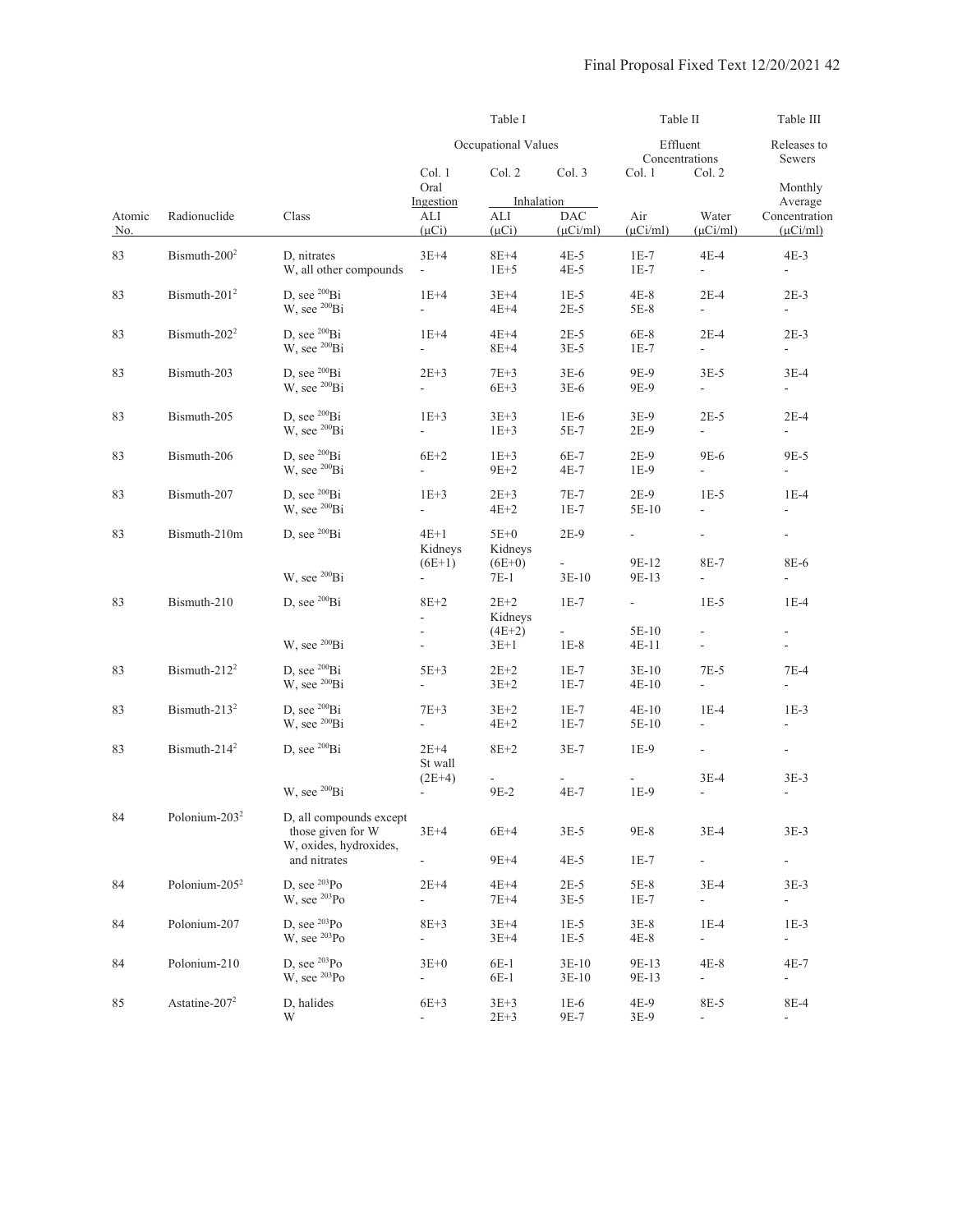|               |                           |                                                         |                                      | Table I                                                      |                                                                | Table II             |                                                                                                                                                                                                                                                                                                                                                                                                                                                                                                                                                                                                                                                                                                                                                   | Table III      |
|---------------|---------------------------|---------------------------------------------------------|--------------------------------------|--------------------------------------------------------------|----------------------------------------------------------------|----------------------|---------------------------------------------------------------------------------------------------------------------------------------------------------------------------------------------------------------------------------------------------------------------------------------------------------------------------------------------------------------------------------------------------------------------------------------------------------------------------------------------------------------------------------------------------------------------------------------------------------------------------------------------------------------------------------------------------------------------------------------------------|----------------|
|               |                           |                                                         |                                      | Occupational Values                                          |                                                                |                      | Effluent<br>Releases to<br>Concentrations<br>Sewers<br>Col. 2<br>Monthly<br>Average<br>Water<br>Concentration<br>$(\mu$ Ci/ml)<br>$(\mu$ Ci/ml)<br>$2E-6$<br>$2E-5$<br>$\frac{1}{2}$<br>$\overline{\phantom{a}}$<br>٠<br>$3E-5$<br>$3E-4$<br>8E-6<br>8E-5<br>$\frac{1}{2}$<br>$\overline{a}$<br>$1E-7$<br>$1E-6$<br>$\sim$<br>$\overline{\phantom{a}}$<br>$2E-7$<br>$2E-6$<br>$\overline{\phantom{a}}$<br>$\overline{\phantom{a}}$<br>$2E-6$<br>$2E-7$<br>$\overline{\phantom{a}}$<br>÷<br>6E-8<br>6E-7<br>$\overline{a}$<br>$\overline{\phantom{a}}$<br>$3E-4$<br>$3E-3$<br>6E-8<br>6E-7<br>$\frac{1}{2}$<br>$\frac{1}{2}$<br>$3E-5$<br>3E-4<br>$\overline{\phantom{a}}$<br>$\overline{\phantom{m}}$<br>$\overline{\phantom{m}}$<br>7E-7<br>7E-6 |                |
|               |                           |                                                         | Col. 1<br>Oral                       | Col. 2                                                       | Col. 3                                                         | Col. 1               |                                                                                                                                                                                                                                                                                                                                                                                                                                                                                                                                                                                                                                                                                                                                                   |                |
| Atomic<br>No. | Radionuclide              | Class                                                   | Ingestion<br>ALI<br>$(\mu Ci)$       | Inhalation<br>ALI<br>$(\mu Ci)$                              | <b>DAC</b><br>$(\mu$ Ci/ml)                                    | Air<br>$(\mu$ Ci/ml) |                                                                                                                                                                                                                                                                                                                                                                                                                                                                                                                                                                                                                                                                                                                                                   |                |
| 85            | Astatine-211              | D, halides<br>W                                         | $1E+2$<br>÷,                         | $8E+1$<br>$5E+1$                                             | $3E-8$<br>$2E-8$                                               | $1E-10$<br>8E-11     |                                                                                                                                                                                                                                                                                                                                                                                                                                                                                                                                                                                                                                                                                                                                                   |                |
| 86            | Radon-220                 | With daughters removed<br>With daughters present        | $\sim$<br>$\overline{\phantom{a}}$   | $2E+4$<br>$2E+1$<br>$($ or 12<br>working<br>level<br>months) | 7E-6<br>9E-9<br>$($ or 1.0<br>working<br>level<br>months)      | $2E-8$<br>$3E-11$    |                                                                                                                                                                                                                                                                                                                                                                                                                                                                                                                                                                                                                                                                                                                                                   |                |
| 86            | Radon-222                 | With daughters removed -<br>With daughters present      | $\overline{\phantom{a}}$             | $1E+4$<br>$1E+2$<br>$($ or 4<br>working<br>level<br>months)  | $4E-6$<br>$3E-8$<br>$($ or 0.33<br>working<br>level<br>months) | $1E-8$<br>$1E-10$    |                                                                                                                                                                                                                                                                                                                                                                                                                                                                                                                                                                                                                                                                                                                                                   |                |
| 87            | Francium-222 <sup>2</sup> | D, all compounds                                        | $2E+3$                               | $5E+2$                                                       | $2E-7$                                                         | $6E-10$              |                                                                                                                                                                                                                                                                                                                                                                                                                                                                                                                                                                                                                                                                                                                                                   |                |
| 87            | Francium-223 <sup>2</sup> | D, all compounds                                        | $6E+2$                               | $8E + 2$                                                     | $3E-7$                                                         | $1E-9$               |                                                                                                                                                                                                                                                                                                                                                                                                                                                                                                                                                                                                                                                                                                                                                   |                |
| 88            | Radium-223                | W, all compounds                                        | $5E+0$                               | $7E-1$                                                       | $3E-10$                                                        | 9E-13                |                                                                                                                                                                                                                                                                                                                                                                                                                                                                                                                                                                                                                                                                                                                                                   |                |
|               |                           |                                                         | Bone surf<br>$(9E+0)$                |                                                              | ÷,                                                             |                      |                                                                                                                                                                                                                                                                                                                                                                                                                                                                                                                                                                                                                                                                                                                                                   |                |
| 88            | Radium-224                | W, all compounds                                        | $8E+0$                               | $2E+0$                                                       | 7E-10                                                          | $2E-12$              |                                                                                                                                                                                                                                                                                                                                                                                                                                                                                                                                                                                                                                                                                                                                                   |                |
|               |                           |                                                         | Bone surf<br>$(2E+1)$                | ÷,                                                           | $\overline{\phantom{a}}$                                       | $\sim$               |                                                                                                                                                                                                                                                                                                                                                                                                                                                                                                                                                                                                                                                                                                                                                   |                |
| 88            | Radium-225                | W, all compounds                                        | $8E+0$<br>Bone surf                  | $7E-1$<br>÷,                                                 | $3E-10$<br>$\blacksquare$                                      | 9E-13                |                                                                                                                                                                                                                                                                                                                                                                                                                                                                                                                                                                                                                                                                                                                                                   |                |
| 88            | Radium-226                | W, all compounds                                        | $(2E+1)$<br>$2E+0$                   | $6E-1$                                                       | $3E-10$                                                        | 9E-13                |                                                                                                                                                                                                                                                                                                                                                                                                                                                                                                                                                                                                                                                                                                                                                   |                |
|               |                           |                                                         | Bone surf                            |                                                              |                                                                |                      |                                                                                                                                                                                                                                                                                                                                                                                                                                                                                                                                                                                                                                                                                                                                                   |                |
|               |                           |                                                         | $(5E+0)$                             |                                                              | $\overline{\phantom{a}}$                                       |                      |                                                                                                                                                                                                                                                                                                                                                                                                                                                                                                                                                                                                                                                                                                                                                   |                |
| 88            | Radium-227 $2$            | W, all compounds                                        | $2E+4$<br>Bone surf                  | $1E+4$<br>Bone surf                                          | 6E-6                                                           |                      |                                                                                                                                                                                                                                                                                                                                                                                                                                                                                                                                                                                                                                                                                                                                                   |                |
|               |                           |                                                         | $(2E+4)$                             | $(2E+4)$                                                     | $\blacksquare$                                                 | $3E-8$               |                                                                                                                                                                                                                                                                                                                                                                                                                                                                                                                                                                                                                                                                                                                                                   |                |
| 88            | Radium-228                | W, all compounds                                        | $2E+0$<br>Bone surf                  | $1E+0$                                                       | 5E-10                                                          | 2E-12                |                                                                                                                                                                                                                                                                                                                                                                                                                                                                                                                                                                                                                                                                                                                                                   |                |
|               |                           |                                                         | $(4E+0)$                             |                                                              |                                                                |                      |                                                                                                                                                                                                                                                                                                                                                                                                                                                                                                                                                                                                                                                                                                                                                   |                |
| 89            | Actinium-224              | D, all compounds except<br>those given for W and Y 2E+3 | LLI wall                             | $3E+1$<br>Bone surf                                          | $1E-8$                                                         | $\frac{1}{2}$        |                                                                                                                                                                                                                                                                                                                                                                                                                                                                                                                                                                                                                                                                                                                                                   |                |
|               |                           | W, halides and nitrates                                 | $(2E+3)$<br>$\overline{\phantom{a}}$ | $(4E+1)$<br>$5E+1$                                           | $\overline{\phantom{a}}$<br>$2E-8$                             | 5E-11<br>7E-11       |                                                                                                                                                                                                                                                                                                                                                                                                                                                                                                                                                                                                                                                                                                                                                   |                |
|               |                           | Y, oxides and hydroxides -                              |                                      | $5E+1$                                                       | $2E-8$                                                         | 6E-11                |                                                                                                                                                                                                                                                                                                                                                                                                                                                                                                                                                                                                                                                                                                                                                   |                |
| 89            | Actinium-225              | D, see $^{224}Ac$                                       | $5E+1$<br>LLI wall                   | $3E-1$<br>Bone surf                                          | $1E-10$                                                        | $\blacksquare$       |                                                                                                                                                                                                                                                                                                                                                                                                                                                                                                                                                                                                                                                                                                                                                   |                |
|               |                           | W, see <sup>224</sup> Ac                                | $(5E+1)$                             | $(5E-1)$<br>6E-1                                             | $\overline{\phantom{a}}$<br>$3E-10$                            | 7E-13<br>9E-13       |                                                                                                                                                                                                                                                                                                                                                                                                                                                                                                                                                                                                                                                                                                                                                   |                |
|               |                           | Y, see $^{224}Ac$                                       | $\frac{1}{2}$                        | $6E-1$                                                       | $3E-10$                                                        | 9E-13                | $\qquad \qquad \blacksquare$                                                                                                                                                                                                                                                                                                                                                                                                                                                                                                                                                                                                                                                                                                                      | $\blacksquare$ |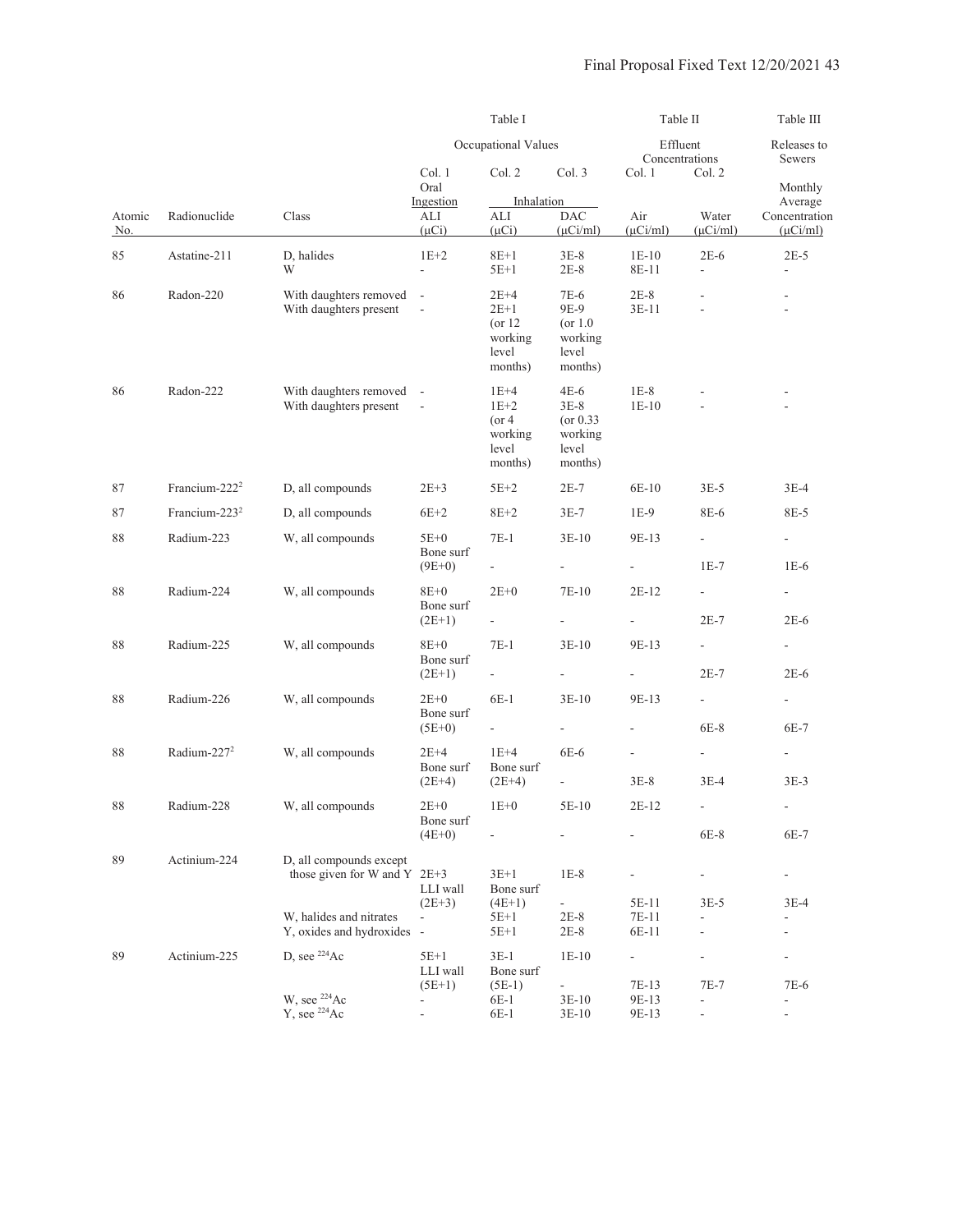|               |                  |                                                      | Table I                              |                                           |                                     | Table II                                   |                                                      | Table III                                            |
|---------------|------------------|------------------------------------------------------|--------------------------------------|-------------------------------------------|-------------------------------------|--------------------------------------------|------------------------------------------------------|------------------------------------------------------|
|               |                  |                                                      |                                      | Occupational Values                       |                                     | Effluent<br>Concentrations                 |                                                      | Releases to<br>Sewers                                |
|               |                  |                                                      | Col. 1<br>Oral                       | Col. 2                                    | Col. 3                              | Col. 1                                     | Col. 2                                               | Monthly                                              |
| Atomic<br>No. | Radionuclide     | Class                                                | Ingestion<br>ALI<br>$(\mu Ci)$       | Inhalation<br>ALI<br>$(\mu Ci)$           | <b>DAC</b><br>$(\mu$ Ci/ml)         | Air<br>$(\mu$ Ci/ml)                       | Water<br>$(\mu$ Ci/ml $)$                            | Average<br>Concentration<br>$(\mu$ Ci/ml)            |
| 89            | Actinium-226     | D, see $^{224}Ac$                                    | $1E+2$<br>LLI wall<br>$(1E+2)$       | $3E+0$<br>Bone surf<br>$(4E+0)$           | $1E-9$<br>÷.                        | $\blacksquare$<br>5E-12                    | ÷,<br>$2E-6$                                         | $\overline{\phantom{a}}$<br>$2E-5$                   |
|               |                  | W, see <sup>224</sup> Ac<br>Y, see <sup>224</sup> Ac | $\overline{\phantom{a}}$<br>÷,       | $5E+0$<br>$5E+0$                          | 2E-9<br>2E-9                        | 7E-12<br>6E-12                             | $\overline{a}$                                       |                                                      |
| 89            | Actinium-227     | D, see $^{224}Ac$                                    | $2E-1$<br>Bone surf<br>$(4E-1)$      | $4E-4$<br>Bone surf<br>$(8E-4)$           | $2E-13$<br>$\overline{\phantom{a}}$ | $\overline{\phantom{a}}$<br>$1E-15$        | $\frac{1}{2}$<br>5E-9                                | $\overline{\phantom{a}}$<br>$5E-8$                   |
|               |                  | W, see <sup>224</sup> Ac                             | $\overline{\phantom{a}}$             | 2E-3<br>Bone surf                         | 7E-13                               | $\mathbf{r}$                               | $\blacksquare$<br>$\overline{a}$                     | $\overline{\phantom{a}}$                             |
|               |                  | Y, see <sup>224</sup> Ac                             |                                      | $(3E-3)$<br>4E-3                          | $2E-12$                             | $4E-15$<br>6E-15                           | $\frac{1}{2}$                                        | $\equiv$<br>÷,                                       |
| 89            | Actinium-228     | D, see $^{224}Ac$                                    | $2E+3$                               | $9E+0$<br>Bone surf                       | $4E-9$                              | $\blacksquare$                             | $3E-5$                                               | $3E-4$                                               |
|               |                  | W, see <sup>224</sup> Ac                             | $\frac{1}{2}$                        | $(2E+1)$<br>4E+1<br>Bone surf             | $2E-8$                              | $2E-11$<br>$\overline{\phantom{a}}$        | $\overline{\phantom{a}}$                             | $\overline{\phantom{a}}$                             |
|               |                  | Y, see $224$ Ac                                      |                                      | $(6E+1)$<br>4E+1                          | $\omega_{\rm{max}}$<br>$2E-8$       | 8E-11<br>6E-11                             |                                                      | $\overline{\phantom{a}}$<br>$\overline{\phantom{a}}$ |
| 90            | Thorium- $226^2$ | W, all compounds except<br>those given for Y         | $5E+3$<br>St wall                    | $2E+2$                                    | 6E-8                                | $2E-10$                                    |                                                      |                                                      |
|               |                  | Y, oxides and hydroxides                             | $(5E+3)$<br>$\sim$                   | ÷,<br>$1E+2$                              | ÷.<br>$6E-8$                        | $2E-10$                                    | $7E-5$<br>÷.                                         | $7E-4$<br>$\overline{a}$                             |
| 90            | Thorium-227      | W, see <sup>226</sup> Th<br>$Y$ , see $^{226}Th$     | $1E+2$<br>$\overline{\phantom{0}}$   | $3E-1$<br>$3E-1$                          | $1E-10$<br>$1E-10$                  | 5E-13<br>5E-13                             | $2E-6$<br>$\overline{\phantom{a}}$                   | $2E-5$<br>$\overline{\phantom{a}}$                   |
| 90            | Thorium-228      | W, see <sup>226</sup> Th                             | $6E+0$<br>Bone surf                  | $1E-2$<br>Bone surf                       | $4E-12$                             | $\sim$                                     | $\overline{\phantom{a}}$                             | $\overline{\phantom{a}}$                             |
|               |                  | Y, see $^{226}$ Th                                   | $(1E+1)$<br>$\overline{\phantom{a}}$ | $(2E-2)$<br>$2E-2$                        | $\sim$<br>7E-12                     | $3E-14$<br>$2E-14$                         | $2E-7$<br>$\overline{\phantom{a}}$                   | $2E-6$<br>$\overline{\phantom{a}}$                   |
| 90            | Thorium-229      | W, see <sup>226</sup> Th                             | 6E-1<br>Bone surf<br>$(1E+0)$        | 9E-4<br>Bone surf<br>$(2E-3)$             | $4E-13$<br>$\omega$                 | $\overline{\phantom{a}}$<br>$3E-15$        | $\overline{\phantom{a}}$<br>$2E-8$                   | $\overline{\phantom{a}}$<br>$2E-7$                   |
|               |                  | Y, see <sup>226</sup> Th                             | $\overline{a}$                       | $2E-3$<br>Bone surf<br>$(3E-3)$           | $1E-12$<br>$\overline{\phantom{a}}$ | 4E-15                                      | $\overline{\phantom{a}}$<br>$\overline{\phantom{a}}$ | $\overline{\phantom{a}}$                             |
| 90            | Thorium-230      | W, see $^{226}Th$                                    | $4E+0$<br>Bone surf                  | 6E-3<br>Bone surf                         | $3E-12$                             | $\overline{\phantom{0}}$                   | $\frac{1}{2}$                                        | $\sim$                                               |
|               |                  | $Y$ , see $^{226}Th$                                 | $(9E+0)$                             | $(2E-2)$<br>2E-2<br>Bone surf             | ÷.<br>6E-12                         | $2E-14$<br>$\blacksquare$                  | $1E-7$                                               | $1E-6$<br>÷,                                         |
| 90            | Thorium-231      | W, see <sup>226</sup> Th<br>Y, see <sup>226</sup> Th | $4E+3$<br>÷.                         | $(2E-2)$<br>$6E+3$<br>$6E+3$              | $\sim$<br>$3E-6$<br>$3E-6$          | $3E-14$<br>9E-9<br>9E-9                    | $\overline{\phantom{0}}$<br>$5E-5$<br>$\overline{a}$ | $5E-4$<br>$\overline{a}$                             |
| 90            | Thorium-232      | W, see <sup>226</sup> Th                             | $7E-1$<br>Bone surf                  | $1E-3$<br>Bone surf                       | 5E-13                               | $\overline{\phantom{0}}$                   | $\overline{\phantom{a}}$                             | $\overline{\phantom{a}}$                             |
|               |                  | Y, see <sup>226</sup> Th                             | $(2E+0)$<br>$\overline{\phantom{0}}$ | $(3E-3)$<br>3E-3<br>Bone surf<br>$(4E-3)$ | $\sim$<br>$1E-12$                   | 4E-15<br>$\overline{\phantom{a}}$<br>6E-15 | $3E-8$<br>$\frac{1}{2}$                              | $3E-7$<br>$\overline{\phantom{a}}$                   |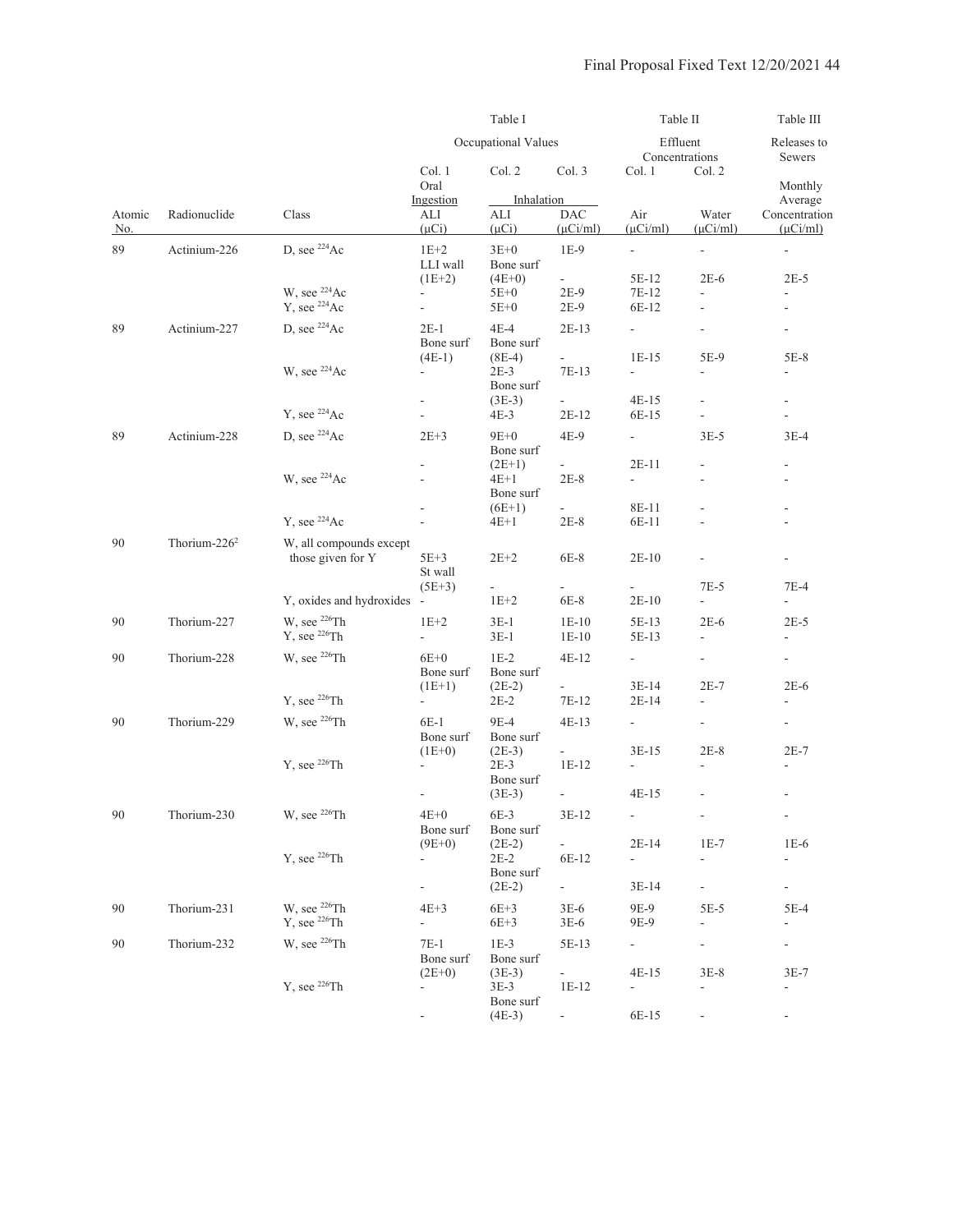|               |                               |                                                                                                  |                                      | Table I                                   |                                      | Table II                                     |                                           | Table III                                                              |
|---------------|-------------------------------|--------------------------------------------------------------------------------------------------|--------------------------------------|-------------------------------------------|--------------------------------------|----------------------------------------------|-------------------------------------------|------------------------------------------------------------------------|
|               |                               |                                                                                                  |                                      | Occupational Values                       |                                      | Effluent<br>Concentrations                   |                                           | Releases to<br>Sewers                                                  |
|               |                               |                                                                                                  | Col. 1<br>Oral                       | Col. 2                                    | Col. 3                               | Col. 1                                       | Col. 2                                    | Monthly                                                                |
| Atomic<br>No. | Radionuclide                  | Class                                                                                            | Ingestion<br>ALI<br>$(\mu Ci)$       | Inhalation<br>ALI<br>$(\mu Ci)$           | DAC<br>$(\mu$ Ci/ml)                 | Air<br>$(\mu$ Ci/ml)                         | Water<br>$(\mu$ Ci/ml)                    | Average<br>Concentration<br>$(\mu$ Ci/ml)                              |
| 90            | Thorium-234                   | W, see <sup>226</sup> Th                                                                         | $3E+2$<br>LLI wall<br>$(4E+2)$       | $2E+2$<br>$\frac{1}{2}$                   | 8E-8                                 | $3E-10$                                      | $\overline{\phantom{a}}$<br>5E-6          | $\equiv$<br>$5E-5$                                                     |
|               |                               | $Y$ , see $^{226}Th$                                                                             | $\overline{a}$                       | $2E+2$                                    | 6E-8                                 | $2E-10$                                      | $\mathbb{Z}^{\mathbb{Z}}$                 | $\overline{\phantom{a}}$                                               |
| 91            | Protactinium-227 <sup>2</sup> | W, all compounds except<br>those given for Y<br>Y, oxides and hydroxides -                       | $4E+3$                               | $1E+2$<br>$1E+2$                          | 5E-8<br>$4E-8$                       | $2E-10$<br>$1E-10$                           | $5E-5$                                    | 5E-4                                                                   |
| 91            | Protactinium-228              | W, see <sup>227</sup> Pa                                                                         | $1E+3$<br>$\overline{\phantom{a}}$   | $1E+1$<br>Bone surf<br>$(2E+1)$           | 5E-9<br>$\sim$                       | $\mathbb{L}^{\mathbb{N}}$<br>$3E-11$         | $2E-5$<br>$\frac{1}{2}$                   | $2E-4$<br>$\overline{\phantom{a}}$                                     |
|               |                               | Y, see $^{227}Pa$                                                                                | $\overline{\phantom{a}}$             | $1E+1$                                    | 5E-9                                 | $2E-11$                                      | $\overline{a}$                            |                                                                        |
| 91            | Protactinium-230              | W, see $^{227}Pa$                                                                                | $6E+2$<br>Bone surf                  | $5E+0$                                    | $2E-9$                               | 7E-12                                        |                                           | $\frac{1}{2}$                                                          |
|               |                               | Y, see $^{227}Pa$                                                                                | $(9E+2)$<br>$\overline{\phantom{a}}$ | ÷,<br>$4E+0$                              | $1E-9$                               | 5E-12                                        | $1E-5$<br>$\overline{a}$                  | $1E-4$<br>$\overline{\phantom{a}}$                                     |
| 91            | Protactinium-231              | W, see <sup>227</sup> Pa                                                                         | $2E-1$<br>Bone surf                  | $2E-3$<br>Bone surf                       | 6E-13                                | $\overline{\phantom{a}}$                     | $\overline{\phantom{a}}$                  | $\overline{\phantom{a}}$                                               |
|               |                               | Y, see $^{227}Pa$                                                                                | $(5E-1)$<br>$\overline{\phantom{a}}$ | $(4E-3)$<br>4E-3<br>Bone surf<br>$(6E-3)$ | $2E-12$<br>$\overline{\phantom{a}}$  | 6E-15<br>$\overline{a}$<br>8E-15             | 6E-9<br>$\overline{a}$<br>$\blacksquare$  | 6E-8<br>$\overline{\phantom{a}}$<br>$\overline{\phantom{a}}$           |
| 91            | Protactinium-232              | W, see $^{227}Pa$                                                                                | $1E+3$                               | $2E+1$<br>Bone surf                       | 9E-9                                 | $\overline{\phantom{a}}$                     | $2E-5$                                    | $2E-4$                                                                 |
|               |                               | Y, see $^{227}Pa$                                                                                | $\overline{a}$                       | $(6E+1)$<br>$6E+1$<br>Bone surf           | $2E-8$<br>$\sim$                     | 8E-11<br>$\overline{\phantom{a}}$<br>$1E-10$ | $\frac{1}{2}$<br>$\frac{1}{2}$            | $\overline{\phantom{a}}$<br>$\overline{\phantom{a}}$<br>$\overline{a}$ |
| 91            | Protactinium-233              | W, see <sup>227</sup> Pa                                                                         | $1E+3$<br>LLI wall                   | $(7E+1)$<br>$7E+2$                        | $3E-7$                               | $1E-9$                                       |                                           | $\overline{\phantom{a}}$                                               |
|               |                               | Y, see $^{227}Pa$                                                                                | $(2E+3)$<br>$\blacksquare$           | $\frac{1}{2}$<br>$6E+2$                   | $\overline{\phantom{a}}$<br>$2E-7$   | $\overline{\phantom{a}}$<br>8E-10            | $2E-5$<br>$\overline{\phantom{a}}$        | $2E-4$<br>$\overline{\phantom{a}}$                                     |
| 91            | Protactinium-234              | W, see <sup>227</sup> Pa<br>$Y$ , see $^{227}Pa$                                                 | $2E+3$<br>$\frac{1}{2}$              | $8E+3$<br>$7E+3$                          | $3E-6$<br>$3E-6$                     | $1E-8$<br>9E-9                               | $3E-5$<br>$\frac{1}{2}$                   | $3E-4$<br>$\overline{\phantom{a}}$                                     |
| 92            | Uranium-230                   | D, UF <sub>6</sub> , $UO2F2$ ,<br>$UO2 (NO3)2$                                                   | 4E+0<br>Bone surf                    | $4E-1$<br>Bone surf                       | $2E-10$                              |                                              | ÷,<br>8E-8                                | $\overline{\phantom{a}}$                                               |
|               |                               | W, UO <sub>3</sub> , UF <sub>4</sub> , UCl <sub>4</sub><br>Y, UO <sub>2</sub> , U3O <sub>8</sub> | $(6E+0)$<br>$\overline{\phantom{a}}$ | $(6E-1)$<br>$4E-1$<br>$3E-1$              | $\sim 10^{-1}$<br>$1E-10$<br>$1E-10$ | 8E-13<br>5E-13<br>$4E-13$                    | $\frac{1}{2}$<br>$\overline{\phantom{a}}$ | 8E-7<br>$\overline{\phantom{a}}$                                       |
| 92            | Uranium-231                   | D, see $^{230}U$                                                                                 | $5E+3$<br>LLI wall                   | $8E + 3$                                  | $3E-6$                               | $1E-8$                                       |                                           | $\frac{1}{2}$                                                          |
|               |                               | W, see $^{230}U$<br>$Y$ , see $^{230}U$                                                          | $(4E+3)$<br>÷                        | $6E+3$<br>$5E + 3$                        | $2E-6$<br>$2E-6$                     | 8E-9<br>6E-9                                 | 6E-5                                      | 6E-4<br>-                                                              |
| 92            | Uranium-232                   | D, see $^{230}$ U                                                                                | $2E+0$<br>Bone surf                  | $2E-1$<br>Bone surf                       | 9E-11                                | ÷.                                           |                                           | $\blacksquare$                                                         |
|               |                               | W, see $^{230}U$<br>$Y$ , see $^{230}U$                                                          | $(4E+0)$<br>÷                        | $(4E-1)$<br>$4E-1$<br>8E-3                | $\blacksquare$<br>$2E-10$<br>$3E-12$ | 6E-13<br>5E-13<br>1E-14                      | 6E-8<br>÷,<br>$\overline{\phantom{m}}$    | 6E-7<br>$\frac{1}{2}$                                                  |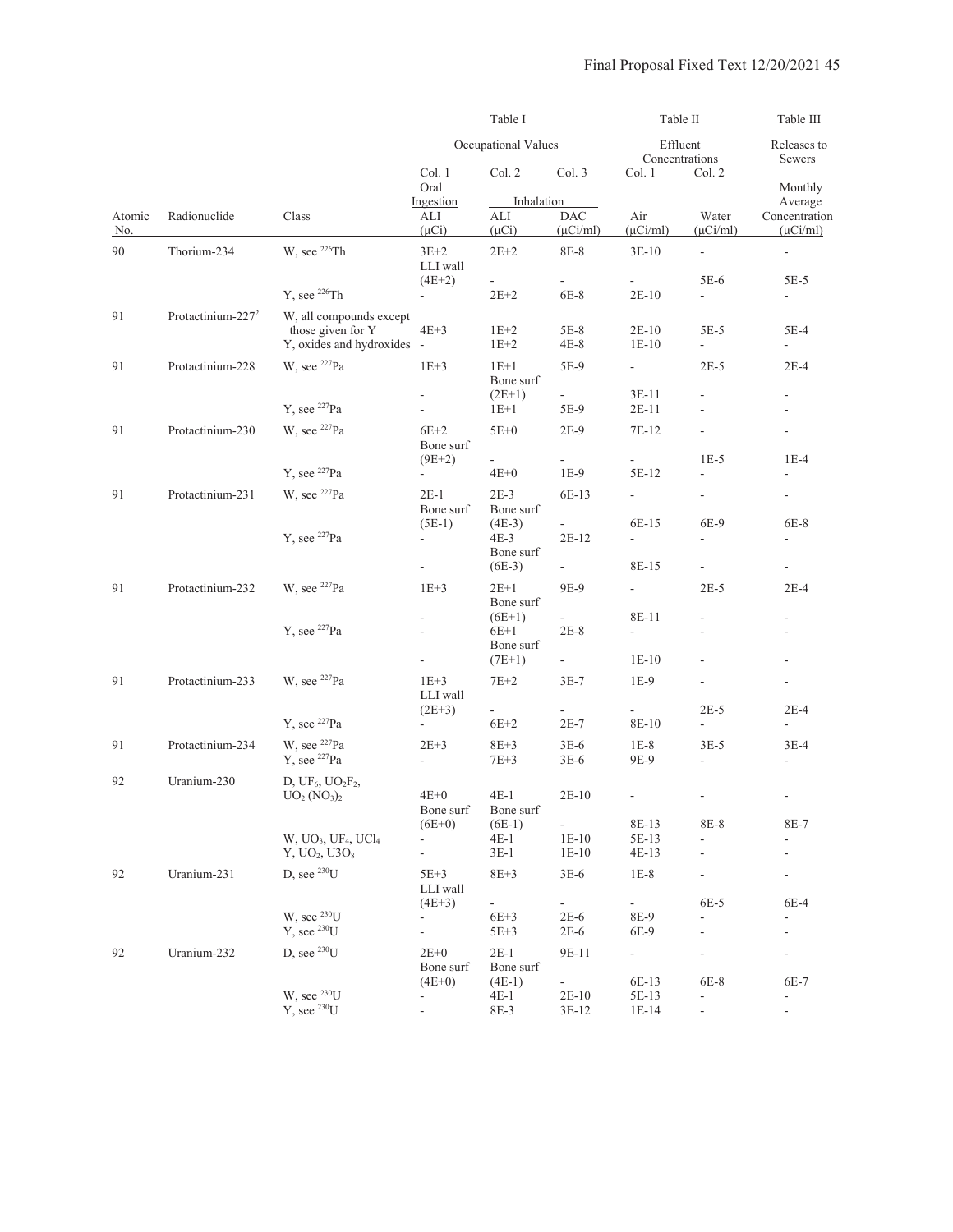|               |                              |                                                                     |                                                                  | Table I                                          |                                                   |                                  | Table II                                           |                                            |  |
|---------------|------------------------------|---------------------------------------------------------------------|------------------------------------------------------------------|--------------------------------------------------|---------------------------------------------------|----------------------------------|----------------------------------------------------|--------------------------------------------|--|
|               |                              |                                                                     |                                                                  | Occupational Values                              |                                                   | Effluent<br>Concentrations       | Releases to<br>Sewers                              |                                            |  |
|               |                              |                                                                     | Col. 1<br>Oral                                                   | Col. 2                                           | Col. 3                                            | Col. 1                           | Col. 2                                             | Monthly                                    |  |
| Atomic<br>No. | Radionuclide                 | Class                                                               | Ingestion<br>ALI<br>$(\mu Ci)$                                   | Inhalation<br>ALI<br>$(\mu Ci)$                  | $\rm DAC$<br>$(\mu$ Ci/ml)                        | Air<br>$(\mu$ Ci/ml)             | Water<br>$(\mu$ Ci/ml)                             | Average<br>Concentration<br>$(\mu$ Ci/ml)  |  |
| 92            | Uranium-233                  | D, see $^{230}$ U                                                   | $1E+1$<br>Bone surf                                              | $1E+0$<br>Bone surf                              | 5E-10                                             | $\overline{\phantom{a}}$         | $\blacksquare$                                     | $\blacksquare$                             |  |
|               |                              | W, see $^{230}U$<br>$Y$ , see $^{230}U$                             | $(2E+1)$<br>÷,                                                   | $(2E+0)$<br>7E-1<br>$4E-2$                       | $\mathcal{L}_{\mathcal{A}}$<br>$3E-10$<br>$2E-11$ | 3E-12<br>1E-12<br>5E-14          | $3E-7$<br>$\frac{1}{2}$                            | $3E-6$<br>$\overline{\phantom{a}}$         |  |
| 92            | Uranium-234 <sup>3</sup>     | D, see $^{230}U$                                                    | $1E+1$<br>Bone surf<br>$(2E+1)$                                  | $1E+0$<br>Bone surf<br>$(2E+0)$                  | 5E-10                                             | 3E-12                            | $3E-7$                                             | ÷<br>$3E-6$                                |  |
|               |                              | W, see $^{230}U$<br>Y, see $^{230}U$                                |                                                                  | 7E-1<br>$4E-2$                                   | $3E-10$<br>$2E-11$                                | 1E-12<br>5E-14                   | ä,<br>ä,                                           |                                            |  |
| 92            | Uranium- $2353$              | D, see $^{230}U$                                                    | $1E+1$<br>Bone surf                                              | $1E+0$<br>Bone surf                              | 6E-10                                             | $\overline{\phantom{a}}$         |                                                    | $\overline{\phantom{a}}$                   |  |
|               |                              | W, see $^{230}U$<br>Y, see $^{230}U$                                | $(2E+1)$<br>$\overline{\phantom{a}}$<br>$\overline{\phantom{a}}$ | $(2E+0)$<br>8E-1<br>$4E-2$                       | $3E-10$<br>$2E-11$                                | 3E-12<br>$1E-12$<br>6E-14        | $3E-7$<br>ä,<br>$\overline{\phantom{a}}$           | $3E-6$<br>$\overline{\phantom{a}}$         |  |
| 92            | Uranium-236                  | D, see $^{230}U$                                                    | $1E+1$<br>Bone surf                                              | $1E+0$<br>Bone surf                              | 5E-10                                             |                                  |                                                    |                                            |  |
|               |                              | W, see $^{230}$ U<br>$Y$ , see $^{230}U$                            | $(2E+1)$<br>÷<br>÷,                                              | $(2E+0)$<br>8E-1<br>$4E-2$                       | $3E-10$<br>$2E-11$                                | 3E-12<br>$1E-12$<br>6E-14        | $3E-7$<br>÷,                                       | $3E-6$                                     |  |
| 92            | Uranium-237                  | D, see $^{230}U$                                                    | $2E+3$<br>LLI wall                                               | $3E+3$                                           | $1E-6$                                            | 4E-9                             | $\overline{\phantom{a}}$                           | $\overline{\phantom{a}}$                   |  |
|               |                              | W, see $^{230}U$<br>Y, see $^{230}U$                                | $(2E+3)$                                                         | $\overline{\phantom{a}}$<br>$2E + 3$<br>$2E + 3$ | ä,<br>$7E-7$<br>6E-7                              | $2E-9$<br>$2E-9$                 | $3E-5$                                             | $3E-4$                                     |  |
| 92            | Uranium-238 <sup>3</sup>     | D, see $^{230}U$                                                    | $1E+1$<br>Bone surf                                              | $1E+0$<br>Bone surf                              | 6E-10                                             | $\overline{\phantom{a}}$         | $\overline{\phantom{a}}$                           | $\qquad \qquad \blacksquare$               |  |
|               |                              | W, see $^{230}U$<br>Y, see $^{230}U$                                | $(2E+1)$<br>۰<br>$\blacksquare$                                  | $(2E+0)$<br>8E-1<br>$4E-2$                       | $\omega_{\rm c}$<br>$3E-10$<br>$2E-11$            | 3E-12<br>$1E-12$<br>6E-14        | $3E-7$<br>$\overline{\phantom{a}}$                 | $3E-6$<br>$\overline{a}$<br>$\blacksquare$ |  |
| 92            | Uranium-239 <sup>2</sup>     | D, see $^{230}U$<br>W, see $^{230}U$<br>Y, see $^{230}U$            | $7E+4$<br>$\Box$                                                 | $2E+5$<br>$2E + 5$<br>$2E + 5$                   | 8E-5<br>7E-5<br>6E-5                              | $3E-7$<br>$2E-7$<br>$2E-7$       | 9E-4<br>$\overline{a}$<br>$\overline{\phantom{a}}$ | 9E-3<br>$\Box$                             |  |
| 92            | Uranium-240                  | D, see $^{230}$ U<br>W, see <sup>230</sup> U<br>$Y$ , see $^{230}U$ | $1E+3$<br>۰                                                      | $4E+3$<br>$3E + 3$<br>$2E + 3$                   | $2E-6$<br>$1E-6$<br>$1E-6$                        | 5E-9<br>4E-9<br>3E-9             | $2E-5$                                             | $2E-4$<br>-                                |  |
| 92            | Uranium-natural <sup>3</sup> | D, see $^{230}U$                                                    | $1E+1$<br>Bone surf                                              | $1E+0$<br>Bone surf                              | 5E-10                                             | $\overline{\phantom{0}}$         |                                                    |                                            |  |
|               |                              | W, see $^{230}U$<br>$Y$ , see $^{230}U$                             | $(2E+1)$<br>$\overline{\phantom{a}}$                             | $(2E+0)$<br>8E-1<br>5E-2                         | $3E-10$<br>$2E-11$                                | 3E-12<br>9E-13<br>9E-14          | $3E-7$                                             | $3E-6$                                     |  |
| 93            | Neptunium-232 <sup>2</sup>   | W, all compounds                                                    | $1E+5$                                                           | $2E+3$<br>Bone surf<br>$(5E+2)$                  | $7E-7$<br>÷,                                      | $\overline{\phantom{0}}$<br>6E-9 | $2E-3$                                             | $2E-2$                                     |  |
| 93            | Neptunium-233 <sup>2</sup>   | W, all compounds                                                    | $8E + 5$                                                         | $3E + 6$                                         | $1E-3$                                            | 4E-6                             | $1E-2$                                             | $1E-1$                                     |  |
| 93            | Neptunium-234                | W, all compounds                                                    | $2E + 3$                                                         | $3E + 3$                                         | $1E-6$                                            | 4E-9                             | $3E-5$                                             | $3E-4$                                     |  |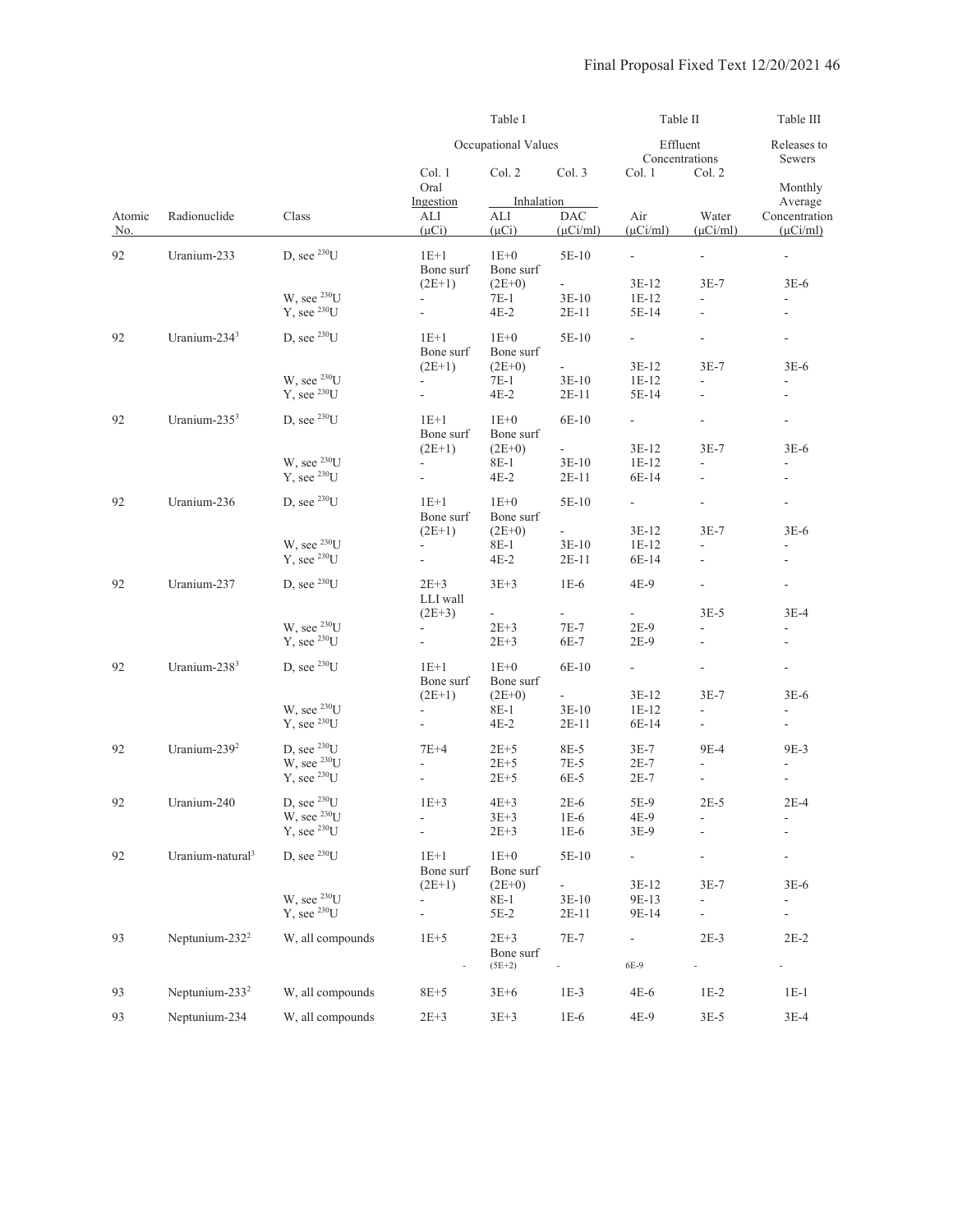|               |                               |                                                     |                                                            | Table I                                        |                                                 | Table II                                                        |                                                      | Table III                                                      |
|---------------|-------------------------------|-----------------------------------------------------|------------------------------------------------------------|------------------------------------------------|-------------------------------------------------|-----------------------------------------------------------------|------------------------------------------------------|----------------------------------------------------------------|
|               |                               |                                                     |                                                            | Occupational Values                            |                                                 | Effluent<br>Concentrations                                      |                                                      | Releases to<br>Sewers                                          |
|               |                               |                                                     | Col. 1<br>Oral                                             | Col. 2                                         | Col. 3                                          | Col. 1                                                          | Col. 2                                               | Monthly                                                        |
| Atomic<br>No. | Radionuclide                  | Class                                               | Ingestion<br>ALI<br>$(\mu Ci)$                             | Inhalation<br>ALI<br>$(\mu Ci)$                | <b>DAC</b><br>$(\mu$ Ci/ml)                     | Air<br>$(\mu$ Ci/ml)                                            | Water<br>$(\mu Ci/ml)$                               | Average<br>Concentration<br>$(\mu$ Ci/ml)                      |
| 93            | Neptunium-235                 | W, all compounds                                    | $2E+4$<br>LLI wall<br>$(2E+4)$                             | $8E+2$<br>Bone surf<br>$(1E+3)$                | $3E-7$<br>$\overline{\phantom{a}}$              | $\overline{\phantom{a}}$<br>$2E-9$                              | $\overline{\phantom{a}}$<br>$3E-4$                   | $\overline{\phantom{a}}$<br>$3E-3$                             |
| 93            | Neptunium-236<br>$(1.15E+5y)$ | W, all compounds                                    | $3E+0$<br>Bone surf                                        | $2E-2$<br>Bone surf                            | 9E-12                                           |                                                                 | $\overline{\phantom{a}}$                             |                                                                |
| 93            | Neptunium-236<br>(22.5 h)     | W, all compounds                                    | $(6E+0)$<br>$3E+3$<br>Bone surf<br>$(4E+3)$                | $(5E-2)$<br>$3E+1$<br>Bone surf<br>$(7E+1)$    | $\mathcal{L}_{\mathcal{A}}$<br>$1E-8$<br>$\sim$ | 8E-14<br>$1E-10$                                                | 9E-8<br>$\blacksquare$<br>$5E-5$                     | 9E-7<br>5E-4                                                   |
| 93            | Neptunium-237                 | W, all compounds                                    | 5E-1<br>Bone surf<br>$(1E+0)$                              | $4E-3$<br>Bone surf<br>$(1E-2)$                | $2E-12$<br>$\overline{\phantom{a}}$             | $\overline{\phantom{a}}$<br>$1E-14$                             | $\overline{\phantom{a}}$<br>$2E-8$                   | $2E-7$                                                         |
| 93            | Neptunium-238                 | W, all compounds                                    | $1E+3$<br>Bone surf                                        | $6E+1$                                         | $3E-8$                                          | $\blacksquare$                                                  | $2E-5$                                               | $2E-4$                                                         |
| 93            | Neptunium-239                 | W, all compounds                                    | $\overline{\phantom{0}}$<br>$2E+3$<br>LLI wall<br>$(2E+3)$ | $(2E+2)$<br>$2E+3$<br>$\overline{\phantom{0}}$ | $\sim 10$<br>9E-7<br>$\blacksquare$             | $2E-10$<br>$3E-9$<br>$\frac{1}{2}$                              | $\overline{\phantom{a}}$<br>$\overline{a}$<br>$2E-5$ | $\overline{\phantom{a}}$<br>$\overline{\phantom{a}}$<br>$2E-4$ |
| 93            | Neptunium-240 <sup>2</sup>    | W, all compounds                                    | $2E+4$                                                     | 8E+4                                           | $3E-5$                                          | $1E-7$                                                          | $3E-4$                                               | $3E-3$                                                         |
| 94            | Plutonium-234                 | W, all compounds<br>except $PuO2$<br>$Y$ , Pu $O_2$ | $8E + 3$<br>÷,                                             | $2E+2$<br>$2E + 2$                             | 9E-8<br>8E-8                                    | $3E-10$<br>$3E-10$                                              | $1E-4$<br>$\overline{\phantom{a}}$                   | $1E-3$<br>$\overline{\phantom{a}}$                             |
| 94            | Plutonium-235 <sup>2</sup>    | W, see $^{234}$ Pu<br>$Y$ , see $^{234}Pu$          | 9E+5<br>$\overline{\phantom{0}}$                           | $3E+6$<br>$3E+6$                               | $1E-3$<br>$1E-3$                                | $4E-6$<br>$3E-6$                                                | $1E-2$<br>$\overline{\phantom{a}}$                   | $1E-1$<br>-                                                    |
| 94            | Plutonium-236                 | W, see <sup>234</sup> Pu<br>Y, see $^{234}Pu$       | $2E+0$<br>Bone surf<br>$(4E+0)$                            | $2E-2$<br>Bone surf<br>$(4E-2)$<br>4E-2        | 8E-12<br>ä,<br>$2E-11$                          | $\sim 100$<br>5E-14<br>6E-14                                    | ÷<br>6E-8<br>$\overline{\phantom{a}}$                | $\blacksquare$<br>6E-7<br>$\overline{a}$                       |
| 94            | Plutonium-237                 | W, see $^{234}$ Pu<br>$Y$ , see $^{234}Pu$          | $1E+4$<br>$\overline{\phantom{0}}$                         | $3E+3$<br>$3E+3$                               | $1E-6$<br>$1E-6$                                | 5E-9<br>4E-9                                                    | $2E-4$<br>$\overline{a}$                             | $2E-3$                                                         |
| 94            | Plutonium-238                 | W, see <sup>234</sup> Pu                            | 9E-1<br>Bone surf                                          | $7E-3$<br>Bone surf                            | $3E-12$                                         | $\overline{\phantom{a}}$                                        |                                                      | $\overline{\phantom{a}}$                                       |
|               |                               | Y, see <sup>234</sup> Pu                            | $(2E+0)$                                                   | $(1E-2)$<br>2E-2                               | 8E-12                                           | $2E-14$<br>$2E-14$                                              | $2\mathrm{E-}8$<br>$\overline{\phantom{a}}$          | $2E-7$                                                         |
| 94            | Plutonium-239                 | W, see <sup>234</sup> Pu                            | 8E-1<br>Bone surf                                          | $6E-3$<br>Bone surf                            | $3E-12$                                         | $\overline{\phantom{a}}$                                        |                                                      |                                                                |
|               |                               | $Y$ , see $^{234}Pu$                                | $(1E+0)$<br>۰                                              | $(1E-2)$<br>$2E-2$<br>Bone surf                | 7E-12                                           | $2E-14$<br>$\overline{\phantom{a}}$                             | $2E-8$<br>$\blacksquare$                             | $2E-7$                                                         |
|               |                               |                                                     | ۰                                                          | $(2E-2)$                                       | $\sim 100$                                      | $2E-14$                                                         |                                                      |                                                                |
| 94            | Plutonium-240                 | W, see <sup>234</sup> Pu<br>$Y$ , see $^{234}Pu$    | 8E-1<br>Bone surf<br>$(1E+0)$<br>$\overline{\phantom{a}}$  | $6E-3$<br>Bone surf<br>$(1E-2)$<br>$2E-2$      | $3E-12$<br>7E-12                                | $\overline{\phantom{a}}$<br>$2E-14$<br>$\overline{\phantom{a}}$ | $2E-8$<br>$\overline{\phantom{a}}$                   | $2E-7$<br>$\overline{\phantom{a}}$                             |
|               |                               |                                                     |                                                            | Bone surf<br>$(2E-2)$                          |                                                 | $2E-14$                                                         |                                                      |                                                                |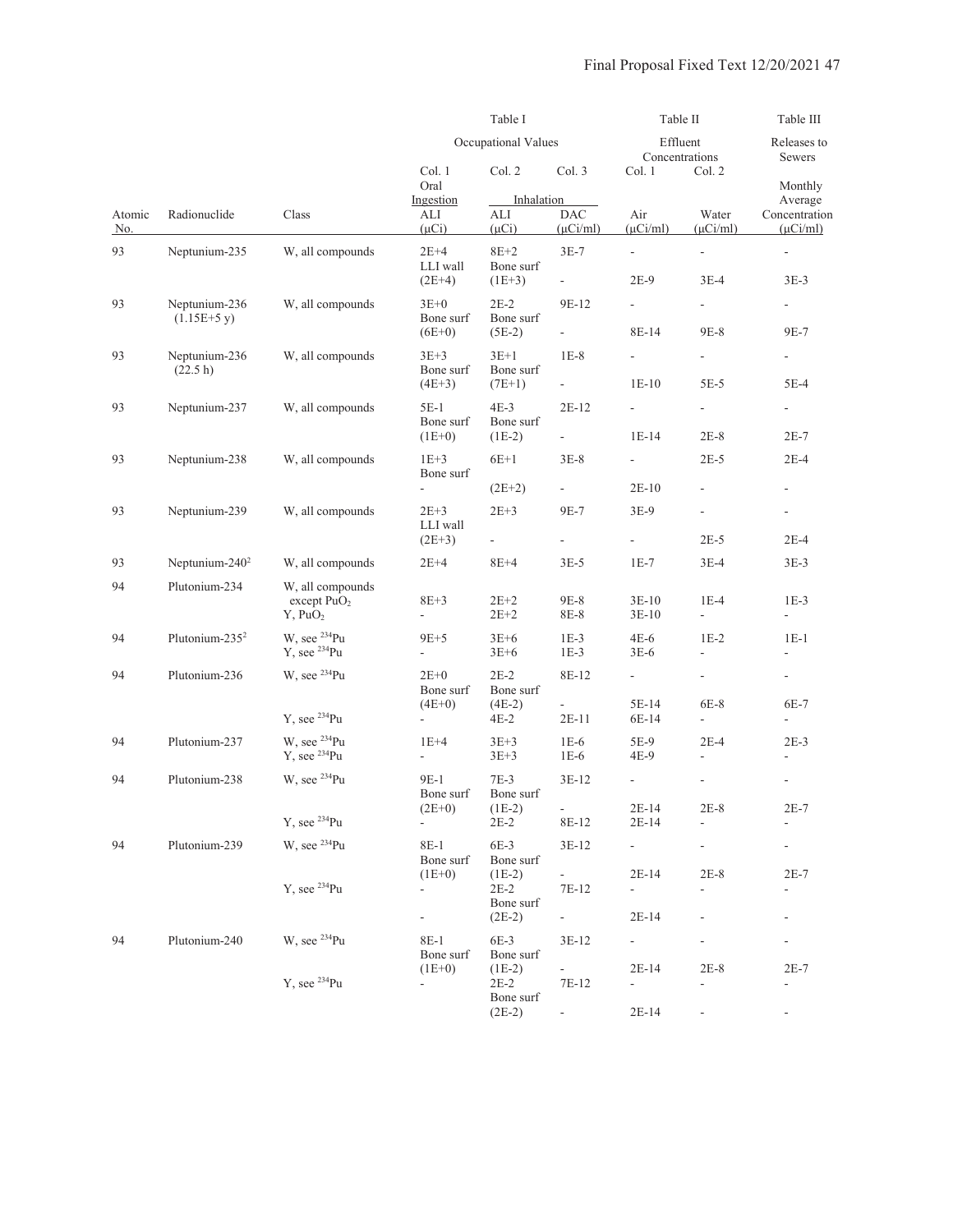|                      |                            |                                                      |                                      | Table I                         |                                    |                                     | Table II                         |                                           |  |
|----------------------|----------------------------|------------------------------------------------------|--------------------------------------|---------------------------------|------------------------------------|-------------------------------------|----------------------------------|-------------------------------------------|--|
|                      |                            |                                                      |                                      | Occupational Values             |                                    | Effluent<br>Concentrations          |                                  | Releases to<br>Sewers                     |  |
|                      |                            |                                                      | Col. 1<br>Oral                       | Col. 2                          | Col. 3                             | Col. 1                              | Col. 2                           | Monthly                                   |  |
| Atomic<br><u>No.</u> | Radionuclide               | Class                                                | Ingestion<br>ALI<br>$(\mu Ci)$       | Inhalation<br>ALI<br>$(\mu Ci)$ | <b>DAC</b><br>$(\mu$ Ci/ml)        | Air<br>$(\mu$ Ci/ml)                | Water<br>$(\mu$ Ci/ml)           | Average<br>Concentration<br>$(\mu$ Ci/ml) |  |
| 94                   | Plutonium-241              | W, see <sup>234</sup> Pu                             | $4E+1$<br>Bone surf                  | $3E-1$<br>Bone surf             | $1E-10$                            | $\overline{\phantom{a}}$            | ÷,                               | $\overline{\phantom{a}}$                  |  |
|                      |                            | $Y$ , see $^{234}Pu$                                 | $(7E+1)$<br>$\overline{\phantom{0}}$ | $(6E-1)$<br>8E-1<br>Bone surf   | $\omega$<br>$3E-10$                | 8E-13<br>$\overline{\phantom{a}}$   | $1E-6$<br>$\blacksquare$         | $1E-5$<br>L,                              |  |
|                      |                            |                                                      | ÷,                                   | $(1E+0)$                        | ÷.                                 | 1E-12                               |                                  | $\overline{\phantom{a}}$                  |  |
| 94                   | Plutonium-242              | W, see $^{234}$ Pu                                   | 8E-1<br>Bone surf                    | $7E-3$<br>Bone surf             | $3E-12$                            | $\overline{\phantom{a}}$            |                                  |                                           |  |
|                      |                            |                                                      | $(1E+0)$<br>Y, see 234Pu -           | $(1E-2)$                        | $2E-2$                             | $2E-14$<br>7E-12                    | $2E-8$<br>$\frac{1}{2}$          | $2E-7$                                    |  |
|                      |                            |                                                      |                                      | Bone surf<br>$(2E-2)$           | $\blacksquare$                     | $2E-14$                             |                                  | $\blacksquare$                            |  |
| 94                   | Plutonium-243              | W, see <sup>234</sup> Pu<br>Y, see <sup>234</sup> Pu | $2E+4$<br>$\overline{\phantom{0}}$   | $4E+4$<br>4E+4                  | $2E-5$<br>$2E-5$                   | 5E-8<br>5E-8                        | $2E-4$<br>$\overline{a}$         | $2E-3$                                    |  |
| 94                   | Plutonium-244              | W, see <sup>234</sup> Pu                             | 8E-1<br>Bone surf                    | $7E-3$<br>Bone surf             | $3E-12$                            | $\overline{\phantom{a}}$            |                                  |                                           |  |
|                      |                            | $Y$ , see $^{234}Pu$                                 | $(2E+0)$<br>$\overline{\phantom{a}}$ | $(1E-2)$<br>$2E-2$<br>Bone surf | 7E-12                              | $2E-14$<br>$\overline{\phantom{a}}$ | $2E-8$<br>÷,                     | $2E-7$<br>$\overline{\phantom{a}}$        |  |
|                      |                            |                                                      | -                                    | $(2E-2)$                        | $\sim 10$                          | $2E-14$                             | $\overline{\phantom{a}}$         | $\overline{\phantom{a}}$                  |  |
| 94                   | Plutonium-245              | W, see <sup>234</sup> Pu<br>Y, see <sup>234</sup> Pu | $2E+3$<br>÷,                         | $5E+3$<br>$4E+3$                | $2E-6$<br>$2E-6$                   | 6E-9<br>6E-9                        | $3E-5$<br>$\frac{1}{2}$          | $3E-4$<br>$\blacksquare$                  |  |
| 94                   | Plutonium-246              | W, see <sup>234</sup> Pu                             | $4E+2$<br>LLI wall                   | $3E+2$                          | $1E-7$                             | $4E-10$                             | $\blacksquare$                   | $\blacksquare$                            |  |
|                      |                            | Y, see $^{234}Pu$                                    | $(4E+2)$<br>$\overline{\phantom{0}}$ | ÷,<br>$3E+2$                    | $\overline{\phantom{a}}$<br>$1E-7$ | $\overline{\phantom{a}}$<br>$4E-10$ | 6E-6<br>$\overline{\phantom{a}}$ | 6E-5<br>$\overline{\phantom{a}}$          |  |
| 95                   | Americium-237 <sup>2</sup> | W, all compounds                                     | 8E+4                                 | $3E+5$                          | $1E-4$                             | 4E-7                                | $1E-3$                           | $1E-2$                                    |  |
| 95                   | Americium-238 <sup>2</sup> | W, all compounds                                     | $4E+4$                               | $3E+3$                          | $1E-6$                             | $\sim$                              | $5E-4$                           | 5E-3                                      |  |
|                      |                            |                                                      | $\overline{\phantom{a}}$             | Bone surf<br>$(6E+3)$           | $\sim 100$                         | 9E-9                                | $\mathcal{L}_{\mathcal{A}}$      | $\sim$                                    |  |
| 95                   | Americium-239              | W, all compounds                                     | $5E+3$                               | $1E+4$                          | 5E-6                               | $2E-8$                              | $7E-5$                           | $7E-4$                                    |  |
| 95                   | Americium-240              | W, all compounds                                     | $2E + 3$                             | $3E + 3$                        | $1E-6$                             | $4E-9$                              | $3E-5$                           | $3E-4$                                    |  |
| 95                   | Americium-241              | W, all compounds                                     | 8E-1<br>Bone surf                    | $6E-3$<br>Bone surf             | $3E-12$                            |                                     | $\overline{\phantom{a}}$         | $\overline{\phantom{a}}$                  |  |
|                      |                            |                                                      | $(1E+0)$                             | $(1E-2)$                        | $\sim$                             | $2E-14$                             | $2E-8$                           | $2E-7$                                    |  |
| 95                   | Americium-242m             | W, all compounds                                     | 8E-1<br>Bone surf<br>$(1E+0)$        | $6E-3$<br>Bone surf<br>$(1E-2)$ | $3E-12$<br>÷.                      | $\overline{\phantom{0}}$<br>$2E-14$ | $\blacksquare$<br>$2E-8$         | $\overline{\phantom{a}}$<br>2E-7          |  |
| 95                   | Americium-242              | W, all compounds                                     | $4E+3$                               | $8E+1$                          | $4E-8$                             | ÷.                                  | $5E-5$                           | 5E-4                                      |  |
|                      |                            |                                                      | ۰                                    | Bone surf<br>$(9E+1)$           | $\sim$                             | $1E-10$                             |                                  |                                           |  |
| 95                   | Americium-243              | W, all compounds                                     | 8E-1<br>Bone surf                    | $6E-3$<br>Bone surf             | $3E-12$                            | $\overline{\phantom{a}}$<br>$2E-14$ | $2E-8$                           | $2E-7$                                    |  |
|                      |                            |                                                      | $(1E+0)$                             | $(1E-2)$                        |                                    |                                     |                                  |                                           |  |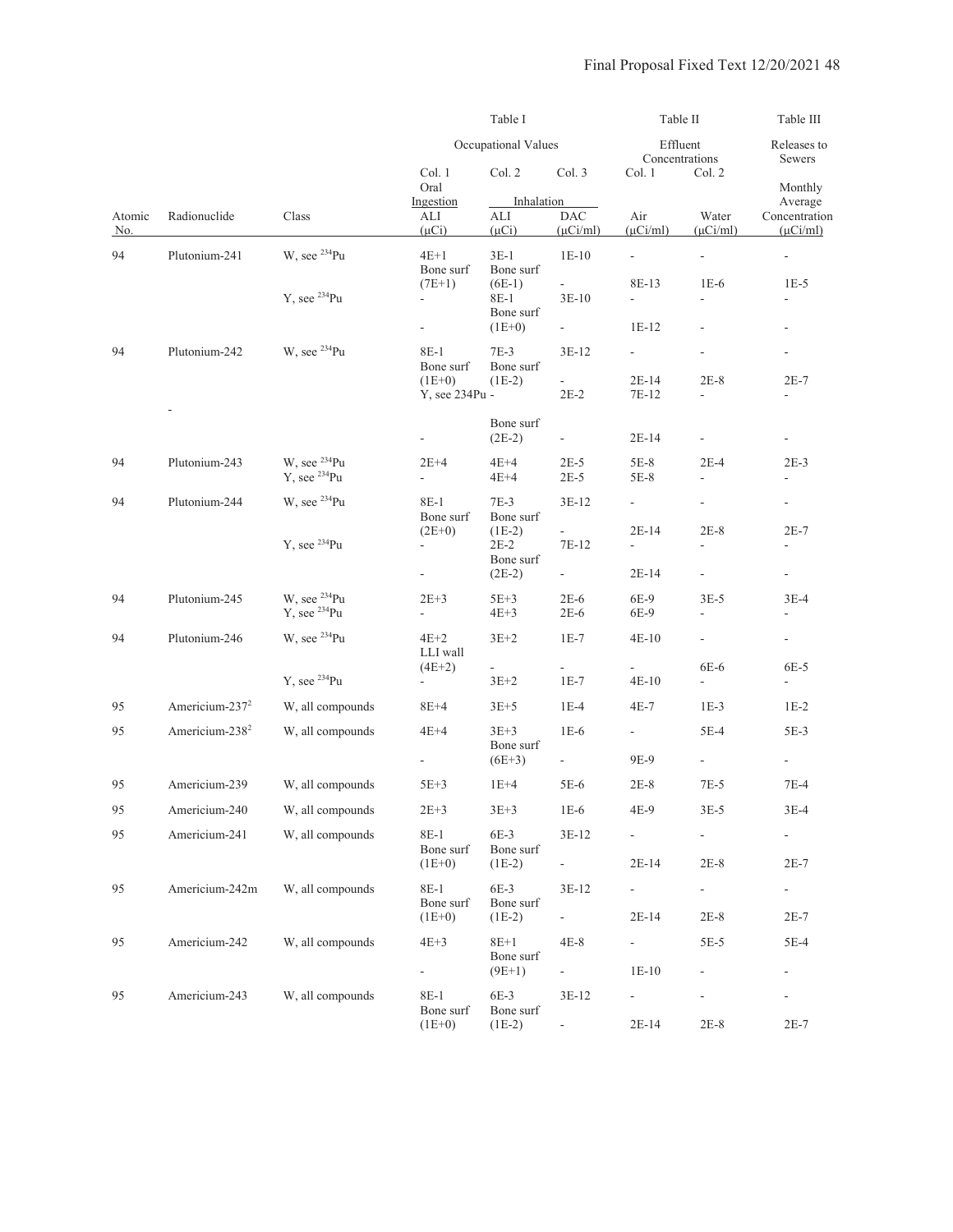|               |                             |                  |                                             | Table I                                     |                                                 |                                                   | Table II                           |                                              |
|---------------|-----------------------------|------------------|---------------------------------------------|---------------------------------------------|-------------------------------------------------|---------------------------------------------------|------------------------------------|----------------------------------------------|
|               |                             |                  |                                             | Occupational Values                         |                                                 |                                                   | Effluent<br>Concentrations         | Releases to<br>Sewers                        |
|               |                             |                  | Col. 1<br>Oral                              | Col. 2                                      | Col. 3                                          | Col. 1                                            | Col. 2                             | Monthly                                      |
| Atomic<br>No. | Radionuclide                | Class            | Ingestion<br>ALI<br>$(\mu Ci)$              | Inhalation<br>ALI<br>$(\mu Ci)$             | <b>DAC</b><br>$(\mu$ Ci/ml)                     | Air<br>$(\mu$ Ci/ml)                              | Water<br>$(\mu$ Ci/ml)             | Average<br>Concentration<br>$(\mu$ Ci/ml)    |
| 95            | Americium-244m <sup>2</sup> | W, all compounds | $6E+4$<br>St wall<br>$(8E+4)$               | $4E+3$<br>Bone surf<br>$(7E+3)$             | $2E-6$<br>$\sim 10^{-1}$                        | $\overline{\phantom{a}}$<br>$1E-8$                | $\overline{\phantom{a}}$<br>$1E-3$ | $\overline{\phantom{a}}$<br>$1E-2$           |
| 95            | Americium-244               | W, all compounds | $3E+3$<br>÷,                                | $2E+2$<br>Bone surf<br>$(3E+2)$             | 8E-8<br>$\omega_{\rm{max}}$                     | $\overline{\phantom{a}}$<br>$4E-10$               | $4E-5$<br>$\overline{\phantom{a}}$ | 4E-4<br>$\overline{\phantom{a}}$             |
| 95            | Americium-245               | W, all compounds | $3E+4$                                      | $8E+4$                                      | $3E-5$                                          | $1E-7$                                            | 4E-4                               | $4E-3$                                       |
| 95            | Americium-246m <sup>2</sup> | W, all compounds | $5E+4$<br>St wall<br>$(6E+4)$               | $2E+5$<br>÷,                                | 8E-5<br>$\sim$                                  | $3E-7$<br>a in                                    | a i<br>8E-4                        | $\sim 100$<br>8E-3                           |
| 95            | Americium-246 <sup>2</sup>  | W, all compounds | $3E+4$                                      | $1E+5$                                      | $4E-5$                                          | $1E-7$                                            | 4E-4                               | $4E-3$                                       |
| 96            | Curium-238                  | W, all compounds | $2E+4$                                      | $1E+3$                                      | $5E-7$                                          | $2E-9$                                            | $2E-4$                             | $2E-3$                                       |
| 96            | Curium-240                  | W, all compounds | $6E+1$<br>Bone surf                         | $6E-1$<br>Bone surf                         | $2E-10$                                         | $\overline{\phantom{a}}$                          | $\overline{\phantom{a}}$           | $\mathcal{L}_{\mathcal{A}}$                  |
| 96            | Curium-241                  | W, all compounds | $(8E+1)$<br>$1E+3$<br>$\sim$                | $(6E-1)$<br>$3E+1$<br>Bone surf<br>$(4E+1)$ | $\sim 10^{-1}$<br>$1E-8$<br>$\omega_{\rm{max}}$ | 9E-13<br>$\sim$<br>5E-11                          | $1E-6$<br>$2E-5$<br>$\blacksquare$ | $1E-5$<br>$2E-4$<br>$\overline{\phantom{a}}$ |
| 96            | Curium-242                  | W, all compounds | $3E+1$<br>Bone surf<br>$(5E+1)$             | $3E-1$<br>Bone surf<br>$(3E-1)$             | $1E-10$<br>$\sim 10^{-1}$                       | $\sim$<br>$4E-13$                                 | $\overline{\phantom{a}}$<br>$7E-7$ | $\overline{\phantom{a}}$<br>7E-6             |
| 96            | Curium-243                  | W, all compounds | $1E+0$<br>Bone surf<br>$(2E+0)$             | 9E-3<br>Bone surf<br>$(2E-2)$               | $4E-12$<br>$\omega_{\rm{max}}$                  | $\sim$<br>$2E-14$                                 | $\overline{\phantom{a}}$<br>$3E-8$ | ÷<br>$3E-7$                                  |
| 96            | Curium-244                  | W, all compounds | $1E+0$<br>Bone surf<br>$(3E+0)$             | $1E-2$<br>Bone surf<br>$(2E-2)$             | 5E-12<br>$\sim$                                 | $\overline{\phantom{a}}$<br>$3E-14$               | $\overline{\phantom{a}}$<br>$3E-8$ | $\overline{\phantom{0}}$<br>$3E-7$           |
| 96            | Curium-245                  | W, all compounds | 7E-1<br>Bone surf<br>$(1E+0)$               | $6E-3$<br>Bone surf<br>$(1E-2)$             | $3E-12$<br>$\overline{\phantom{a}}$             | $\overline{\phantom{a}}$<br>$2E-14$               | $\overline{\phantom{a}}$<br>$2E-8$ | $2E-7$                                       |
| 96            | Curium-246                  | W, all compounds | $7E-1$<br>Bone surf                         | 6E-3<br>Bone surf                           | $3E-12$                                         | $\overline{\phantom{a}}$                          | $\overline{\phantom{a}}$           | $\sim$                                       |
| 96            | Curium-247                  | W, all compounds | $(1E+0)$<br>$8E-1$<br>Bone surf             | $(1E-2)$<br>$6E-3$<br>Bone surf             | $\sim$<br>$3E-12$                               | $2E-14$<br>$\sim$                                 | $2E-8$<br>÷                        | $2E-7$<br>$\blacksquare$                     |
| 96            | Curium-248                  | W, all compounds | $(1E+0)$<br>$2E-1$<br>Bone surf<br>$(4E-1)$ | $(1E-2)$<br>$2E-3$<br>Bone surf<br>$(3E-3)$ | $\sim 10$<br>7E-13<br>$\overline{\phantom{a}}$  | $2E-14$<br>$\mathcal{L}_{\mathcal{A}}$<br>$4E-15$ | $2E-8$<br>$\blacksquare$<br>5E-9   | $2E-7$<br>e i<br>5E-8                        |
| 96            | Curium-249 <sup>2</sup>     | W, all compounds | 5E+4<br>$\blacksquare$                      | $2E+4$<br>Bone surf<br>$(3E+4)$             | 7E-6<br>$\overline{\phantom{a}}$                | $\mathcal{L}_{\mathcal{A}}$<br>$4E-8$             | $7E-4$                             | $7E-3$<br>$\sim$                             |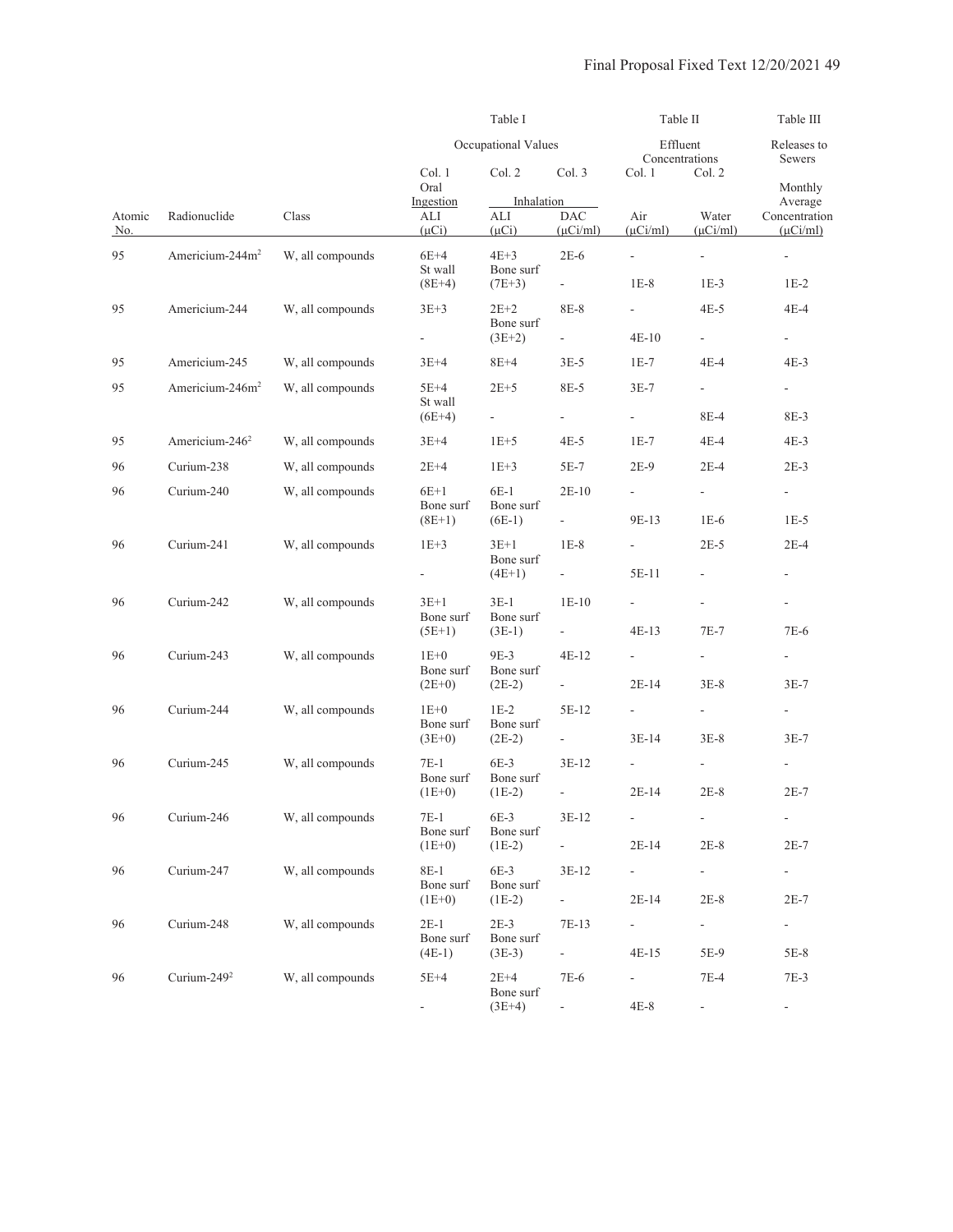|               |                              |                                              |                                                   | Table I                         |                             | Table II                            |                                    | Table III                                 |
|---------------|------------------------------|----------------------------------------------|---------------------------------------------------|---------------------------------|-----------------------------|-------------------------------------|------------------------------------|-------------------------------------------|
|               |                              |                                              |                                                   | Occupational Values             |                             | Effluent                            | Concentrations                     | Releases to<br>Sewers                     |
|               |                              |                                              | Col. 1<br>Oral                                    | Col. 2                          | Col. 3                      | Col. 1                              | Col. 2                             | Monthly                                   |
| Atomic<br>No. | Radionuclide                 | Class                                        | Ingestion<br>ALI<br>$(\mu Ci)$                    | Inhalation<br>ALI<br>$(\mu Ci)$ | <b>DAC</b><br>$(\mu$ Ci/ml) | Air<br>$(\mu$ Ci/ml)                | Water<br>$(\mu$ Ci/ml)             | Average<br>Concentration<br>$(\mu$ Ci/ml) |
| 96            | Curium-250                   | W, all compounds                             | $4E-2$<br>Bone surf                               | $3E-4$<br>Bone surf             | $1E-13$                     | $\overline{\phantom{a}}$            | $\overline{\phantom{a}}$           | $\overline{\phantom{a}}$                  |
|               |                              |                                              | $(6E-2)$                                          | $(5E-4)$                        | $\sim$                      | 8E-16                               | 9E-10                              | 9E-9                                      |
| 97            | Berkelium-245                | W, all compounds                             | $2E + 3$                                          | $1E+3$                          | 5E-7                        | $2E-9$                              | $3E-5$                             | $3E-4$                                    |
| 97            | Berkelium-246                | W, all compounds                             | $3E+3$                                            | $3E + 3$                        | $1E-6$                      | 4E-9                                | $4E-5$                             | 4E-4                                      |
| 97            | Berkelium-247                | W, all compounds                             | $5E-1$<br>Bone surf                               | $4E-3$<br>Bone surf             | $2E-12$                     | ÷                                   | ÷                                  | $\overline{\phantom{a}}$                  |
|               |                              |                                              | $(1E+0)$                                          | $(9E-3)$                        | $\sim$                      | $1E-14$                             | $2E-8$                             | $2E-7$                                    |
| 97            | Berkelium-249                | W, all compounds                             | $2E+2$<br>Bone surf                               | $2E+0$<br>Bone surf             | 7E-10                       | $\overline{\phantom{a}}$            | ÷,                                 | $\overline{\phantom{a}}$                  |
|               |                              |                                              | $(5E+2)$                                          | $(4E+0)$                        | $\mathcal{L}_{\mathcal{A}}$ | 5E-12                               | 6E-6                               | $6E-5$                                    |
| 97            | Berkelium-250                | W, all compounds                             | $9E+3$                                            | $3E+2$<br>Bone surf             | $1E-7$                      | $\overline{\phantom{a}}$            | $1E-4$                             | $1E-3$                                    |
|               |                              |                                              | $\overline{\phantom{a}}$                          | $(7E+2)$                        | $\overline{\phantom{a}}$    | $1E-9$                              |                                    | $\overline{\phantom{a}}$                  |
| 98            | Californium-244 <sup>2</sup> | W, all compounds except<br>those given for Y | $3E+4$<br>St wall                                 | $6E+2$                          | $2E-7$                      | 8E-10                               |                                    | $\blacksquare$                            |
|               |                              | Y, oxides and hydroxides -                   | $(3E+4)$                                          | $\frac{1}{2}$<br>$6E+2$         | $\blacksquare$<br>$2E-7$    | 8E-10                               | 4E-4<br>÷.                         | $4E-3$                                    |
| 98            | Californium-246              | W, see $^{244}Cf$<br>$Y$ , see $^{244}Cf$    | $4E+2$<br>$\overline{a}$                          | $9E+0$<br>$9E+0$                | $4E-9$<br>4E-9              | $1E-11$<br>$1E-11$                  | 5E-6<br>$\overline{\phantom{a}}$   | $5E-5$<br>$\overline{\phantom{a}}$        |
| 98            | Californium-248              | W, see $^{244}Cf$                            | $8E+0$<br>Bone surf                               | $6E-2$<br>Bone surf             | $3E-11$                     | $\blacksquare$                      |                                    | $\blacksquare$                            |
|               |                              | $Y$ , see $^{244}Cf$                         | $(2E+1)$<br>$\blacksquare$                        | $(1E-1)$<br>$1E-1$              | $4E-11$                     | $2E-13$<br>$1E-13$                  | $2E-7$<br>$\overline{\phantom{a}}$ | $2E-6$<br>$\frac{1}{2}$                   |
| 98            | Californium-249              | W, see $^{244}Cf$                            | 5E-1                                              | $4E-3$                          | $2E-12$                     | $\blacksquare$                      | $\overline{\phantom{a}}$           | $\overline{\phantom{0}}$                  |
|               |                              | $Y$ , see $^{244}Cf$                         | Bone surf<br>$(1E+0)$<br>$\overline{\phantom{a}}$ | Bone surf<br>$(9E-3)$<br>$1E-2$ | $4E-12$                     | $1E-14$<br>$\overline{\phantom{a}}$ | $2E-8$<br>$\overline{a}$           | $2E-7$<br>$\overline{a}$                  |
|               |                              |                                              |                                                   | Bone surf<br>$(1E-2)$           |                             | $2E-14$                             |                                    |                                           |
| 98            | Californium-250              | W, see $^{244}Cf$                            | $1E+0$<br>Bone surf                               | 9E-3<br>Bone surf               | 4E-12                       |                                     |                                    |                                           |
|               |                              | $Y$ , see $^{244}Cf$                         | $(2E+0)$                                          | $(2E-2)$<br>$3E-2$              | $\omega$<br>$1E-11$         | $3E-14$<br>$4E-14$                  | $3E-8$<br>$\overline{\phantom{a}}$ | $3E-7$                                    |
| 98            | Californium-251              | W, see $^{244}Cf$                            | 5E-1<br>Bone surf                                 | $4E-3$<br>Bone surf             | $2E-12$                     | $\overline{\phantom{a}}$            | $\overline{\phantom{a}}$           | $\overline{\phantom{a}}$                  |
|               |                              | $Y$ , see $^{244}Cf$                         | $(1E+0)$<br>$\overline{\phantom{a}}$              | $(9E-3)$<br>$1E-2$<br>Bone surf | $4E-12$                     | $1E-14$<br>÷                        | $2E-8$<br>$\overline{\phantom{a}}$ | $2E-7$                                    |
|               |                              |                                              | ۳                                                 | $(1E-2)$                        | $\sim$                      | 2E-14                               | $\overline{\phantom{a}}$           | $\frac{1}{2}$                             |
| 98            | Californium-252              | W, see $^{244}Cf$                            | $2E+0$<br>Bone surf                               | $2E-2$<br>Bone surf             | 8E-12                       | $\blacksquare$                      |                                    | $\overline{\phantom{a}}$                  |
|               |                              | Y, see <sup>244</sup> Cf                     | $(5E+0)$<br>$\sim$                                | $(4E-2)$<br>$3E-2$              | ÷.<br>$1E-11$               | 5E-14<br>5E-14                      | $7E-8$<br>$\overline{\phantom{a}}$ | $7E-7$<br>$\overline{\phantom{a}}$        |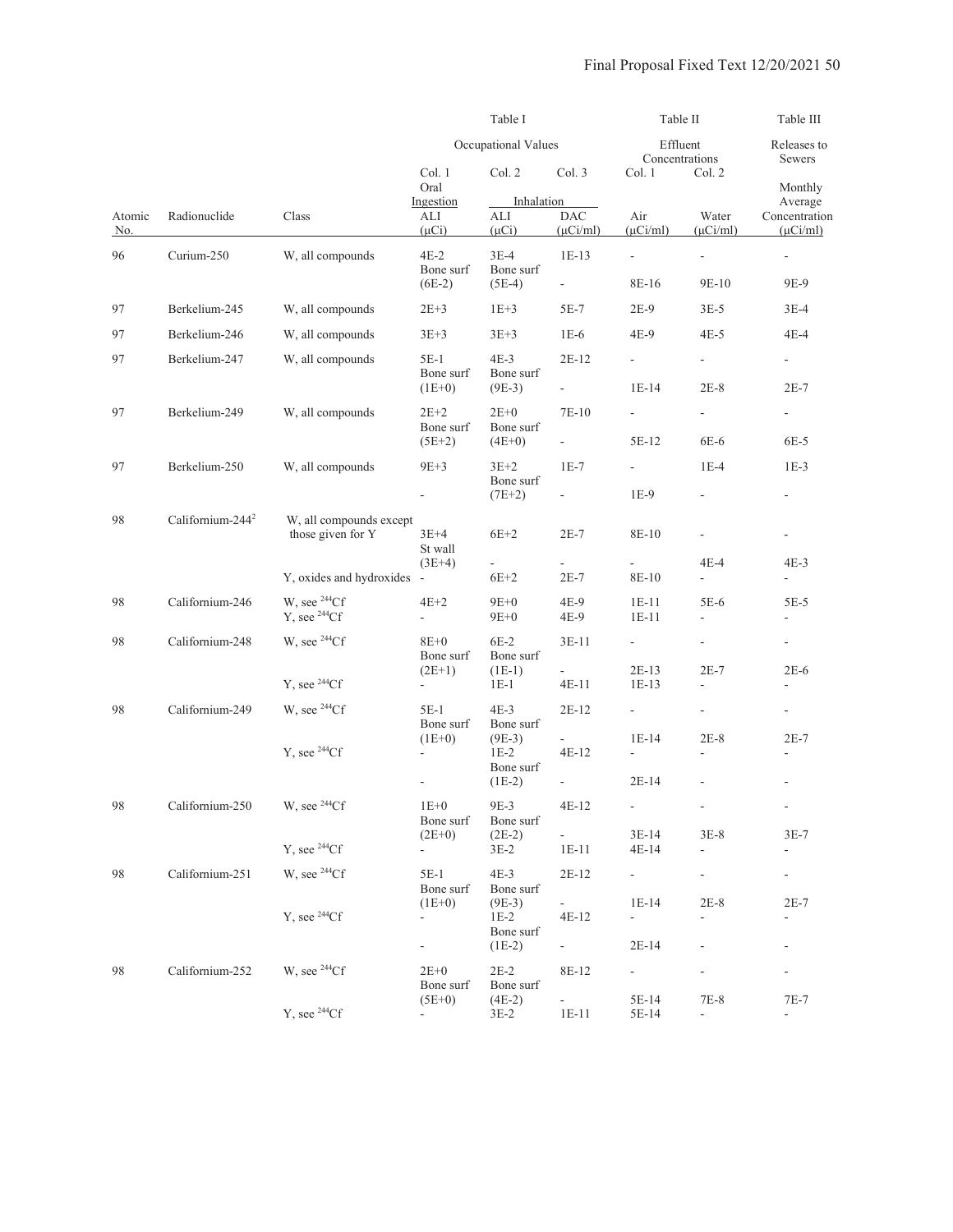|               |                                                                                                                                                 | Table I                     |                          |                       | Table II                    |                          | Table III                |                                |
|---------------|-------------------------------------------------------------------------------------------------------------------------------------------------|-----------------------------|--------------------------|-----------------------|-----------------------------|--------------------------|--------------------------|--------------------------------|
|               |                                                                                                                                                 |                             |                          | Occupational Values   |                             | Effluent                 | Concentrations           | Releases to<br>Sewers          |
|               |                                                                                                                                                 |                             | Col. 1<br>Oral           | Col. 2                | Col. 3                      | Col. 1                   | Col. 2                   | Monthly                        |
|               |                                                                                                                                                 |                             | Ingestion                | Inhalation            |                             |                          |                          | Average                        |
| Atomic<br>No. | Radionuclide                                                                                                                                    | Class                       | ALI<br>$(\mu Ci)$        | ALI<br>$(\mu Ci)$     | <b>DAC</b><br>$(\mu$ Ci/ml) | Air<br>$(\mu$ Ci/ml)     | Water<br>$(\mu$ Ci/ml)   | Concentration<br>$(\mu$ Ci/ml) |
| 98            | Californium-253                                                                                                                                 | W, see <sup>244</sup> Cf    | $2E+2$<br>Bone surf      | $2E+0$                | 8E-10                       | $3E-12$                  | ÷,                       | $\blacksquare$                 |
|               |                                                                                                                                                 |                             | $(4E+2)$                 | $\Box$                | ÷,                          |                          | 5E-6                     | $5E-5$                         |
|               |                                                                                                                                                 | $Y$ , see $^{244}Cf$        |                          | $2E+0$                | 7E-10                       | $2E-12$                  | $\overline{\phantom{0}}$ | $\overline{\phantom{a}}$       |
| 98            | Californium-254                                                                                                                                 | W, see $^{244}Cf$           | $2E+0$                   | $2E-2$                | 9E-12                       | $3E-14$                  | $3E-8$                   | $3E-7$                         |
|               |                                                                                                                                                 | $Y$ , see $^{244}Cf$        | $\overline{\phantom{a}}$ | $2E-2$                | 7E-12                       | 2E-14                    | $\overline{\phantom{0}}$ | $\overline{\phantom{a}}$       |
| 99            | Einsteinium-250                                                                                                                                 | W, all compounds            | $4E+4$                   | $5E+2$                | $2E-7$                      | $\sim$                   | 6E-4                     | 6E-3                           |
|               |                                                                                                                                                 |                             |                          | Bone surf             |                             |                          |                          |                                |
|               |                                                                                                                                                 |                             | $\overline{\phantom{a}}$ | $(1E+3)$              | $\sim$                      | 2E-9                     | $\sim$                   | $\overline{\phantom{a}}$       |
| 99            | Einsteinium-251                                                                                                                                 | W, all compounds            | $7E+3$                   | $9E+2$                | $4E-7$                      |                          | $1E-4$                   | $1E-3$                         |
|               |                                                                                                                                                 |                             | $\overline{\phantom{a}}$ | Bone surf<br>$(1E+3)$ | $\overline{\phantom{a}}$    | $2E-9$                   | $\overline{\phantom{0}}$ | $\overline{\phantom{a}}$       |
|               |                                                                                                                                                 |                             |                          |                       |                             |                          |                          |                                |
| 99            | Einsteinium-253                                                                                                                                 | W, all compounds            | $2E+2$                   | $1E+0$                | 6E-10                       | 2E-12                    | $2E-6$                   | $2E-5$                         |
| 99            | Einsteinium-254m                                                                                                                                | W, all compounds            | $3E+2$                   | $1E+1$                | 4E-9                        | $1E-11$                  | $\overline{\phantom{0}}$ | $\blacksquare$                 |
|               |                                                                                                                                                 |                             | LLI wall<br>$(3E+2)$     |                       |                             |                          | 4E-6                     | $4E-5$                         |
|               |                                                                                                                                                 |                             |                          |                       |                             |                          |                          |                                |
| 99            | Einsteinium-254                                                                                                                                 | W, all compounds            | $8E+0$<br>Bone surf      | $7E-2$<br>Bone surf   | $3E-11$                     |                          | $\overline{\phantom{0}}$ | $\overline{\phantom{a}}$       |
|               |                                                                                                                                                 |                             | $(2E+1)$                 | $(1E-1)$              | ÷,                          | $2E-13$                  | $2E-7$                   | $2E-6$                         |
| 100           | Fermium-252                                                                                                                                     | W, all compounds            | $5E+2$                   | $1E+1$                | 5E-9                        | $2E-11$                  | 6E-6                     | 6E-5                           |
| 100           | Fermium-253                                                                                                                                     | W, all compounds            | $1E+3$                   | $1E+1$                | 4E-9                        | $1E-11$                  | $1E-5$                   | $1E-4$                         |
| 100           | Fermium-254                                                                                                                                     | W, all compounds            | $3E+3$                   | $9E+1$                | $4E-8$                      | $1E-10$                  | $4E-5$                   | $4E-4$                         |
| 100           | Fermium-255                                                                                                                                     | W, all compounds            | $5E+2$                   | $2E+1$                | 9E-9                        | $3E-11$                  | 7E-6                     | $7E-5$                         |
| 100           | Fermium-257                                                                                                                                     | W, all compounds            | $2E+1$                   | $2E-1$                | 7E-11                       | ÷.                       | $\sim$                   | $\sigma_{\rm{max}}$            |
|               |                                                                                                                                                 |                             | Bone surf                | Bone surf             |                             |                          |                          |                                |
|               |                                                                                                                                                 |                             | $(4E+1)$                 | $(2E-1)$              | $\sim$                      | $3E-13$                  | 5E-7                     | 5E-6                           |
| 101           | Mendelevium-257                                                                                                                                 | W, all compounds            | $7E+3$                   | $8E+1$                | $4E-8$                      | $\overline{\phantom{a}}$ | $1E-4$                   | $1E-3$                         |
|               |                                                                                                                                                 |                             |                          | Bone surf<br>$(9E+1)$ |                             | $1E-10$                  |                          |                                |
|               |                                                                                                                                                 |                             |                          |                       |                             |                          |                          |                                |
| 101           | Mendelevium-258                                                                                                                                 | W, all compounds            | $3E+1$<br>Bone surf      | $2E-1$<br>Bone surf   | $1E-10$                     |                          |                          |                                |
|               |                                                                                                                                                 |                             | $(5E+1)$                 | $(3E-1)$              |                             | 5E-13                    | 6E-7                     | 6E-6                           |
|               | Any single radionuclide not listed<br>above with decay mode other than<br>alpha emission or spontaneous fis-<br>sion and with radioactive half- |                             |                          |                       |                             |                          |                          |                                |
|               | life less than 2 hours                                                                                                                          | Submersion <sup>1</sup>     |                          | $2E+2$                | $1E-7$                      | $1E-9$                   |                          |                                |
|               | Any single radionuclide not listed<br>above with decay mode other than<br>alpha emission or spontaneous fis-<br>sion and with radioactive half- |                             |                          |                       |                             |                          |                          |                                |
|               | life greater than 2 hours                                                                                                                       | $\sim$ $\sim$ $\sim$ $\sim$ |                          | $2E-1$                | $1E-10$                     | $1E-12$                  | $1E-8$                   | $1E-7$                         |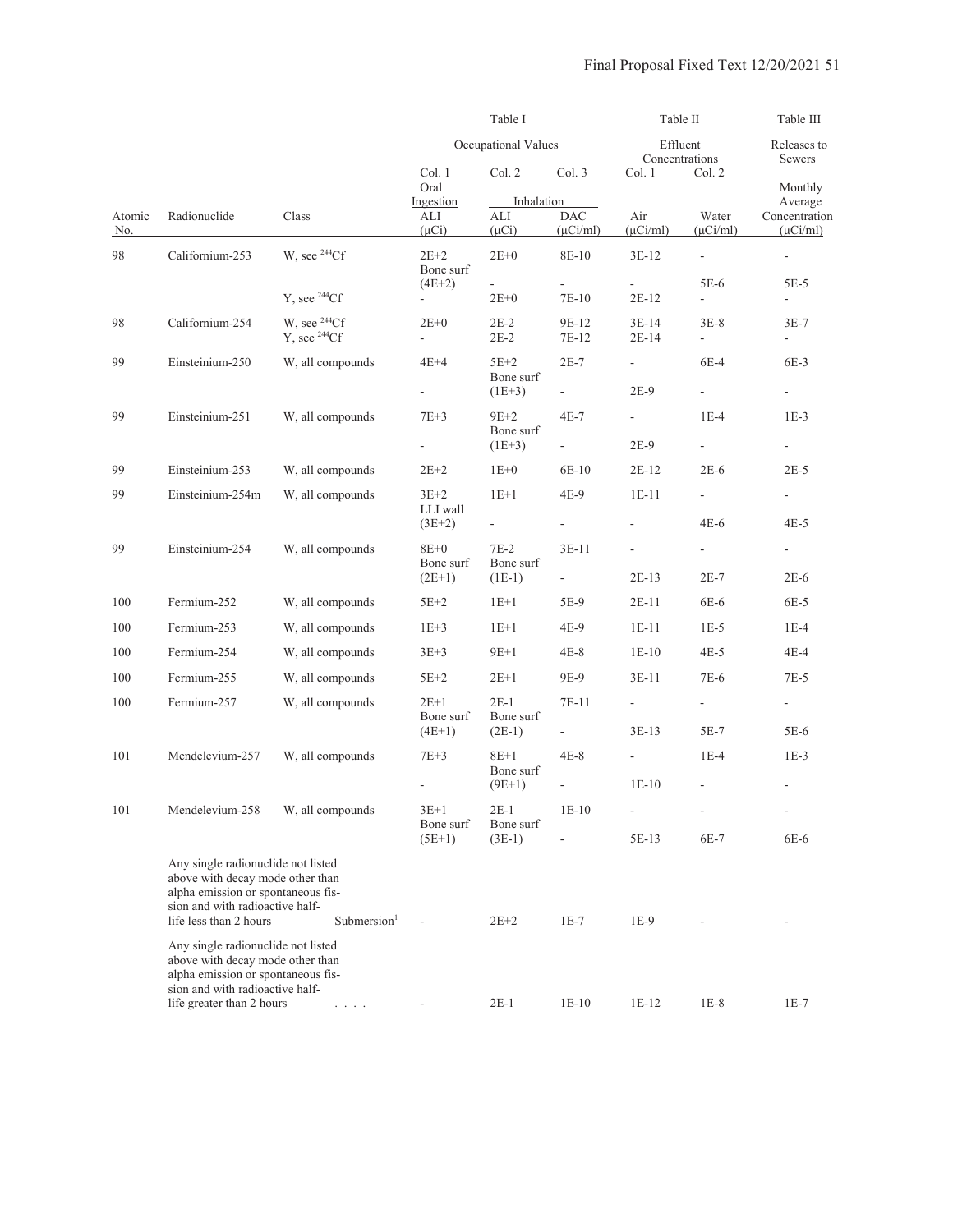|        |                                                                                                                                                                                        |                                     |            | Table I             |               | Table II      |                | Table III             |
|--------|----------------------------------------------------------------------------------------------------------------------------------------------------------------------------------------|-------------------------------------|------------|---------------------|---------------|---------------|----------------|-----------------------|
|        |                                                                                                                                                                                        |                                     |            | Occupational Values |               | Effluent      | Concentrations | Releases to<br>Sewers |
|        |                                                                                                                                                                                        |                                     | Col. 1     | Col. 2              | Col.3         | Col.1         | Col. 2         |                       |
|        |                                                                                                                                                                                        |                                     | Oral       |                     |               |               |                | Monthly               |
|        |                                                                                                                                                                                        |                                     | Ingestion  |                     | Inhalation    |               |                | Average               |
| Atomic | Radionuclide                                                                                                                                                                           | Class                               | ALI        | ALI                 | <b>DAC</b>    | Air           | Water          | Concentration         |
| No.    |                                                                                                                                                                                        |                                     | $(\mu Ci)$ | $(\mu Ci)$          | $(\mu$ Ci/ml) | $(\mu$ Ci/ml) | $(\mu$ Ci/ml)  | $(\mu$ Ci/ml)         |
|        | Any single radionuclide not listed<br>or spontaneous fission, or any mix-<br>ture for which either the identity<br>or the concentration of any radio-<br>nuclide in the mixture is not | above that decays by alpha emission |            |                     |               |               |                |                       |
|        | known                                                                                                                                                                                  |                                     |            | $4E-4$              | $2E-13$       | $1E-15$       | $2E-9$         | $2E-8$                |

FOOTNOTES:

<sup>1</sup> "Submersion" means that values given are for submersion in a hemispherical semi-infinite cloud of airborne material.

 $<sup>2</sup>$  These radionuclides have radiological half-lives of less than 2 hours. The total effective dose equivalent received during operations with these</sup> radionuclides might include a significant contribution from external exposure. The DAC values for all radionuclides, other than those designated Class "Submersion," are based upon the committed effective dose equivalent due to the intake of the radionuclide into the body and do NOT include potentially significant contributions to dose equivalent from external exposures. The licensee may substitute 1E-7 µCi/ml for the listed DAC to account for the submersion dose prospectively, but should use individual monitoring devices or other radiation measuring instruments that measure external exposure to demonstrate compliance with the limits.

<sup>3</sup> For soluble mixtures of U-238, U-234, and U-235 in air, chemical toxicity may be the limiting factor. If the percent by weight (enrichment) of U-235 is not greater than 5, the concentration value for a 40-hour workweek is 0.2 milligrams uranium per cubic meter of air average. For any enrichment, the product of the average concentration and time of exposure during a 40-hour workweek shall not exceed 8E-3 (SA)  $\mu$ Ci-hr/ml, where SA is the specific activity of the uranium inhaled. The specific activity for natural uranium is 6.77E-7 curies per gram U. The specific activity for other mixtures of U-238, U-235, and U-234, if not known, shall be:

 $SA = 3.6E-7$  curies/gram U U-depleted

 $SA = [0.4 + 0.38$  (enrichment) + 0.0034 (enrichment)<sup>2</sup>] E-6, enrichment > 0.72

where enrichment is the percentage by weight of U-235, expressed as percent.

#### NOTES:

1. If the identity of each radionuclide in a mixture is known but the concentration of one or more of the radionuclides in the mixture is not known, the DAC for the mixture shall be the most restrictive DAC of any radionuclide in the mixture.

2. If the identity of each radionuclide in the mixture is not known, but it is known that certain radionuclides specified in this appendix are not present in the mixture, the inhalation ALI, DAC, and effluent and sewage concentrations for the mixture are the lowest values specified in this appendix for any radionuclide that is not known to be absent from the mixture; or

|                 |                                               |                                                    |            | Table I             |            | Table II |                            | Table III             |
|-----------------|-----------------------------------------------|----------------------------------------------------|------------|---------------------|------------|----------|----------------------------|-----------------------|
|                 |                                               |                                                    |            | Occupational Values |            |          | Effluent<br>Concentrations | Releases to<br>Sewers |
|                 |                                               |                                                    | Col.1      | Col. 2              | Col.3      | Col.1    | Col. 2                     |                       |
|                 |                                               |                                                    | Oral       |                     |            |          |                            | Monthly               |
|                 |                                               |                                                    | Ingestion  |                     | Inhalation |          |                            | Average               |
| Atomic          | Radionuclide                                  | Class                                              | ALI        | ALI                 | <b>DAC</b> | Air      | Water                      | Concentration         |
| No.             |                                               |                                                    | $(\mu Ci)$ | $(\mu Ci)$          | (uCi/ml)   | (uCi/ml) | (uCi/ml)                   | $(\mu$ Ci/ml)         |
|                 | If it is known that Ac-227-D and Cm-250-W are |                                                    |            |                     |            |          |                            |                       |
| not present     |                                               |                                                    |            | $7E-4$              | $3E-13$    |          |                            |                       |
|                 | If, in addition, it is known that Ac-227-W.Y. |                                                    |            |                     |            |          |                            |                       |
|                 |                                               | Th-229-W, Y, Th-230-W, Th-232-W, Y, Pa-231-W, Y,   |            |                     |            |          |                            |                       |
|                 |                                               | Np-237-W, Pu-239-W, Pu-240-W, Pu-242-W, Am-241-W,  |            |                     |            |          |                            |                       |
|                 |                                               | Am-242m-W, Am-243-W, Cm-245-W, Cm-246-W, Cm-247-W, |            |                     |            |          |                            |                       |
|                 |                                               | Cm-248-W, Bk-247-W, Cf-249-W, and Cf-251-W         |            |                     |            |          |                            |                       |
| are not present |                                               |                                                    |            | $7E-3$              | $3E-12$    |          |                            |                       |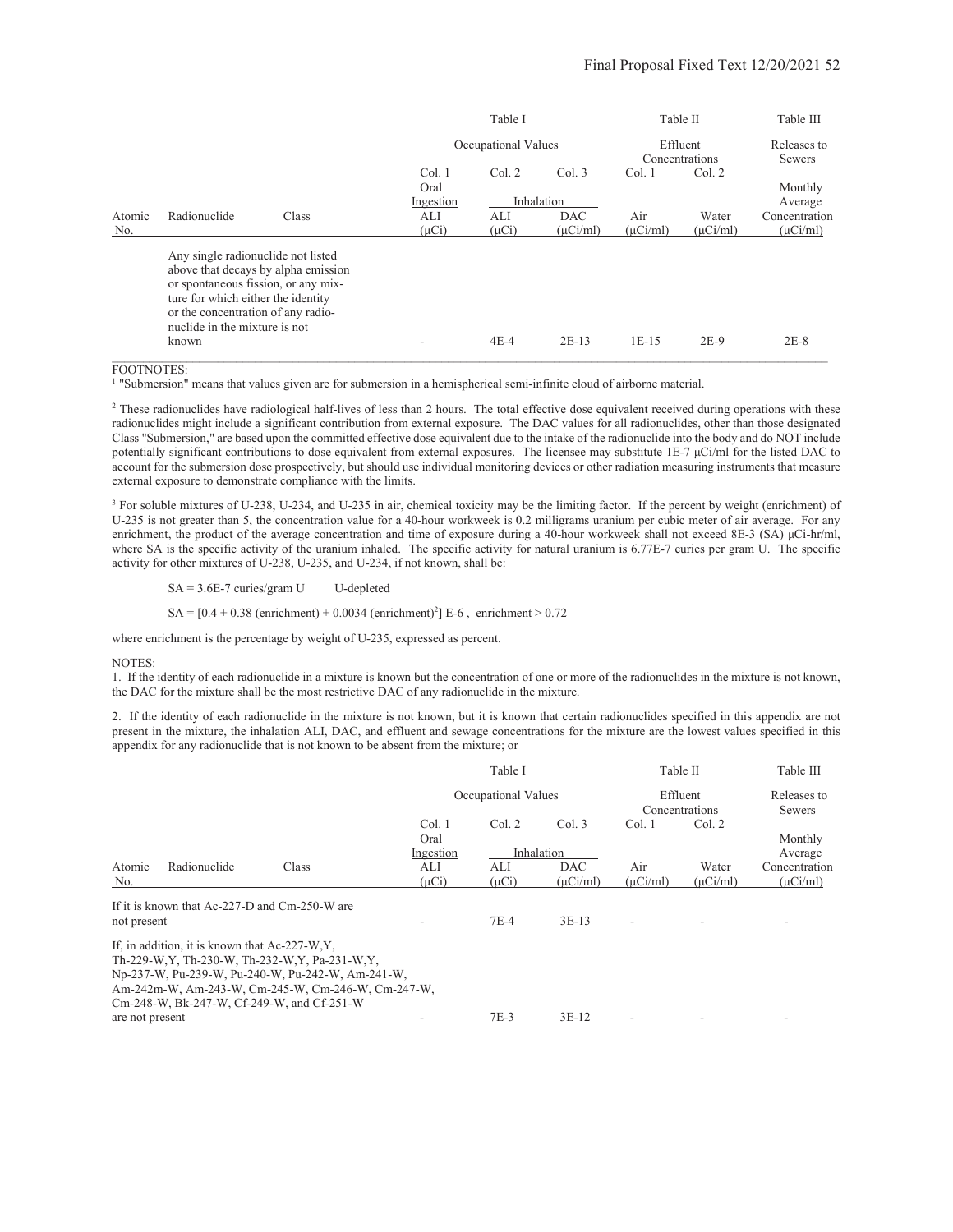|                                                                                                                                                                                                                                                                                                                                                                                                                                                                                                     |                                | Table I             |                                    | Table II             | Table III              |                                           |
|-----------------------------------------------------------------------------------------------------------------------------------------------------------------------------------------------------------------------------------------------------------------------------------------------------------------------------------------------------------------------------------------------------------------------------------------------------------------------------------------------------|--------------------------------|---------------------|------------------------------------|----------------------|------------------------|-------------------------------------------|
|                                                                                                                                                                                                                                                                                                                                                                                                                                                                                                     |                                | Occupational Values |                                    | Effluent             | Concentrations         | Releases to<br>Sewers                     |
|                                                                                                                                                                                                                                                                                                                                                                                                                                                                                                     | Col. 1<br>Oral                 | Col. 2              | Col. 3                             | Col. 1               | Col. 2                 | Monthly                                   |
| Radionuclide<br>Class<br>Atomic<br>No.                                                                                                                                                                                                                                                                                                                                                                                                                                                              | Ingestion<br>ALI<br>$(\mu Ci)$ | ALI<br>$(\mu Ci)$   | Inhalation<br>DAC<br>$(\mu$ Ci/ml) | Air<br>$(\mu$ Ci/ml) | Water<br>$(\mu$ Ci/ml) | Average<br>Concentration<br>$(\mu$ Ci/ml) |
| If, in addition, it is known that Sm-146-W,<br>Sm-147-W, Gd-148-D,W, Gd-152-D,W, Th-228-W,Y,<br>Th-230-Y, U-232-Y, U-233-Y, U-234-Y, U-235-Y,<br>U-236-Y, U-238-Y, Np-236-W, Pu-236-W, Y,<br>Pu-238-W, Y, Pu-239-Y, Pu-240-Y, Pu-242-Y,<br>Pu-244-W, Y, Cm-243-W, Cm-244-W, Cf-248-W,<br>Cf-249-Y, Cf-250-W, Y, Cf-251-Y, Cf-252-W, Y,<br>and Cf-254-W, Y are not present                                                                                                                           |                                | 7E-2                | $3E-11$                            |                      |                        |                                           |
| If, in addition, it is known that Pb-210-D,<br>Bi-210m-W, Po-210-D, W, Ra-223-W, Ra-225-W,<br>Ra-226-W, Ac-225-D, W, Y, Th-227-W, Y, U-230-D, W, Y,<br>U-232-D, W, Pu-241-W, Cm-240-W, Cm-242-W,<br>Cf-248-Y, Es-254-W, Fm-257-W, and Md-258-W                                                                                                                                                                                                                                                      |                                | $7E-1$              |                                    |                      |                        |                                           |
| are not present<br>If, in addition, it is known that Si-32-Y,<br>Ti-44-Y, Fe-60-D, Sr-90-Y, Zr-93-D,<br>Cd-113m-D, Cd-113-D, In-115-D, W, La-138-D,<br>Lu-176-W, Hf-178m-D,W, Hf-182-D,W, Bi-210m-D,<br>Ra-224-W, Ra-228-W, Ac-226-D, W, Y, Pa-230-W, Y,<br>U-233-D, W, U-234-D, W, U-235-D, W, U-236-D, W,<br>U-238-D, W, Pu-241-Y, Bk-249-W, Cf-253-W, Y,                                                                                                                                         |                                |                     | $3E-10$                            |                      |                        |                                           |
| and Es-253-W are not present<br>If it is known that Ac-227-D, W, Y, Th-229-W, Y,<br>Th-232-W, Y, Pa-231-W, Y, Cm-248-W, and                                                                                                                                                                                                                                                                                                                                                                         |                                | $7E+0$              | 3E-9                               |                      |                        |                                           |
| Cm-250-W are not present<br>If, in addition, it is known that Sm-146-W,<br>Gd-148-D, W, Gd-152-D, Th-228-W, Y, Th-230-W, Y,<br>U-232-Y, U-233-Y, U-234-Y, U-235-Y, U-236-Y,<br>U-238-Y, U-Nat-Y, Np-236-W, Np-237-W, Pu-236-W, Y,<br>Pu-238-W, Y, Pu-239-W, Y, Pu-240-W, Y, Pu-242-W, Y,<br>Pu-244-W, Y, Am-241-W, Am-242m-W, Am-243-W,<br>Cm-243-W, Cm-244-W, Cm-245-W, Cm-246-W,<br>Cm-247-W, Bk-247-W, Cf-249-W, Y, Cf-250-W, Y,<br>Cf-251-W, Y, Cf-252-W, Y, and Cf-254-W, Y<br>are not present |                                |                     |                                    | $1E-14$<br>$1E-13$   |                        |                                           |
| If, in addition, it is known that Sm-147-W,<br>Gd-152-W, Pb-210-D, Bi-210m-W, Po-210-D,W,<br>Ra-223-W, Ra-225-W, Ra-226-W, Ac-225-D, W.Y.<br>Th-227-W, Y, U-230-D, W, Y, U-232-D, W, U-Nat-W,<br>Pu-241-W, Cm-240-W, Cm-242-W, Cf-248-W, Y,<br>$Es-254-W$ , Fm-257-W, and Md-258-W are not<br>present                                                                                                                                                                                               |                                |                     |                                    | $1E-12$              |                        |                                           |
| If, in addition it is known that Fe-60,<br>Sr-90, Cd-113m, Cd-113, In-115, I-129,<br>Cs-134, Sm-145, Sm-147, Gd-148, Gd-152,<br>Hg-194 (organic), Bi-210m, Ra-223, Ra-224,<br>Ra-225, Ac-225, Th-228, Th-230, U-233, U-234,<br>U-235, U-236, U-238, U-Nat, Cm-242, Cf-248,<br>Es-254, Fm-257, and Md-258 are not present                                                                                                                                                                            |                                |                     |                                    |                      | $1E-6$                 | $1E-5$                                    |

3. If a mixture of radionuclides consists of uranium and its daughters in ore dust (10 µm AMAD particle distribution assumed) prior to chemical separation of the uranium from the ore, the following values may be used for the DAC of the mixture:  $6E-11 \mu Ci$  of gross alpha activity from uranium-238, uranium-234, thorium-230, and radium-226 per milliliter of air; 3E-11 µCi of natural uranium per milliliter of air; or 45 micrograms of natural uranium per cubic meter of air.